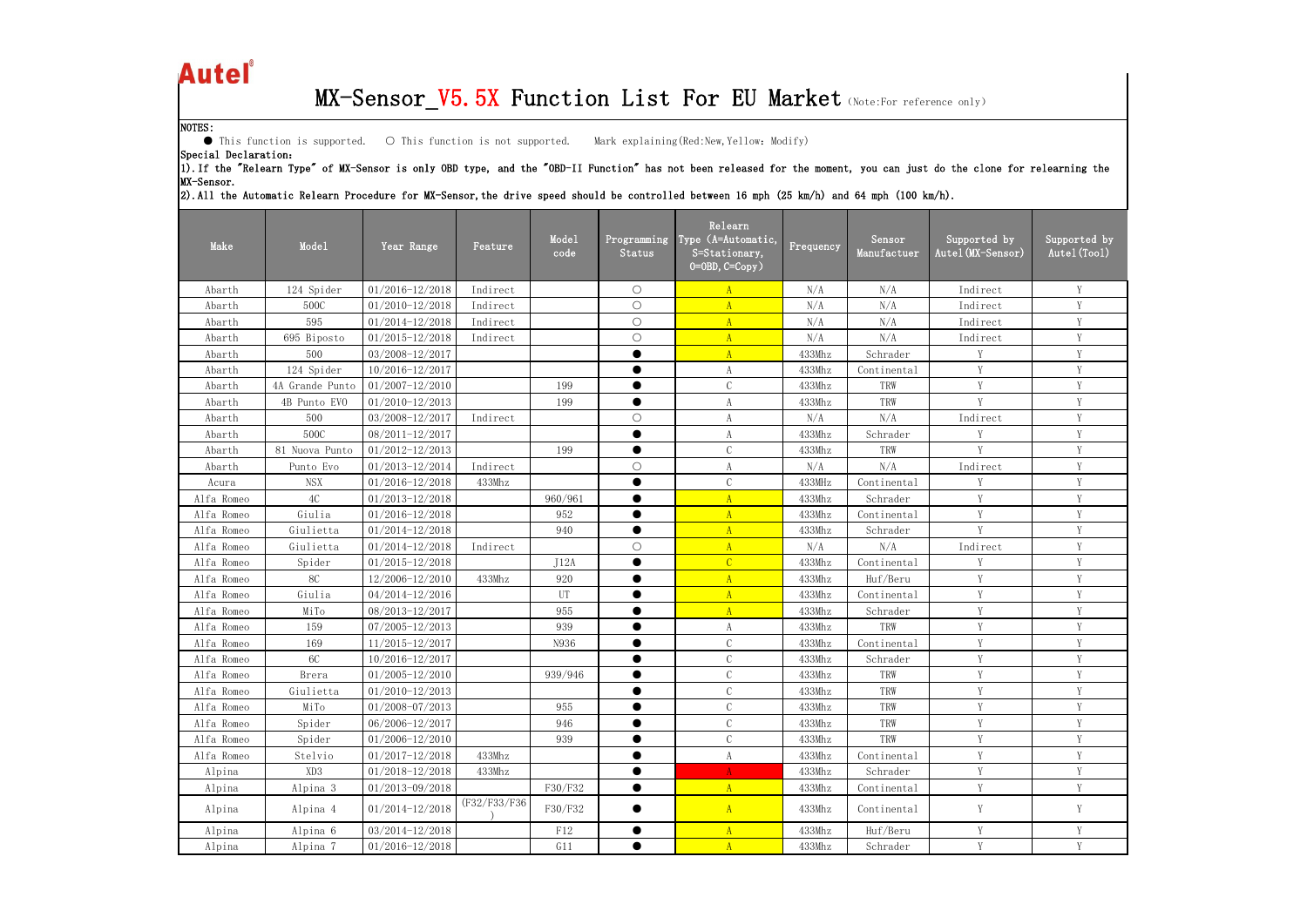| Make         | Mode1           | Year Range          | Feature            | Mode1<br>code   | Programming<br>Status | Relearn<br>Type (A=Automatic,<br>S=Stationary,<br>$0=0$ BD, $C=Copy$ ) | Frequency | Sensor<br>Manufactuer | Supported by<br>Autel (MX-Sensor) | Supported by<br>Autel (Tool) |
|--------------|-----------------|---------------------|--------------------|-----------------|-----------------------|------------------------------------------------------------------------|-----------|-----------------------|-----------------------------------|------------------------------|
| Alpina       | XD <sub>3</sub> | 03/2014-12/2017     |                    | F <sub>25</sub> | $\bullet$             | $\mathbf{A}$                                                           | 433Mhz    | Huf/Beru              | Y                                 | Y                            |
| Alpina       | Alpina 3        | 10/2009-12/2012     |                    | <b>E90</b>      | $\bullet$             | $\boldsymbol{\mathrm{A}}$                                              | 433Mhz    | Huf/Beru              | V                                 | Y                            |
| Alpina       | Alpina 3        | 03/2007-09/2009     |                    | E90/E91/E92     | $\bullet$             | A                                                                      | 433Mhz    | Huf/Beru              | Y                                 | Y                            |
| Alpina       | Alpina 5        | 03/2017-12/2018     | G30                |                 | ●                     | A                                                                      | 433Mhz    | Schrader              | $\mathbf{V}$                      | V                            |
| Alpina       | Alpina 5        | $01/2010 - 02/2017$ |                    | F10             | $\bullet$             | A                                                                      | 433Mhz    | Huf/Beru              | V                                 | V                            |
| Alpina       | Alpina 6        | 12/2010-02/2014     |                    | ${\rm F}12$     | $\bullet$             | A                                                                      | 433Mhz    | Huf/Beru              | Y                                 | Y                            |
| Alpina       | Alpina 6        | 03/2006-11/2010     |                    | E63             |                       | A                                                                      | 433Mhz    | Huf/Beru              | Y                                 | Y                            |
| Alpina       | Alpina 7        | 09/2010-12/2015     |                    | F <sub>01</sub> | $\bullet$             | A                                                                      | 433Mhz    | Huf/Beru              | Y                                 | Y                            |
| Alpina       | XD <sub>3</sub> | 09/2010-03/2014     |                    | F25             | $\bullet$             | A                                                                      | 433Mhz    | Huf/Beru              | Y                                 | Y                            |
| Alpina       | XD <sub>3</sub> | 09/2010-02/2014     |                    |                 | $\bullet$             | A                                                                      | 433Mhz    | Huf/Beru              | Y                                 | Y                            |
| Aston Martin | Rapide          | $01/2009 - 12/2018$ | 315Mhz             |                 | $\bullet$             | $\Lambda$                                                              | 315MHz    | Huf/Beru              | Y                                 | Y                            |
| Aston Martin | DB11            | $01/2016 - 12/2018$ | 433Mhz             | <b>VH500</b>    |                       | $\mathbf{A}$                                                           | 433Mhz    | Schrader              | V                                 | Y                            |
| Aston Martin | Rapide          | 03/2010-12/2018     |                    | <b>VH400</b>    | ●                     | $\mathbf{A}$                                                           | 433Mhz    | Huf/Beru              | V                                 | V                            |
| Aston Martin | Vanquish        | $10/2012 - 12/2018$ |                    | AM310           | ●                     | $\mathbf{A}$                                                           | 433Mhz    | Huf/Beru              | Y                                 | Y                            |
| Aston Martin | Vantage         | $05/2010 - 12/2018$ |                    | AM305           | $\bullet$             | $\overline{A}$                                                         | 433Mhz    | Huf/Beru              | Y                                 | Y                            |
| Aston Martin | Cygnet          | 06/2014-06/2018     |                    |                 |                       | A                                                                      | 433Mhz    | Pacific               | Y                                 | Y                            |
| Aston Martin | DB9             | 01/2009-12/2016     | 433Mhz             | AM803           | $\bullet$             | A                                                                      | 433Mhz    | Huf/Beru              | Y                                 | Y                            |
| Aston Martin | DB9             | $01/2005 - 12/2011$ | Smartire<br>433MHz |                 |                       | $\mathsf C$                                                            | 433Mhz    | Smartire              | Y                                 | $\mathbf Y$                  |
| Aston Martin | <b>DBS</b>      | 09/2012-12/2014     |                    | AM803           | $\bullet$             | A                                                                      | 433Mhz    | Huf/Beru              | Y                                 | Y                            |
| Aston Martin | <b>DBS</b>      | 09/2007-08/2012     | 433Mhz             | AM803           | $\bullet$             | A                                                                      | 433Mhz    | Huf/Beru              | Y                                 | Y                            |
| Aston Martin | $One-77$        | $01/2011 - 12/2012$ | 433Mhz             |                 | $\bullet$             | $\boldsymbol{\mathrm{A}}$                                              | 433Mhz    | Huf/Beru              | Y                                 | Y                            |
| Aston Martin | V12 Zagato      | 09/2012-12/2015     |                    |                 | $\bullet$             | A                                                                      | 433Mhz    | Huf/Beru              | Y                                 | Y                            |
| Aston Martin | Vantage         | $01/2007 - 12/2010$ | Smartire<br>433MHz |                 |                       | $\mathsf C$                                                            | 433Mhz    | Smartire              | Y                                 | Y                            |
| Aston Martin | Virage          | $01/2011 - 12/2012$ | 433Mhz             |                 |                       | $\boldsymbol{\mathrm{A}}$                                              | 433Mhz    | Huf/Beru              | Y                                 | Y                            |
| Aston Martin | Zagato          | $01/2011 - 08/2012$ | 433Mhz             |                 |                       | A                                                                      | 433Mhz    | Huf/Beru              | V                                 | Y                            |
| Audi         | S8              | $11/2017 - 12/2018$ |                    |                 | $\bullet$             | $A -$                                                                  | 433Mhz    | Huf/Beru              | V                                 | V                            |
| Audi         | A1              | 06/2010-12/2018     | Indirect           |                 | $\bigcirc$            | S                                                                      | N/A       | N/A                   | Indirect                          |                              |
| Audi         | A3              | $01/2005 - 12/2018$ | Indirect           |                 | $\bigcirc$            | A                                                                      | N/A       | N/A                   | Indirect                          | Y                            |
| Audi         | A4              | 08/2008-12/2018     | Indirect           |                 | $\bigcirc$            | $\mathbf{A}$                                                           | N/A       | N/A                   | Indirect                          | Y                            |
| Audi         | A4 Allroad      | 03/2009-12/2018     | 433MHz             |                 | $\bullet$             | A                                                                      | 433Mhz    | Huf/Beru              | Y                                 | Y                            |
| Audi         | A <sub>5</sub>  | 12/2006-12/2018     | Indirect           |                 | $\bigcirc$            | $\mathbf{A}$                                                           | N/A       | N/A                   | Indirect                          | Y                            |
| Audi         | A <sub>6</sub>  | $01/2011 - 12/2018$ |                    | 4G              | $\bullet$             | A                                                                      | 433Mhz    | Huf/Beru              | Y                                 | Y                            |
| Audi         | A6 Allroad      | 11/2009-12/2018     |                    | 4G              | $\bullet$             | A                                                                      | 433Mhz    | Huf/Beru              | Y                                 | Y                            |
| Audi         | A7              | 09/2010-12/2018     |                    | 4G              |                       | $\mathbf{A}$                                                           | 433Mhz    | Huf/Beru              | Y                                 | Y                            |
| Audi         | A8              | $01/2016 - 12/2018$ |                    |                 | $\bullet$             | $\mathbf{A}$                                                           | 433Mhz    | Huf/Beru              | Y                                 | V                            |
| Audi         | A8              | 11/2009-12/2018     | 433Mhz             | 4H/4L           | $\bullet$             | $\mathbf{A}$                                                           | 433Mhz    | Huf/Beru              | Y                                 | Y                            |
| Audi         | $C-MPV$         | 03/2009-12/2018     | 433MHz             |                 | $\bullet$             | A                                                                      | 433Mhz    | Huf/Beru              | Y                                 | Y                            |
| Audi         | Q2              | $01/2016 - 12/2018$ | 433MHz             |                 |                       | $\mathbf{A}$                                                           | 433Mhz    | Huf/Beru              | Y                                 | Y                            |
| Audi         | Q2              | $01/2015 - 12/2018$ | Indirect           |                 | $\bigcirc$            | $\mathbf{A}$                                                           | N/A       | N/A                   | Indirect                          | Y                            |
| Audi         | Q3              | $07/2011 - 12/2018$ |                    | 8U              | $\bullet$             | $\mathbf{A}$                                                           | 433Mhz    | Huf/Beru              | Y                                 | $\mathbf Y$                  |
| Audi         | Q3              | $06/2011 - 12/2018$ | Indirect           |                 | $\bigcirc$            | A                                                                      | N/A       | N/A                   | Indirect                          | Y                            |
| Audi         | Q5              | 09/2008-12/2018     |                    | 8R              | $\bullet$             | $\mathbf{A}$                                                           | 433Mhz    | Huf/Beru              | Y                                 | Y                            |
| Audi         | Q7              | $01/2015 - 12/2018$ |                    | 4L/AU726        | $\bullet$             | A                                                                      | 433Mhz    | Huf/Beru              | Y                                 | Y                            |
| Audi         | R8              | $04/2015 - 12/2018$ |                    |                 | $\bullet$             | $\mathbf{A}$                                                           | 433Mhz    | Huf/Beru              | Y                                 | Y                            |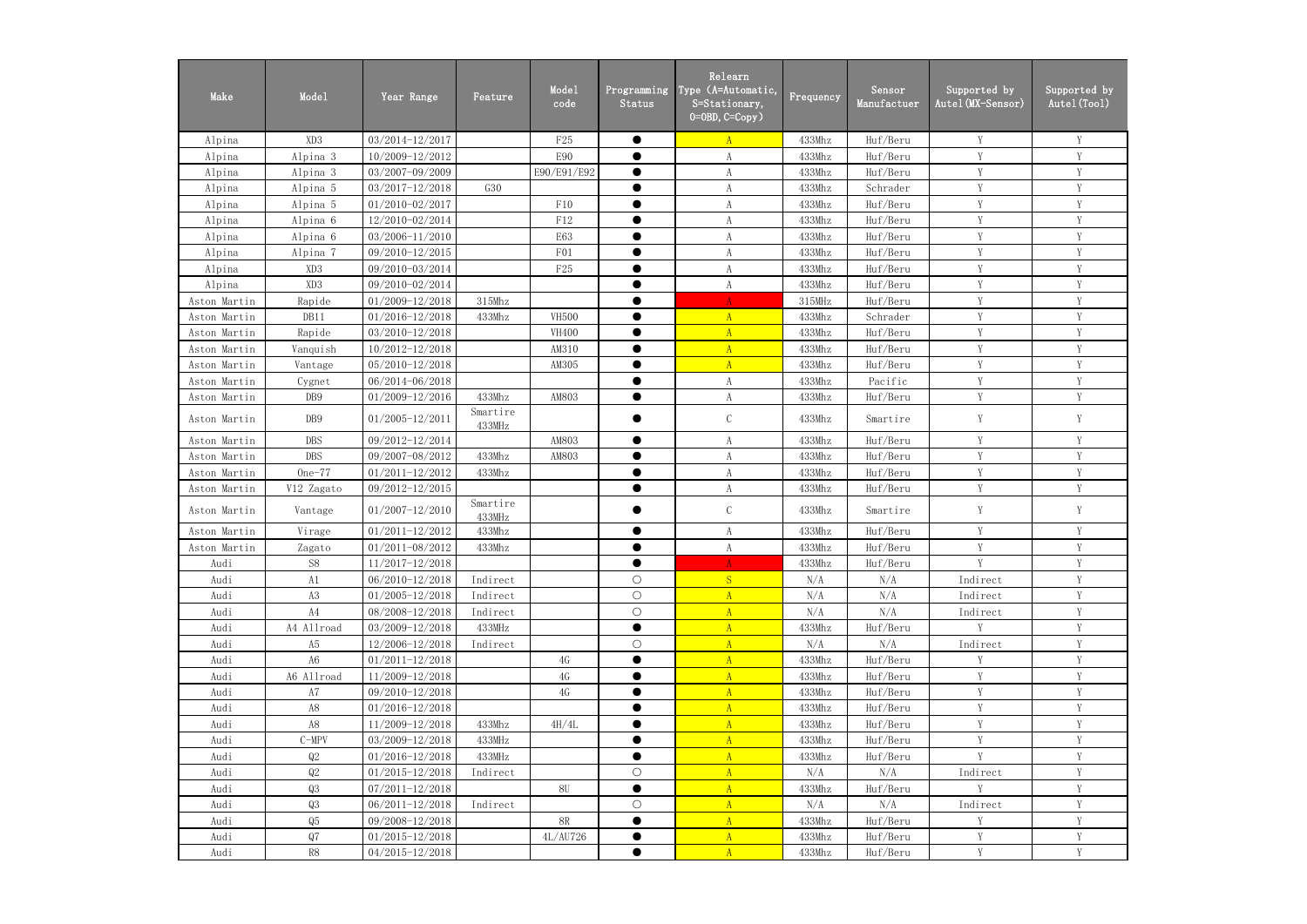| Make    | Mode1           | Year Range          | Feature  | Mode1<br>code  | Programming<br>Status | Relearn<br>Type (A=Automatic,<br>S=Stationary,<br>$0=0$ BD, $C=Copy$ ) | Frequency | Sensor<br>Manufactuer | Supported by<br>Autel (MX-Sensor) | Supported by<br>Autel (Tool) |
|---------|-----------------|---------------------|----------|----------------|-----------------------|------------------------------------------------------------------------|-----------|-----------------------|-----------------------------------|------------------------------|
| Audi    | R8              | $01/2015 - 12/2018$ | Indirect |                | $\bigcirc$            | $\mathbf{A}$                                                           | N/A       | N/A                   | Indirect                          | Y                            |
| Audi    | RS3             | $06/2017 - 12/2018$ |          | <b>8V</b>      | $\bullet$             | $\overline{A}$                                                         | 433Mhz    | Huf/Beru              | V                                 | Y                            |
| Audi    | RS5             | $01/2015 - 12/2018$ | Indirect |                | $\bigcirc$            | A                                                                      | N/A       | N/A                   | Indirect                          | Y                            |
| Audi    | RS <sub>6</sub> | $01/2015 - 12/2018$ | Indirect |                | $\bigcirc$            | $\mathbf{A}$                                                           | N/A       | N/A                   | Indirect                          | Y                            |
| Audi    | RS6/RS6 Plus    | $01/2013 - 12/2018$ |          |                | $\bullet$             | $\mathbf{A}$                                                           | 433Mhz    | Huf/Beru              | Y                                 | Y                            |
| Audi    | RS7             | $01/2013 - 12/2018$ |          |                | $\bullet$             | $\mathbf{A}$                                                           | 433Mhz    | Huf/Beru              | $\mathbf{V}$                      | V                            |
| Audi    | RS7             | $01/2013 - 12/2018$ | Indirect |                | $\bigcirc$            | A                                                                      | N/A       | N/A                   | Indirect                          | Y                            |
| Audi    | S1              | $01/2015 - 12/2018$ | Indirect |                | $\bigcirc$            | $\mathbf{A}$                                                           | N/A       | N/A                   | Indirect                          | Y                            |
| Audi    | S <sub>3</sub>  | $01/2015 - 12/2018$ | Indirect |                | $\bigcirc$            | $\mathbf{A}$                                                           | N/A       | N/A                   | Indirect                          | $\mathbf Y$                  |
| Audi    | S <sub>6</sub>  | 07/2009-12/2018     |          |                | $\bullet$             | $\mathbf{A}$                                                           | 433Mhz    | Huf/Beru              | Y                                 | Y                            |
| Audi    | S8              | 11/2009-10/2017     |          | D <sub>4</sub> | $\bullet$             | $\mathbf{A}$                                                           | 433Mhz    | Huf/Beru              | Y                                 | Y                            |
| Audi    | <b>TT</b>       | $02/2014 - 12/2018$ |          | AU334          | $\bullet$             | $\mathbf{A}$                                                           | 433Mhz    | Huf/Beru              | Y                                 | Y                            |
| Audi    | Q7              | 09/2005-12/2014     |          | 4L/AU716       | $\bullet$             | $\mathbf{A}$                                                           | 433Mhz    | Huf/Beru              | $\mathbf{V}$                      | V                            |
| Audi    | S <sub>6</sub>  | $01/2004 - 06/2009$ |          |                | ●                     | $\overline{A}$                                                         | 433Mhz    | Huf/Beru              | Y                                 | Y                            |
| Audi    | A3              | 06/2012-12/2015     |          | 8L             | $\bullet$             | $\boldsymbol{\mathrm{A}}$                                              | 433Mhz    | Huf/Beru              | Y                                 | Y                            |
| Audi    | A4              | 11/2004-07/2008     |          | B7             | $\bullet$             | $\boldsymbol{\mathrm{A}}$                                              | 433Mhz    | Huf/Beru              | V                                 | Y                            |
| Audi    | A5              | 12/2006-06/2018     |          |                | $\bullet$             | $\boldsymbol{\mathrm{A}}$                                              | 433Mhz    | Huf/Beru              | Y                                 | Y                            |
| Audi    | A6              | 06/2009-12/2010     |          | $4\mathrm{F}$  | $\bullet$             | A                                                                      | 433Mhz    | Huf/Beru              | V                                 | Y                            |
| Audi    | A <sub>6</sub>  | 05/2004-05/2009     |          | 4B             | $\bullet$             | $\boldsymbol{\mathrm{A}}$                                              | 433Mhz    | Huf/Beru              | Y                                 | Y                            |
| Audi    | A6 Allroad      | 07/2017-07/2019     | Indirect |                | $\bigcirc$            | $\boldsymbol{\mathrm{A}}$                                              | N/A       | N/A                   | Indirect                          | Y                            |
| Audi    | A6 Allroad      | 01/2006-10/2009     |          | 4B             | $\bullet$             | A                                                                      | 433Mhz    | Huf/Beru              | Y                                 | Y                            |
| Audi    | A6 Allroad      | 04/2000-12/2005     | 433Mhz   | 4B             | $\bullet$             | A                                                                      | 433Mhz    | Huf/Beru              | $\mathbf{V}$                      | Y                            |
| Audi    | A6 Avant        | $01/2015 - 12/2017$ | Indirect |                | $\bigcirc$            | A                                                                      | N/A       | N/A                   | Indirect                          | Y                            |
| Audi    | A6 Avant        | $01/2001 - 12/2011$ |          |                | $\bullet$             | $\boldsymbol{\mathrm{A}}$                                              | 433Mhz    | Huf/Beru              | V                                 | Y                            |
| Audi    | A6 Quattro      | $01/2011 - 12/2015$ |          |                |                       | $\rm A$                                                                | 433Mhz    | Huf/Beru              | Y                                 | Y                            |
| Audi    | A6 Quattro      | 06/2009-12/2010     |          |                | $\bullet$             | A                                                                      | 433Mhz    | Huf/Beru              | Y                                 | $\mathbf Y$                  |
| Audi    | A6 Quattro      | $01/2004 - 05/2009$ |          |                |                       | A                                                                      | 433Mhz    | Huf/Beru              | Y                                 | $\mathbf Y$                  |
| Audi    | A7              | $01/2012 - 06/2018$ | Indirect |                | $\bigcirc$            | A                                                                      | N/A       | N/A                   | Indirect                          | Y                            |
| Audi    | A8              | $10/2002 - 10/2009$ | 433Mhz   | 4E             | $\bullet$             | A                                                                      | 433Mhz    | Huf/Beru              | Y                                 | Y                            |
| Audi    | A8              | 01/1999-09/2002     | 433MHz   | 4D             | $\bullet$             | A                                                                      | 433Mhz    | Huf/Beru              | Y                                 | Y                            |
| Audi    | R8              | 06/2009-03/2015     |          | AU714          | $\bullet$             | A                                                                      | 433Mhz    | Huf/Beru              | Y                                 | Y                            |
| Audi    | R8              | $01/2006 - 05/2009$ |          | AU714          | $\bullet$             | A                                                                      | 433Mhz    | Huf/Beru              | Y                                 | Y                            |
| Audi    | RS4             | 04/2006-02/2009     |          | 8E/B7          | $\bullet$             | A                                                                      | 433Mhz    | Huf/Beru              | $\mathbf Y$                       | Y                            |
| Audi    | RS6/RS6 Plus    | $01/2008 - 12/2010$ |          | C6             |                       | A                                                                      | 433Mhz    | Huf/Beru              | Y                                 | Y                            |
| Audi    | RS6/RS6 Plus    | 04/2000-09/2005     |          | 4B             | $\bullet$             | A                                                                      | 433Mhz    | Huf/Beru              | Y                                 | Y                            |
| Audi    | S <sub>4</sub>  | $01/2004 - 12/2007$ |          | B7             |                       | A                                                                      | 433Mhz    | Huf/Beru              | Y                                 | Y                            |
| Audi    | S8              | $10/2002 - 10/2009$ |          | D <sub>3</sub> | $\bullet$             | A                                                                      | 433Mhz    | Huf/Beru              | Y                                 | Y                            |
| Audi    | S8              | 09/1999-09/2002     |          | D2             | $\bullet$             | A                                                                      | 433Mhz    | Huf/Beru              | Y                                 | Y                            |
| Audi    | TT              | $03/2014 - 06/2018$ | Indirect |                | $\bigcirc$            | A                                                                      | N/A       | N/A                   | Indirect                          | Y                            |
| Audi    | TT              | 04/2006-02/2014     | Indirect |                | $\bigcirc$            | A                                                                      | N/A       | N/A                   | Indirect                          | Y                            |
| Bentley | Azure           | $01/2007 - 12/2018$ |          |                | $\bullet$             | $\mathbf{A}$                                                           | 433Mhz    | Huf/Beru              | Y                                 | Y                            |
| Bentley | Bentayga        | $01/2016 - 12/2018$ |          |                | $\bullet$             | $\mathbf{A}$                                                           | 433Mhz    | Huf/Beru              | Y                                 | Y                            |
| Bentley | Continental GT  | $06/2005 - 12/2018$ | 433Mhz   |                | $\bullet$             | A                                                                      | 433Mhz    | Huf/Beru              | Y                                 | $\mathbf Y$                  |
| Bentley | Mulsanne        | $01/2010 - 12/2018$ |          |                | $\bullet$             | $\mathbf{A}$                                                           | 433Mhz    | Huf/Beru              | Y                                 | Y                            |
| Bentley | Arnage          | $01/2008 - 12/2009$ |          |                | $\bullet$             | A                                                                      | 433Mhz    | Huf/Beru              | Y                                 | Y                            |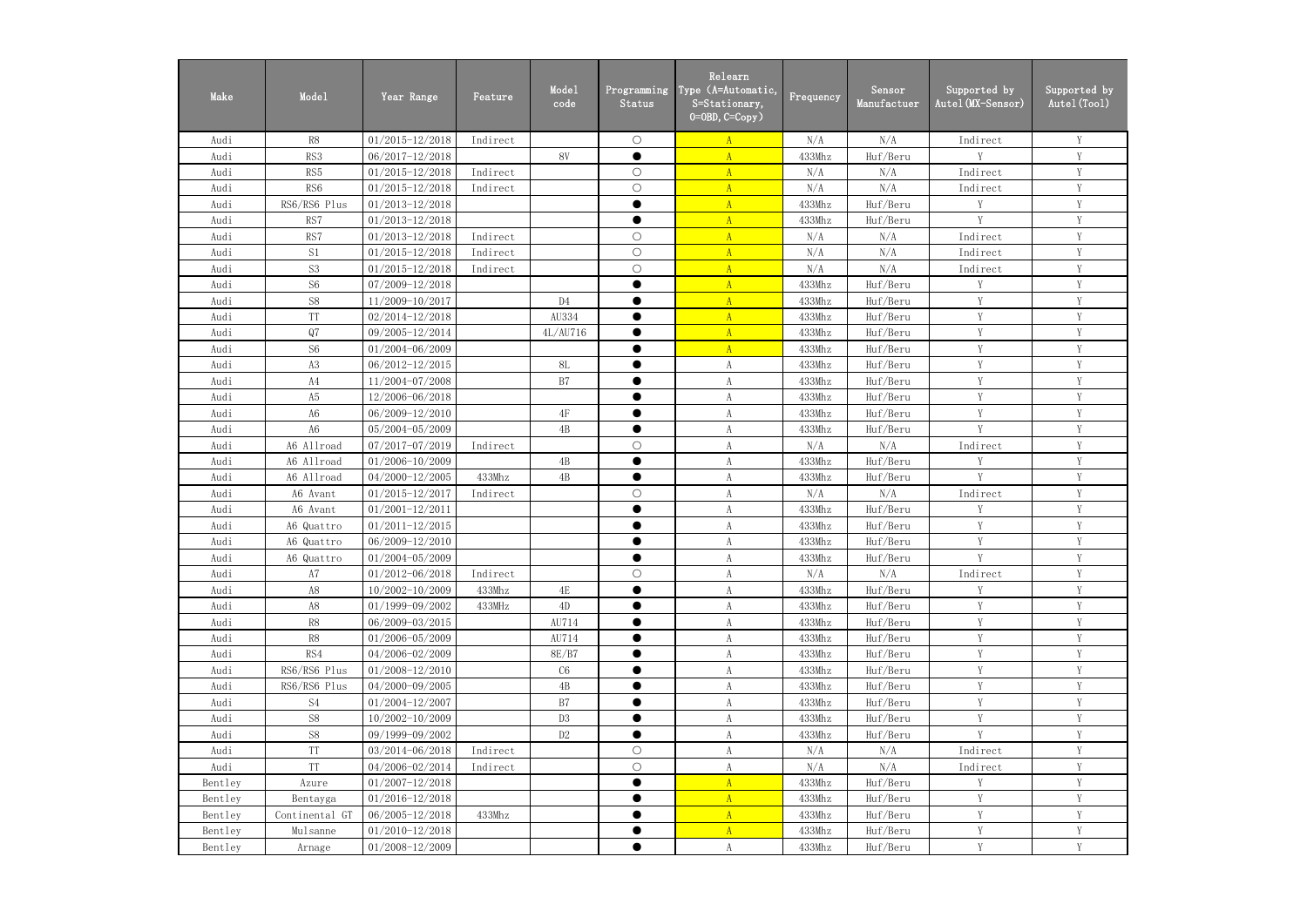| Make       | Mode1                      | Year Range          | Feature               | Mode1<br>code       | Programming<br>Status | Relearn<br>Type (A=Automatic,<br>S=Stationary,<br>$0=0$ BD, $C=Copy$ ) | Frequency | Sensor<br>Manufactuer | Supported by<br>Autel (MX-Sensor) | Supported by<br>Autel (Tool) |
|------------|----------------------------|---------------------|-----------------------|---------------------|-----------------------|------------------------------------------------------------------------|-----------|-----------------------|-----------------------------------|------------------------------|
| Bentley    | Brooklands                 | 01/2008-12/2011     | 433Mhz                |                     | $\bullet$             | $\mathcal{C}$                                                          | 433Mhz    | Huf/Beru              | Y                                 | Y                            |
| Bentley    | Brooklands Coupe           | 01/2008-06/2016     | 433Mhz                |                     |                       | A                                                                      | 433Mhz    | Huf/Beru              | Y                                 | Y                            |
| Bentley    | Continental                | 03/2014-06/2018     | 433MHz                |                     | $\bullet$             | $\boldsymbol{A}$                                                       | 433Mhz    | Huf/Beru              | Y                                 | Y                            |
| Bentley    | Continental                | $01/2006 - 12/2011$ | 433MHz                |                     | $\bullet$             | $\boldsymbol{A}$                                                       | 433Mhz    | Huf/Beru              | V                                 | Y                            |
| Bentley    | Continental<br>Flying Spur | $03/2005 - 12/2017$ | 433Mhz                |                     |                       | A                                                                      | 433Mhz    | Huf/Beru              | Y                                 | Y                            |
| Bentley    | Continental GT             | 09/2003-05/2005     | 433Mhz                |                     | $\bullet$             | A                                                                      | 433Mhz    | Huf/Beru              | Y                                 | Y                            |
| Bentley    | Flying Spur                | 04/2005-06/2018     | 433MHz                |                     | $\bullet$             | $\boldsymbol{A}$                                                       | 433Mhz    | Huf/Beru              | $\mathbf{V}$                      | V                            |
| <b>BMW</b> | 6 Series                   | $01/2018 - 12/2018$ | 433Mhz                | G14                 | $\bullet$             | $\mathbf{A}$                                                           | 433Mhz    | Schrader              | $\mathbf{V}$                      | $\overline{V}$               |
| <b>BMW</b> | X4                         | 01/2018-12/2018     | 433Mhz                | GO2                 | $\bullet$             | A                                                                      | 433Mhz    | Schrader              | $\mathbf{V}$                      | V                            |
| <b>BMW</b> | 1 Series                   | 03/2014-12/2018     |                       | F20/F21             | $\bullet$             | A                                                                      | 433Mhz    | Continental           | Y                                 | Y                            |
| <b>BMW</b> | 2 Series                   | $01/2014 - 12/2018$ | 433Mhz                | F22/F23/F45<br>/F46 |                       | A                                                                      | 433Mhz    | Continental           | Y                                 | Y                            |
| <b>BMW</b> | 3 Series                   | $01/2014 - 12/2018$ | 433Mhz                | F30/F31/F34         | $\bullet$             | $\overline{A}$                                                         | 433Mhz    | Continental           | Y                                 | Y                            |
| <b>BMW</b> | 3 Series GT                | 03/2014-12/2018     | 433MHz                | F34                 |                       | A                                                                      | 433Mhz    | Continental           | Y                                 | Y                            |
| <b>BMW</b> | 5 Series                   | $01/2017 - 12/2018$ | 433Mhz                | G30                 | $\bullet$             | $\mathbf{A}$                                                           | 433Mhz    | Schrader              | Y                                 | Y                            |
| <b>BMW</b> | 5 Series GT                | $01/2017 - 12/2018$ |                       |                     |                       | $\mathbf{A}$                                                           | 433Mhz    | Schrader              | Y                                 | Y                            |
| <b>BMW</b> | 6 Series                   | 03/2014-12/2018     |                       | F12/F13/F06         | $\bullet$             | $\overline{A}$                                                         | 433Mhz    | Huf/Beru              | Y                                 | Y                            |
| <b>BMW</b> | 7 Series                   | 06/2015-12/2018     | 433Mhz                | G11/G12             |                       | $\Lambda$                                                              | 433Mhz    | Schrader              | Y                                 | Y                            |
| <b>BMW</b> | i3                         | $01/2013 - 12/2018$ | 433Mhz                | <b>I01</b>          | $\bullet$             | A                                                                      | 433Mhz    | Continental           | Y                                 | Y                            |
| <b>BMW</b> | <b>I8</b>                  | 11/2013-12/2018     |                       | <b>I12</b>          | $\bullet$             | $\mathbf{A}$                                                           | 433Mhz    | Continental           | $\mathbf{V}$                      | V                            |
| <b>BMW</b> | M3                         | $01/2014 - 12/2018$ | 433Mhz                | F80                 | $\bullet$             | A                                                                      | 433Mhz    | Continental           | V                                 | Y                            |
| <b>BMW</b> | $\mathsf{M}4$              | $04/2014 - 12/2018$ |                       | F82/F83             | $\bullet$             | $\overline{A}$                                                         | 433Mhz    | Continental           | V                                 | Y                            |
| <b>BMW</b> | M6                         | 03/2014-12/2018     |                       | F12                 |                       | $\mathbf{A}$                                                           | 433Mhz    | Huf/Beru              | Y                                 | Y                            |
| <b>BMW</b> | Motorcycle                 | $01/2016 - 12/2018$ | 433MHz                |                     | $\bullet$             | $\overline{C}$                                                         | 433Mhz    | Schrader              | Y                                 | Y                            |
| <b>BMW</b> | X1                         | 08/2015-12/2018     |                       | F48                 |                       | $\overline{A}$                                                         | 433Mhz    | Continental           | Y                                 | Y                            |
| <b>BMW</b> | X2                         | $01/2016 - 12/2018$ |                       |                     |                       | $\mathbf{u}$                                                           | 433Mhz    | Continental           | Y                                 | $\mathbf Y$                  |
| <b>BMW</b> | X <sub>3</sub>             | $01/2017 - 12/2018$ | $G_{01}$              |                     | $\bullet$             | A                                                                      | 433Mhz    | Schrader              | Y                                 | Y                            |
| <b>BMW</b> | X4                         | $05/2013 - 12/2018$ |                       | F <sub>26</sub>     | ●                     | $\mathbf{A}$                                                           | 433Mhz    | Huf/Beru              | Y                                 | Y                            |
| <b>BMW</b> | X5                         | 05/2013-12/2018     | 433Mhz                | F15                 |                       | $\mathbf{A}$                                                           | 433Mhz    | Continental           | Y                                 | V                            |
| <b>BMW</b> | X6                         | 08/2014-12/2018     |                       | F16                 |                       | A                                                                      | 433Mhz    | Continental           | Y                                 | Y                            |
| <b>BMW</b> | Z4                         | 03/2014-12/2018     |                       | E89                 | $\bullet$             | A                                                                      | 433Mhz    | Huf/Beru              | Y                                 | Y                            |
| <b>BMW</b> | 1 Series                   | 03/2014-12/2018     | Indirect              |                     | $\bigcirc$            | A                                                                      | N/A       | N/A                   | Indirect                          | Y                            |
| <b>BMW</b> | 1 Series                   | 09/2010-02/2014     |                       | E88/E82             | $\bullet$             | A                                                                      | 433Mhz    | Huf/Beru              | Y                                 | Y                            |
| <b>BMW</b> | 1 Series                   | 12/2006-08/2010     |                       | E88/E82             |                       | $\mathbf{A}$                                                           | 433Mhz    | Huf/Beru              | Y                                 | Y                            |
| <b>BMW</b> | 3 Series                   | 09/2009-09/2011     |                       | E9x                 | $\bullet$             | A                                                                      | 433Mhz    | Huf/Beru              | Y                                 | Y                            |
| <b>BMW</b> | 3 Series                   | 01/2006-08/2009     |                       | E9x                 | $\bullet$             | $\boldsymbol{A}$                                                       | 433Mhz    | Huf/Beru              | V                                 | Y                            |
| <b>BMW</b> | 3 Series                   | 03/1999-12/2011     | Indirect              |                     | $\bigcirc$            | A                                                                      | N/A       | N/A                   | Indirect                          | Y                            |
| <b>BMW</b> | 3 Series                   | 03/1999-12/2005     |                       | E46                 | $\bullet$             | $\boldsymbol{A}$                                                       | 433Mhz    | Huf/Beru              | V                                 | V                            |
| <b>BMW</b> | 4 Series                   | 03/2014-06/2018     | F32/F33/F36<br>433MHz | F32/F33/F36         | $\bullet$             | A                                                                      | 433Mhz    | Continental           | Y                                 | Y                            |
| <b>BMW</b> | 5 Series                   | $03/2014 - 12/2017$ |                       | F10/F11             | $\bullet$             | A                                                                      | 433Mhz    | Huf/Beru              | V                                 |                              |
| <b>BMW</b> | 5 Series                   | 09/2010-02/2014     |                       | F10/F11/F07         | $\bullet$             | $\boldsymbol{A}$                                                       | 433Mhz    | Huf/Beru              | Y                                 | Y                            |
| <b>BMW</b> | 5 Series                   | 03/2006-08/2010     |                       | E60/E61/F07         | $\bullet$             | A                                                                      | 433Mhz    | Huf/Beru              | Y                                 | $\mathbf Y$                  |
| <b>BMW</b> | 5 Series                   | $01/2001 - 12/2006$ |                       | E65                 | $\bullet$             | $\boldsymbol{A}$                                                       | 433Mhz    | Huf/Beru              | Y                                 | Y                            |
| BMW        | 5 Series                   | 09/1998-07/2003     |                       | E39                 |                       | A                                                                      | 433Mhz    | Huf/Beru              | Y                                 | Y                            |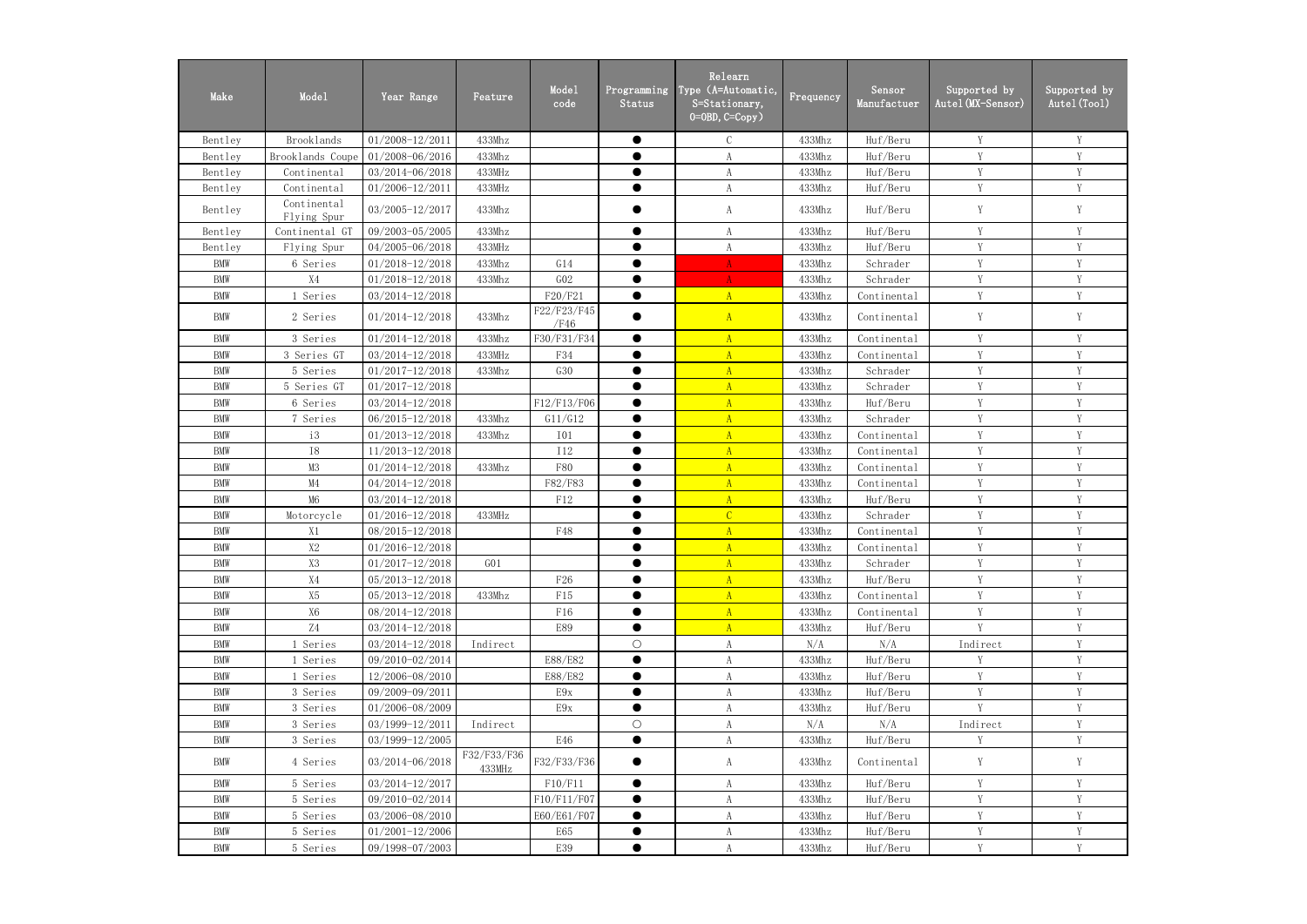| Make       | Mode1                    | Year Range          | Feature | Mode1<br>code       | Programming<br>Status | Relearn<br>Type (A=Automatic,<br>S=Stationary,<br>$0=0$ BD, $C=Copy$ ) | Frequency | Sensor<br>Manufactuer | Supported by<br>Autel(MX-Sensor) | Supported by<br>Autel (Tool) |
|------------|--------------------------|---------------------|---------|---------------------|-----------------------|------------------------------------------------------------------------|-----------|-----------------------|----------------------------------|------------------------------|
| <b>BMW</b> | 6 Series                 | 01/2010-02/2014     |         | F12/F13/F06         | $\bullet$             | A                                                                      | 433Mhz    | Huf/Beru              | Y                                | V                            |
| <b>BMW</b> | 6 Series                 | 01/2006-12/2009     |         | E63/E64             | $\bullet$             | $\rm A$                                                                | 433Mhz    | Huf/Beru              | Y                                | Y                            |
| <b>BMW</b> | 7 Series                 | $03/2014 - 05/2015$ |         | F01/F02/F03<br>/F04 |                       | A                                                                      | 433Mhz    | Huf/Beru              | Y                                | Y                            |
| <b>BMW</b> | 7 Series                 | 09/2010-02/2014     |         | F01/F02/F03<br>/F04 |                       | A                                                                      | 433Mhz    | Huf/Beru              | Y                                | Y                            |
| <b>BMW</b> | 7 Series                 | 01/2006-08/2010     |         | E65/E66             | $\bullet$             | A                                                                      | 433Mhz    | Huf/Beru              | Y                                | Y                            |
| <b>BMW</b> | 7 Series                 | 09/1998-12/2005     |         | E38                 | $\bullet$             | $\rm A$                                                                | 433Mhz    | Huf/Beru              | Y                                | Y                            |
| <b>BMW</b> | M5                       | 03/2014-12/2017     |         | F10                 | $\bullet$             | A                                                                      | 433Mhz    | Huf/Beru              | Y                                | Y                            |
| <b>BMW</b> | M7                       | 03/2014-12/2017     |         | F01                 | $\bullet$             | $\boldsymbol{\mathrm{A}}$                                              | 433Mhz    | Huf/Beru              | Y                                | V                            |
| <b>BMW</b> | X1                       | 03/2014-07/2015     |         | <b>E84</b>          | $\bullet$             | A                                                                      | 433Mhz    | Huf/Beru              | Y                                | Y                            |
| <b>BMW</b> | X1                       | 04/2009-02/2014     |         | <b>E84</b>          | $\bullet$             | A                                                                      | 433Mhz    | Huf/Beru              | Y                                | $\mathbf{V}$                 |
| <b>BMW</b> | X3                       | 04/2014-12/2017     | 433Mhz  | F25                 | ●                     | A                                                                      | 433Mhz    | Huf/Beru              | Y                                | V                            |
| <b>BMW</b> | <b>X3</b>                | 11/2010-03/2014     | 433MHz  | F <sub>25</sub>     | $\bullet$             | A                                                                      | 433Mhz    | Huf/Beru              | Y                                | $\mathbf{V}$                 |
| <b>BMW</b> | X <sub>3</sub>           | $03/2003 - 10/2010$ |         | E83                 |                       | $\boldsymbol{\mathrm{A}}$                                              | 433Mhz    | Huf/Beru              | Y                                | Y                            |
| <b>BMW</b> | X5                       | $01/2011 - 04/2013$ |         | E70                 | $\bullet$             | $\boldsymbol{\mathrm{A}}$                                              | 433Mhz    | Huf/Beru              | Y                                | V                            |
| <b>BMW</b> | X5                       | 11/2006-12/2010     |         | E70                 |                       | A                                                                      | 433Mhz    | Huf/Beru              | Y                                | V                            |
| <b>BMW</b> | X5                       | $10/1999 - 10/2006$ |         | E53                 | $\bullet$             | A                                                                      | 433Mhz    | Huf/Beru              | Y                                | Y                            |
| <b>BMW</b> | X <sub>6</sub>           | 12/2011-07/2014     |         | E71                 | $\bullet$             | $\boldsymbol{\mathrm{A}}$                                              | 433Mhz    | Huf/Beru              | Y                                | V                            |
| <b>BMW</b> | X6                       | 12/2007-11/2011     |         | E71                 | $\bullet$             | A                                                                      | 433Mhz    | Huf/Beru              | Y                                | Y                            |
| <b>BMW</b> | X6 HYBRID                | 07/2012-12/2017     |         |                     | $\bullet$             | A                                                                      | 433Mhz    | Huf/Beru              | Y                                | $\mathbf{V}$                 |
| <b>BMW</b> | Z4                       | 09/2010-02/2014     |         | E89/E71             | $\bullet$             | A                                                                      | 433Mhz    | Huf/Beru              | Y                                | V                            |
| <b>BMW</b> | $\ensuremath{\text{Z}}4$ | 03/2006-08/2010     |         | E86/E89             | $\bullet$             | A                                                                      | 433Mhz    | Huf/Beru              | Y                                | V                            |
| Bugatti    | Chiron                   | 01/2018-12/2018     |         |                     |                       | A                                                                      | 433Mhz    | Huf/Beru              | Y                                | V                            |
| Bugatti    | Royale                   | $01/2016 - 12/2018$ | 433MHz  |                     | $\bullet$             | $\mathbf{A}$                                                           | 433Mhz    | Huf/Beru              | Y                                | Y                            |
| Bugatti    | Veyron                   | $01/2009 - 12/2015$ | 433Mhz  |                     |                       | A                                                                      | 433Mhz    | Huf/Beru              | Y                                | Y                            |
| Bugatti    | Vitesse                  | $01/2016 - 12/2016$ |         |                     |                       | A                                                                      | 433Mhz    | Huf/Beru              | Y                                | $\mathbf Y$                  |
| Buick      | Park Avenue              | $01/1997 - 12/2005$ |         | $G-CAR$             | $\bullet$             | S.                                                                     | 433Mhz    | Schrader              | Y                                | Y                            |
| <b>BYD</b> | E6                       | $01/2018 - 12/2018$ | 433MHz  |                     | ●                     | $\mathbb{C}$                                                           | 433Mhz    | Schrader              | Y                                | Y                            |
| <b>BYD</b> | Song                     | $01/2018 - 12/2018$ | 433MHz  |                     | ●                     | $\mathbb{C}$                                                           | 433Mhz    | Schrader              | Y                                | $\mathbf{V}$                 |
| <b>BYD</b> | Song MAX                 | $01/2017 - 12/2018$ | 433MHz  |                     | $\bullet$             | $\mathbb{C}$                                                           | 433Mhz    | Schrader              | Y                                | Y                            |
| <b>BYD</b> | Yuan                     | $01/2018 - 12/2018$ | 433MHz  |                     | $\bullet$             | $\mathbb{C}$                                                           | 433Mhz    | Schrader              | $\mathbf Y$                      | Y                            |
| <b>BYD</b> | Qin                      | $01/2015 - 12/2018$ | 433Mhz  |                     | $\bullet$             | $\mathcal{C}$                                                          | 433MHz    | <b>BYD</b>            | Y                                | Y                            |
| <b>BYD</b> | Song                     | $01/2016 - 12/2017$ | 433Mhz  |                     | $\bullet$             | $\mathcal{C}$                                                          | 433Mhz    | <b>BYD</b>            | Y                                | Y                            |
| <b>BYD</b> | Tang NEW                 | $01/2017 - 12/2018$ | 433Mhz  |                     |                       | $\overline{C}$                                                         | 433Mhz    | Schrader              | Y                                | Y                            |
| <b>BYD</b> | Yuan                     | $01/2016 - 12/2017$ | 433Mhz  |                     | $\bullet$             | $\mathcal{C}$                                                          | 433Mhz    | <b>BYD</b>            | Y                                | Y                            |
| <b>BYD</b> | E <sub>5</sub>           | $01/2017 - 06/2018$ | 433Mhz  |                     | $\bullet$             | $\mathcal{C}$                                                          | 433Mhz    | <b>BYD</b>            | Y                                | Y                            |
| <b>BYD</b> | G5                       | $01/2014 - 12/2015$ | 433Mhz  |                     | $\bullet$             | $\mathcal{C}$                                                          | 433Mhz    | <b>BYD</b>            | Y                                | Y                            |
| <b>BYD</b> | G6                       | $01/2013 - 12/2015$ | 433Mhz  |                     | $\bullet$             | $\mathcal{C}$                                                          | 433Mhz    | <b>BYD</b>            | Y                                | V                            |
| <b>BYD</b> | S7                       | $01/2015 - 06/2018$ | 433Mhz  |                     | $\bullet$             | $\mathcal{C}$                                                          | 433Mhz    | <b>BYD</b>            | Y                                | Y                            |
| <b>BYD</b> | Sirui                    | $01/2013 - 12/2015$ | 433Mhz  |                     | $\bullet$             | $\mathcal{C}$                                                          | 433Mhz    | <b>BYD</b>            | Y                                | Y                            |
| <b>BYD</b> | Surui                    | $01/2015 - 12/2016$ | 433Mhz  |                     | $\bullet$             | $\mathbf C$                                                            | 433Mhz    | <b>BYD</b>            | Y                                | Y                            |
| <b>BYD</b> | Tang                     | $01/2015 - 06/2018$ | 433Mhz  |                     | $\bullet$             | $\mathcal{C}$                                                          | 433Mhz    | <b>BYD</b>            | Y                                | Y                            |
| Cadillac   | XT4                      | $01/2018 - 12/2018$ |         | E2UL                | $\bullet$             | $\mathcal{C}$                                                          | 433Mhz    | Schrader              | Y                                | Y                            |
| Cadillac   | ATS                      | $01/2016 - 12/2018$ |         | A1SL/A1BL           | $\bullet$             | S                                                                      | 433Mhz    | Schrader              | Y                                | Y                            |
| Cadillac   | $ATS-V$                  | $01/2016 - 12/2018$ |         |                     | $\bullet$             | S                                                                      | 433Mhz    | Schrader              | Y                                | Y                            |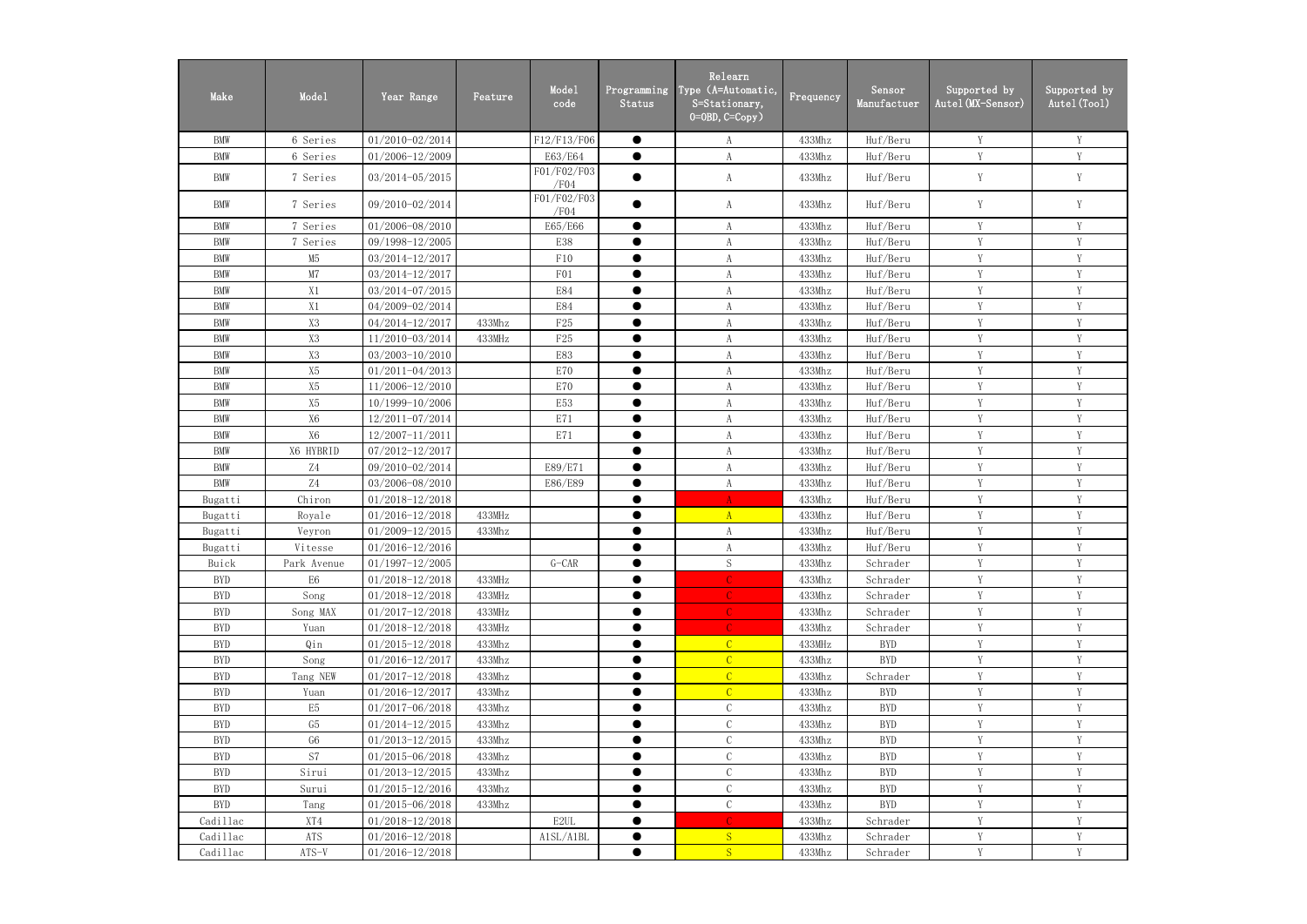| Make     | Model           | Year Range          | Feature | Mode1<br>code               | Programming<br>Status | Relearn<br>Type (A=Automatic,<br>S=Stationary,<br>$0=0$ BD, $C=Copy$ ) | Frequency | Sensor<br>Manufactuer | Supported by<br>Autel(MX-Sensor) | Supported by<br>Autel (Tool) |
|----------|-----------------|---------------------|---------|-----------------------------|-----------------------|------------------------------------------------------------------------|-----------|-----------------------|----------------------------------|------------------------------|
| Cadillac | CT <sub>6</sub> | $01/2016 - 12/2018$ |         | 01SL                        | $\bullet$             | S                                                                      | 433Mhz    | Schrader              | Y                                | Y                            |
| Cadillac | <b>CTS</b>      | $01/2016 - 12/2018$ |         |                             | $\bullet$             | S                                                                      | 433Mhz    | Schrader              | Y                                | $\mathbf{V}$                 |
| Cadillac | CTS-V           | $01/2016 - 12/2018$ |         |                             | $\bullet$             | S                                                                      | 433Mhz    | Schrader              | Y                                | Y                            |
| Cadillac | Escalade        | $01/2015 - 12/2018$ |         | GMT900/<br>GMTK2XL/<br>K2UL |                       | S                                                                      | 433Mhz    | Schrader              | Y                                | Y                            |
| Cadillac | <b>SRX</b>      | $01/2013 - 12/2018$ |         | GMT166                      | $\bullet$             | S                                                                      | 433Mhz    | Schrader              | Y                                | Y                            |
| Cadillac | XT5 Crossover   | $01/2016 - 12/2018$ |         |                             | $\bullet$             | S                                                                      | 433Mhz    | Schrader              | Y                                | Y                            |
| Cadillac | <b>XTS</b>      | $01/2015 - 12/2018$ |         |                             | ●                     | S                                                                      | 433Mhz    | Schrader              | Y                                | $\mathbf{V}$                 |
| Cadillac | ATS             | $01/2015 - 12/2015$ |         | A1SL/A1BL                   | $\bullet$             | S                                                                      | 433Mhz    | Schrader              | Y                                | V                            |
| Cadillac | ATS             | 01/2014-12/2014     |         | A1SL/A1BL                   | $\bullet$             | S                                                                      | 433Mhz    | Schrader              | Y                                | V                            |
| Cadillac | ATS             | $01/2013 - 12/2013$ |         | A1SL/A1BL                   |                       | S                                                                      | 433Mhz    | Schrader              | Y                                | Y                            |
| Cadillac | ATS             | $01/2012 - 12/2012$ |         | A1SL/A1BL                   | $\bullet$             | S                                                                      | 433Mhz    | Schrader              | Y                                | Y                            |
| Cadillac | <b>CTS</b>      | $01/2015 - 12/2015$ |         | GMX206/<br><b>GMX226</b>    |                       | S                                                                      | 433Mhz    | Schrader              | $\mathbf Y$                      | Y                            |
| Cadillac | <b>CTS</b>      | 01/2014-12/2014     |         | GMX206/<br><b>GMX226</b>    | $\bullet$             | S                                                                      | 433Mhz    | Schrader              | Y                                | Y                            |
| Cadillac | <b>CTS</b>      | $01/2009 - 12/2013$ |         | GMX206/<br><b>GMX226</b>    |                       | S                                                                      | 433Mhz    | Schrader              | Y                                | Y                            |
| Cadillac | <b>CTS</b>      | $01/2006 - 12/2007$ |         | <b>GMX322</b>               | $\bullet$             | S                                                                      | 433Mhz    | Schrader              | Y                                | Y                            |
| Cadillac | Escalade        | 01/2014-12/2014     |         | GMT900/<br>GMTK2XL/<br>K2UL |                       | S                                                                      | 433Mhz    | Schrader              | Y                                | Y                            |
| Cadillac | Escalade        | $01/2013 - 12/2013$ |         | GMT900/<br>GMTK2XL          | $\bullet$             | S                                                                      | 433Mhz    | Schrader              | Y                                | Y                            |
| Cadillac | Escalade        | $01/2012 - 12/2012$ |         | GMT900/<br>GMTK2XL          | $\bullet$             | S                                                                      | 433Mhz    | Schrader              | Y                                | Y                            |
| Cadillac | Escalade        | 01/2009-12/2011     |         | GMT926                      | $\bullet$             | S                                                                      | 433Mhz    | Schrader              | Y                                | Y                            |
| Cadillac | Escalade        | $01/2007 - 12/2008$ |         | GMT926                      | ▲                     | S                                                                      | 433Mhz    | Schrader              | Y                                | $\mathbf Y$                  |
| Cadillac | <b>SRX</b>      | $01/2016 - 12/2018$ | 433MHz  | C <sub>1</sub> UL           |                       | S                                                                      | 433Mhz    | Schrader              | Y                                | V                            |
| Cadillac | SRX             | 06/2009-12/2012     | 433MHz  | GMT166                      | $\bullet$             | S                                                                      | 433Mhz    | Schrader              | Y                                | Y                            |
| Cadillac | SRX             | $01/2009 - 12/2009$ | 433MHz  | GMT265                      |                       | S                                                                      | 433Mhz    | Schrader              | Y                                | V                            |
| Cadillac | SRX             | $01/2007 - 12/2008$ | 433MHz  | GMT265                      |                       | S                                                                      | 433Mhz    | Schrader              | Y                                | V                            |
| Cadillac | SRX             | $01/2005 - 12/2006$ |         | GMT265                      | ●                     | S                                                                      | 433Mhz    | Schrader              | Y                                | V                            |
| Cadillac | <b>STS</b>      | 01/2008-06/2011     |         | <b>GMX295</b>               | $\bullet$             | S                                                                      | 433Mhz    | Schrader              | $\mathbf Y$                      | Y                            |
| Cadillac | <b>STS</b>      | 01/2005-12/2007     |         | <b>GMX295</b>               | $\bullet$             | S                                                                      | 433Mhz    | Schrader              | Y                                | Y                            |
| Cadillac | XLR             | $01/2004 - 12/2009$ | 433Mhz  |                             |                       | S                                                                      | 433Mhz    | Schrader              | Y                                | Y                            |
| Cadillac | <b>XTS</b>      | $01/2013 - 12/2014$ |         |                             | $\bullet$             | S                                                                      | 433Mhz    | Schrader              | Y                                | Y                            |
| Cadillac | <b>XTS</b>      | $01/2012 - 12/2012$ |         |                             | $\bullet$             | S                                                                      | 433Mhz    | Schrader              | $\mathbf Y$                      | Y                            |
| Cadillac | $ATS-V$         | $01/2015 - 12/2015$ |         |                             | $\bullet$             | S                                                                      | 433Mhz    | Schrader              | Y                                | Y                            |
| Cadillac | <b>BLS</b>      | $01/2006 - 12/2010$ |         |                             | $\bullet$             | A                                                                      | 433Mhz    | Schrader              | Y                                | V                            |
| Cadillac | <b>CTS</b>      | 06/2013-06/2018     |         | <b>GMX322</b>               |                       | $\mathcal{C}$                                                          | 433Mhz    | Schrader              | Y                                |                              |
| Cadillac | <b>CTS</b>      | 06/2013-12/2013     |         | A1LL                        | $\bullet$             | $\mathcal{C}$                                                          | 433Mhz    | Schrader              | Y                                | V                            |
| Cadillac | <b>CTS</b>      | $01/2008 - 12/2008$ |         | GMX206/<br><b>GMX226</b>    |                       | $\mathbf S$                                                            | 433Mhz    | Schrader              | Y                                | Y                            |
| Cadillac | ELR             | $01/2016 - 06/2018$ |         | D1BLI                       | $\bullet$             | $\mathcal{C}$                                                          | 433Mhz    | Schrader              | Y                                |                              |
| Cadillac | Escalade        | 12/2005-12/2006     |         | GMT926                      | $\bullet$             | S                                                                      | 433Mhz    | Schrader              | $\mathbf Y$                      | Y                            |
| Cadillac | XT5             | $01/2016 - 12/2018$ |         | C1UL                        |                       | $\mathbf S$                                                            | 433Mhz    | Schrader              | Y                                | Y                            |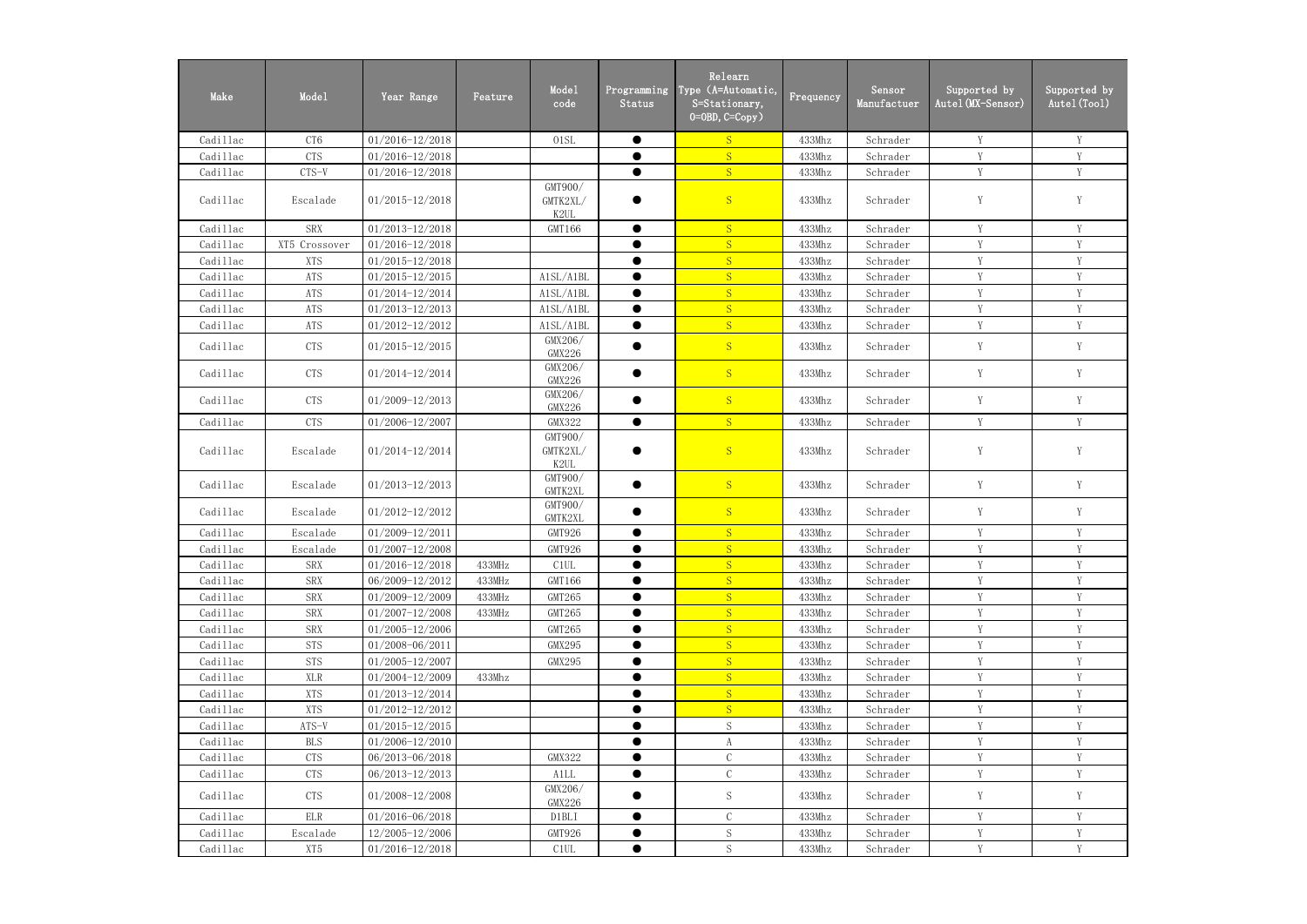| Make      | Mode1          | Year Range          | Feature            | Mode1<br>code                   | Programming<br>Status | Relearn<br>Type (A=Automatic,<br>S=Stationary,<br>$0=0$ BD, $C=Copy$ ) | Frequency | Sensor<br>Manufactuer | Supported by<br>Autel (MX-Sensor) | Supported by<br>Autel (Tool) |
|-----------|----------------|---------------------|--------------------|---------------------------------|-----------------------|------------------------------------------------------------------------|-----------|-----------------------|-----------------------------------|------------------------------|
| ChangAn   | CS35           | $01/2016 - 12/2017$ | 433Mhz             |                                 | $\bullet$             | $\mathcal{C}$                                                          | 433MHz    | <b>BAOLONG</b>        | Y                                 | Y                            |
| ChangAn   | CS35           | $01/2015 - 12/2015$ | 433Mhz             |                                 | $\bullet$             | $\overline{C}$                                                         | 433MHz    | <b>BAOLONG</b>        | Y                                 | Y                            |
| ChangAn   | CS55           | $01/2017 - 12/2018$ | Lo Confi<br>433Mhz |                                 |                       | $\mathcal{C}$                                                          | 433MHz    | Baolong               | Y                                 | Y                            |
| ChangAn   | CS55           | $01/2017 - 12/2018$ | Hi Confi<br>433Mhz |                                 |                       | $\overline{C}$                                                         | 433MHz    | Baolong               | Y                                 | Y                            |
| ChangAn   | CS75           | 01/2017-12/2017     | 433Mhz             |                                 | $\bullet$             | $\mathcal{C}$                                                          | 433MHz    | <b>BAOLONG</b>        | Y                                 | Y                            |
| ChangAn   | CS75           | $01/2014 - 12/2016$ | 4WD 433Mhz         |                                 | $\bullet$             | $\overline{C}$                                                         | 433MHz    | <b>BAOLONG</b>        | Y                                 | Y                            |
| ChangAn   | CS75           | $01/2014 - 12/2016$ | 2WD 433Mhz         |                                 | $\bullet$             | $\mathcal{C}$                                                          | 433MHz    | <b>BAOLONG</b>        | Y                                 | Y                            |
| ChangAn   | CS95           | $01/2017 - 12/2018$ | 433Mhz             |                                 | $\bullet$             | $\overline{C}$                                                         | 433MHz    | <b>BAOLONG</b>        | Y                                 | Y                            |
| ChangAn   | CX70           | $01/2017 - 12/2018$ | 433Mhz             |                                 | $\bullet$             | $\mathcal{C}$                                                          | 433Mhz    | Schrader              | Y                                 | Y                            |
| ChangAn   | <b>LINMAX</b>  | $01/2017 - 12/2018$ | 433Mhz             |                                 | $\bullet$             | $\overline{C}$                                                         | 433Mhz    | Schrader              | Y                                 | Y                            |
| ChangAn   | <b>OuShang</b> | $01/2017 - 12/2018$ | 433Mhz             |                                 | $\bullet$             | $\overline{C}$                                                         | 433Mhz    | Schrader              | Y                                 | Y                            |
| ChangAn   | Roeton         | 04/2013-12/2016     | 433Mhz             |                                 | $\bullet$             | $\overline{C}$                                                         | 433MHz    | Schrader              | Y                                 | Y                            |
| ChangAn   | Roeton CC      | $01/2017 - 12/2018$ | Hi Confi<br>433Mhz |                                 | $\bullet$             | $\mathcal{C}$                                                          | 433MHz    | Baolong               | Y                                 | $\mathbf Y$                  |
| ChangAn   | Roeton CC      | $01/2017 - 12/2018$ | Lo Confi<br>433Mhz |                                 | 0                     | $\overline{C}$                                                         | 433MHz    | Baolong               | Y                                 | Y                            |
| Chery     | Tiggo 3        | $01/2016 - 12/2018$ | 433MHz             |                                 | $\bullet$             | $\overline{C}$                                                         | 433Mhz    | Continental           | Y                                 | Y                            |
| Chery     | Tiggo 7        | 06/2016-12/2018     | 433MHz             |                                 | $\bullet$             | $\overline{C}$                                                         | 433Mhz    | Continental           | Y                                 | Y                            |
| Chery     | E <sub>3</sub> | $01/2015 - 12/2015$ | 433MHz             |                                 | $\bullet$             | $\mathcal{C}$                                                          | 433Mhz    | Chery                 | Y                                 | Y                            |
| Chery     | Tiggo 5        | 01/2013-06/2018     | 433MHz             |                                 | $\bullet$             | $\mathbf C$                                                            | 433Mhz    | Continental           | Y                                 | Y                            |
| Chevrolet | Aveo           | $01/2015 - 12/2018$ |                    | G1SC/G1JC/T<br>250/T300         | $\bullet$             | S                                                                      | 433Mhz    | Schrader              | Y                                 | Y                            |
| Chevrolet | Camaro         | 01/2016-12/2018     |                    | 1AG37/<br>A1BC                  |                       | S                                                                      | 433Mhz    | Schrader              | Y                                 | Y                            |
| Chevrolet | Corvette       | 01/2015-12/2018     | C7                 | GMX245                          | $\bullet$             | $\mathbf{A}$                                                           | 433Mhz    | Schrader              | Y                                 | Y                            |
| Chevrolet | Corvette       | 01/2014-12/2018     | C7                 | Y1BC                            | $\bullet$             | $\mathbf{A}$                                                           | 433Mhz    | Schrader              | Y                                 | $\mathbf Y$                  |
| Chevrolet | Cruze          | $01/2016 - 12/2018$ |                    | D1SC/<br>D1JC/<br>D1WC/<br>KL1J |                       | S                                                                      | 433Mhz    | Schrader              | Y                                 | Y                            |
| Chevrolet | Express Series | $01/2014 - 12/2018$ |                    | GMT610                          | $\bullet$             | S                                                                      | 433Mhz    | Schrader              | Y                                 | Y                            |
| Chevrolet | Malibu         | $01/2017 - 12/2018$ |                    | V300                            | $\bullet$             | S                                                                      | 433Mhz    | Schrader              | Y                                 | Y                            |
| Chevrolet | Matiz          | 06/2014-12/2018     |                    | M100                            | ●                     | $\overline{C}$                                                         | 433Mhz    | Schrader              | Y                                 | Y                            |
| Chevrolet | Niva           | $06/2014 - 12/2018$ |                    |                                 | $\bullet$             | $\overline{C}$                                                         | 433Mhz    | Schrader              | Y                                 | Y                            |
| Chevrolet | Orlando        | $01/2017 - 12/2018$ |                    | J309                            |                       | S                                                                      | 433Mhz    | Schrader              | Y                                 | Y                            |
| Chevrolet | Silverado      | $01/2015 - 12/2018$ |                    | K <sub>2</sub> XC               | $\bullet$             | S                                                                      | 433Mhz    | Schrader              | Y                                 | Y                            |
| Chevrolet | Spark          | $01/2016 - 12/2018$ |                    | M1JC                            | ●                     | S                                                                      | 433Mhz    | Schrader              | Y                                 | Y                            |
| Chevrolet | Suburban       | $01/2016 - 12/2018$ |                    | GMT931                          | $\bullet$             | S                                                                      | 433Mhz    | Schrader              | Y                                 | Y                            |
| Chevrolet | Tahoe          | $01/2016 - 12/2018$ |                    | GMT921                          | $\bullet$             | S                                                                      | 433Mhz    | Schrader              | Y                                 | Y                            |
| Chevrolet | Tracker        | $01/2015 - 12/2018$ |                    |                                 | $\bullet$             | $\overline{C}$                                                         | 433Mhz    | Schrader              | Y                                 | Y                            |
| Chevrolet | Trax           | $01/2015 - 12/2018$ |                    | G1UC                            | $\bullet$             | S                                                                      | 433Mhz    | Schrader              | Y                                 | V                            |
| Chevrolet | Volt           | $01/2016 - 12/2018$ |                    | D1JCI                           | $\bullet$             | S                                                                      | 433Mhz    | Schrader              | Y                                 | Y                            |
| Chevrolet | Aveo           | $01/2013 - 12/2014$ |                    | G1SC/G1JC/T<br>250/T300         | $\bullet$             | S                                                                      | 433Mhz    | Schrader              | Y                                 | Y                            |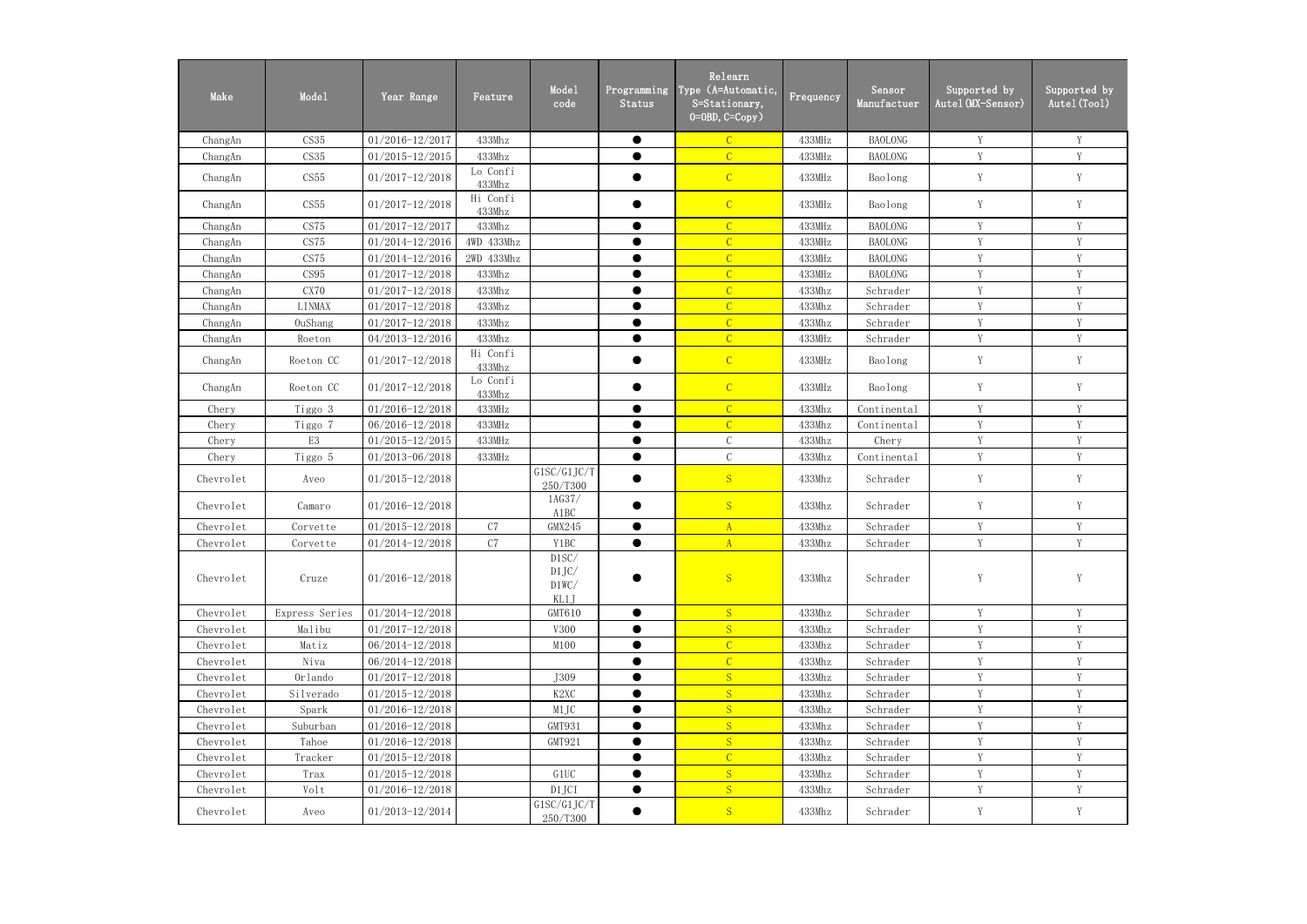| Make      | Mode1          | Year Range          | Feature | Mode1<br>code                   | Programming<br>Status | Relearn<br>Type (A=Automatic,<br>S=Stationary,<br>$0=0$ BD, $C=Copy$ ) | Frequency | Sensor<br>Manufactuer | Supported by<br>Autel (MX-Sensor) | Supported by<br>Autel (Tool) |
|-----------|----------------|---------------------|---------|---------------------------------|-----------------------|------------------------------------------------------------------------|-----------|-----------------------|-----------------------------------|------------------------------|
| Chevrolet | Aveo           | 06/2012-12/2012     |         | G1SC/<br>G1JC/<br><b>T300</b>   |                       | S                                                                      | 433Mhz    | Schrader              | Y                                 | Y                            |
| Chevrolet | Aveo           | $10/2010 - 05/2012$ |         | G1SC/<br>G1JC/<br><b>T300</b>   |                       | S                                                                      | 433Mhz    | Schrader              | Y                                 | $\mathbf Y$                  |
| Chevrolet | Bolt EV        | $01/2017 - 12/2018$ | 433Mhz  |                                 | $\bullet$             | S                                                                      | 433Mhz    | Schrader              | Y                                 | Y                            |
| Chevrolet | Camaro         | $01/2014 - 12/2015$ |         | GMX521                          |                       | S                                                                      | 433Mhz    | Schrader              | Y                                 | Y                            |
| Chevrolet | Camaro         | $01/2010 - 12/2013$ |         | GMX521                          | $\bullet$             | S                                                                      | 433Mhz    | Schrader              | Y                                 | Y                            |
| Chevrolet | Captiva        | $01/2012 - 12/2017$ | 433Mhz  | C100                            | $\bullet$             | S                                                                      | 433Mhz    | Schrader              | Y                                 | $\mathbf Y$                  |
| Chevrolet | Captiva        | $01/2009 - 12/2011$ | 433Mhz  | C100                            | $\bullet$             | S                                                                      | 433Mhz    | Schrader              | Y                                 | Y                            |
| Chevrolet | Captiva        | 06/2006-12/2008     | 433Mhz  | C100                            |                       | S                                                                      | 433Mhz    | Schrader              | Y                                 | Y                            |
| Chevrolet | Colorado       | 07/2011-12/2017     |         | GMi700                          | $\bullet$             | S                                                                      | 433Mhz    | Schrader              | Y                                 | Y                            |
| Chevrolet | Corvette       | $01/2010 - 12/2013$ | C6      | GMX245                          | $\bullet$             | S                                                                      | 433Mhz    | Schrader              | Y                                 | Y                            |
| Chevrolet | Corvette       | 06/2004-12/2009     | C6      | GMX245                          | $\bullet$             | S                                                                      | 433Mhz    | Schrader              | Y                                 | Y                            |
| Chevrolet | Cruze          | $01/2013 - 12/2015$ |         | D1SC/<br>D1JC/<br>D1WC/<br>KL1J |                       | S                                                                      | 433Mhz    | Schrader              | $\mathbf Y$                       | $\mathbf Y$                  |
| Chevrolet | Cruze          | $01/2012 - 12/2012$ |         | D1SC/<br>D1JC/<br>D1WC/<br>KL1J |                       | S                                                                      | 433Mhz    | Schrader              | $\mathbf Y$                       | $\mathbf Y$                  |
| Chevrolet | Cruze          | $01/2011 - 12/2011$ |         | D1SC/<br>D1JC/<br>D1WC/<br>KL1J |                       | S                                                                      | 433Mhz    | Schrader              | Y                                 | Y                            |
| Chevrolet | Express Series | $01/2009 - 12/2013$ |         | GMT610                          | $\bullet$             | S                                                                      | 433Mhz    | Schrader              | Y                                 | $\mathbf Y$                  |
| Chevrolet | Express Series | $07/2007 - 12/2008$ |         | GMT610                          | $\bullet$             | <sub>S</sub>                                                           | 433Mhz    | Schrader              | Y                                 | Y                            |
| Chevrolet | Malibu         | 07/2014-12/2018     | 433MHz  | V300/<br>GMX351/<br>GMX386      |                       | S                                                                      | 433Mhz    | Schrader              | Y                                 | Y                            |
| Chevrolet | Malibu         | 01/2013-06/2014     | 433MHz  | V300                            | $\bullet$             | S                                                                      | 433Mhz    | Schrader              | Y                                 | Y                            |
| Chevrolet | Malibu         | 07/2012-12/2012     | 433MHz  | V300                            | $\bullet$             | S                                                                      | 433Mhz    | Schrader              | Y                                 | $\mathbf Y$                  |
| Chevrolet | Malibu         | $07/2011 - 06/2012$ | 433MHz  | V300                            | ●                     | S                                                                      | 433Mhz    | Schrader              | Y                                 | Y                            |
| Chevrolet | Orlando        | $01/2015 - 12/2016$ |         | J309/D1NC                       |                       | S                                                                      | 433Mhz    | Schrader              | Y                                 | Y                            |
| Chevrolet | Orlando        | $01/2013 - 12/2014$ |         | J309                            |                       | S                                                                      | 433Mhz    | Schrader              | Y                                 | Y                            |
| Chevrolet | Orlando        | $01/2012 - 12/2012$ |         | J309                            | $\bullet$             | S                                                                      | 433Mhz    | Schrader              | Y                                 | Y                            |
| Chevrolet | Savana         | 01/2009-12/2012     |         |                                 |                       | S                                                                      | 433Mhz    | Schrader              | Y                                 | Y                            |
| Chevrolet | Savana         | 07/2007-12/2008     |         |                                 | ●                     | S                                                                      | 433Mhz    | Schrader              | Y                                 | $\mathbf Y$                  |
| Chevrolet | Silverado      | $01/2014 - 12/2014$ |         | K <sub>2</sub> XC               |                       | S                                                                      | 433Mhz    | Schrader              | Y                                 | Y                            |
| Chevrolet | Spark          | $01/2015 - 12/2015$ |         | M1JC                            | $\bullet$             | S                                                                      | 433Mhz    | Schrader              | Y                                 | Y                            |
| Chevrolet | Spark          | $01/2013 - 12/2014$ |         | M1JC                            | $\bullet$             | S                                                                      | 433Mhz    | Schrader              | Y                                 | Y                            |
| Chevrolet | Suburban       | $01/2015 - 12/2015$ |         | GMT931                          | ●                     | S                                                                      | 433Mhz    | Schrader              | Y                                 | Y                            |
| Chevrolet | Suburban       | $01/2014 - 12/2014$ |         | GMT931                          |                       | S                                                                      | 433Mhz    | Schrader              | Y                                 | V                            |
| Chevrolet | Suburban       | $01/2009 - 12/2013$ |         | GMT931                          | ●                     | S                                                                      | 433Mhz    | Schrader              | Y                                 | Y                            |
| Chevrolet | Suburban       | $01/2007 - 12/2008$ |         | GMT931                          | $\bullet$             | S                                                                      | 433Mhz    | Schrader              | Y                                 | Y                            |
| Chevrolet | Tahoe          | $01/2015 - 12/2015$ |         | GMT921                          | $\bullet$             | S                                                                      | 433Mhz    | Schrader              | Y                                 | Y                            |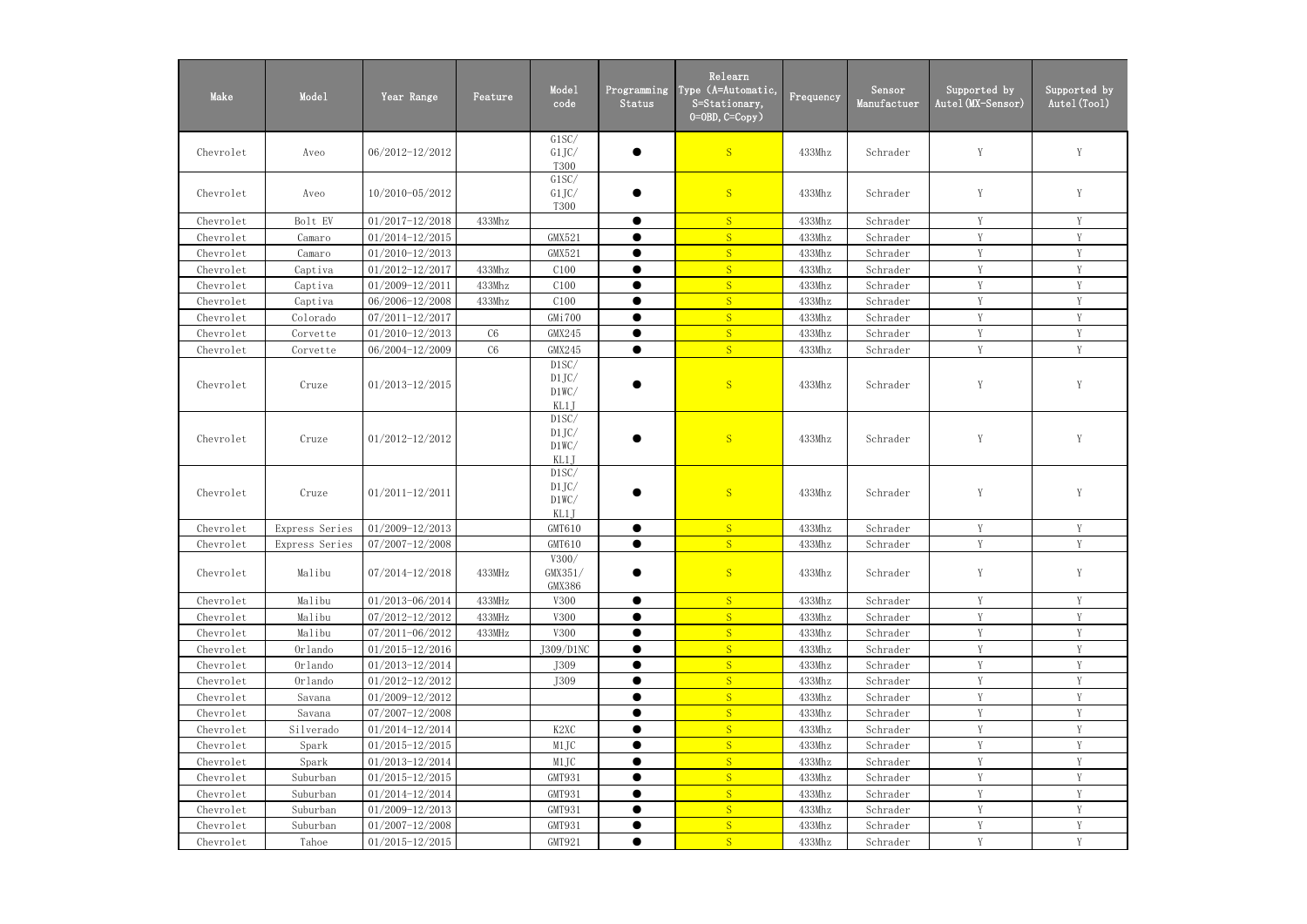| Make      | Mode1                  | Year Range          | Feature           | Mode1<br>code                   | Programming<br>Status | Relearn<br>Type (A=Automatic,<br>S=Stationary,<br>$0=0$ BD, $C=Copy$ ) | Frequency | Sensor<br>Manufactuer | Supported by<br>Autel (MX-Sensor) | Supported by<br>Autel (Tool) |
|-----------|------------------------|---------------------|-------------------|---------------------------------|-----------------------|------------------------------------------------------------------------|-----------|-----------------------|-----------------------------------|------------------------------|
| Chevrolet | Tahoe                  | 01/2014-12/2014     |                   | GMT921                          | $\bullet$             | S                                                                      | 433Mhz    | Schrader              | Y                                 | Y                            |
| Chevrolet | Tracker                | 07/2013-12/2014     |                   |                                 |                       | S                                                                      | 433Mhz    | Schrader              | Y                                 | Y                            |
| Chevrolet | Traverse               | $01/2010 - 12/2012$ |                   | C105                            | $\bullet$             | S                                                                      | 433Mhz    | Schrader              | Y                                 | Y                            |
| Chevrolet | Trax                   | 01/2013-12/2014     |                   | G1UC                            | $\bullet$             | S                                                                      | 433Mhz    | Schrader              | Y                                 | Y                            |
| Chevrolet | Volt                   | $01/2015 - 12/2015$ |                   | D1JCI                           | $\bullet$             | S                                                                      | 433Mhz    | Schrader              | V                                 | Y                            |
| Chevrolet | Volt                   | 01/2013-12/2014     |                   | D1JCI                           | ●                     | S                                                                      | 433Mhz    | Schrader              | $\mathbf{V}$                      | V                            |
| Chevrolet | Volt                   | 06/2010-12/2012     |                   | D1JCI                           | $\bullet$             | S                                                                      | 433Mhz    | Schrader              | Y                                 | Y                            |
| Chevrolet | Cobalt                 | $01/2015 - 12/2015$ |                   | G1LC                            | $\bullet$             | $\mathcal{C}$                                                          | 433Mhz    | Schrader              | Y                                 | Y                            |
| Chevrolet | Cobalt                 | 01/2012-12/2014     |                   | G1LC                            | $\bullet$             | $\mathcal{C}$                                                          | 433Mhz    | Schrader              | Y                                 | Y                            |
| Chevrolet | Colorado (LCV)         | 07/2006-12/2012     |                   | GMT355                          | $\bullet$             | S                                                                      | 433Mhz    | Schrader              | Y                                 | Y                            |
| Chevrolet | Colorado (LCV)         | 01/2003-06/2006     |                   | GMT355                          | $\bullet$             | $\mathcal{C}$                                                          | 433Mhz    | Schrader              | Y                                 | Y                            |
| Chevrolet | Cruze                  | 10/2008-12/2010     |                   | D1SC/<br>D1JC/<br>D1WC/<br>KL1J |                       | S                                                                      | 433Mhz    | Schrader              | Y                                 | Y                            |
| Chevrolet | Epica                  | $01/2006 - 12/2011$ |                   |                                 | $\bullet$             | S                                                                      | 433Mhz    | Schrader              | Y                                 | Y                            |
| Chevrolet | Express Series         | 07/2002-06/2007     |                   | GMT610                          | $\bullet$             | $\mathbf S$                                                            | 433Mhz    | Schrader              | Y                                 | Y                            |
| Chevrolet | Malibu                 | 06/2010-06/2011     |                   | V300                            | $\bullet$             | $\mathcal{C}$                                                          | 433Mhz    | Schrader              | Y                                 | Y                            |
| Chevrolet | Orlando                | 09/2010-12/2011     |                   | J309                            | $\bullet$             | S                                                                      | 433Mhz    | Schrader              | Y                                 | Y                            |
| Chevrolet | Savana                 | 01/2002-06/2007     |                   |                                 | ●                     | S                                                                      | 433Mhz    | Schrader              | Y                                 | Y                            |
| Chevrolet | Spark                  | 07/2009-12/2012     |                   | M1JC                            | $\bullet$             | $\mathbf S$                                                            | 433Mhz    | Schrader              | $\mathbf{V}$                      | $\mathbf{V}$                 |
| Chevrolet | Suburban               | $01/2006 - 12/2006$ |                   | GMT931                          | $\bullet$             | $\mathbf S$                                                            | 433Mhz    | Schrader              | V                                 | V                            |
| Chevrolet | Trailblazer            | 01/2013-12/2014     |                   |                                 | ●                     | S                                                                      | 433Mhz    | Schrader              | Y                                 | Y                            |
| Chevrolet | Trailblazer            | 01/2009-12/2009     |                   |                                 |                       | S                                                                      | 433Mhz    | Schrader              | Y                                 | Y                            |
| Chevrolet | Trailblazer            | 01/2006-12/2008     |                   | GMT360                          | $\bullet$             | S                                                                      | 433Mhz    | Schrader              | Y                                 | Y                            |
| Chevrolet | Trailblazer            | $01/2001 - 12/2005$ |                   |                                 |                       | $\mathbf S$                                                            | 433Mhz    | Schrader              | Y                                 | Y                            |
| Chevrolet | Trax                   | $01/2012 - 12/2012$ |                   | G1UC                            |                       | ${\mathcal S}$                                                         | 433Mhz    | Schrader              | Y                                 | Y                            |
| Chevrolet | Volt                   | 06/2015-06/2018     |                   | D <sub>2</sub> JCI              | $\bullet$             | $\mathcal{C}$                                                          | 433Mhz    | Schrader              | Y                                 | Y                            |
| Chrysler  | 300                    | $01/2014 - 12/2018$ |                   | LE48                            | $\bullet$             | $\mathbf{A}$                                                           | 433Mhz    | Schrader              | Y                                 | Y                            |
| Chrysler  | 300                    | $01/2011 - 12/2018$ |                   | LX                              | $\bullet$             | A                                                                      | 433Mhz    | Schrader              | Y                                 | V                            |
| Chrysler  | Crossfire              | 01/2004-12/2008     | 433MHz            |                                 |                       | $\mathcal{C}$                                                          | 433Mhz    | Schrader              | Y                                 | Y                            |
| Chrysler  | Grand Voyager          | $01/2016 - 12/2018$ | 433Mhz            | RU                              | $\bullet$             | A                                                                      | 433Mhz    | Continental           | Y                                 | Y                            |
| Chrysler  | Voyager                | $01/2011 - 12/2018$ |                   | <b>RT</b>                       | $\bullet$             | $\overline{C}$                                                         | 433Mhz    | Schrader              | Y                                 | Y                            |
| Chrysler  | Ypsilon                | $01/2011 - 12/2018$ | Indirect          |                                 | $\bigcirc$            | $\mathbf{A}$                                                           | N/A       | N/A                   | Indirect                          | Y                            |
| Chrysler  | 300                    | $01/2009 - 12/2010$ |                   | LX                              |                       | $\mathbf{A}$                                                           | 433Mhz    | Schrader              | Y                                 | Y                            |
| Chrysler  | 300                    | 06/2005-06/2010     |                   | LE48                            | $\bullet$             | A                                                                      | 433Mhz    | Schrader              | Y                                 | Y                            |
| Chrysler  | 300C                   | $06/2010 - 12/2015$ | 20 inch<br>433Mhz |                                 |                       | A                                                                      | 433Mhz    | Schrader              | Y                                 | Y                            |
| Chrysler  | 300C                   | $06/2010 - 12/2015$ | 18 inch<br>433Mhz |                                 |                       | A                                                                      | 433Mhz    | Schrader              | Y                                 | Y                            |
| Chrysler  | 300C                   | 06/2005-05/2010     | 433Mhz            | LE48                            | $\bullet$             | A                                                                      | 433Mhz    | Continental           | Y                                 | $\mathbf Y$                  |
| Chrysler  | Grand Voyager          | 01/2011-09/2017     | 433Mhz            | RT                              | $\bullet$             | S                                                                      | 433Mhz    | Schrader              | Y                                 | Y                            |
| Chrysler  | Sebring                | 06/2006-12/2015     |                   | JS41C                           |                       | $\overline{A}$                                                         | 433Mhz    | Schrader              | Y                                 | Y                            |
| Chrysler  | Sebring<br>Convertible | $02/2007 - 12/2017$ |                   | JS27                            |                       | A                                                                      | 433Mhz    | Schrader              | Y                                 | Y                            |
| Chrysler  | Ypsilon                | 04/2011-12/2017     |                   |                                 | $\bullet$             | A                                                                      | 433Mhz    | Schrader              | Y                                 | Y                            |
| Chrysler  | Delta                  | $02/2013 - 12/2017$ |                   | 844                             | $\bullet$             | $\mathcal{C}$                                                          | 433Mhz    | TRW                   | Y                                 | $\mathbf Y$                  |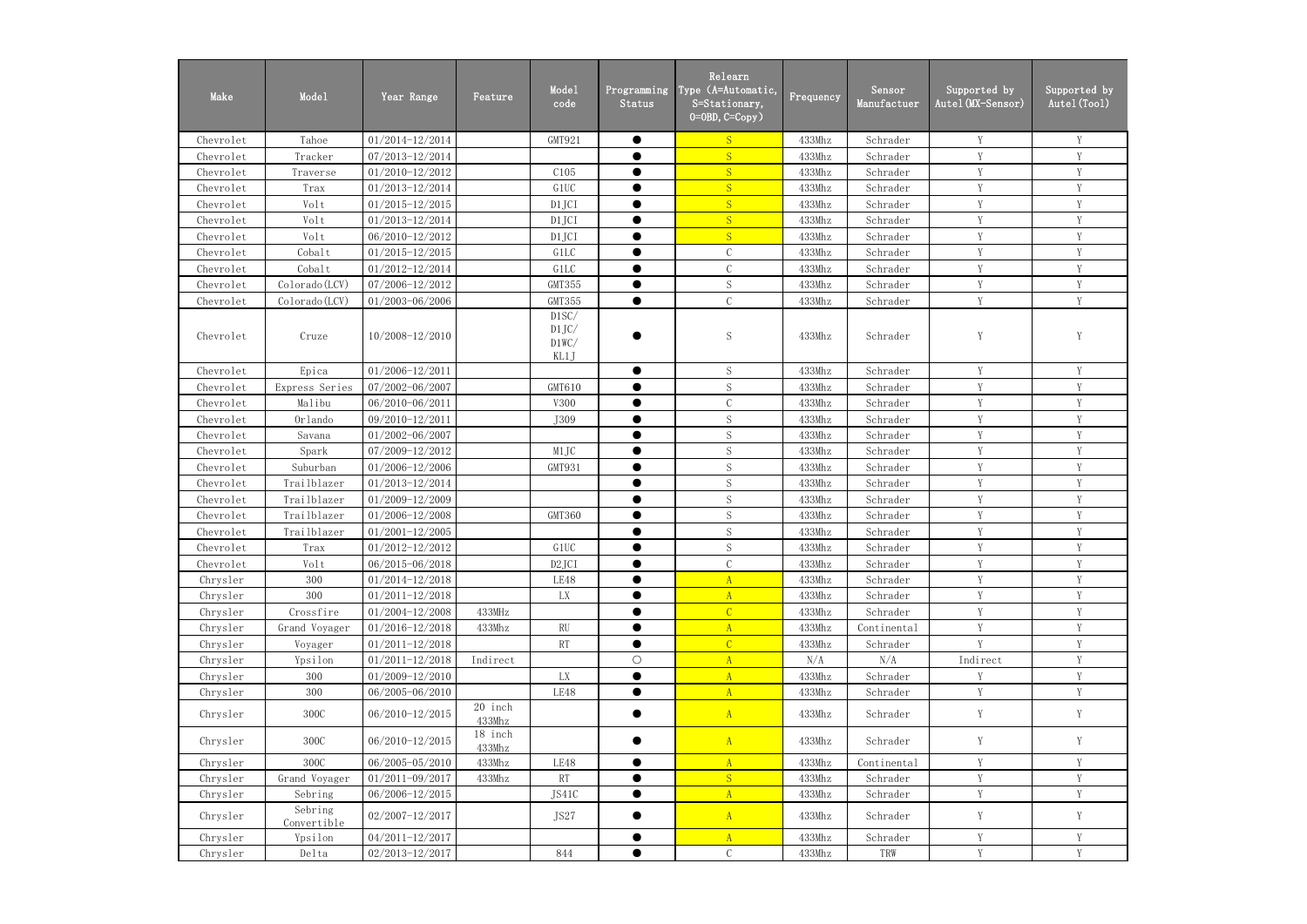| Make     | Mode1          | Year Range          | Feature    | Mode1<br>code  | Programming<br>Status | Relearn<br>Type (A=Automatic,<br>S=Stationary,<br>$0=0$ BD, $C=Copy$ ) | Frequency | Sensor<br>Manufactuer | Supported by<br>Autel (MX-Sensor) | Supported by<br>Autel (Tool) |
|----------|----------------|---------------------|------------|----------------|-----------------------|------------------------------------------------------------------------|-----------|-----------------------|-----------------------------------|------------------------------|
| Chrysler | Delta          | 01/2008-12/2012     |            |                | $\bullet$             | $\mathcal{C}$                                                          | 433Mhz    | TRW                   | Y                                 | Y                            |
| Chrysler | Grand Voyager  | $01/2007 - 12/2010$ |            | <b>RT</b>      | ●                     | $\mathcal{C}$                                                          | 433Mhz    | Schrader              | $\mathbf{V}$                      | V                            |
| Chrysler | Pacifica       | 01/2004-12/2005     |            |                | $\bullet$             | S                                                                      | 433Mhz    | Schrader              | V                                 | Y                            |
| Chrysler | Town & Country | $01/2011 - 12/2016$ |            | RT             | $\bullet$             | $\mathcal{C}$                                                          | 433Mhz    | Schrader              | V                                 | Y                            |
| Chrysler | Town & Country | $01/2007 - 12/2010$ |            |                | $\bullet$             | $\mathcal{C}$                                                          | 433Mhz    | Schrader              | Y                                 | Y                            |
| Chrysler | Viper          | 09/2012-12/2017     |            |                | $\bullet$             | $\mathcal{C}$                                                          | 433Mhz    | Schrader              | Y                                 | Y                            |
| Chrysler | Voyager        | 07/2007-12/2010     |            | RT             | $\bullet$             | $\mathcal{C}$                                                          | 433Mhz    | Continental           | Y                                 | Y                            |
| Chrysler | Ypsilon        | 01/2008-03/2011     |            |                | $\bullet$             | $\mathcal{C}$                                                          | 433Mhz    | TRW                   | Y                                 | Y                            |
| Citroen  | Berlingo       | 03/2016-12/2018     | Indirect   |                | $\bigcirc$            | S                                                                      | N/A       | N/A                   | Indirect                          | Y                            |
| Citroen  | C-Elysee       | 09/2012-12/2018     |            | M3/M4          | $\bullet$             | S                                                                      | 433Mhz    | Schrader              | V                                 | Y                            |
| Citroen  | C <sub>1</sub> | 06/2014-12/2018     | Indirect   |                | $\bigcirc$            | $\mathbf{A}$                                                           | N/A       | N/A                   | Indirect                          | V                            |
| Citroen  | C3             | $01/2014 - 12/2018$ |            |                | $\bullet$             | S                                                                      | 433Mhz    | Schrader              | V                                 | Y                            |
| Citroen  | C <sub>3</sub> | 09/2009-12/2018     | Indirect   |                | $\bigcirc$            | A                                                                      | N/A       | N/A                   | Indirect                          | Y                            |
| Citroen  | C <sub>4</sub> | 06/2014-12/2018     | Indirect   |                | $\bigcirc$            | S                                                                      | N/A       | N/A                   | Indirect                          | Y                            |
| Citroen  | C <sub>4</sub> | 10/2013-12/2018     |            | <b>B58</b>     | $\bullet$             | $\overline{A}$                                                         | 433Mhz    | Schrader              | Y                                 | Y                            |
| Citroen  | C4 Aircross    | 04/2012-12/2018     |            |                | ●                     | S                                                                      | 433Mhz    | Continental           | Y                                 | Y                            |
| Citroen  | DS4 Crossback  | 03/2017-12/2018     |            |                | $\bullet$             | $\overline{C}$                                                         | 433Mhz    | Schrader              | Y                                 | Y                            |
| Citroen  | DS7            | 03/2017-12/2018     | 433Mhz     |                | $\bullet$             | $\overline{C}$                                                         | 433Mhz    | Schrader              | V                                 | Y                            |
| Citroen  | E-Mehari       | 10/2016-12/2018     | Indirect   |                | $\bigcirc$            | S                                                                      | N/A       | N/A                   | Indirect                          | Y                            |
| Citroen  | Jumper/Relay   | 05/2014-12/2018     | <b>VAN</b> |                | ●                     | $\mathbf{A}$                                                           | 433Mhz    | Schrader              | $\mathbf{V}$                      | $\mathbf{V}$                 |
| Citroen  | Jumpy/Dispatch | 10/2014-12/2018     |            |                | ●                     | $\overline{C}$                                                         | 433Mhz    | Schrader              | V                                 | V                            |
| Citroen  | Nemo           | 10/2014-12/2018     |            | B53/B7         | $\bullet$             | S                                                                      | 433Mhz    | Schrader              | Y                                 | Y                            |
| Citroen  | Nemo           | 01/2008-12/2018     | Indirect   |                | $\bigcirc$            | $\mathbf{A}$                                                           | N/A       | N/A                   | Indirect                          | Y                            |
| Citroen  | Space Tourer   | 10/2016-12/2018     | Indirect   |                | $\bigcirc$            | $\mathbf{A}$                                                           | N/A       | N/A                   | Indirect                          | Y                            |
| Citroen  | C-Cactus       | 07/2014-12/2016     |            | <b>B71</b>     | $\bullet$             | S                                                                      | 433Mhz    | Schrader              | Y                                 | Y                            |
| Citroen  | C-ZERO         | $01/2011 - 12/2018$ |            |                | $\bullet$             | S                                                                      | 433Mhz    | Continental           | Y                                 | $\mathbf Y$                  |
| Citroen  | C3             | $01/2013 - 12/2013$ |            |                |                       | $\mathbf{A}$                                                           | 433Mhz    | Schrader              | Y                                 | Y                            |
| Citroen  | C5             | 09/2013-06/2018     |            | X7             |                       | $\mathbf{A}$                                                           | 433Mhz    | Schrader              | V                                 | Y                            |
| Citroen  | C8             | 07/2014-06/2018     |            | A55            |                       | $\mathbf{A}$                                                           | 433Mhz    | Schrader              | Y                                 | V                            |
| Citroen  | DS4            | $02/2014 - 06/2018$ |            | <b>B81</b>     | $\bullet$             | A                                                                      | 433Mhz    | Schrader              | Y                                 | Y                            |
| Citroen  | DS9            | $01/2017 - 12/2018$ | 433Mhz     |                | $\bullet$             | $\mathbf{A}$                                                           | 433Mhz    | Schrader              | Y                                 | Y                            |
| Citroen  | Nemo           | $10/2007 - 12/2013$ |            | B53/B7         |                       | $\mathbf{A}$                                                           | 433Mhz    | Schrader              | Y                                 | Y                            |
| Citroen  | Berlingo       | $10/2013 - 12/2017$ |            |                | $\bullet$             | $\mathcal{C}$                                                          | 433Mhz    | Schrader              | Y                                 | Y                            |
| Citroen  | Berlingo       | 05/2008-09/2013     |            | <b>B9</b>      |                       | $\mathcal{C}$                                                          | 433Mhz    | Schrader              | Y                                 | $\mathbf Y$                  |
| Citroen  | C <sub>4</sub> | 08/2008-09/2013     |            | B53/B7         | $\bullet$             | $\mathcal{C}$                                                          | 433Mhz    | Schrader              | Y                                 | Y                            |
| Citroen  | C <sub>4</sub> | 11/2004-07/2008     |            | B <sub>5</sub> | $\bullet$             | $\mathcal{C}$                                                          | 433Mhz    | Continental           | Y                                 | Y                            |
| Citroen  | C5             | 08/2004-08/2013     |            | X3/X40         | $\bullet$             | $\mathcal{C}$                                                          | 433Mhz    | Continental           | Y                                 | Y                            |
| Citroen  | C5             | 03/2001-07/2004     | 433Mhz     | X40            |                       | $\mathcal{C}$                                                          | 433Mhz    | Schrader              | Y                                 | V                            |
| Citroen  | $C5$ (LCV)     | $10/2007 - 12/2015$ | 433Mhz     |                | $\bullet$             | $\mathcal{C}$                                                          | 433Mhz    | Schrader              | Y                                 | Y                            |
| Citroen  | C6             | 09/2005-05/2013     |            | <b>X6</b>      | $\bullet$             | $\mathsf C$                                                            | 433Mhz    | Continental           | Y                                 | Y                            |
| Citroen  | C8             | 10/2005-06/2014     |            | V3             |                       | $\mathcal{C}$                                                          | 433Mhz    | Continental           | Y                                 | Y                            |
| Citroen  | C8             | 06/2002-09/2005     |            | V3             | $\bullet$             | $\mathcal{C}$                                                          | 433Mhz    | Schrader              | Y                                 | Y                            |
| Citroen  | DS3            | $01/2015 - 06/2018$ | 433Mhz     |                | $\bullet$             | $\mathcal{C}$                                                          | 433Mhz    | Schrader              | Y                                 | Y                            |
| Citroen  | DS3            | $01/2015 - 12/2017$ | Indirect   |                | $\bigcirc$            | $S_{\rm}$                                                              | N/A       | N/A                   | Indirect                          | Y                            |
| Citroen  | DS3            | 12/2009-12/2014     | 433Mhz     |                | $\bullet$             | $\mathcal{C}$                                                          | 433Mhz    | Schrader              | V                                 | V                            |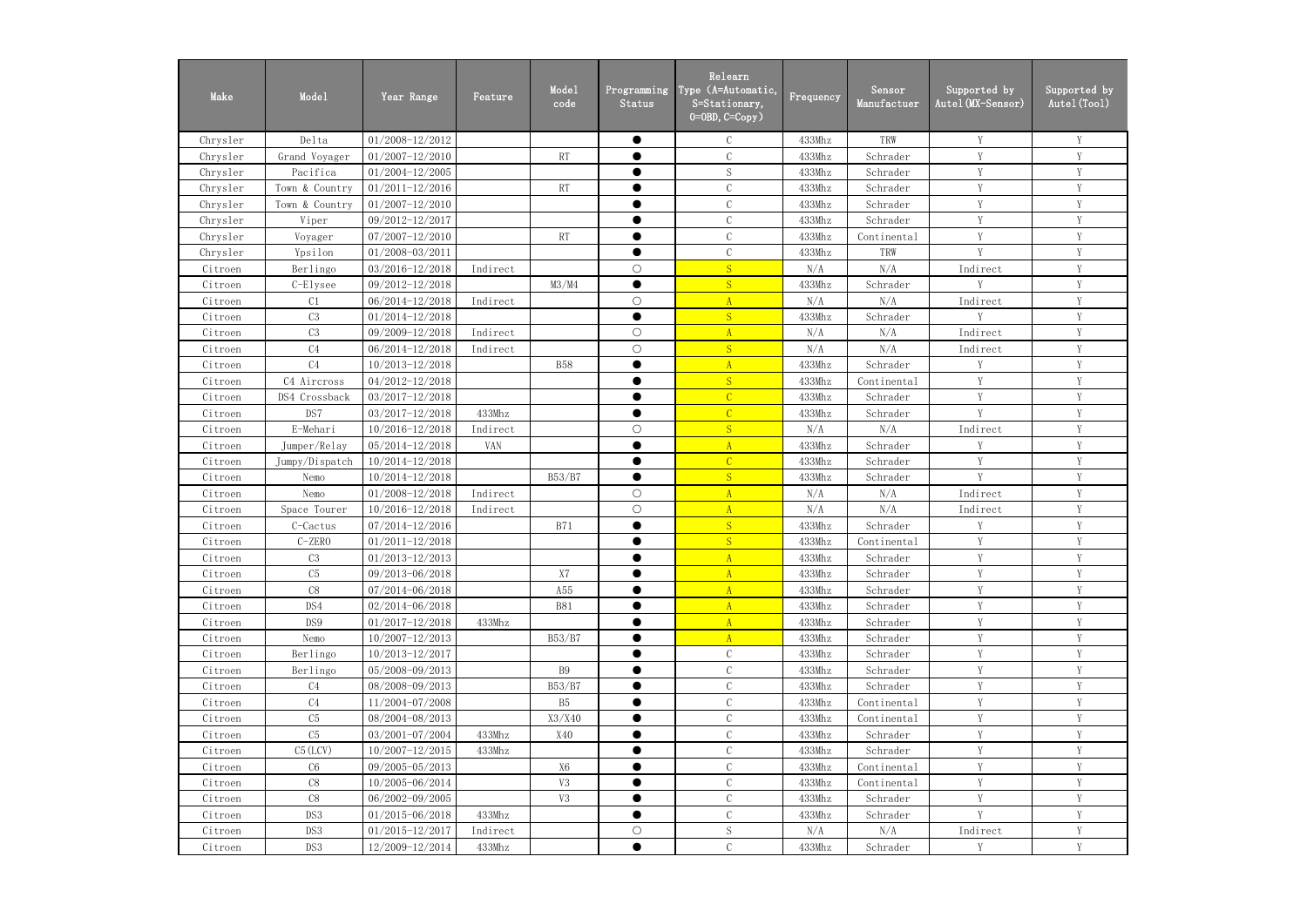| Make    | Mode1          | Year Range          | Feature    | Mode1<br>code | Programming<br>Status | Relearn<br>Type (A=Automatic,<br>S=Stationary,<br>$0=0$ BD, $C=Copy$ ) | $F$ requency | Sensor<br>Manufactuer | Supported by<br>Autel (MX-Sensor) | Supported by<br>Autel (Tool) |
|---------|----------------|---------------------|------------|---------------|-----------------------|------------------------------------------------------------------------|--------------|-----------------------|-----------------------------------|------------------------------|
| Citroen | DS4            | 12/2010-01/2014     |            | <b>B75</b>    | $\bullet$             | $\mathcal{C}$                                                          | 433Mhz       | Schrader              | Y                                 | Y                            |
| Citroen | DS4 (LCV)      | 12/2010-01/2014     |            |               | $\bullet$             | $\mathcal{C}$                                                          | 433Mhz       | Schrader              | Y                                 | Y                            |
| Citroen | DS5            | $02/2014 - 06/2018$ |            | X2/50         | $\bullet$             | $\mathbf C$                                                            | 433Mhz       | Schrader              | Y                                 | Y                            |
| Citroen | DS5            | $01/2011 - 01/2014$ |            | <b>B81</b>    | $\bullet$             | $\mathbf C$                                                            | 433Mhz       | Schrader              | $\mathbf{V}$                      | Y                            |
| Citroen | DS5 (LCV)      | $06/2011 - 12/2015$ |            |               | $\bullet$             | $\mathcal{C}$                                                          | 433Mhz       | Schrader              | V                                 | Y                            |
| Citroen | Jumper         | 05/2006-04/2014     | Indirect   |               | $\bigcirc$            | A                                                                      | N/A          | N/A                   | Indirect                          | Y                            |
| Citroen | Jumper         | 01/2006-05/2014     |            | <b>B9</b>     | $\bullet$             | $\mathcal{C}$                                                          | 433Mhz       | Schrader              | Y                                 | Y                            |
| Citroen | Jumper/Relay   | 05/2014-06/2018     | <b>BUS</b> | <b>B58</b>    | $\bullet$             | $\mathcal{C}$                                                          | 433Mhz       | Schrader              | Y                                 | Y                            |
| Citroen | Jumpy/Dispatch | 01/2011-09/2014     |            |               | $\bullet$             | $\mathcal{C}$                                                          | 433Mhz       | Schrader              | Y                                 | Y                            |
| Citroen | Relay          | 05/2006-05/2014     | Indirect   |               | $\bigcirc$            | $\rm A$                                                                | N/A          | N/A                   | Indirect                          | Y                            |
| Dacia   | Dokker         | $01/2016 - 12/2018$ | Indirect   |               | $\bigcirc$            | S                                                                      | N/A          | N/A                   | Indirect                          | Y                            |
| Dacia   | Dokker         | $01/2014 - 12/2018$ | <b>SD</b>  |               | $\bullet$             | $\mathbf{A}$                                                           | 433Mhz       | Schrader              | V                                 | Y                            |
| Dacia   | Duster         | $01/2016 - 12/2018$ | Indirect   |               | $\bigcirc$            | S                                                                      | N/A          | N/A                   | Indirect                          | Y                            |
| Dacia   | Duster         | $02/2010 - 12/2018$ | <b>SD</b>  | H79           | $\bullet$             | $\mathbf{A}$                                                           | 433Mhz       | Schrader              | Y                                 | Y                            |
| Dacia   | Lodgy          | $01/2016 - 12/2018$ | Indirect   |               | $\bigcirc$            | S                                                                      | N/A          | N/A                   | Indirect                          | Y                            |
| Dacia   | Lodgy          | $01/2012 - 12/2018$ | <b>SD</b>  | J92           | $\bullet$             | $\mathbf{A}$                                                           | 433Mhz       | Schrader              | V                                 | Y                            |
| Dacia   | Logan          | 01/2016-12/2018     | Indirect   |               | $\bigcirc$            | S                                                                      | N/A          | N/A                   | Indirect                          | Y                            |
| Dacia   | Logan          | 11/2012-12/2018     | <b>SD</b>  | L52/K52       | $\bullet$             | $\overline{A}$                                                         | 433Mhz       | Schrader              | Y                                 | Y                            |
| Dacia   | Oroch Pick Up  | 01/2016-12/2018     | 433Mhz     |               | $\bullet$             | $\overline{C}$                                                         | 433Mhz       | Schrader              | Y                                 | Y                            |
| Dacia   | Oroch Pick Up  | $01/2016 - 12/2018$ | Indirect   |               | $\bigcirc$            | S                                                                      | N/A          | N/A                   | Indirect                          | Y                            |
| Dacia   | Sandero        | $01/2016 - 12/2018$ | Indirect   |               | $\bigcirc$            | S                                                                      | N/A          | N/A                   | Indirect                          | Y                            |
| Dacia   | Sandero        | 10/2012-12/2018     | <b>SD</b>  | <b>B52</b>    | $\bullet$             | A                                                                      | 433Mhz       | Schrader              | V                                 | Y                            |
| Daewoo  | Matiz Kasten   | 09/1998-06/2018     |            |               | $\bullet$             | $\mathcal{C}$                                                          | 433Mhz       | Schrader              | Y                                 | Y                            |
| Daewoo  | Gentra         | 08/2013-12/2016     | 433Mhz     | J200          | $\bullet$             | $\mathcal{C}$                                                          | 433Mhz       | Schrader              | Y                                 | Y                            |
| Daewoo  | Nexia          | 06/2014-12/2016     | 433Mhz     | $T-CAR$       | $\bullet$             | $\mathbf C$                                                            | 433Mhz       | Schrader              | Y                                 | Y                            |
| Dodge   | Charger        | 10/2014-12/2018     |            | LX48D/LD      | $\bullet$             | $\overline{C}$                                                         | 433Mhz       | Schrader              | Y                                 | Y                            |
| Dodge   | Durango        | $01/2011 - 12/2018$ |            | WD75          |                       | $\mathcal{C}$                                                          | 433Mhz       | Schrader              | Y                                 | Y                            |
| Dodge   | Grand Caravan  | $01/2011 - 12/2018$ |            |               |                       | $\mathcal{C}$                                                          | 433Mhz       | Schrader              | Y                                 | Y                            |
| Dodge   | Journey        | $01/2011 - 12/2018$ |            | JC49          | ●                     | $\mathcal{C}$                                                          | 433Mhz       | Schrader              | Y                                 | Y                            |
| Dodge   | Ram Series     | $01/2014 - 12/2018$ |            | DS/DJ         | $\bullet$             | $\mathcal{C}$                                                          | 433Mhz       | TRW                   | Y                                 | Y                            |
| Dodge   | Avenger        | 01/2014-12/2014     | 433MHz     |               | $\bullet$             | $\mathbf{A}$                                                           | 433Mhz       | Schrader              | Y                                 | Y                            |
| Dodge   | Avenger        | $01/2006 - 12/2013$ |            | JS41D         |                       | $\mathbf{A}$                                                           | 433Mhz       | Schrader              | Y                                 | Y                            |
| Dodge   | Journey        | $01/2009 - 12/2010$ |            | JC49          | $\bullet$             | A                                                                      | 433Mhz       | Continental           | Y                                 | Y                            |
| Dodge   | Ram Series     | $01/2006 - 12/2009$ |            |               |                       | $\mathbf{A}$                                                           | 433Mhz       | Continental           | Y                                 | Y                            |
| Dodge   | Viper          | $01/2013 - 12/2016$ |            | ZD            | $\bullet$             | A                                                                      | 433Mhz       | Schrader              | Y                                 | Y                            |
| Dodge   | Caliber        | 01/2006-12/2011     |            | PM49          | $\bullet$             | $\mathcal{C}$                                                          | 433Mhz       | Schrader              | Y                                 | Y                            |
| Dodge   | Caravan        | $06/2011 - 12/2017$ |            |               |                       | $\mathcal{C}$                                                          | 433Mhz       | Schrader              | Y                                 | Y                            |
| Dodge   | Challenger     | 01/2008-12/2017     |            | LC22          | $\bullet$             | $\mathsf C$                                                            | 433Mhz       | Schrader              | Y                                 | Y                            |
| Dodge   | Charger        | 01/2010-09/2014     |            | LX48D/LD      | $\bullet$             | $\mathsf C$                                                            | 433Mhz       | Schrader              | Y                                 | Y                            |
| Dodge   | Charger        | $01/2009 - 12/2009$ |            | LX48D/LD      | $\bullet$             | $\mathcal{C}$                                                          | 433Mhz       | Schrader              | Y                                 | Y                            |
| Dodge   | Charger SRT    | $01/2015 - 12/2015$ |            |               |                       | $\mathcal{C}$                                                          | 433Mhz       | Schrader              | Y                                 | Y                            |
| Dodge   | Dakota         | $01/2009 - 12/2015$ |            |               | $\bullet$             | $\mathbf C$                                                            | 433Mhz       | Schrader              | Y                                 | Y                            |
| Dodge   | Grand Caravan  | $01/2008 - 12/2010$ |            |               | $\bullet$             | $\mathbf C$                                                            | 433Mhz       | Continental           | Y                                 | $\mathbf Y$                  |
| Dodge   | Nitro          | 06/2006-12/2012     |            | KA            | $\bullet$             | $\mathcal{C}$                                                          | 433Mhz       | Schrader              | Y                                 | Y                            |
| Dodge   | Ram Series     | $01/2010 - 12/2013$ |            | DS/DJ         | $\bullet$             | $\mathcal{C}$                                                          | 433Mhz       | Schrader              | Y                                 | Y                            |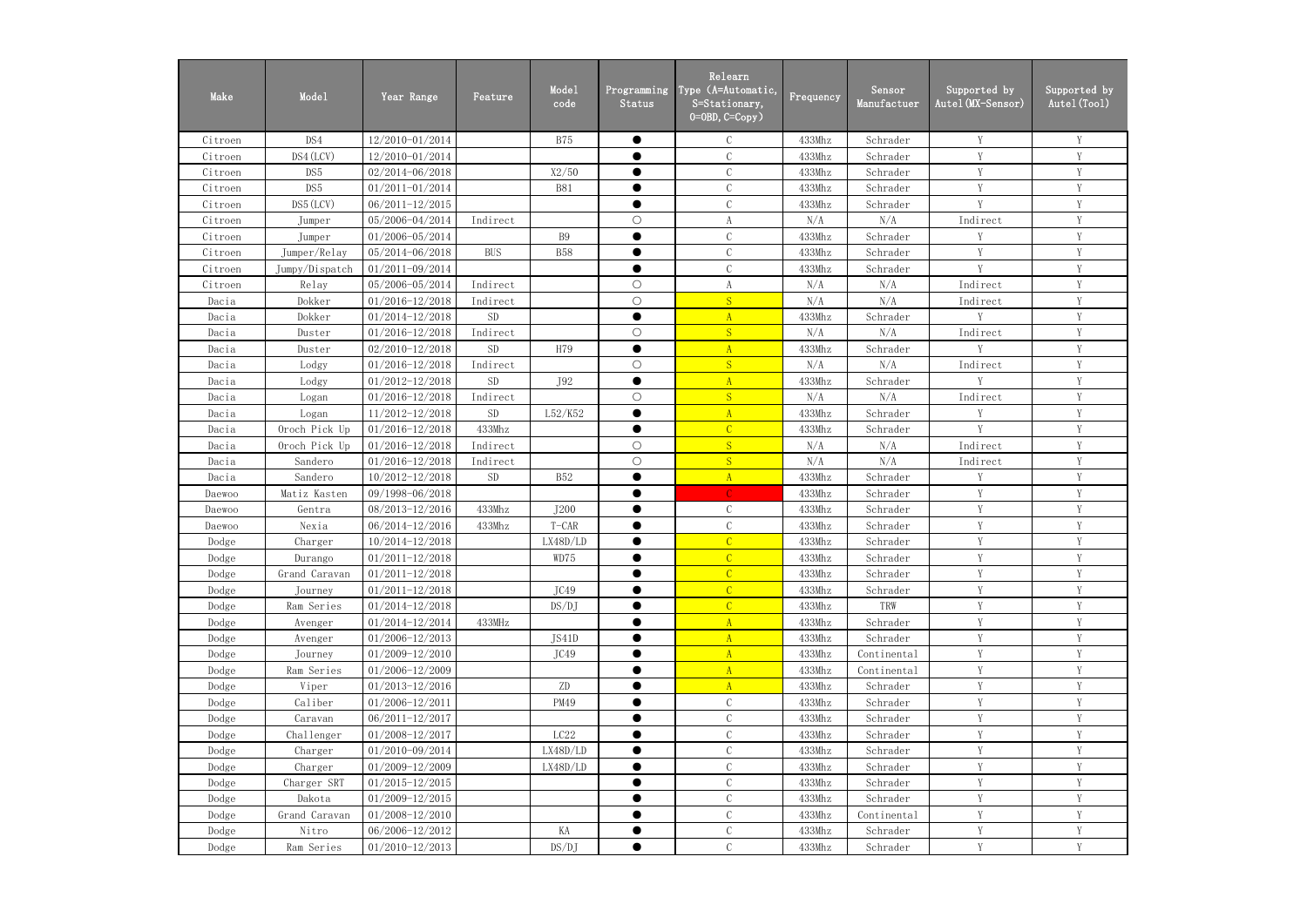| Make    | Mode1          | Year Range          | Feature  | Mode1<br>code | Programming<br>Status | Relearn<br>Type (A=Automatic,<br>S=Stationary,<br>$0 = 0$ BD, $C = Copy$ ) | Frequency | Sensor<br>Manufactuer | Supported by<br>Autel (MX-Sensor) | Supported by<br>Autel (Tool) |
|---------|----------------|---------------------|----------|---------------|-----------------------|----------------------------------------------------------------------------|-----------|-----------------------|-----------------------------------|------------------------------|
| Dodge   | SRT Viper      | $01/2010 - 12/2016$ |          |               | $\bullet$             | $\mathcal{C}$                                                              | 433Mhz    | Schrader              | Y                                 | Y                            |
| Ferrari | 488 GTB        | $01/2015 - 12/2018$ | 433Mhz   | F142          |                       |                                                                            | 433Mhz    | Huf/Beru              | Y                                 | Y                            |
| Ferrari | 488 Spider     | $01/2015 - 12/2018$ | 433Mhz   | F142          | $\bullet$             | $\Lambda$                                                                  | 433Mhz    | Huf/Beru              | Y                                 | Y                            |
| Ferrari | F12 Berlinetta | $01/2016 - 12/2018$ |          | F152          | $\bullet$             | $\Lambda$                                                                  | 433Mhz    | Huf/Beru              | V                                 | Y                            |
| Ferrari | $\rm FF$       | $01/2011 - 12/2018$ |          | F151          | $\bullet$             | $\mathbf{A}$                                                               | 433Mhz    | Huf/Beru              | V                                 | Y                            |
| Ferrari | GTC4 Lusso     | 01/2016-12/2018     | 433MHz   |               |                       | $\Lambda$                                                                  | 433Mhz    | Huf/Beru              | $\mathbf{V}$                      | V                            |
| Ferrari | 458 Italia     | $01/2014 - 12/2015$ |          | F142          |                       | A                                                                          | 433Mhz    | Huf/Beru              | V                                 | Y                            |
| Ferrari | 458 Italia     | 09/2007-12/2013     |          | F142          | $\bullet$             | $\mathbf{A}$                                                               | 433Mhz    | Huf/Beru              | Y                                 | Y                            |
| Ferrari | 458 Speciale   | $01/2013 - 12/2016$ | 433Mhz   | F142          | $\bullet$             | $\mathbf{A}$                                                               | 433Mhz    | Huf/Beru              | Y                                 | Y                            |
| Ferrari | 458 Spider     | $01/2011 - 12/2015$ | 433Mhz   | F142          | $\bullet$             | $\Lambda$                                                                  | 433Mhz    | Huf/Beru              | Y                                 | Y                            |
| Ferrari | 575M Maranello | 01/2002-12/2006     |          |               | $\bullet$             | $\Lambda$                                                                  | 433Mhz    | Huf/Beru              | V                                 | Y                            |
| Ferrari | 599 GTB        | 01/2004-12/2012     | 433MHz   | F141          | $\bullet$             | $\mathbf{A}$                                                               | 433Mhz    | Huf/Beru              | Y                                 | Y                            |
| Ferrari | 599 GTO        | 01/2004-12/2012     | 433MHz   | F141          | $\bullet$             | $\mathbf{A}$                                                               | 433Mhz    | Huf/Beru              | V                                 | V                            |
| Ferrari | 612 Scaglietti | $01/2004 - 12/2011$ |          | F137          | ●                     | $\mathbf{A}$                                                               | 433Mhz    | Huf/Beru              | V                                 | V                            |
| Ferrari | California     | 10/2008-12/2017     |          | F149          | ●                     | A                                                                          | 433Mhz    | Huf/Beru              | V                                 | Y                            |
| Ferrari | Enzo           | 01/2003-12/2006     |          | F140          |                       | A                                                                          | 433Mhz    | Huf/Beru              | Y                                 | Y                            |
| Ferrari | F12 Berlinetta | 10/2012-12/2015     |          | F151/<br>F152 |                       | A                                                                          | 433Mhz    | Huf/Beru              | Y                                 | Y                            |
| Ferrari | F430           | 07/2007-10/2009     |          | F131E         | $\bullet$             | A                                                                          | 433Mhz    | Huf/Beru              | Y                                 | Y                            |
| Ferrari | F430           | 09/2004-06/2007     |          | F131E         |                       | A                                                                          | 433Mhz    | Huf/Beru              | Y                                 | Y                            |
| Ferrari | F430 Scuderia  | 07/2007-06/2012     |          | <b>F131E</b>  | $\bullet$             | A                                                                          | 433Mhz    | Huf/Beru              | Y                                 | Y                            |
| Ferrari | 550 Maranello  | 01/2002-12/2006     |          | F133e         |                       | $\boldsymbol{A}$                                                           | 433Mhz    | Huf/Beru              | Y                                 | Y                            |
| Ferrari | 550 Maranello  | 06/1997-12/2001     |          |               | $\bullet$             | A                                                                          | 433Mhz    | Huf/Beru              | Y                                 | Y                            |
| Ferrari | <b>FXX</b>     | 01/2005-12/2006     |          | F140          | $\bullet$             | $\boldsymbol{A}$                                                           | 433Mhz    | Huf/Beru              | Y                                 | Y                            |
| Ferrari | La Ferrari     | 07/2013-12/2017     |          | F150          | $\bullet$             | A                                                                          | 433Mhz    | Huf/Beru              | V                                 | Y                            |
| Fiat    | 1-Tonne Pickup | $01/2016 - 12/2018$ |          | 4P00          | $\bullet$             | $\overline{C}$                                                             | 433Mhz    | Continental           | V                                 | V                            |
| Fiat    | 500X           | $01/2014 - 12/2018$ | Indirect |               | $\circ$               | A                                                                          | N/A       | N/A                   | Indirect                          |                              |
| Fiat    | Doblo          | $01/2010 - 12/2018$ | Indirect |               | $\bigcirc$            | S                                                                          | N/A       | N/A                   | Indirect                          | Y                            |
| Fiat    | Doblo          | $01/2010 - 12/2018$ |          | 223/263       |                       | $\mathbf{A}$                                                               | 433Mhz    | Schrader              | Y                                 | Y                            |
| Fiat    | Ducato         | 06/2014-12/2018     |          | X2/50         | $\bullet$             | A                                                                          | 433Mhz    | Schrader              | Y                                 | Y                            |
| Fiat    | Fiorino        | $01/2015 - 12/2018$ |          |               | $\bullet$             | $\mathbf{A}$                                                               | 433Mhz    | Schrader              | Y                                 | Y                            |
| Fiat    | Fiorino        | $01/2014 - 12/2018$ | Indirect |               | $\bigcirc$            | A                                                                          | N/A       | N/A                   | Indirect                          | Y                            |
| Fiat    | Fullback       | $01/2016 - 12/2018$ |          | 4P00/KTOT     | $\bullet$             | $\mathcal{C}$                                                              | 433Mhz    | Continental           | V                                 | Y                            |
| Fiat    | Panda          | $11/2011 - 12/2018$ |          |               | $\bullet$             | $\mathbf{A}$                                                               | 433Mhz    | Schrader              | V                                 | V                            |
| Fiat    | Punto          | $01/2013 - 12/2018$ | Indirect |               | $\bigcirc$            | S                                                                          | N/A       | N/A                   | Indirect                          | V                            |
| Fiat    | Scudo          | $01/2016 - 12/2018$ | Indirect |               | $\bigcirc$            | S                                                                          | N/A       | N/A                   | Indirect                          | Y                            |
| Fiat    | Talento        | $01/2016 - 12/2018$ |          | FJL/X82       | $\bullet$             | A                                                                          | 433Mhz    | Schrader              | Y                                 | Y                            |
| Fiat    | Tipo           | $01/2016 - 12/2018$ | Indirect |               | $\bigcirc$            | S                                                                          | N/A       | N/A                   | Indirect                          | Y                            |
| Fiat    | 500/500C       | $01/2007 - 12/2017$ |          | 312           | $\bullet$             | $\mathbf{A}$                                                               | 433Mhz    | Schrader              | Y                                 | Y                            |
| Fiat    | 500L           | $01/2007 - 12/2017$ |          | 330           | $\bullet$             | $\mathbf{A}$                                                               | 433Mhz    | Schrader              | Y                                 | Y                            |
| Fiat    | Freemont       | 07/2014-12/2017     | 433Mhz   |               | $\bullet$             | $\mathbf{A}$                                                               | 433Mhz    | Schrader              | Y                                 | Y                            |
| Fiat    | Freemont       | 03/2011-06/2014     | 433Mhz   | JF            |                       | $\mathbf{A}$                                                               | 433Mhz    | Schrader              | V                                 | V                            |
| Fiat    | Punto Evo      | $01/2009 - 12/2012$ |          | 199           |                       | A                                                                          | 433Mhz    | TRW                   | V                                 |                              |
| Fiat    | 124 Spider     | 08/2015-12/2017     |          | NF/J12F       | $\bullet$             | $\rm A$                                                                    | 433Mhz    | Continental           | V                                 | V                            |
| Fiat    | 500            | $01/2007 - 12/2017$ | Indirect |               | $\bigcirc$            | A                                                                          | N/A       | N/A                   | Indirect                          | Y                            |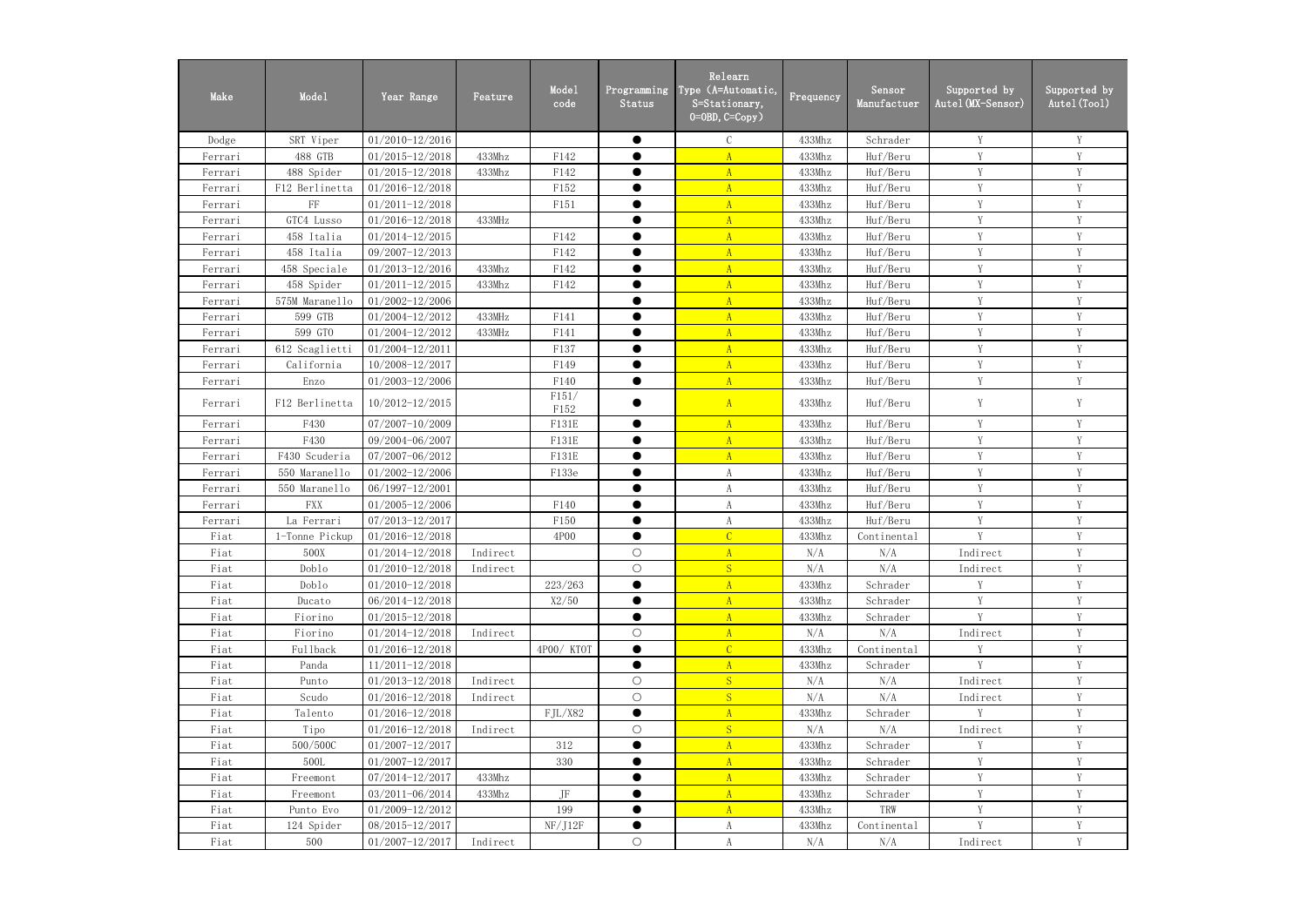| Make | Mode1        | Year Range          | Feature  | Mode1<br>code     | Programming<br><b>Status</b> | Relearn<br>Type (A=Automatic,<br>S=Stationary,<br>$0=0$ BD, $C=Copy$ ) | Frequency | Sensor<br>Manufactuer | Supported by<br>Autel (MX-Sensor) | Supported by<br>Autel (Tool) |
|------|--------------|---------------------|----------|-------------------|------------------------------|------------------------------------------------------------------------|-----------|-----------------------|-----------------------------------|------------------------------|
| Fiat | 500L         | $01/2012 - 12/2017$ | Indirect |                   | $\bigcirc$                   | A                                                                      | N/A       | N/A                   | Indirect                          | Y                            |
| Fiat | 500X         | $01/2015 - 12/2015$ |          | 334               | $\bullet$                    | $\mathcal{C}$                                                          | 433Mhz    | Continental           | V                                 | Y                            |
| Fiat | Albea        | $10/2013 - 12/2017$ |          |                   | $\bullet$                    | A                                                                      | 433Mhz    | Schrader              | V                                 | Y                            |
| Fiat | Bravo        | 01/2013-12/2014     | Clamp in | 198               | $\bullet$                    | A                                                                      | 433Mhz    | TRW                   | V                                 | V                            |
| Fiat | Bravo        | 01/2013-12/2014     | Snap in  |                   | $\bullet$                    | A                                                                      | 433Mhz    | Schrader              | V                                 | V                            |
| Fiat | Bravo        | $01/2007 - 12/2012$ |          | 198               | $\bullet$                    | $\mathcal{C}$                                                          | 433Mhz    | TRW                   | V                                 | Y                            |
| Fiat | Croma        | 01/2005-06/2011     |          |                   |                              | $\boldsymbol{A}$                                                       | 433Mhz    | TRW                   | Y                                 | Y                            |
| Fiat | Ducato       | 01/2006-05/2014     |          |                   | $\bullet$                    | $\boldsymbol{A}$                                                       | 433Mhz    | Schrader              | Y                                 | Y                            |
| Fiat | Egea         | 10/2015-12/2017     | Clamp in |                   | $\bullet$                    | $\boldsymbol{A}$                                                       | 433Mhz    | TRW                   | Y                                 | Y                            |
| Fiat | Egea         | 10/2015-12/2017     | Snap in  |                   | $\bullet$                    | A                                                                      | 433Mhz    | Schrader              | Y                                 | Y                            |
| Fiat | Fiorino      | 10/2007-12/2014     |          | 225               | $\bullet$                    | $\boldsymbol{A}$                                                       | 433Mhz    | Schrader              | V                                 | V                            |
| Fiat | Grande Punto | $01/2012 - 12/2015$ |          | 199               | $\bullet$                    | A                                                                      | 433Mhz    | TRW                   | V                                 | V                            |
| Fiat | Idea         | 01/2003-12/2012     |          | 350               | $\bullet$                    | $\mathcal{C}$                                                          | 433Mhz    | Schrader              | V                                 | V                            |
| Fiat | Linea        | 03/2007-12/2017     |          | 200               | $\bullet$                    | $\boldsymbol{A}$                                                       | 433Mhz    | Schrader              | Y                                 | Y                            |
| Fiat | Palio        | 08/2011-12/2017     |          |                   | $\bullet$                    | $\boldsymbol{A}$                                                       | 433Mhz    | Schrader              | Y                                 | Y                            |
| Fiat | Palio        | 01/2007-12/2015     | Indirect |                   | $\bigcirc$                   | S                                                                      | N/A       | N/A                   | Indirect                          | Y                            |
| Fiat | Panda        | $01/2012 - 12/2017$ | Indirect |                   | $\bigcirc$                   | S                                                                      | N/A       | N/A                   | Indirect                          | Y                            |
| Fiat | Professional | $01/2016 - 12/2016$ |          |                   | $\bullet$                    | $\mathcal{C}$                                                          | 433Mhz    | Continental           | Y                                 | Y                            |
| Fiat | Punto        | 09/2005-12/2017     | 433Mhz   | 199               | $\bullet$                    | $\mathcal{C}$                                                          | 433Mhz    | TRW                   | Y                                 | Y                            |
| Fiat | Qubo         | 10/2007-12/2017     |          | 225               | $\bullet$                    | $\boldsymbol{A}$                                                       | 433Mhz    | Schrader              | $\mathbf{V}$                      | V                            |
| Fiat | Qubo         | $01/2007 - 12/2017$ | Indirect |                   | $\bigcirc$                   | A                                                                      | N/A       | N/A                   | Indirect                          | V                            |
| Fiat | Scudo        | 11/2013-12/2017     |          | 3H/G9             | $\bullet$                    | A                                                                      | 433Mhz    | Schrader              | V                                 | V                            |
| Fiat | Scudo        | $01/2006 - 10/2013$ |          | G9                | $\bullet$                    | $\boldsymbol{A}$                                                       | 433Mhz    | Schrader              | Y                                 | Y                            |
| Fiat | Sedici       | $01/2014 - 12/2016$ |          | YY <sub>2</sub>   | $\bullet$                    | $\boldsymbol{A}$                                                       | 433Mhz    | Continental           | Y                                 | Y                            |
| Fiat | Strada       | $01/2012 - 12/2017$ |          | 178/326           | $\bullet$                    | A                                                                      | 433Mhz    | Schrader              | Y                                 | Y                            |
| Fiat | Tipo         | 10/2015-12/2017     | Snap in  |                   | $\bullet$                    | $\boldsymbol{A}$                                                       | 433Mhz    | Schrader              | Y                                 | Y                            |
| Fiat | Tipo         | 10/2015-12/2017     | Clamp in |                   |                              | $\mathbf{A}$                                                           | 433Mhz    | TRW                   | Y                                 | Y                            |
| Fiat | Ulysse       | $10/2005 - 12/2010$ |          | UL0102/<br>179/V1 |                              | $\mathcal{C}$                                                          | 433Mhz    | Continental           | Y                                 | Y                            |
| Fiat | Ulysse       | 06/2002-09/2005     |          | FL166/<br>179/V1  |                              | $\mathcal{C}$                                                          | 433Mhz    | Schrader              | Y                                 | Y                            |
| Ford | Explorer     | $01/2018 - 12/2018$ |          |                   | $\bullet$                    | $S_{-}$                                                                | 433Mhz    | Schrader              | Y                                 | $\mathbf Y$                  |
| Ford | Escape       | $01/2015 - 12/2018$ |          | C520              | $\bullet$                    | S                                                                      | 433Mhz    | Schrader              | Y                                 | Y                            |
| Ford | Focus        | $01/2015 - 12/2018$ | 433Mhz   | C346              | $\bullet$                    | S                                                                      | 433Mhz    | Schrader              | Y                                 | Y                            |
| Ford | Kuga         | $01/2014 - 12/2018$ |          | C <sub>520</sub>  | $\bullet$                    | S/A                                                                    | 433Mhz    | Schrader              | Y                                 | Y                            |
| Ford | B-MAX        | 05/2012-12/2018     | 433Mhz   | <b>B232</b>       |                              | S/A                                                                    | 433Mhz    | Schrader              | Y                                 | Y                            |
| Ford | Edge         | 06/2014-12/2018     |          | U387              | $\bullet$                    | S                                                                      | 433Mhz    | Schrader              | Y                                 | Y                            |
| Ford | Edge         | 06/2014-12/2018     |          | CD389/<br>CD539   |                              | S/A                                                                    | 433Mhz    | Schrader              | Y                                 | Y                            |
| Ford | Escape       | $01/2014 - 12/2018$ |          | C520(2)           | $\bullet$                    | S                                                                      | 433Mhz    | Schrader              | Y                                 | Y                            |
| Ford | Expedition   | $01/2015 - 12/2018$ |          |                   |                              | S                                                                      | 433Mhz    | Schrader              | $\mathbf{V}$                      | $\mathbf{V}$                 |
| Ford | $F-150$      | $01/2015 - 12/2018$ |          | P552              |                              | S                                                                      | 433Mhz    | Schrader              | Y                                 | Y                            |
| Ford | $F-150$      | $01/2015 - 12/2018$ |          | P415              | $\bullet$                    | S                                                                      | 433Mhz    | Schrader              | Y                                 | Y                            |
| Ford | Fiesta       | 05/2014-12/2018     |          | <b>B299</b>       |                              | S/A                                                                    | 433Mhz    | Schrader              | Y                                 | Y                            |
| Ford | Fiesta       | $01/2014 - 12/2018$ | Indirect |                   | $\bigcirc$                   | S                                                                      | N/A       | N/A                   | Indirect                          | Y                            |
| Ford | Fiesta ST    | $01/2014 - 12/2018$ |          |                   | $\bullet$                    | S/A                                                                    | 433Mhz    | Schrader              | Y                                 | Y                            |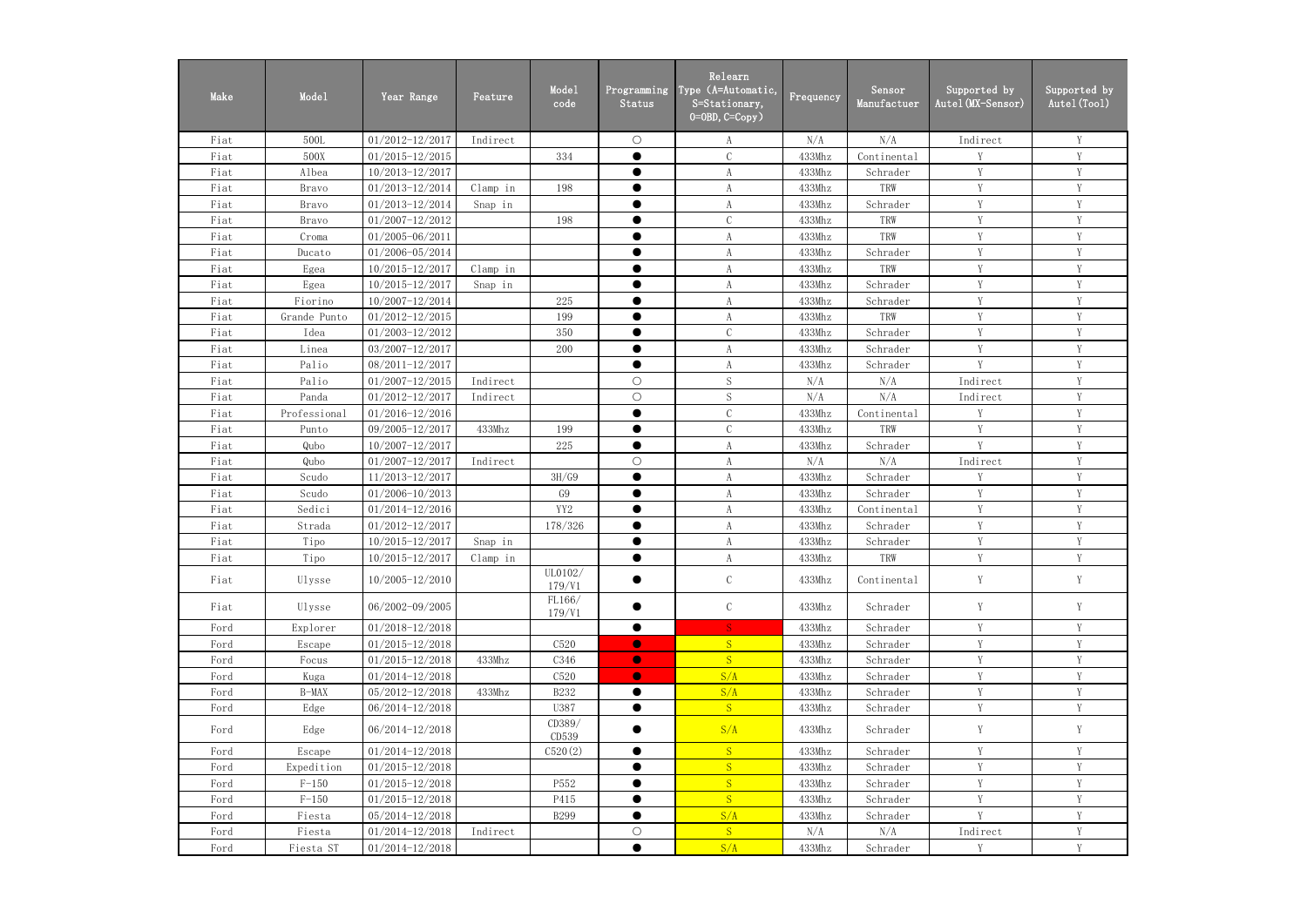| Make | Mode1           | Year Range          | Feature            | Mode1<br>code      | Programming<br>Status | Relearn<br>Type (A=Automatic,<br>S=Stationary,<br>$0=0$ BD, $C=Copy$ ) | Frequency | Sensor<br>Manufactuer | Supported by<br>Autel (MX-Sensor) | Supported by<br>Autel (Tool) |
|------|-----------------|---------------------|--------------------|--------------------|-----------------------|------------------------------------------------------------------------|-----------|-----------------------|-----------------------------------|------------------------------|
| Ford | Fiesta Van      | $01/2014 - 12/2018$ |                    | B256/257           | $\bullet$             | S                                                                      | 433Mhz    | Schrader              | Y                                 | Y                            |
| Ford | Focus           | 12/2010-12/2018     | Indirect           |                    | $\bigcirc$            | S                                                                      | N/A       | N/A                   | Indirect                          | Y                            |
| Ford | Focus C-Max     | $01/2014 - 12/2018$ |                    | C214               | $\bullet$             | S                                                                      | 433Mhz    | Schrader              | V                                 | Y                            |
| Ford | Focus RS        | 08/2015-12/2018     |                    | P3T/600A           | $\bullet$             | S                                                                      | 433Mhz    | Schrader              | V                                 | V                            |
| Ford | Focus ST        | 05/2014-12/2018     |                    |                    |                       | S                                                                      | 433Mhz    | Schrader              | V                                 | V                            |
| Ford | Focus (LCV)     | 12/2010-12/2018     | 433Mhz             | C346               | $\bullet$             | S                                                                      | 433Mhz    | Schrader              | V                                 | Y                            |
| Ford | Galaxy          | 06/2015-12/2018     |                    | CD390              |                       | S/A                                                                    | 433Mhz    | Schrader              | Y                                 | Y                            |
| Ford | Grand C-MAX     | 06/2016-12/2018     |                    |                    | $\bullet$             | S                                                                      | 433Mhz    | Schrader              | Y                                 | Y                            |
| Ford | KA              | 01/2014-12/2018     | Indirect           |                    | $\bigcirc$            | $\mathbf{A}$                                                           | N/A       | N/A                   | Indirect                          | Y                            |
| Ford | KA              | 09/2008-12/2018     |                    |                    | $\bullet$             | $\Lambda$                                                              | 433Mhz    | Schrader              | Y                                 | Y                            |
| Ford | KA III          | $01/2016 - 12/2018$ |                    |                    |                       | S                                                                      | 433Mhz    | Schrader              | V                                 | V                            |
| Ford | $KA+$           | $01/2016 - 12/2018$ |                    | <b>KAF</b>         | $\bullet$             | S                                                                      | 433Mhz    | Schrader              | V                                 | V                            |
| Ford | Kuga            | $01/2013 - 12/2018$ | Indirect           |                    | $\bigcirc$            | A                                                                      | N/A       | N/A                   | Indirect                          | V                            |
| Ford | Mustang         | $01/2015 - 12/2018$ |                    | S550               | $\bullet$             | S/A                                                                    | 433Mhz    | Schrader              | Y                                 | Y                            |
| Ford | Ranger          | 01/2016-12/2018     |                    | P375               | $\bullet$             | S                                                                      | 433Mhz    | Schrader              | Y                                 | Y                            |
| Ford | $S-MAX$         | $01/2015 - 12/2018$ | 433Mhz             | CD539/<br>CD389    |                       | S/A                                                                    | 433Mhz    | Schrader              | Y                                 | Y                            |
| Ford | Tourneo Connect | $01/2014 - 12/2018$ |                    | V408               | $\bullet$             | S                                                                      | 433Mhz    | Schrader              | Y                                 | Y                            |
| Ford | Tourneo Custom  | 04/2013-12/2018     |                    | V362               | $\bullet$             | S/A                                                                    | 433Mhz    | Schrader              | Y                                 | Y                            |
| Ford | Transit         | $01/2015 - 12/2018$ | 433Mhz             | V363               | $\bullet$             | S                                                                      | 433Mhz    | Schrader              | Y                                 | Y                            |
| Ford | Transit         | $01/2015 - 12/2018$ | 433Mhz             | V184/V347/V<br>348 |                       | S                                                                      | 433Mhz    | Schrader              | Y                                 | Y                            |
| Ford | Transit Combi   | $01/2014 - 12/2018$ |                    |                    | $\bullet$             | S                                                                      | 433Mhz    | Schrader              | Y                                 | Y                            |
| Ford | Transit Connect | $01/2013 - 12/2018$ |                    | V408               | $\bullet$             | S/A                                                                    | 433Mhz    | Schrader              | Y                                 | Y                            |
| Ford | Transit connect | 01/2013-12/2018     | Indirect           |                    | $\bigcirc$            | S                                                                      | N/A       | N/A                   | Indirect                          | Y                            |
| Ford | Transit Custom  | 01/2014-12/2018     |                    | V363               |                       | S/A                                                                    | 433Mhz    | Schrader              | Y                                 | $\mathbf Y$                  |
| Ford | Transit LCV     | $01/2013 - 12/2018$ |                    |                    |                       | S/A                                                                    | 433Mhz    | Schrader              | Y                                 | Y                            |
| Ford | Focus           | 01/2014-12/2014     |                    | C346               | $\bullet$             | S                                                                      | 433Mhz    | Schrader              | V                                 | V                            |
| Ford | $C-MAX$         | $01/2014 - 06/2018$ |                    | CB7/CEU/<br>C344   |                       | S/A                                                                    | 433Mhz    | Schrader              | Y                                 | Y                            |
| Ford | $C-MAX$         | 08/2010-12/2016     | 433Mhz             | C344               | $\bullet$             | S/A                                                                    | 433Mhz    | Schrader              | Y                                 | Y                            |
| Ford | Ecosport        | 10/2014-12/2017     | 433Mhz             | <b>B515</b>        |                       | S/A                                                                    | 433Mhz    | Schrader              | Y                                 | V                            |
| Ford | Ecosport        | 07/2012-09/2014     |                    | <b>B515</b>        |                       | S/A                                                                    | 433Mhz    | Schrader              | Y                                 |                              |
| Ford | Expedition      | $01/2011 - 12/2014$ |                    |                    |                       | S                                                                      | 433Mhz    | Schrader              | Y                                 | Y                            |
| Ford | Expedition      | $01/2005 - 12/2006$ |                    | U222               |                       | S                                                                      | 433Mhz    | Schrader              | Y                                 | Y                            |
| Ford | Explorer        | $01/2016 - 12/2017$ |                    | U502               | $\bullet$             | S                                                                      | 433Mhz    | Schrader              | Y                                 | Y                            |
| Ford | $F-150$         | 09/2008-12/2010     | 433Mhz             | P415               |                       | S                                                                      | 433Mhz    | Schrader              | Y                                 | Y                            |
| Ford | F-Series        | 09/2008-12/2009     |                    | P415               | $\bullet$             | S                                                                      | 433Mhz    | Schrader              | Y                                 | $\mathbf Y$                  |
| Ford | Mondeo          | 10/2014-12/2017     | Snap in<br>433MHz  | CD391              |                       | S                                                                      | 433Mhz    | Schrader              | Y                                 | Y                            |
| Ford | Mondeo          | 03/2007-12/2012     | Clamp in<br>433MHz | CD345              |                       | A                                                                      | 433Mhz    | Continental           | Y                                 | Y                            |
| Ford | Mustang         | $01/2015 - 12/2015$ |                    | S197               |                       | S                                                                      | 433Mhz    | Schrader              | Y                                 | Y                            |
| Ford | Mustang         | 01/2010-12/2014     |                    | S197               | $\bullet$             | S                                                                      | 433Mhz    | Schrader              | Y                                 | Y                            |
| Ford | Ranger          | $01/2015 - 12/2015$ |                    | P375               |                       | S                                                                      | 433Mhz    | Schrader              | Y                                 | Y                            |
| Ford | Tourneo Courier | 03/2014-09/2014     |                    | <b>B460</b>        | $\bullet$             | S/A                                                                    | 433Mhz    | Schrader              | Y                                 | $\mathbf Y$                  |
| Ford | Transit Chassis | 06/2013-12/2016     |                    | V363               | $\bullet$             | S/A                                                                    | 433Mhz    | Schrader              | Y                                 | Y                            |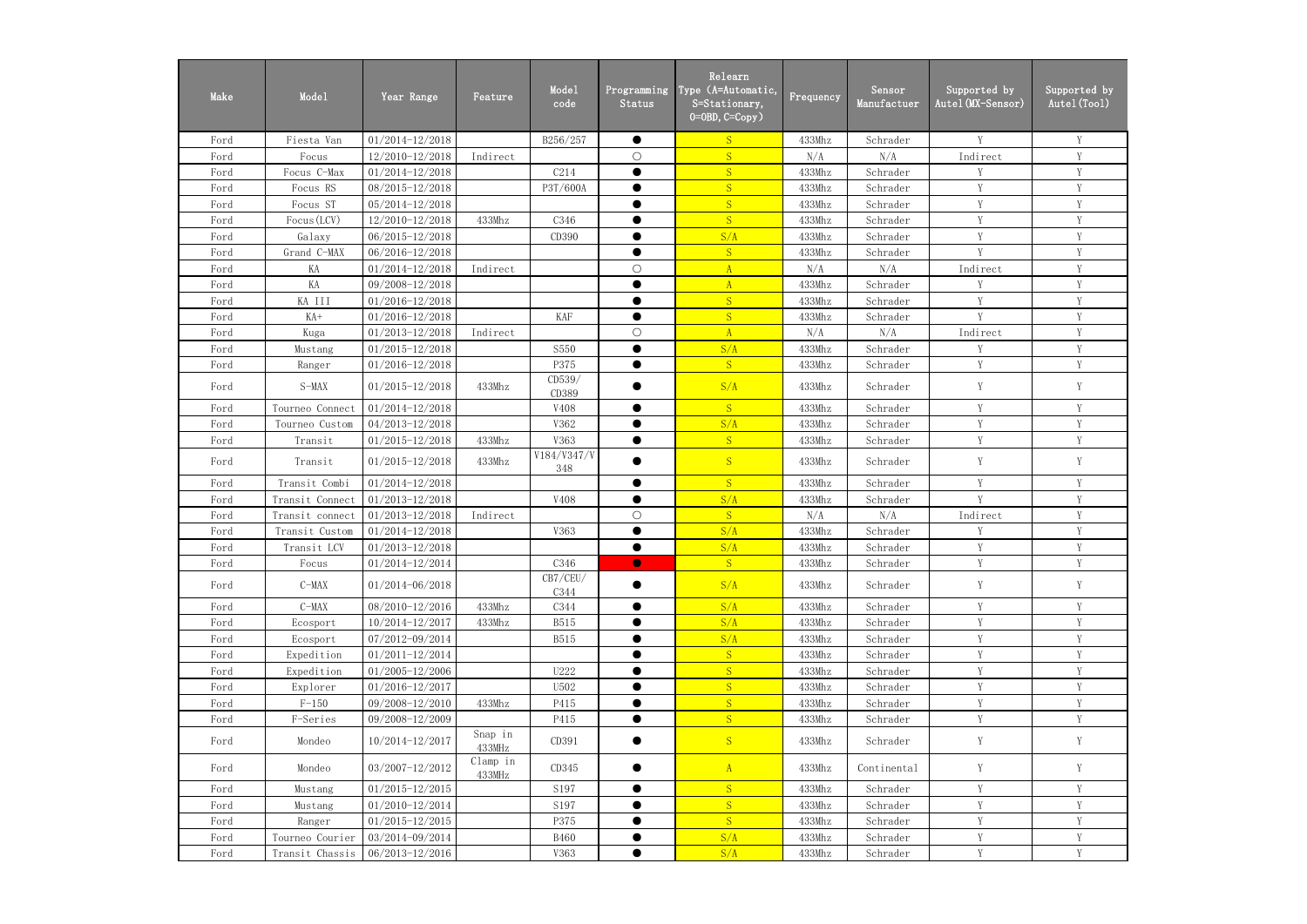| Make  | Mode1           | Year Range                       | Feature            | Mode1<br>code         | Programming<br>Status | Relearn<br>Type (A=Automatic,<br>S=Stationary,<br>$0 = 0$ BD, $C = Copy$ ) | Frequency | Sensor<br>Manufactuer | Supported by<br>Autel (MX-Sensor) | Supported by<br>Autel (Tool) |
|-------|-----------------|----------------------------------|--------------------|-----------------------|-----------------------|----------------------------------------------------------------------------|-----------|-----------------------|-----------------------------------|------------------------------|
| Ford  | Transit Courier | 10/2014-12/2017                  |                    | <b>B460</b>           | $\bullet$             | S/A                                                                        | 433Mhz    | Schrader              | Y                                 | Y                            |
| Ford  | Transit Courier | 01/2014-09/2014                  |                    | <b>B460</b>           |                       | S/A                                                                        | 433Mhz    | Schrader              | V                                 | Y                            |
| Ford  | Vignale Mondeo  | $01/2015 - 12/2016$              |                    |                       | $\bullet$             | S/A                                                                        | 433Mhz    | Schrader              | V                                 | Y                            |
| Ford  | Vignale S-Max   | $01/2015 - 12/2016$              |                    |                       | $\bullet$             | S/A                                                                        | 433Mhz    | Schrader              | $\mathbf{V}$                      | Y                            |
| Ford  | B-MAX           | 05/2012-12/2016                  | Indirect           |                       | $\bigcirc$            | S                                                                          | N/A       | N/A                   | Indirect                          | V                            |
| Ford  | $C-MAX$         | 08/2010-12/2016                  | Indirect           |                       | $\bigcirc$            | S                                                                          | N/A       | N/A                   | Indirect                          | Y                            |
| Ford  | Escape          | 05/2012-12/2014                  |                    | C520                  | $\bullet$             | S                                                                          | 433Mhz    | Schrader              | Y                                 | Y                            |
| Ford  | Expedition      | $01/2007 - 12/2008$              |                    | U222                  | $\bullet$             | S                                                                          | 433Mhz    | Schrader              | Y                                 | Y                            |
| Ford  | Explorer        | $01/2011 - 12/2015$              |                    | U502                  | $\bullet$             | $\mathbf S$                                                                | 433Mhz    | Schrader              | Y                                 | Y                            |
| Ford  | $F-150$         | $01/2011 - 12/2014$              |                    | P415                  | $\bullet$             | S                                                                          | 433Mhz    | Schrader              | Y                                 | Y                            |
| Ford  | F-Series        | $01/2010 - 12/2015$              |                    | P415                  |                       | S                                                                          | 433Mhz    | Schrader              | V                                 | V                            |
| Ford  | Fiesta          | $01/2017 - 12/2018$              |                    | <b>B479</b>           | $\bullet$             | S                                                                          | 433Mhz    | Schrader              | V                                 | V                            |
| Ford  | Galaxy          | $01/2006 - 05/2015$              |                    | CD340                 | $\bullet$             | $\mathcal{C}$                                                              | 433Mhz    | Continental           | V                                 | V                            |
| Ford  | Kuga            | $11/2012 - 12/2013$              |                    | C520                  | $\bullet$             | S                                                                          | 433Mhz    | Schrader              | Y                                 | Y                            |
| Ford  | Mondeo          | 01/2013-06/2015                  | Clamp in<br>433MHz | CD345                 |                       | $\mathsf C$                                                                | 433Mhz    | Continental           | Y                                 | Y                            |
| Ford  | Mustang         | $01/2007 - 12/2009$              | 433Mhz             | S197                  | $\bullet$             | S                                                                          | 433Mhz    | Schrader              | V                                 | Y                            |
| Ford  | Mustang         | 09/2004-12/2006                  | 433Mhz             | S197                  | $\bullet$             | S                                                                          | 433Mhz    | Schrader              | V                                 | Y                            |
| Ford  | Ranger          | 05/2014-12/2014                  |                    | P375                  | $\bullet$             | S                                                                          | 433Mhz    | Schrader              | Y                                 | Y                            |
| Ford  | $S-Max$         | 01/2006-06/2015                  | 433Mhz             | CD340                 | $\bullet$             | $\mathcal{C}$                                                              | 433Mhz    | Continental           | Y                                 | Y                            |
| Ford  | Tourneo Courier | 10/2014-12/2017                  |                    | <b>B460</b>           | $\bullet$             | S                                                                          | 433Mhz    | Schrader              | Y                                 | Y                            |
| Ford  | Transit         | 01/2014-12/2014                  | 433Mhz             | <b>V348</b>           | $\bullet$             | S                                                                          | 433Mhz    | Schrader              | V                                 | Y                            |
| Ford  | Transit         | 06/2013-12/2014                  | 433Mhz             | V363                  | $\bullet$             | S                                                                          | 433Mhz    | Schrader              | Y                                 | Y                            |
| Foton | Sauvana         | $01/2017 - 12/2018$              | 433Mhz             |                       | $\bullet$             | $\mathcal{C}$                                                              | 433Mhz    | TTE                   | V                                 | V                            |
| Foton | Tunland         | $01/2011 - 12/2017$              | 433Mhz             |                       | $\bullet$             | $\mathcal{C}$                                                              | 433Mhz    | TTE                   | V                                 | $\mathbf{V}$                 |
| Geely | EC7             | 01/2012-12/2014                  | 433Mhz             |                       | $\bullet$             | $\mathcal{C}$                                                              | 433MHz    | Lear                  | V                                 | V                            |
| Geely | EC7             | 01/2009-12/2011                  | Orange<br>433Mhz   |                       |                       | $\mathbb{C}$                                                               | 433MHz    | Lear                  | Y                                 | Y                            |
| Geely | <b>BOYUE</b>    | $01/2015 - 12/2018$              | 433Mhz             |                       | $\bullet$             | $\mathcal{C}$                                                              | 433MHz    | Dias                  | Y                                 | Y                            |
| Geely | EC7             | $01/2012 - 12/2018$              | TTE 433Mhz         |                       | $\bullet$             | $\overline{C}$                                                             | 433Mhz    | TTE                   | Y                                 | Y                            |
| Geely | EMGRAND GL      | $01/2017 - 12/2018$              | 433Mhz             |                       |                       | $\overline{C}$                                                             | 433Mhz    | Continental           | Y                                 | Y                            |
| Geely | EMGRAND GS      | $01/2015 - 12/2017$              | 433MHz             |                       | $\bullet$             | $\overline{C}$                                                             | 433Mhz    | Continental           | Y                                 | Y                            |
| Geely | GC9             | $01/2015 - 12/2018$              | 433MHz             |                       |                       | $\overline{C}$                                                             | 433Mhz    | Continental           | Y                                 | Y                            |
| Geely | EC7             | $01/2009 - 12/2011$ Black 433Mhz |                    |                       | $\bullet$             | $\mathcal{C}$                                                              | 433MHz    | Lear                  | Y                                 | Y                            |
| Geely | EC8             | $01/2013 - 12/2015$              | 433MHz             |                       | $\bullet$             | $\mathsf C$                                                                | 433Mhz    | Whetron               | Y                                 | Y                            |
| Geely | EMGRAND RS      | 08/2015-06/2018                  | 433Mhz             |                       |                       | $\mathsf C$                                                                | 433MHz    | Dias                  | Y                                 | Y                            |
| Geely | GX7             | $01/2014 - 12/2015$              | 433Mhz             |                       | $\bullet$             | $\mathbf C$                                                                | 433MHz    | Dias                  | Y                                 | V                            |
| Geely | GX9             | $01/2015 - 12/2017$              | 433Mhz             |                       | $\bullet$             | $\mathsf C$                                                                | 433MHz    | Dias                  | V                                 |                              |
| Geely | SC <sub>6</sub> | 01/2014-12/2017                  | TTE 433Mhz         |                       | $\bullet$             | $\mathcal{C}$                                                              | 433Mhz    | TTE                   | Y                                 | Y                            |
| Geely | Yuanjing X6     | $01/2015 - 12/2016$              | 433Mhz             |                       |                       | $\mathbf C$                                                                | 433MHz    | Dias                  | Y                                 | Y                            |
| GMC   | Sierra          | $01/2015 - 12/2018$              |                    | K2XG2                 | $\bullet$             | S                                                                          | 433Mhz    | Schrader              | Y                                 | Y                            |
| GMC   | Sierra          | 01/2014-12/2014                  |                    | K2XG2                 |                       | S                                                                          | 433Mhz    | Schrader              | Y                                 | Y                            |
| GMC   | Sierra          | $01/2013 - 12/2013$              |                    | K2XG2                 | $\bullet$             | S                                                                          | 433Mhz    | Schrader              | Y                                 | Y                            |
| GMC   | Yukon All       | $01/2015 - 12/2016$              |                    | $K2UG(2)$ /<br>GMT922 | $\bullet$             | S                                                                          | 433Mhz    | Schrader              | Y                                 | Y                            |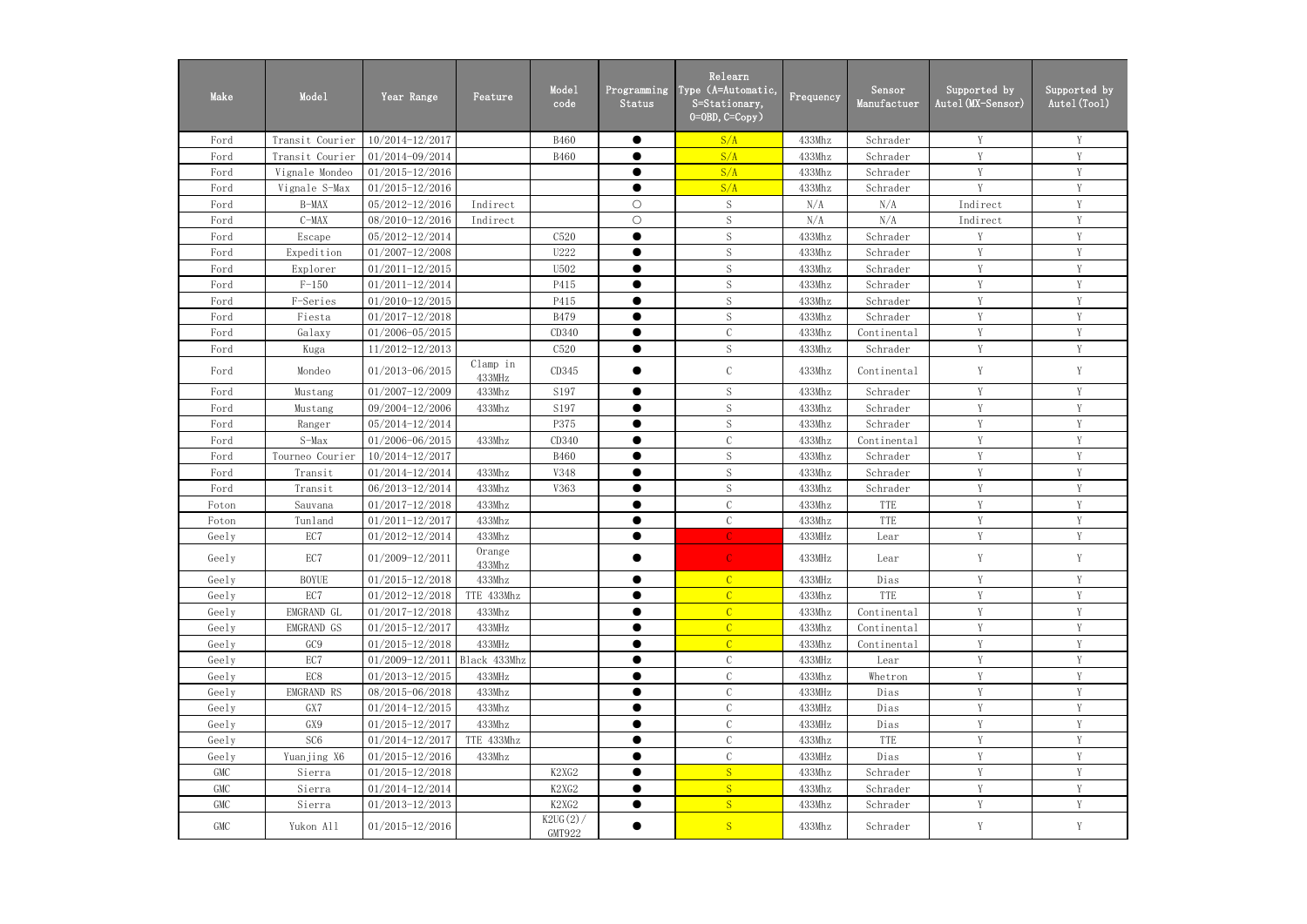| Make         | Mode1               | Year Range          | Feature  | Mode1<br>code   | Programming<br>Status | Relearn<br>Type (A=Automatic,<br>S=Stationary,<br>$0 = 0$ BD, $C = Copy$ ) | Frequency | Sensor<br>Manufactuer | Supported by<br>Autel (MX-Sensor) | Supported by<br>Autel (Tool) |
|--------------|---------------------|---------------------|----------|-----------------|-----------------------|----------------------------------------------------------------------------|-----------|-----------------------|-----------------------------------|------------------------------|
| <b>GMC</b>   | Yukon All           | 01/2014-12/2014     |          | K2UG/<br>GMT922 |                       | <sub>S</sub>                                                               | 433Mhz    | Schrader              | Y                                 |                              |
| <b>GMC</b>   | Yukon A11           | $01/2009 - 12/2013$ |          | GMT922(2)       | $\bullet$             | S                                                                          | 433Mhz    | Schrader              | Y                                 | Y                            |
| <b>GMC</b>   | Yukon A11           | $01/2007 - 12/2008$ |          | GMT922(2)       |                       | S                                                                          | 433Mhz    | Schrader              | Y                                 | Y                            |
| <b>GMC</b>   | Savana              | 06/2002-12/2017     |          | GMT610          | $\bullet$             | $\mathcal{C}$                                                              | 433Mhz    | Schrader              | Y                                 | Y                            |
| <b>GMC</b>   | Sierra              | 07/2009-12/2017     |          | GMT902          | $\bullet$             | $\mathcal{C}$                                                              | 433Mhz    | Schrader              | Y                                 | Y                            |
| <b>GMC</b>   | Sierra              | 06/2006-06/2009     |          | GMT902          | $\bullet$             | $\mathcal{C}$                                                              | 433Mhz    | Schrader              | Y                                 | V                            |
| <b>GMC</b>   | Yukon A11           | 01/2005-12/2006     |          | GMT922(2)       | ●                     | $\mathbf S$                                                                | 433Mhz    | Schrader              | Y                                 | $\mathbf{V}$                 |
| GreatWall    | P8                  | 08/2017-12/2018     | 433Mhz   |                 | ●                     |                                                                            | 433Mhz    | Schrader              | V                                 |                              |
| GreatWall    | M4                  | $01/2015 - 12/2017$ | 433Mhz   |                 | ●                     | $\mathcal{C}$                                                              | 433Mhz    | Schrader              | V                                 | $\mathbf{V}$                 |
| GreatWall    | Steed               | $01/2015 - 12/2017$ |          |                 | $\bullet$             | $\mathcal{C}$                                                              | 433Mhz    | <b>SAT</b>            | Y                                 | Y                            |
| GreatWall    | Tracker             | $01/2015 - 12/2017$ |          |                 | $\bullet$             | $\mathcal{C}$                                                              | 433Mhz    | <b>SAT</b>            | Y                                 | V                            |
| GreatWall    | Voleex C20          | $01/2015 - 01/2017$ | Indirect |                 | $\bigcirc$            | $\boldsymbol{\mathrm{A}}$                                                  | N/A       | N/A                   | Indirect                          | Y                            |
| GreatWall    | Voleex C30          | 01/2015-12/2017     | 433Mhz   |                 | $\bullet$             | $\mathcal{C}$                                                              | 433Mhz    | <b>SAT</b>            | Y                                 | Y                            |
| GreatWall    | Voleex C50          | $01/2015 - 12/2017$ | 433Mhz   |                 | $\bullet$             | $\mathcal{C}$                                                              | 433Mhz    | Schrader              | Y                                 | Y                            |
| GreatWall    | Voleex C50          | $01/2011 - 12/2014$ | 433Mhz   |                 | $\bullet$             | $\mathcal{C}$                                                              | 433Mhz    | <b>SAT</b>            | Y                                 | V                            |
| GreatWall    | VV <sub>5</sub>     | 01/2017-06/2018     | 433Mhz   |                 | ●                     | $\mathcal{C}$                                                              | 433Mhz    | Schrader              | V                                 | V                            |
| GreatWall    | VV7                 | 01/2017-06/2018     | 433Mhz   |                 | ●                     | $\mathcal{C}$                                                              | 433Mhz    | Schrader              | V                                 |                              |
| GreatWall    | Wingle 5            | $01/2016 - 12/2017$ | 433Mhz   |                 | $\bullet$             | $\mathcal{C}$                                                              | 433Mhz    | Schrader              | Y                                 | V                            |
| GreatWall    | Wingle 5            | $01/2013 - 12/2015$ | 433Mhz   |                 | $\bullet$             | $\mathcal{C}$                                                              | 433Mhz    | <b>SAT</b>            | Y                                 | Y                            |
| GreatWall    | Wingle 6            | $01/2016 - 12/2017$ | 433Mhz   |                 | $\bullet$             | $\mathcal{C}$                                                              | 433Mhz    | Schrader              | Y                                 | Y                            |
| GreatWall    | Wingle 6            | 01/2014-12/2015     | 433Mhz   |                 |                       | $\mathcal{C}$                                                              | 433Mhz    | <b>SAT</b>            | Y                                 | Y                            |
| Haval        | H2                  | 01/2014-12/2018     | 433Mhz   |                 | $\bullet$             | $\overline{C}$                                                             | 433Mhz    | Schrader              | Y                                 | Y                            |
| Haval        | H2S                 | $01/2017 - 12/2018$ | 433Mhz   |                 | $\bullet$             | $\overline{C}$                                                             | 433Mhz    | Schrader              | Y                                 | V                            |
| <b>HAVAL</b> | H <sub>2s</sub> NEW | $01/2017 - 12/2018$ | 433Mhz   |                 | ●                     | $\mathcal{C}$                                                              | 433Mhz    | Schrader              | Y                                 | V                            |
| <b>HAVAL</b> | H4                  | $01/2017 - 12/2018$ | 433Mhz   |                 | ●                     | $\overline{C}$                                                             | 433Mhz    | Schrader              | Y                                 | $\mathbf{V}$                 |
| Haval        | H5 Classics         | $01/2015 - 12/2018$ | 433Mhz   |                 |                       | $\mathcal{C}$                                                              | 433Mhz    | Schrader              |                                   |                              |
| Haval        | H <sub>6</sub>      | $01/2011 - 12/2018$ | 433Mhz   |                 | $\bullet$             | $\overline{C}$                                                             | 433Mhz    | <b>SAT</b>            | Y                                 | V                            |
| <b>HAVAL</b> | H6 Coupe            | 06/2017-12/2018     | 433Mhz   |                 |                       | $\overline{C}$                                                             | 433Mhz    | Schrader              | Y                                 | Y                            |
| <b>HAVAL</b> | H6 NEW              | $01/2017 - 12/2018$ | 433Mhz   |                 | $\bullet$             | $\overline{C}$                                                             | 433Mhz    | Schrader              | Y                                 | Y                            |
| Haval        | H7                  | $01/2016 - 12/2018$ | 433Mhz   |                 |                       | $\overline{C}$                                                             | 433Mhz    | Schrader              | Y                                 | Y                            |
| Haval        | M6                  | $01/2017 - 12/2018$ | 433Mhz   |                 | $\bullet$             | $\mathcal{C}$                                                              | 433Mhz    | SAT                   | Y                                 | Y                            |
| Haval        | H1                  | $01/2014 - 12/2017$ | 433Mhz   |                 | $\bullet$             | $\mathcal{C}$                                                              | 433Mhz    | Schrader              | Y                                 | V                            |
| Haval        | H <sub>5</sub>      | $01/2017 - 06/2018$ | 433Mhz   |                 | $\bullet$             | $\mathcal{C}$                                                              | 433Mhz    | SAT                   | Y                                 | Y                            |
| Haval        | H5                  | $01/2010 - 12/2016$ | 433Mhz   |                 | $\bullet$             | $\mathcal{C}$                                                              | 433Mhz    | SAT                   | Y                                 | V                            |
| Haval        | H6 Coupe            | $01/2015 - 12/2016$ | 433Mhz   |                 | $\bullet$             | $\mathcal{C}$                                                              | 433Mhz    | Schrader              | Y                                 | Y                            |
| <b>HAVAL</b> | H7L                 | 06/2017-12/2018     | 433Mhz   |                 | $\bullet$             | $\mathsf C$                                                                | 433Mhz    | Schrader              | Y                                 | Y                            |
| Haval        | H8                  | $01/2013 - 12/2018$ | 433Mhz   |                 |                       | $\mathbf C$                                                                | 433Mhz    | Schrader              | Y                                 | Y                            |
| Haval        | H9                  | 01/2014-06/2018     | 433Mhz   |                 | $\bullet$             | $\mathcal{C}$                                                              | 433Mhz    | Schrader              | Y                                 | Y                            |
| Haval        | M2                  | $01/2014 - 12/2015$ | 433Mhz   |                 | $\bullet$             | $\mathcal{C}$                                                              | 433Mhz    | Schrader              | $\mathbf Y$                       | Y                            |
| Holden       | WM Caprice          | $01/2007 - 12/2012$ |          | WM              | $\bullet$             | $\mathcal{C}$                                                              | 433Mhz    | Schrader              | Y                                 | Y                            |
| Honda        | Accord              | $01/2014 - 12/2018$ | Direct   | 2GA/2GB/QE      | $\bullet$             | $\overline{C}$                                                             | 433Mhz    | Continental           | Y                                 | V                            |
| Honda        | Civic               | $01/2015 - 12/2018$ | Direct   |                 | $\bullet$             | $\overline{C}$                                                             | 433Mhz    | Continental           | V                                 |                              |
| Honda        | Civic               | $01/2013 - 12/2018$ | Indirect |                 | $\bigcirc$            | S                                                                          | N/A       | N/A                   | Indirect                          | V                            |
| Honda        | $CR-V$              | $01/2015 - 12/2018$ | Direct   |                 | $\bullet$             | $\mathcal{C}$                                                              | 433Mhz    | Continental           | Y                                 | Y                            |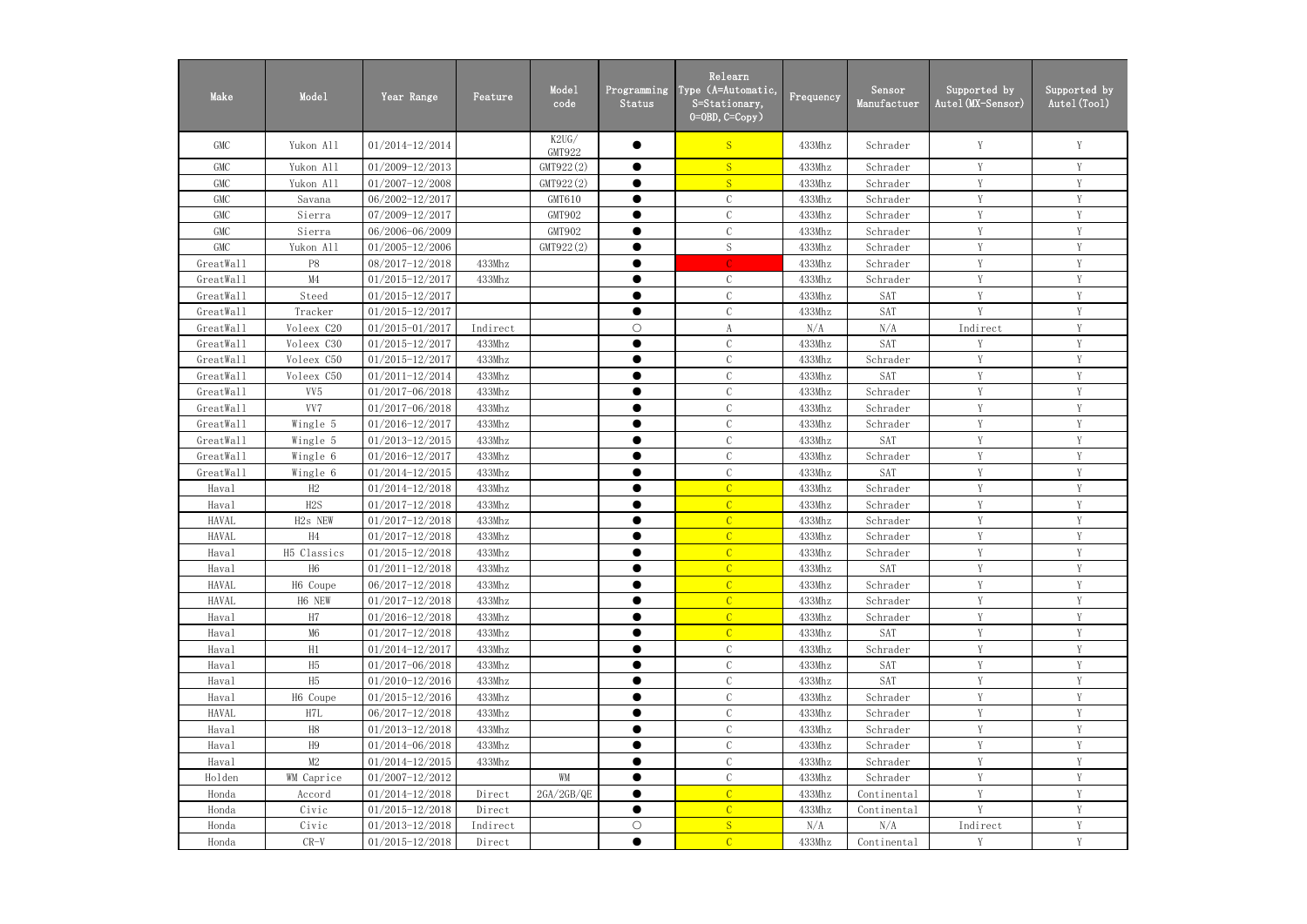| Make       | Mode1                    | Year Range                       | Feature            | Mode1<br>code   | Programming<br>Status | Relearn<br>Type (A=Automatic,<br>S=Stationary,<br>$0=0$ BD, $C=Copy$ ) | $F$ requency | Sensor<br>Manufactuer | Supported by<br>Autel (MX-Sensor) | Supported by<br>Autel (Tool) |
|------------|--------------------------|----------------------------------|--------------------|-----------------|-----------------------|------------------------------------------------------------------------|--------------|-----------------------|-----------------------------------|------------------------------|
| Honda      | Jazz                     | $01/2014 - 12/2018$              | Direct             |                 | $\bullet$             | $\overline{C}$                                                         | 433Mhz       | Continental           | Y                                 | Y                            |
| Honda      | Jazz                     | $01/2014 - 12/2018$              | Indirect           |                 | $\bigcirc$            | S                                                                      | N/A          | N/A                   | Indirect                          | Y                            |
| Honda      | Accord                   | $01/2015 - 12/2015$              | Indirect           |                 | $\bigcirc$            | S                                                                      | N/A          | N/A                   | Indirect                          | Y                            |
| Honda      | Accord                   | $01/2009 - 12/2013$              | Indirect           |                 | $\bigcirc$            | S                                                                      | N/A          | N/A                   | Indirect                          | Y                            |
| Honda      | Civic                    | $01/2009 - 12/2012$              | Indirect           |                 | $\bigcirc$            | S                                                                      | N/A          | N/A                   | Indirect                          | Y                            |
| Honda      | Clarity                  | $01/2016 - 12/2018$              | Indirect           |                 | $\bigcirc$            | $\boldsymbol{\mathrm{A}}$                                              | N/A          | N/A                   | Indirect                          | Y                            |
| Honda      | $CR-V$                   | $01/2012 - 12/2017$              | Indirect           |                 | $\bigcirc$            | S                                                                      | N/A          | N/A                   | Indirect                          | Y                            |
| Honda      | $CR-Z$                   | 01/2010-12/2014                  | Indirect           |                 | $\bigcirc$            | $\mathbf S$                                                            | N/A          | N/A                   | Indirect                          | Y                            |
| Honda      | $HR-V$                   | 11/2014-12/2016                  | Direct             |                 | $\bullet$             | $\mathcal{C}$                                                          | 433Mhz       | Continental           | Y                                 | Y                            |
| Honda      | $HR-V$                   | 09/2014-12/2017                  | Indirect           |                 | $\bigcirc$            | S                                                                      | N/A          | N/A                   | Indirect                          | Y                            |
| Honda      | Insight                  | 01/2010-12/2014                  | Indirect           |                 | $\bigcirc$            | S                                                                      | N/A          | N/A                   | Indirect                          | Y                            |
| Honda      | <b>NSX</b>               | $01/2016 - 12/2018$              | Direct<br>433MHz   |                 |                       | $\mathcal{C}$                                                          | 433MHz       | Continental           | Y                                 | Y                            |
| <b>HSV</b> | ClubSport GXP            | $01/2010 - 12/2010$              |                    |                 | $\bullet$             | $\mathcal{C}$                                                          | 433Mhz       | Schrader              | Y                                 | Y                            |
| <b>HSV</b> | Grange                   | $01/2007 - 12/2012$              |                    | <b>HR0078</b>   | $\bullet$             | $\mathcal{C}$                                                          | 433Mhz       | Schrader              | Y                                 | Y                            |
| <b>HSV</b> | GTS                      | $01/2007 - 12/2012$              |                    | HT0078          | $\bullet$             | $\mathcal{C}$                                                          | 433Mhz       | Schrader              | Y                                 | Y                            |
| <b>HSV</b> | Maloo GXP                | $01/2010 - 12/2010$              |                    |                 | ●                     | $\mathcal{C}$                                                          | 433Mhz       | Schrader              | $\mathbf{V}$                      | V                            |
| <b>HSV</b> | R8                       | $01/2007 - 12/2012$              |                    |                 |                       | $\mathcal{C}$                                                          | 433Mhz       | Schrader              | V                                 | V                            |
| <b>HSV</b> | Senator                  | $01/2007 - 12/2012$              |                    | <b>HE0078</b>   | $\bullet$             | $\mathcal{C}$                                                          | 433Mhz       | Schrader              | V                                 | Y                            |
| Hummer     | H2                       | 01/2008-12/2008                  |                    | H <sub>28</sub> | $\bullet$             | S                                                                      | 433Mhz       | Schrader              | Y                                 | $\mathbf Y$                  |
| Hummer     | H2                       | 07/2006-12/2007                  |                    | H28             | $\bullet$             | $\mathbf S$                                                            | 433Mhz       | Schrader              | Y                                 | Y                            |
| Hummer     | H2                       | 01/2002-06/2006                  |                    | H28             | $\bullet$             | S                                                                      | 433Mhz       | Schrader              | Y                                 | Y                            |
| Hummer     | H3                       | $01/2007 - 12/2012$              |                    | H38/<br>GMT345  |                       | S                                                                      | 433Mhz       | Schrader              | Y                                 | Y                            |
| Hummer     | H3                       | $01/2005 - 12/2006$              |                    | H38/<br>GMT345  |                       | S                                                                      | 433Mhz       | Schrader              | Y                                 | Y                            |
| Hyundai    | Kona                     | 01/2018-12/2018                  |                    |                 | $\bullet$             | $\mathcal{C}$                                                          | 433MHz       | Continental           | Y                                 | Y                            |
| Hyundai    | Tucson                   | $01/2016 - 12/2018$ LM/TL 433Mhz |                    | LM/TL           | $\bullet$             | $\mathbb{C}$                                                           | 433Mhz       | Schrader              | Y                                 | Y                            |
| Hyundai    | Elantra                  | $01/2015 - 12/2018$              | AD 433Mhz          | AD              | $\bullet$             | $\mathcal{C}$                                                          | 433MHz       | Continental           | Y                                 | Y                            |
| Hyundai    | Accent                   | 03/2014-12/2018                  | 433Mhz             | RB              | $\bullet$             | $\overline{C}$                                                         | 433Mhz       | Continental           | Y                                 | Y                            |
| Hyundai    | C-Green                  | $01/2016 - 12/2018$              | AE                 | AE              | $\bullet$             | $\overline{C}$                                                         | 433MHz       | TRW                   | Y                                 | Y                            |
| Hyundai    | Creta                    | $01/2016 - 12/2018$              | Other              | <sub>0</sub> S  | $\bullet$             | $\overline{C}$                                                         | 433Mhz       | Continental           | Y                                 | Y                            |
| Hyundai    | Creta                    | $01/2016 - 12/2018$              | Russia             |                 |                       | $\mathcal{C}$                                                          | 433MHz       | Schrader              | Y                                 | Y                            |
| Hyundai    | Elantra                  | $01/2013 - 12/2018$              | MD/HD 433Mhz       | MD/HD           | $\bullet$             | $\overline{C}$                                                         | 433Mhz       | TRW                   | Y                                 | Y                            |
| Hyundai    | Genesis                  | $01/2014 - 12/2018$              | BH/BK/DH<br>433Mhz | BH/BK/DH        |                       | A                                                                      | 433Mhz       | Continental           | Y                                 | Y                            |
| Hyundai    | Genesis Coupe            | 06/2015-12/2018                  |                    | VK/IK           | $\bullet$             | $\mathcal{C}$                                                          | 433Mhz       | Continental           | Y                                 | Y                            |
| Hyundai    | Genesis Coupe            | $01/2014 - 12/2018$              | 433MHz             |                 |                       | $\overline{C}$                                                         | 433Mhz       | Continental           | Y                                 | Y                            |
| Hyundai    | Genesis G80              | 07/2016-12/2018                  | 433Mhz             |                 | $\bullet$             | $\mathcal{C}$                                                          | 433Mhz       | Continental           | Y                                 | Y                            |
| Hyundai    | Genesis G90              | 07/2016-12/2018                  | 433MHz             |                 | $\bullet$             | $\overline{C}$                                                         | 433Mhz       | Continental           | Y                                 | Y                            |
| Hyundai    | Grand SantaFe            | 04/2013-12/2018                  | NC/DM              | NC              | $\bullet$             | $\mathcal{C}$                                                          | 433Mhz       | Continental           | Y                                 | $\mathbf Y$                  |
| Hyundai    | Grandeur                 | $01/2017 - 12/2018$              | 433MHz             | ΙG              | $\bullet$             | $\mathcal{C}$                                                          | 433MHz       | Continental           | Y                                 | Y                            |
| Hyundai    | $H-$<br>1/i800/H300/H100 | $01/2014 - 12/2018$              | TQ                 | TQ              |                       | $\mathcal{C}$                                                          | 433Mhz       | Continental           | Y                                 | Y                            |
| Hyundai    | H100                     | $01/2014 - 12/2018$              |                    | HR              | $\bullet$             | $\mathcal{C}$                                                          | 433Mhz       | Continental           | Y                                 | Y                            |
| Hyundai    | H100 Van                 | $01/2014 - 12/2018$              |                    | LU/AU           | $\bullet$             | $\mathcal{C}$                                                          | 433Mhz       | Continental           | Y                                 | Y                            |
| Hyundai    | i20                      | 11/2014-12/2018                  | GB/IB              | GB              | $\bullet$             | $\mathbf{A}$                                                           | 433Mhz       | Schrader              | Y                                 | Y                            |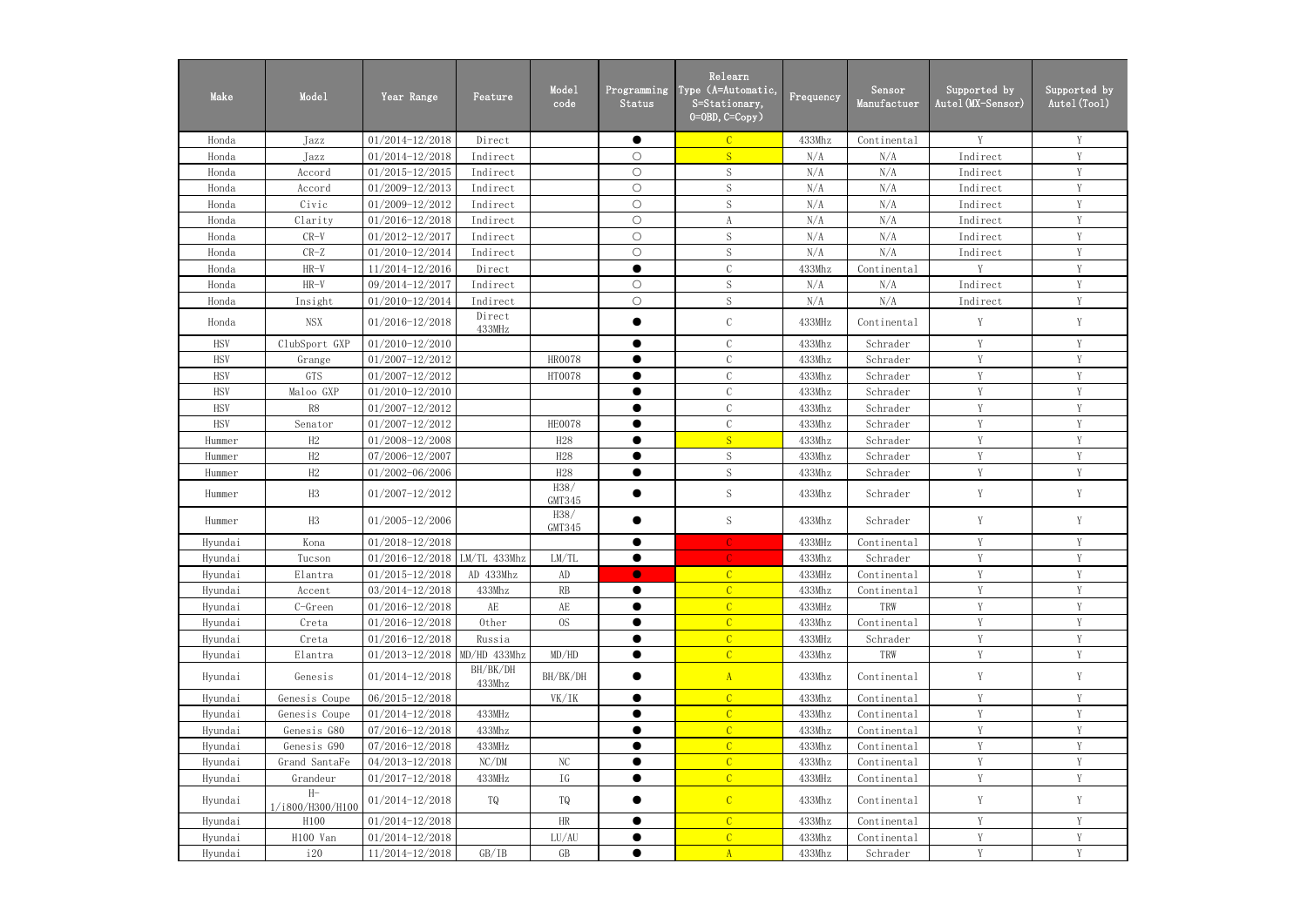| Make    | Mode1           | Year Range                       | Feature                    | Mode1<br>code              | Programming<br>Status | Relearn<br>Type (A=Automatic,<br>S=Stationary,<br>$0=0$ BD, $C=Copy$ ) | Frequency | Sensor<br>Manufactuer | Supported by<br>Autel(MX–Sensor) | Supported by<br>Autel (Tool) |
|---------|-----------------|----------------------------------|----------------------------|----------------------------|-----------------------|------------------------------------------------------------------------|-----------|-----------------------|----------------------------------|------------------------------|
| Hyundai | i20             | 06/2014-12/2018                  | $\rm{PB}$                  | PB                         | $\bullet$             | $\mathcal{C}$                                                          | 433MHz    | Continental           | Y                                | Y                            |
| Hyundai | i30             | 08/2016-12/2018                  | PD                         | PD                         | ●                     | $\overline{C}$                                                         | 433MHz    | Continental           | Y                                | Y                            |
| Hyundai | <i>i</i> 30     | $11/2011 - 12/2016$              | GD/SW/Turbo                | GD/Ge/SW/T<br>urbo         |                       | A                                                                      | 433Mhz    | Continental           | Y                                | Y                            |
| Hyundai | <i>i</i> 40     | $01/2017 - 12/2018$              |                            | IF                         | $\bullet$             | $\mathcal{C}$                                                          | 433MHz    | Continental           | Y                                | Y                            |
| Hyundai | iLoad           | $01/2014 - 12/2018$              | TQ                         | TQ                         |                       | $\overline{C}$                                                         | 433Mhz    | Continental           | Y                                | Y                            |
| Hyundai | Ioniq           | $01/2016 - 12/2018$              | 433MHz                     | AE                         | ●                     | $\overline{C}$                                                         | 433Mhz    | Continental           | Y                                | Y                            |
| Hyundai | ix25            | $01/2017 - 12/2018$              |                            | <sub>OS</sub>              |                       | $\overline{C}$                                                         | 433MHz    | Continental           | Y                                | V                            |
| Hyundai | ix35            | $10/2015 - 12/2018$              | TL/TLE                     | TL/TLE                     |                       | $\overline{C}$                                                         | 433Mhz    | Schrader              | Y                                | Y                            |
| Hyundai | ix35            | 01/2013-12/2018                  | FUEL CELL                  | EL                         | $\bullet$             | $\mathcal{C}$                                                          | 433Mhz    | TRW                   | Y                                | Y                            |
| Hyundai | ix55            | 01/2014-12/2018                  |                            | $\mathop{\rm EN}\nolimits$ |                       | $\overline{C}$                                                         | 433Mhz    | Continental           | Y                                | Y                            |
| Hyundai | Santa Fe        | 04/2013-12/2018                  | 433Mhz                     | DM/NC                      | ●                     | $\overline{C}$                                                         | 433Mhz    | Continental           | Y                                | Y                            |
| Hyundai | Solaris         | $01/2014 - 12/2018$              | RB                         | RB                         |                       | $\overline{C}$                                                         | 433Mhz    | Continental           | Y                                | Y                            |
| Hyundai | Sonata          | 03/2015-12/2018                  | 433MHz                     |                            | $\bullet$             | $\mathcal{C}$                                                          | 433MHz    | Schrader              | Y                                | Y                            |
| Hyundai | Starex          | 03/2014-12/2018                  | 433MHz                     | A1                         | ●                     | $\overline{C}$                                                         | 433MHz    | Continental           | Y                                | Y                            |
| Hyundai | Sub-Compact SUV | $01/2015 - 12/2018$              |                            | IB                         | ●                     | $\mathcal{C}$                                                          | 433Mhz    | Continental           | Y                                | Y                            |
| Hyundai | Tucson          | $01/2015 - 12/2015$ LM/TL 433Mhz |                            | LM/TL                      |                       | $\overline{C}$                                                         | 433Mhz    | Schrader              | V                                | V                            |
| Hyundai | Veloster        | $03/2011 - 12/2018$              | FS 433Mhz                  | FS/JS                      |                       | $\mathcal{C}$                                                          | 433Mhz    | Schrader              | Y                                | Y                            |
| Hyundai | Equus           | $01/2014 - 12/2016$              | 433MHz                     | $\rm{HI}$                  | $\bullet$             | $\mathbf{A}$                                                           | 433MHz    | Continental           | Y                                | Y                            |
| Hyundai | <i>i</i> 40     | 04/2014-12/2018                  | VF                         | <b>VF</b>                  |                       | $\mathbf{A}$                                                           | 433Mhz    | TRW                   | Y                                | Y                            |
| Hyundai | ix20            | 10/2013-12/2018                  | JC/IX5                     | JC/IX5                     | ●                     | A                                                                      | 433Mhz    | Continental           | Y                                | Y                            |
| Hyundai | ix35            | 09/2013-12/2015                  | Hi Line                    | EL                         | ●                     | $\overline{A}$                                                         | 433Mhz    | TRW                   | Y                                | Y                            |
| Hyundai | Azera           | $01/2011 - 12/2016$              | 433Mhz                     | HG                         | ●                     | $\mathcal{C}$                                                          | 433Mhz    | TRW                   | Y                                | Y                            |
| Hyundai | Centennial      | 07/2013-12/2015                  | VI 433Mhz                  | VI                         | ●                     | $\mathcal{C}$                                                          | 433Mhz    | TRW                   | Y                                | Y                            |
| Hyundai | Elantra         | $01/2012 - 12/2012$              | 433Mhz                     | MD                         | ●                     | $\mathcal{C}$                                                          | 433Mhz    | TRW                   | Y                                | Y                            |
| Hyundai | Elantra         | 01/2008-12/2012                  | ${\rm FD}$                 | ${\rm FD}$                 | ●                     | $\mathcal{C}$                                                          | 433Mhz    | Continental           | Y                                | Y                            |
| Hyundai | Equus           | 12/2009-12/2013                  | 433MHZ                     |                            |                       | C                                                                      | 433MHz    | TRW                   |                                  |                              |
| Hyundai | Genesis         | $01/2009 - 12/2013$              | 433MHZ                     |                            |                       | $\mathcal{C}$                                                          | 433MHz    | TRW                   | Y                                | Y                            |
| Hyundai | Grandeur        | $01/2012 - 12/2016$              | HG                         | HG                         |                       | $\mathcal{C}$                                                          | 433Mhz    | TRW                   | Y                                | Y                            |
| Hyundai | H300/i800       | 03/2010-05/2014                  | 433MHZ                     |                            | ●                     | $\mathcal{C}$                                                          | 433MHz    | Continental           | Y                                | Y                            |
| Hyundai | i10             | $11/2013 - 12/2018$              | IA                         | IA                         | $\bullet$             | $\mathcal{C}$                                                          | 433Mhz    | Schrader              | Y                                | $\mathbf Y$                  |
| Hyundai | i10             | $10/2007 - 10/2013$              | IA, PA                     | IA, PA                     | $\bullet$             | $\mathcal{C}$                                                          | 433Mhz    | Continental           | Y                                | Y                            |
| Hyundai | i20             | 06/2008-10/2014                  | JC/PB                      | JC                         |                       | $\mathcal{C}$                                                          | 433Mhz    | Continental           | Y                                | Y                            |
| Hyundai | 130             | $01/2007 - 12/2012$              | FD/CW                      | FD/Fde                     |                       | $\mathcal{C}$                                                          | 433Mhz    | Continental           | Y                                | Y                            |
| Hyundai | <i>i</i> 40     | $01/2011 - 03/2014$              | VF                         | VF                         | $\bullet$             | $\mathcal{C}$                                                          | 433Mhz    | TRW                   | Y                                | Y                            |
| Hyundai | iMax            | $01/2015 - 12/2016$              | TQ                         | TQ                         |                       | $\mathcal{C}$                                                          | 433Mhz    | Continental           | $\mathbf Y$                      | $\mathbf Y$                  |
| Hyundai | ix20            | $01/2010 - 09/2013$              | JC                         | JC                         | $\bullet$             | $\mathcal{C}$                                                          | 433Mhz    | Continental           | Y                                | Y                            |
| Hyundai | ix35            | 09/2013-12/2015                  | Lo Line<br>433Mhz          | LM/EL/ELH                  |                       | $\mathcal{C}$                                                          | 433Mhz    | TRW                   | Y                                | Y                            |
| Hyundai | ix35            | $01/2010 - 08/2013$              | LM/EL                      | LM/EL                      | $\bullet$             | $\mathcal{C}$                                                          | 433Mhz    | TRW                   | Y                                | Y                            |
| Hyundai | ix55            | $01/2007 - 12/2012$              | $\mathop{\rm EN}\nolimits$ | $\mathop{\rm EN}\nolimits$ | $\bullet$             | $\mathcal{C}$                                                          | 433Mhz    | Lear                  | Y                                | Y                            |
| Hyundai | Santa Fe        | 06/2012-03/2013 DM/NC 433Mhz     |                            | DM/NC                      |                       | $\mathcal{C}$                                                          | 433Mhz    | Continental           | Y                                | $\mathbf Y$                  |
| Hyundai | Santa Fe        | $01/2009 - 05/2012$              | CM 433Mhz                  | <b>CM</b>                  | $\bullet$             | $\mathcal{C}$                                                          | 433Mhz    | Lear                  | Y                                | Y                            |
| Hyundai | Sonata          | $01/2014 - 02/2015$              | 433MHz                     |                            |                       | $\mathcal{C}$                                                          | 433MHz    | Continental           | Y                                | Y                            |
| Hyundai | Tucson          | $11/2013 - 09/2015$              | Lo line<br>433Mhz          | EL                         |                       | $\mathcal{C}$                                                          | 433MHz    | TRW                   | Y                                | Y                            |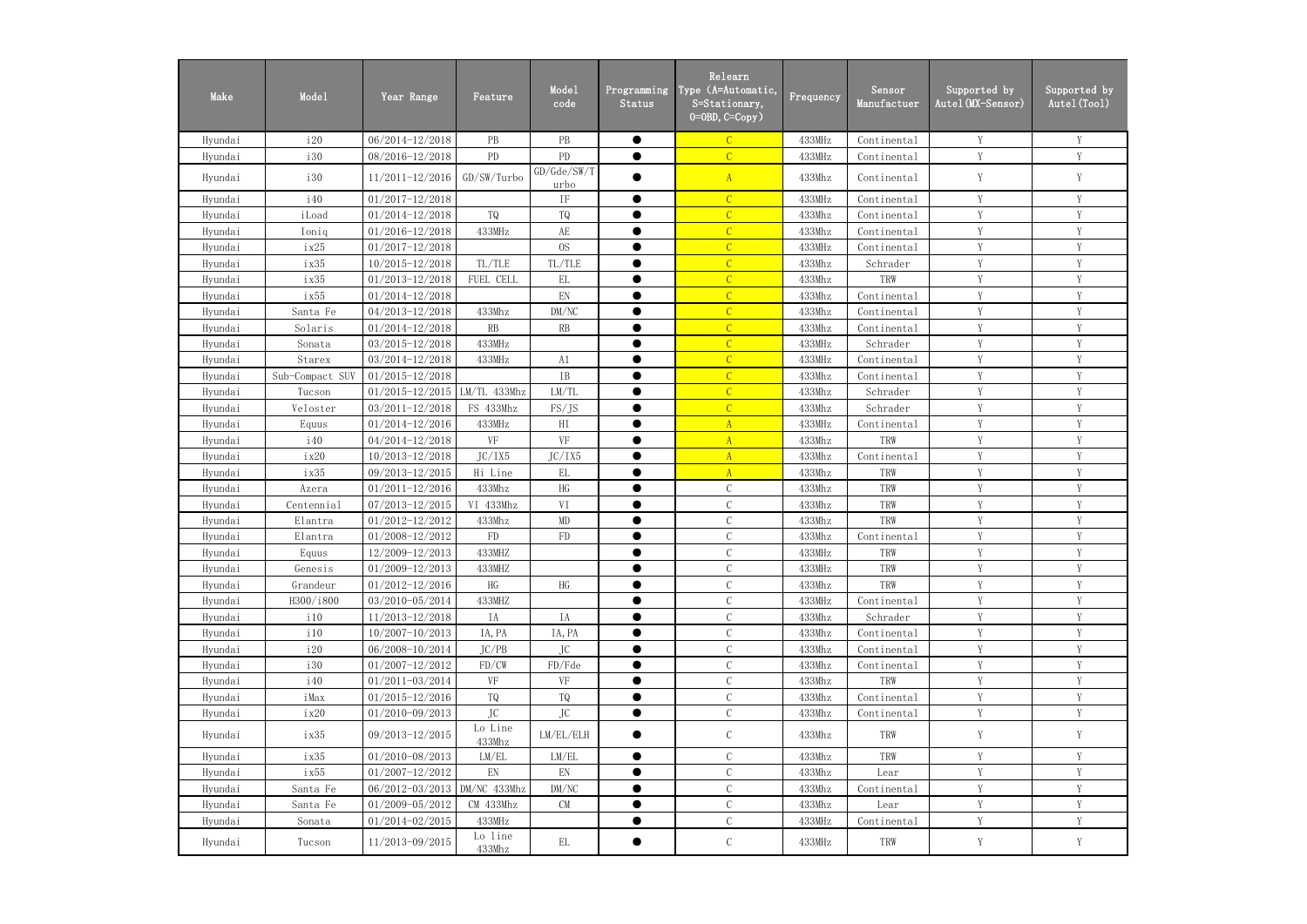| Make       | Mode1          | Year Range          | Feature           | Mode1<br>code              | Programming<br>Status | Relearn<br>Type (A=Automatic,<br>S=Stationary,<br>$0=0$ BD, $C=Copy$ ) | Frequency | Sensor<br>Manufactuer | Supported by<br>Autel (MX-Sensor) | Supported by<br>Autel (Tool) |
|------------|----------------|---------------------|-------------------|----------------------------|-----------------------|------------------------------------------------------------------------|-----------|-----------------------|-----------------------------------|------------------------------|
| Hyundai    | Tucson         | 11/2013-09/2015     | Hi line<br>433Mhz | EL                         |                       | $\mathcal{C}$                                                          | 433MHz    | TRW                   | Y                                 | Y                            |
| Hyundai    | Veracruz       | 01/2009-12/2013     | EN 433Mhz         | $\mathop{\rm EN}\nolimits$ | $\bullet$             | $\mathcal{C}$                                                          | 433Mhz    | Lear                  | Y                                 | Y                            |
| Infiniti   | G Series       | 06/2008-02/2014     | 433MHz            | CV36/G312/L<br>53A         |                       | $\mathcal{C}$                                                          | 433Mhz    | Schrader              | Y                                 | Y                            |
| Infiniti   | Q30            | $01/2015 - 12/2018$ | 433MHZ            | GD1A/H15                   | $\bullet$             | A                                                                      | 433Mhz    | Schrader              | $\mathbf Y$                       | Y                            |
| Infiniti   | Q50            | 04/2013-12/2018     | 433MHZ            | L53H/D53H/V<br>37          |                       | $\mathcal{C}$                                                          | 433Mhz    | Continental           | Y                                 | Y                            |
| Infiniti   | Q60            | 07/2016-12/2018     | 433Mhz            | L53H/D53H                  | $\bullet$             | $\mathcal{C}$                                                          | 433Mhz    | Continental           | Y                                 | $\mathbf{V}$                 |
| Infiniti   | Q70            | 05/2014-12/2018     | 433MHZ            | L53E/Y51                   |                       | $\overline{C}$                                                         | 433Mhz    | Pacific               | Y                                 | V                            |
| Infiniti   | QX30           | $01/2016 - 12/2018$ | 433MHz            | GD1A/H15                   |                       | $\mathbf{A}$                                                           | 433Mhz    | Schrader              | Y                                 | V                            |
| Infiniti   | QX40           | 04/2017-12/2018     | 433MHz            | PD <sub>2</sub> A          |                       | $\overline{C}$                                                         | 433Mhz    | Pacific               | Y                                 | V                            |
| Infiniti   | QX50           | 11/2015-12/2018     | VD <sub>0</sub>   | P53B(2)                    |                       | $\overline{C}$                                                         | 433Mhz    | Continental           | Y                                 | Y                            |
| Infiniti   | QX50           | $01/2014 - 12/2018$ | PAC               | P53B/J50                   | $\bullet$             | $\overline{C}$                                                         | 433Mhz    | Pacific               | Y                                 | Y                            |
| Infiniti   | QX60           | 03/2014-12/2018     | 433MHz            | P42J                       | ●                     | $\mathcal{C}$                                                          | 433Mhz    | Continental           | Y                                 | V                            |
| Infiniti   | QX70           | $01/2016 - 12/2018$ | VD <sub>0</sub>   | P53J                       |                       | $\overline{C}$                                                         | 433Mhz    | Continental           | V                                 | $\mathbf{V}$                 |
| Infiniti   | QX70           | $01/2014 - 12/2018$ | PAC               | P53C/S51                   |                       | $\overline{C}$                                                         | 433Mhz    | Pacific               | V                                 | V                            |
| Infiniti   | QX80           | $01/2015 - 12/2018$ | 433MHz            | <b>Z62</b>                 |                       | $\overline{C}$                                                         | 433Mhz    | Pacific               | Y                                 | V                            |
| Infiniti   | EX Series      | 01/2008-03/2014     | 433MHz            | P53B/J50                   |                       | $\mathcal{C}$                                                          | 433Mhz    | Schrader              | Y                                 | Y                            |
| Infiniti   | FX Series      | 03/2008-12/2013     | 433MHz            | P53C/S51                   | $\bullet$             | $\mathcal{C}$                                                          | 433Mhz    | Schrader              | Y                                 | Y                            |
| Infiniti   | M Series       | $01/2010 - 12/2013$ | Y51               | M312/Y51                   |                       | $\mathcal{C}$                                                          | 433Mhz    | Pacific               | Y                                 | V                            |
| Infiniti   | M Series       | $01/2010 - 12/2013$ | L53E              | L53E                       | $\bullet$             | $\mathcal{C}$                                                          | 433Mhz    | Schrader              | Y                                 | Y                            |
| Infiniti   | Q60            | 07/2013-06/2016     | 433MHz            | L53A/CV36                  |                       | $\mathcal{C}$                                                          | 433Mhz    | Pacific               | Y                                 | $\mathbf{V}$                 |
| Infiniti   | Q70            | 01/2014-04/2014     | 433MHz            | M312                       | $\bullet$             | C                                                                      | 433Mhz    | Pacific               | V                                 | V                            |
| Infiniti   | QX56/QX80      | 01/2014-12/2014     | 433MHz            | JA60                       |                       | $\mathcal{C}$                                                          | 433Mhz    | Pacific               | V                                 | $\mathbf{V}$                 |
| Isuzu      | $D-Max$        | 01/2014-06/2017     | Indirect          |                            | $\bigcirc$            | $\mathbf S$                                                            | N/A       | N/A                   | Indirect                          | V                            |
| <b>JAC</b> | Refine M5      | 01/2016-12/2017     | 433MHz            |                            | ●                     |                                                                        | 433Mhz    | Schrader              | Y                                 | Y                            |
| JAC        | Refine M6      | $01/2018 - 12/2018$ | 433MHz            |                            |                       |                                                                        | 433Mhz    | Schrader              | Y                                 | Y                            |
| <b>JAC</b> | Refine R3      | $01/2018 - 12/2018$ | 433MHz            |                            | ●                     |                                                                        | 433Mhz    | Schrader              | Y                                 | Y                            |
| JAC        | Refine S7      | $01/2017 - 12/2018$ | 433MHz            |                            |                       |                                                                        | 433Mhz    | Schrader              | Y                                 | Y                            |
| JAC        | Refine A60     | $01/2015 - 12/2017$ | 433MHz            |                            | $\bullet$             | $\mathcal{C}$                                                          | 433Mhz    | Schrader              | Y                                 | Y                            |
| JAC        | Refine M4      | $01/2015 - 12/2018$ | 433MHz            |                            |                       | $\mathcal{C}$                                                          | 433Mhz    | Schrader              | Y                                 | Y                            |
| JAC        | Refine S2      | $01/2015 - 12/2018$ | 433MHz            |                            |                       | $\mathcal{C}$                                                          | 433Mhz    | Schrader              | Y                                 | Y                            |
| JAC        | Refine S3      | $01/2014 - 12/2018$ | 433MHz            |                            |                       | $\mathcal{C}$                                                          | 433Mhz    | Schrader              | Y                                 | V                            |
| JAC        | J6             | $01/2015 - 12/2015$ | 433MHz            |                            |                       | $\mathcal{C}$                                                          | 433Mhz    | Schrader              | $\mathbf Y$                       | Y                            |
| <b>JAC</b> | J6 A30         | $01/2015 - 12/2015$ | 433MHz            |                            |                       | $\mathsf C$                                                            | 433Mhz    | Schrader              | Y                                 | Y                            |
| JAC        | J6 B15         | $01/2012 - 12/2016$ | 433MHz            |                            |                       | $\mathbf C$                                                            | 433Mhz    | JAC                   | Y                                 | Y                            |
| JAC        | Refine M2      | $01/2015 - 12/2015$ | 433MHz            |                            | ●                     | $\mathcal{C}$                                                          | 433Mhz    | Schrader              | Y                                 | Y                            |
| JAC        | Refine S5      | $01/2015 - 12/2015$ | 433MHz            |                            | $\bullet$             | $\mathcal{C}$                                                          | 433Mhz    | Schrader              | $\mathbf Y$                       | Y                            |
| JAC        | T <sub>6</sub> | $01/2015 - 12/2017$ | 433MHz            |                            | $\bullet$             | $\mathcal{C}$                                                          | 433Mhz    | Schrader              | Y                                 | Y                            |
| Jaguar     | E-Pace         | $06/2017 - 12/2018$ | 433Mhz            |                            |                       | $\mathbf{A}$                                                           | 433Mhz    | Continental           | Y                                 | $\mathbf{V}$                 |
| Jaguar     | F-Pace         | $12/2015 - 12/2018$ |                   | X761                       |                       | $\mathbf{A}$                                                           | 433Mhz    | Continental           | Y                                 |                              |
| Jaguar     | F-Type         | $01/2016 - 12/2018$ |                   | F52/X152                   |                       | A                                                                      | 433Mhz    | Continental           | Y                                 | V                            |
| Jaguar     | $F-Type$       | $03/2013 - 12/2015$ |                   | F52                        |                       | A                                                                      | 433Mhz    | Continental           | $\mathbf Y$                       | Y                            |
| Jaguar     | X-Type         | $01/2007 - 12/2015$ |                   | X400                       |                       | $\mathbf{A}$                                                           | 433Mhz    | Continental           | Y                                 | Y                            |
| Jaguar     | XE             | 12/2015-12/2018     |                   | X760                       |                       | $\mathbf{A}$                                                           | 433Mhz    | Continental           | Y                                 | Y                            |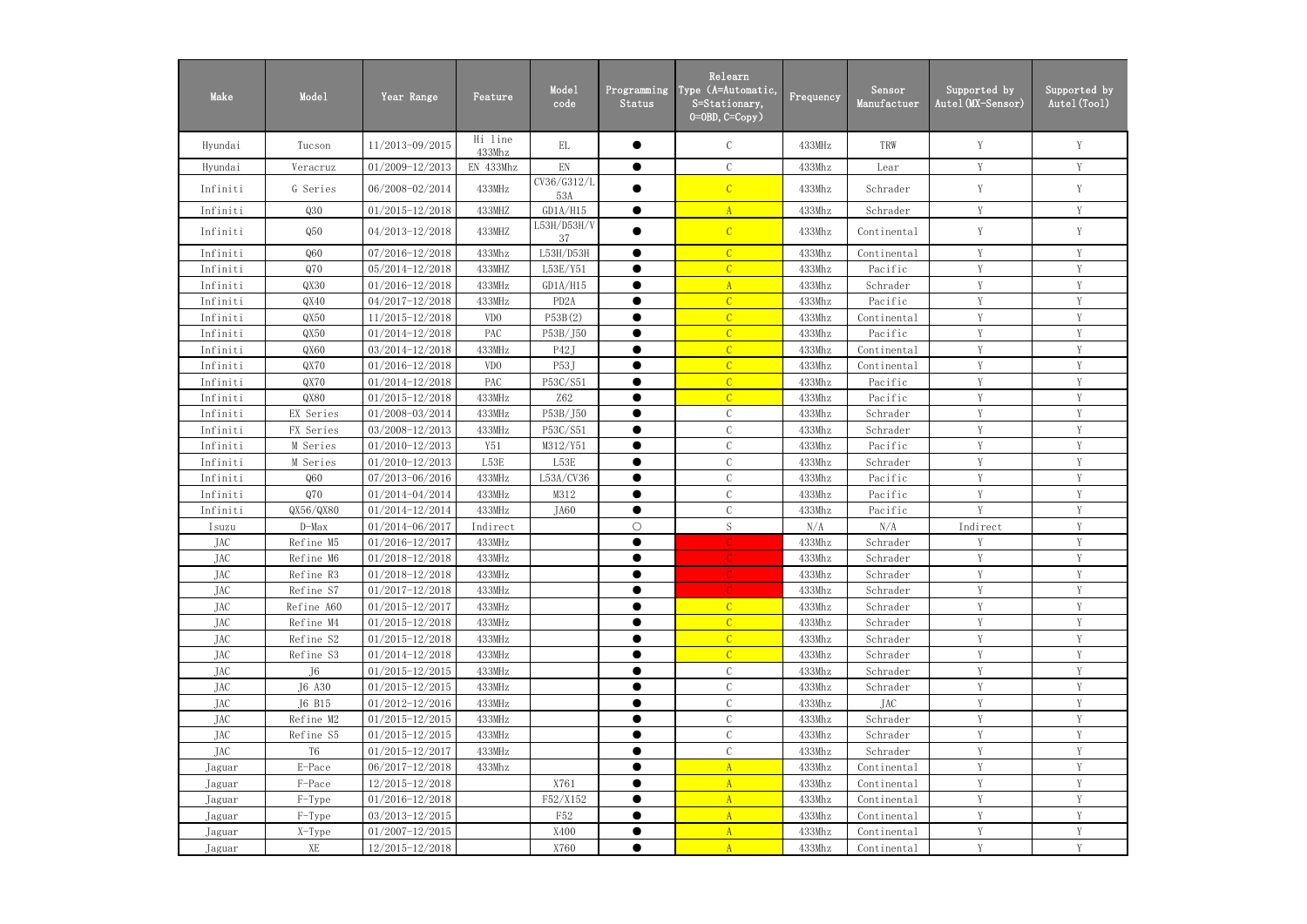| Make   | Mode1                   | Year Range          | Feature | Mode1<br>code       | Programming<br>Status | Relearn<br>Type (A=Automatic,<br>S=Stationary,<br>$0=0$ BD, $C=Copy$ ) | Frequency | Sensor<br>Manufactuer | Supported by<br>Autel (MX-Sensor) | Supported by<br>Autel (Tool) |
|--------|-------------------------|---------------------|---------|---------------------|-----------------------|------------------------------------------------------------------------|-----------|-----------------------|-----------------------------------|------------------------------|
| Jaguar | XE                      | $01/2015 - 11/2015$ |         | X760                | $\bullet$             | $\mathbf{A}$                                                           | 433Mhz    | Continental           | Y                                 | Y                            |
| Jaguar | $\mathbf{X} \mathbf{F}$ | 06/2015-12/2018     |         | X260                | $\bullet$             | $\overline{A}$                                                         | 433Mhz    | Continental           | Y                                 | Y                            |
| Jaguar | XF                      | 07/2014-05/2015     |         | X260                | ●                     | $\mathbf{A}$                                                           | 433Mhz    | Continental           | Y                                 | Y                            |
| Jaguar | XF                      | $01/2007 - 12/2015$ |         | X250                | $\bullet$             | $\mathbf{A}$                                                           | 433Mhz    | Continental           | $\mathbf{V}$                      | V                            |
| Jaguar | XJ                      | $01/2016 - 12/2018$ | 433Mhz  | X351                | ●                     | $\mathbf{A}$                                                           | 433Mhz    | Continental           | V                                 | V                            |
| Jaguar | XJ                      | $01/2010 - 12/2015$ | 433Mhz  | X351                | $\bullet$             | $\mathbf{A}$                                                           | 433Mhz    | Continental           | Y                                 | Y                            |
| Jaguar | XJ                      | 01/2004-12/2009     |         | X350                |                       | $\mathbf{A}$                                                           | 433Mhz    | Continental           | Y                                 | Y                            |
| Jaguar | XK                      | 01/2006-12/2015     |         | X150                | $\bullet$             | $\mathbf{A}$                                                           | 433Mhz    | Continental           | Y                                 | Y                            |
| Jaguar | I-Pace                  | $01/2017 - 12/2018$ | 433MHz  |                     |                       | A                                                                      | 433Mhz    | Continental           | Y                                 | Y                            |
| Jeep   | $C-CUV$                 | $01/2016 - 12/2018$ |         | $\operatorname{MP}$ | $\bullet$             | $\overline{C}$                                                         | 433Mhz    | Continental           | Y                                 | Y                            |
| Jeep   | Cherokee                | $01/2017 - 12/2018$ | 433MHz  | KL                  | ●                     | $\overline{A}$                                                         | 433Mhz    | TRW                   | Y                                 | Y                            |
| Jeep   | Compass                 | $01/2017 - 12/2018$ |         | 551                 | ●                     | $\mathbf{A}$                                                           | 433Mhz    | Continental           | V                                 | Y                            |
| Jeep   | Grand Cherokee          | $01/2016 - 12/2018$ |         | WK                  | $\bullet$             | $\mathbf{A}$                                                           | 433Mhz    | Continental           | V                                 | V                            |
| Jeep   | Grand Cherokee<br>SRT8  | $01/2016 - 12/2018$ | 433MHz  |                     |                       | $\mathcal{C}$                                                          | 433Mhz    | Continental           | Y                                 | Y                            |
| Jeep   | Renegade                | $01/2014 - 12/2018$ |         | BU/520              | $\bullet$             | $\mathbf{A}$                                                           | 433Mhz    | Continental           | V                                 | Y                            |
| Jeep   | B-CUV                   | 10/2014-12/2016     |         | 520                 | ●                     | $\mathbf{A}$                                                           | 433Mhz    | Continental           | $\mathbf{V}$                      | $\mathbf{V}$                 |
| Jeep   | Cherokee                | $01/2014 - 12/2016$ |         | KL                  | $\bullet$             | A                                                                      | 433Mhz    | TRW                   | Y                                 | Y                            |
| Jeep   | Cherokee                | $01/2005 - 12/2013$ |         | KK                  | $\bullet$             | $\mathbf{A}$                                                           | 433Mhz    | Schrader              | Y                                 | Y                            |
| Jeep   | Commander               | 01/2006-12/2010     |         | XK                  | $\bullet$             | $\mathbf{A}$                                                           | 433Mhz    | Schrader              | Y                                 | Y                            |
| Jeep   | Compass                 | $01/2017 - 12/2018$ | 433MHz  | MP/MX               | ●                     | $\overline{A}$                                                         | 433Mhz    | Continental           | Y                                 | Y                            |
| Jeep   | Compass                 | 09/2014-12/2017     |         | MK49                | $\bullet$             | $\overline{A}$                                                         | 433Mhz    | Schrader              | Y                                 | Y                            |
| Jeep   | Compass                 | 05/2006-08/2014     |         | MK49                | $\bullet$             | $\mathbf{A}$                                                           | 433Mhz    | Schrader              | Y                                 | Y                            |
| Jeep   | D-CUV                   | 05/2013-12/2016     |         | KL                  | $\bullet$             | $\mathbf{A}$                                                           | 433Mhz    | Continental           | Y                                 | V                            |
| Jeep   | Grand Cherokee          | 06/2006-12/2010     |         | WH                  | ●                     | $\mathbf{A}$                                                           | 433Mhz    | Schrader              | V                                 | $\overline{V}$               |
| Jeep   | Grand Cherokee<br>SRT8  | 08/2011-12/2015     | 433MHz  |                     |                       | $\mathbf{A}$                                                           | 433Mhz    | Schrader              | Y                                 | Y                            |
| Jeep   | Liberty                 | $01/2010 - 12/2015$ |         | Li0103              | $\bullet$             | $\mathbf{A}$                                                           | 433Mhz    | Schrader              | Y                                 | V                            |
| Jeep   | Patriot                 | 12/2006-12/2017     |         | MK74                | $\bullet$             | $\mathbf{A}$                                                           | 433Mhz    | Schrader              | Y                                 | Y                            |
| Jeep   | Renegade                | 01/2018-12/2018     | 433MHz  |                     | $\bullet$             | A                                                                      | 433Mhz    | Continental           | Y                                 | Y                            |
| Jeep   | Wrangler                | 09/2010-12/2017     |         | JK72                |                       | $\mathbf{A}$                                                           | 433Mhz    | Schrader              | Y                                 | Y                            |
| Jeep   | Wrangler                | 06/2006-08/2010     |         | JK72                | $\bullet$             | $\mathbf{A}$                                                           | 433Mhz    | Schrader              | Y                                 | Y                            |
| Jeep   | Cherokee                | $01/2002 - 12/2004$ |         |                     |                       | A                                                                      | 433Mhz    | Schrader              | Y                                 | Y                            |
| Jeep   | Grand Cherokee          | $01/2011 - 12/2015$ |         | WK74                | $\bullet$             | $\mathcal{C}$                                                          | 433Mhz    | Schrader              | Y                                 | Y                            |
| Jeep   | Grand Cherokee          | $01/2005 - 05/2006$ |         |                     | $\bullet$             | $\mathcal{C}$                                                          | 433Mhz    | Continental           | Y                                 | Y                            |
| Jeep   | Liberty                 | $01/2005 - 12/2009$ |         |                     |                       | $\mathcal C$                                                           | 433Mhz    | Continental           | Y                                 | Y                            |
| Kia    | Cadenza                 | $01/2016 - 12/2018$ |         | YG                  | $\bullet$             | $\overline{C}$                                                         | 433MHz    | Continental           | Y                                 | Y                            |
| Kia    | Cadenza                 | 06/2013-12/2018     | 433MHz  |                     | $\bullet$             | $\mathbf{A}$                                                           | 433Mhz    | Continental           | Y                                 | Y                            |
| KIA    | Carens                  | $01/2012 - 12/2018$ | RP      | RP/UN               | $\bullet$             | $\mathbf{A}$                                                           | 433Mhz    | Continental           | Y                                 | Y                            |
| KIA    | Carnival                | 06/2014-12/2018     |         | YP                  |                       | $\mathcal{C}$                                                          | 433Mhz    | Schrader              | Y                                 | Y                            |
| KIA    | Carnival                | $01/2014 - 12/2018$ | YP      | YP/VQ               | $\bullet$             | $\overline{C}$                                                         | 433MHz    | Continental           | Y                                 | Y                            |
| KIA    | Cee'd                   | $03/2012 - 12/2018$ | JD      | JD                  | $\bullet$             | $\overline{C}$                                                         | 433Mhz    | Continental           | Y                                 | Y                            |
| KIA    | Cee'd SW                | 09/2012-12/2018     | 433Mhz  |                     | $\bullet$             | $\overline{C}$                                                         | 433Mhz    | Continental           | Y                                 | Y                            |
| Kia    | Mohave                  | 09/2014-12/2018     | Lo line |                     | $\bullet$             | $\overline{C}$                                                         | 433MHz    | TRW                   | Y                                 | Y                            |
| Kia    | Mohave                  | 09/2014-12/2018     | Hi line |                     |                       | $\mathcal{C}$                                                          | 433MHz    | TRW                   | Y                                 | Y                            |
| Kia    | Morning                 | $01/2014 - 12/2018$ | 433MHz  |                     | $\bullet$             | $\mathcal{C}$                                                          | 433MHz    | Continental           | Y                                 | Y                            |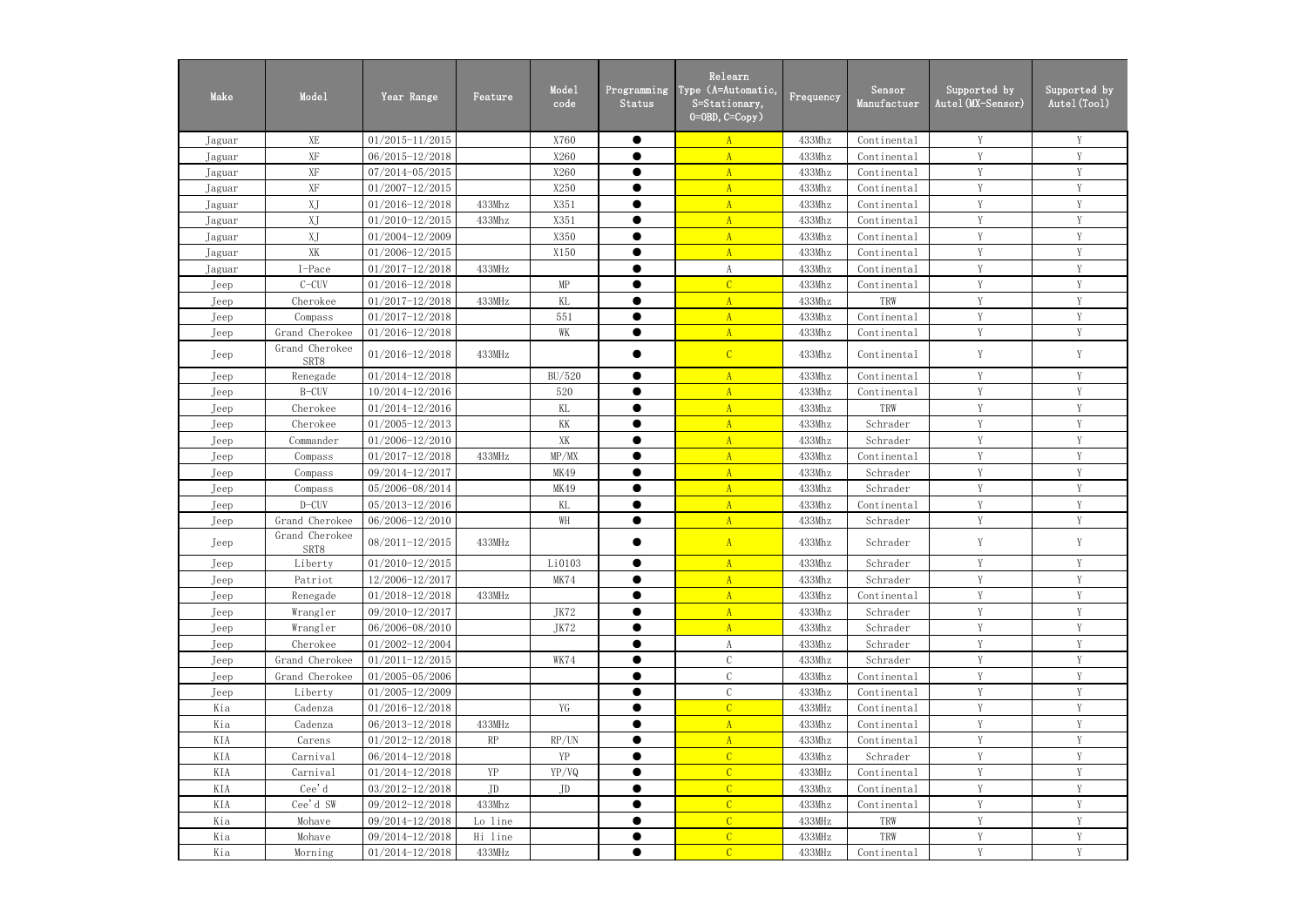| Make        | Mode1      | Year Range          | Feature                    | Mode1<br>code | Programming<br>Status | Relearn<br>Type (A=Automatic,<br>$S = \frac{Stationary}{$<br>$0=0$ BD, $C=Copy$ ) | Frequency       | Sensor<br>Manufactuer | Supported by<br>Autel (MX-Sensor) | Supported by<br>Autel (Tool) |
|-------------|------------|---------------------|----------------------------|---------------|-----------------------|-----------------------------------------------------------------------------------|-----------------|-----------------------|-----------------------------------|------------------------------|
| KIA         | Niro       | $01/2016 - 12/2018$ | 433MHz                     | $\rm{DE}$     | $\bullet$             | $\mathcal{C}$                                                                     | 433Mhz          | Continental           | Y                                 | Y                            |
| KIA         | Optima     | 10/2015-12/2018     | JF 433Mhz                  | $\rm{JF}$     | $\bullet$             | $\overline{A}$                                                                    | 433Mhz          | Continental           | $\mathbf{V}$                      | Y                            |
| KIA         | Picanto    | $01/2017 - 12/2018$ | Indirect                   |               | $\bigcirc$            | $\mathbf{A}$                                                                      | N/A             | N/A                   | Indirect                          | Y                            |
| KIA         | Picanto    | $01/2017 - 12/2018$ | 433MHz                     | JA            | $\bullet$             | $\overline{C}$                                                                    | 433MHz          | Continental           | V                                 | Y                            |
| KIA         | Picanto    | $04/2014 - 12/2018$ | TA                         | TA            | $\bullet$             | $\overline{C}$                                                                    | 433Mhz          | Continental           | V                                 | Y                            |
| KIA         | Pro Cee'd  | 09/2012-12/2018     | JD                         | JD            | $\bullet$             | $\overline{C}$                                                                    | 433Mhz          | Continental           | Y                                 | Y                            |
| KIA         | Rio        | 12/2016-12/2018     | Indirect                   |               | $\bigcirc$            | S                                                                                 | N/A             | N/A                   | Indirect                          | Y                            |
| KIA         | Rio        | $07/2014 - 12/2018$ | Lo line<br>433Mhz          |               |                       | A                                                                                 | 433Mhz          | TRW                   | Y                                 | Y                            |
| KIA         | Rio        | $01/2014 - 12/2018$ | Hi line<br>433Mhz          | QB            |                       | A                                                                                 | 433Mhz          | TRW                   | Y                                 | Y                            |
| KIA         | Sorento    | 07/2012-12/2018     | UM/XM 433Mhz               | UM/XM         |                       | $\overline{C}$                                                                    | 433Mhz          | Continental           | V                                 | V                            |
| KIA         | Sou1       | 11/2013-12/2018     | PS 433Mhz                  | PS            | $\bullet$             | $\overline{C}$                                                                    | 433Mhz          | Schrader              | Y                                 | Y                            |
| KIA         | Soul EV    | 06/2014-12/2018     | PS EV                      | PS EV         | $\bullet$             | $\overline{C}$                                                                    | 433Mhz          | Schrader              | Y                                 | Y                            |
| KIA         | Venga      | 04/2014-12/2018     | YN                         | YN            |                       | $\overline{C}$                                                                    | 433Mhz          | Continental           | Y                                 | Y                            |
| KIA         | Optima     | 08/2013-09/2015     | TF/Hybrid<br>433Mhz        | (TF HEV)      |                       | A                                                                                 | 433Mhz          | Continental           | Y                                 | Y                            |
| KIA         | Sportage   | $01/2016 - 12/2018$ | QL/QLE<br>433Mhz           | QL/QLE        | $\bullet$             | A                                                                                 | 433Mhz          | Continental           | Y                                 | Y                            |
| KIA         | Sportage   | 01/2014-12/2015     | SL 433Mhz                  | <b>SL</b>     | $\bullet$             | $\Lambda$                                                                         | 433Mhz          | TRW                   | V                                 | V                            |
| KIA         | Cee'd      | $01/2006 - 02/2012$ | $\mathop{\rm ED}\nolimits$ | ED            | $\bullet$             | $\mathsf C$                                                                       | 433Mhz          | Continental           | Y                                 | Y                            |
| KIA         | Cee'd SW   | 01/2006-08/2012     | 433Mhz                     |               | $\bullet$             | $\mathcal{C}$                                                                     | 433Mhz          | Continental           | Y                                 | Y                            |
| Kia         | Cerato     | 01/2015-06/2017     | 433MHz                     |               | $\bullet$             | $\mathcal{C}$                                                                     | 433MHz          | Continental           | Y                                 | Y                            |
| KIA         | Optima     | $01/2011 - 07/2013$ | Hybrid<br>433Mhz           | TF            |                       | $\mathsf C$                                                                       | 433Mhz          | Continental           | Y                                 | Y                            |
| KIA         | Pro Cee'd  | 01/2008-08/2012     | 433Mhz                     |               | $\bullet$             | $\mathcal{C}$                                                                     | 433Mhz          | Continental           | Y                                 | Y                            |
| KIA         | Quoris     | 01/2013-12/2018     | 433MHz                     |               |                       | $\mathsf C$                                                                       | 433MHz          | Schrader              | Y                                 | Y                            |
| KIA         | Rio        | $01/2012 - 06/2014$ | UB 433Mhz                  | UB            |                       | $\mathsf C$                                                                       | 433Mhz          | TRW                   | $\mathbf Y$                       | Y                            |
| KIA         | Sorento    | 01/2009-06/2012     | XM 433Mhz                  | XM            | $\bullet$             | $\mathcal{C}$                                                                     | 433Mhz          | Continental           | Y                                 | Y                            |
| KIA         | Sou1       | 06/2008-10/2013     | AM 433Mhz                  | AM            | $\bullet$             | $\mathcal{C}$                                                                     | 433Mhz          | Continental           | Y                                 | Y                            |
| KIA         | Sportage   | $01/2010 - 12/2013$ | SL 433Mhz                  | SL            | $\bullet$             | $\mathcal{C}$                                                                     | 433Mhz          | TRW                   | V                                 | V                            |
| KIA         | Venga      | 06/2010-03/2014     | YN                         | YN            |                       | $\mathsf C$                                                                       | 433Mhz          | Continental           | V                                 |                              |
| Lada        | Granta     | 07/2016-12/2018     |                            |               |                       | $\overline{C}$                                                                    | 433Mhz          | Continental           | Y                                 | Y                            |
| Lada        | Kalina     | 05/2013-12/2018     | 433MHZ                     |               |                       | $\mathcal{C}$                                                                     | 433MHZ          | Continental           | Y                                 | Y                            |
| Lada        | Largus     | 10/2015-12/2018     | 433MHZ                     |               | $\bullet$             | $\overline{C}$                                                                    | 433MHZ          | <b>SCHRADER</b>       | Y                                 | Y                            |
| Lada        | Vesta      | 09/2015-12/2018     | 433MHz                     |               |                       | $\overline{C}$                                                                    | $433\mbox{MHz}$ | Continental           | Y                                 | Y                            |
| Lada        | Xray       | $02/2016 - 12/2018$ | 433MHZ                     |               | $\bullet$             | $\mathcal{C}$                                                                     | 433MHZ          | <b>SCHRADER</b>       | Y                                 | Y                            |
| Lada        | Granta     | 04/2015-06/2016     | 433MHZ                     |               |                       | $\mathbf C$                                                                       | 433MHZ          | Continental           | Y                                 | Y                            |
| Lamborghini | Aventador  | $05/2011 - 06/2018$ |                            | LB834         | $\bullet$             | A                                                                                 | 433Mhz          | Huf/Beru              | Y                                 | Y                            |
| Lamborghini | Gallardo   | $01/2007 - 06/2018$ |                            | LB714/LB724   |                       | A                                                                                 | 433Mhz          | Huf/Beru              | $\mathbf{V}$                      | $\mathbf{V}$                 |
| Lamborghini | Huracan    | 01/2014-06/2018     | 433Mhz                     |               |                       | A                                                                                 | 433Mhz          | Huf/Beru              | V                                 | Y                            |
| Lamborghini | LP640      | 06/2007-01/2010     |                            |               |                       | $\boldsymbol{A}$                                                                  | 433Mhz          | Huf/Beru              | Y                                 | Y                            |
| Lamborghini | Murcielago | $01/2006 - 12/2015$ |                            | LB824         |                       | A                                                                                 | 433Mhz          | Huf/Beru              | Y                                 | Y                            |
| Lancia      | Delta      | 06/2014-12/2018     |                            | PK            | $\bullet$             | A                                                                                 | 433Mhz          | Schrader              | Y                                 | Y                            |
| Lancia      | Thema      | $01/2011 - 12/2018$ |                            | LX            |                       | $\overline{C}$                                                                    | 433Mhz          | Schrader              | Y                                 | Y                            |
| Lancia      | Ypsilon    | $01/2011 - 12/2018$ |                            |               | $\bullet$             | A                                                                                 | 433Mhz          | Schrader              | Y                                 | Y                            |
| Lancia      | Flavia     | 01/2012-12/2014     |                            | JS27          | $\bullet$             | $\mathbf{A}$                                                                      | 433Mhz          | Continental           | Y                                 | Y                            |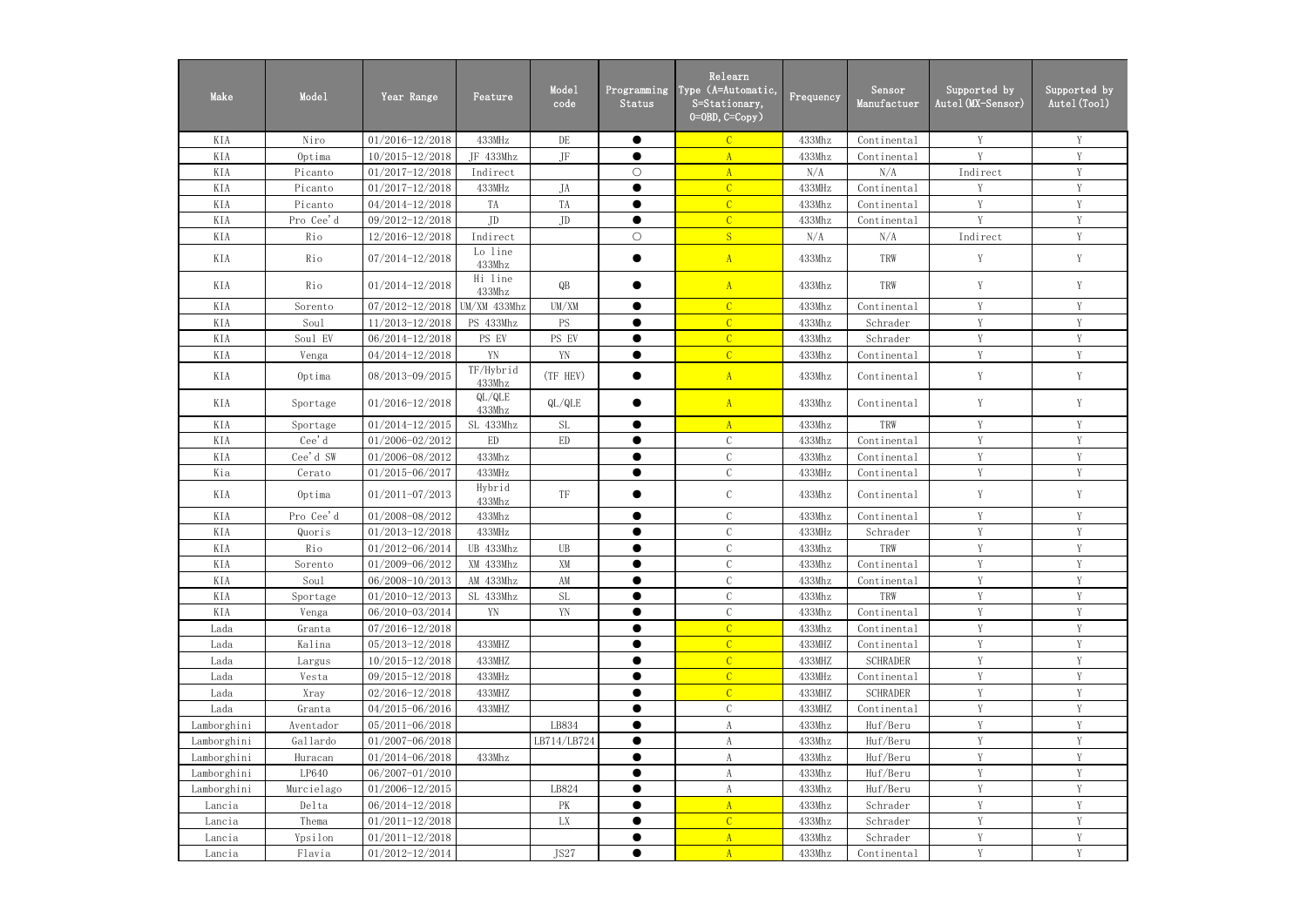| Make       | Mode1                               | Year Range          | Feature  | Mode1<br>code | Programming<br><b>Status</b> | Relearn<br>Type (A=Automatic,<br>S=Stationary,<br>$0=0$ BD, $C=Copy$ ) | Frequency | Sensor<br>Manufactuer | Supported by<br>Autel (MX-Sensor) | Supported by<br>Autel (Tool) |
|------------|-------------------------------------|---------------------|----------|---------------|------------------------------|------------------------------------------------------------------------|-----------|-----------------------|-----------------------------------|------------------------------|
| Lancia     | Musa                                | 01/2004-12/2014     |          | 848           | $\bullet$                    | $\mathbf{A}$                                                           | 433Mhz    | Schrader              | Y                                 | Y                            |
| Lancia     | Delta                               | 01/2008-05/2014     |          | 844           |                              | $\mathcal{C}$                                                          | 433Mhz    | TRW                   | Y                                 | Y                            |
| Lancia     | Flavia                              | $01/2014 - 12/2016$ |          | UF            | $\bullet$                    | $\mathcal{C}$                                                          | 433Mhz    | Continental           | Y                                 | Y                            |
| Lancia     | Flavia                              | 10/2010-12/2011     |          | JS27          | $\bullet$                    | $\mathcal{C}$                                                          | 433Mhz    | Continental           | Y                                 | Y                            |
| Lancia     | Phedra                              | 10/2005-12/2010     |          | 179           | $\bullet$                    | $\mathcal{C}$                                                          | 433Mhz    | Continental           | Y                                 | Y                            |
| Lancia     | Phedra                              | 06/2002-09/2005     |          | 179           | ●                            | $\mathcal{C}$                                                          | 433Mhz    | Schrader              | V                                 | Y                            |
| Lancia     | Voyager                             | 11/2015-12/2017     |          | RU/RA         | $\bullet$                    | $\mathcal{C}$                                                          | 433Mhz    | Continental           | Y                                 | Y                            |
| Lancia     | Voyager                             | $01/2011 - 10/2015$ |          | RT/RU         | $\bullet$                    | $\mathcal{C}$                                                          | 433Mhz    | Schrader              | Y                                 | Y                            |
| Lancia     | Voyager                             | 07/2007-12/2010     |          | RT            | $\bullet$                    | $\mathcal{C}$                                                          | 433Mhz    | Continental           | Y                                 | $\mathbf Y$                  |
| Lancia     | Ypsilon                             | $01/2011 - 12/2016$ | Indirect |               | $\bigcirc$                   | $\boldsymbol{\mathrm{A}}$                                              | N/A       | N/A                   | Indirect                          | Y                            |
| Land Rover | Range Rover Velar $06/2017-12/2018$ |                     | 433Mhz   |               | $\bullet$                    | A                                                                      | 433Mhz    | Continental           | Y                                 | Y                            |
| Land Rover | Defender                            | $01/2016 - 12/2018$ |          |               | $\bullet$                    | $\mathbf{A}$                                                           | 433Mhz    | Continental           | Y                                 | Y                            |
| Land Rover | Discovery                           | $01/2017 - 12/2018$ | 433MHz   |               | $\bullet$                    | $\mathbf{A}$                                                           | 433Mhz    | Continental           | Y                                 | Y                            |
| Land Rover | Discovery Sport                     | 09/2015-12/2018     | 433Mhz   |               | $\bullet$                    | $\mathbf{A}$                                                           | 433Mhz    | Continental           | Y                                 | Y                            |
| Land Rover | FreeLander                          | $01/2005 - 12/2016$ | 433Mhz   | Fr132         | $\bullet$                    | A                                                                      | 433Mhz    | Continental           | Y                                 | Y                            |
| Land Rover | Range Rover                         | $06/2015 - 12/2018$ |          | D6, Ra5       | ●                            | $\mathbf{A}$                                                           | 433Mhz    | Continental           | V                                 | Y                            |
| Land Rover | Range Rover Grand<br>Evoque         | $01/2017 - 12/2018$ | 433Mhz   |               |                              | A                                                                      | 433Mhz    | Continental           | Y                                 | Y                            |
| Land Rover | Range Rover Sport                   | 06/2015-12/2018     |          |               |                              | A                                                                      | 433Mhz    | Continental           | Y                                 | Y                            |
| Land Rover | Range Rover Vogue 01/2016-12/2018   |                     | 433MHz   |               |                              | $\mathbf{A}$                                                           | 433Mhz    | Continental           | Y                                 | Y                            |
| Land Rover | Range Rover                         | 01/2013-05/2015     |          | D5, D6, Ra5   | $\bullet$                    | $\mathbf{A}$                                                           | 433Mhz    | Continental           | Y                                 | Y                            |
| Land Rover | Discovery                           | $01/2015 - 12/2016$ | 433Mhz   | Di4           | $\bullet$                    | $\mathbf{A}$                                                           | 433Mhz    | Continental           | Y                                 | Y                            |
| Land Rover | Discovery                           | $01/2010 - 12/2014$ | 433Mhz   | Di4           | $\bullet$                    | $\mathbf{A}$                                                           | 433Mhz    | Continental           | Y                                 | Y                            |
| Land Rover | Discovery                           | 01/2005-12/2009     | 433Mhz   | Di092         | $\bullet$                    | $\mathbf{A}$                                                           | 433Mhz    | Continental           | Y                                 | Y                            |
| Land Rover | Discovery Sport                     | 01/2015-08/2015     | 433Mhz   |               |                              | $\mathbf{A}$                                                           | 433Mhz    | Continental           |                                   |                              |
| Land Rover | Range Rover                         | $01/2010 - 12/2012$ |          | L322          |                              | $\mathbf{A}$                                                           | 433Mhz    | Continental           | V                                 | V                            |
| Land Rover | Range Rover                         | $01/2005 - 12/2009$ |          | L322          |                              | A                                                                      | 433Mhz    | Continental           | Y                                 | Y                            |
| Land Rover | Range Rover                         | 03/2002-12/2004     | 433Mhz   | L30           | $\bullet$                    | $\overline{A}$                                                         | 433Mhz    | Huf/Beru              | $\mathbf Y$                       | $\mathbf Y$                  |
| Land Rover | Range Rover<br>Evoque               | $10/2015 - 12/2018$ |          |               |                              | A                                                                      | 433Mhz    | Continental           | Y                                 | Y                            |
| Land Rover | Range Rover<br>Evoque               | $01/2015 - 09/2015$ |          |               | 0                            | A                                                                      | 433Mhz    | Continental           | Y                                 | Y                            |
| Land Rover | Range Rover<br>Evoque               | 07/2011-12/2014     | 433MHz   | Ev52          |                              | A                                                                      | 433Mhz    | Continental           | Y                                 | Y                            |
| Land Rover | Range Rover Sport                   | $01/2015 - 05/2015$ |          |               |                              | A                                                                      | 433Mhz    | Continental           | Y                                 | Y                            |
| Land Rover | Range Rover Sport $06/2014-12/2014$ |                     |          |               |                              | A                                                                      | 433Mhz    | Continental           | Y                                 | Y                            |
| Land Rover | Range Rover Vogue $01/2005-12/2013$ |                     | 433Mhz   |               | $\bullet$                    | A                                                                      | 433Mhz    | Continental           | Y                                 | Y                            |
| Land Rover | Range Rover Vogue $01/2014-12/2015$ |                     | 433Mhz   |               | $\bullet$                    | A                                                                      | 433Mhz    | Continental           | Y                                 | Y                            |
| Lexus      | CT Series                           | 06/2014-12/2018     | Lo line  | 080A          | $\bullet$                    | $\overline{C}$                                                         | 433Mhz    | Pacific               | V                                 | Y                            |
| Lexus      | ES Series                           | 06/2014-12/2018     | 433Mhz   | 980L          | $\bigcirc$                   | $\mathcal{C}$                                                          | 433Mhz    | Pacific               | Activated Only                    | Y                            |
| Lexus      | GX Series                           | 06/2014-12/2018     | 433Mhz   | J150          | $\bigcirc$                   | $\mathcal{C}$                                                          | 433Mhz    | Pacific               | Activated Only                    | $\mathbf Y$                  |
| Lexus      | $LF-A$                              | 06/2014-12/2018     |          | 973L          | $\bullet$                    | $\mathcal{C}$                                                          | 433Mhz    | Pacific               | Y                                 | Y                            |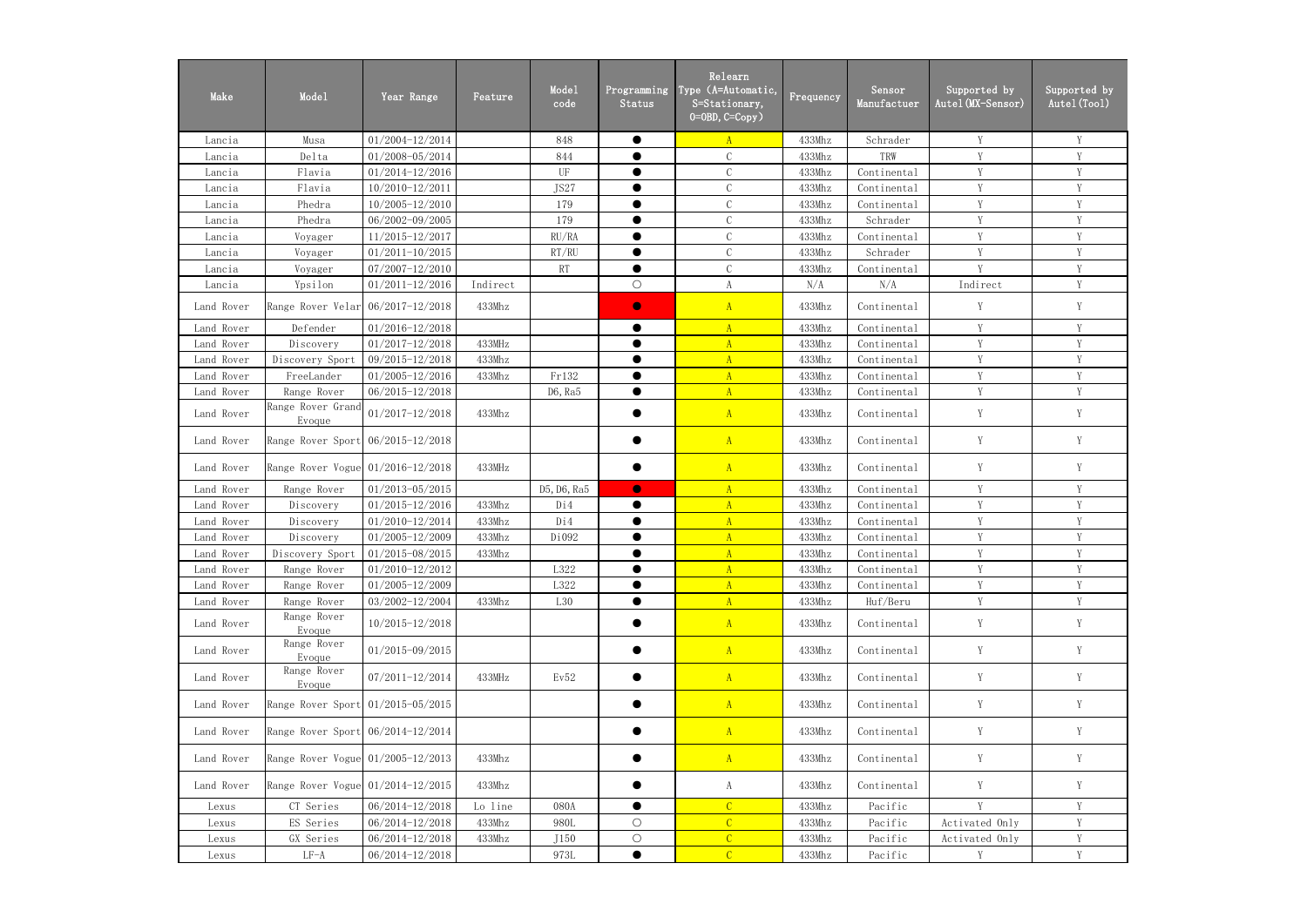| Make     | Mode1        | Year Range          | Feature | Mode1<br>code               | Programming<br>Status | Relearn<br>Type (A=Automatic,<br>S=Stationary,<br>$0=0$ BD, $C=Copy$ ) | Frequency | Sensor<br>Manufactuer | Supported by<br>Autel(MX–Sensor) | Supported by<br>Autel (Tool) |
|----------|--------------|---------------------|---------|-----------------------------|-----------------------|------------------------------------------------------------------------|-----------|-----------------------|----------------------------------|------------------------------|
| Lexus    | NX Series    | 03/2014-12/2018     | Lo line | 600A                        | $\bullet$             | $\overline{C}$                                                         | 433Mhz    | Pacific               | Y                                | Y                            |
| Lexus    | RC Series    | $01/2014 - 12/2018$ | 433Mhz  | XC1/720A                    | $\bigcirc$            | $\overline{C}$                                                         | 433Mhz    | Pacific               | Activated Only                   | Y                            |
| Lexus    | RX Series    | $01/2016 - 12/2018$ | 433Mhz  | 740A                        | $\bullet$             | $\mathcal{C}$                                                          | 433Mhz    | Pacific               | Y                                | Y                            |
| Lexus    | $C-CUV$      | 11/2014-12/2016     | Lo line | 600A                        | $\bullet$             | $\mathcal{C}$                                                          | 433Mhz    | Pacific               | Y                                | V                            |
| Lexus    | ES Series    | $01/2007 - 05/2012$ | 433Mhz  |                             | $\bullet$             | $\mathbf C$                                                            | 433Mhz    | Pacific               | Y                                | Y                            |
| Lexus    | GS Series    | 01/2012-12/2017     | 433Mhz  | 920L                        | $\bigcirc$            | $\mathcal{C}$                                                          | 433Mhz    | Pacific               | Activated Only                   | $\mathbf{V}$                 |
| Lexus    | GS Series    | $01/2005 - 12/2011$ | 433Mhz  | GS32                        | $\bullet$             | $\mathcal{C}$                                                          | 433Mhz    | Pacific               | Y                                | Y                            |
| Lexus    | GX Series    | 01/2006-12/2009     | 433Mhz  | J120                        | $\bullet$             | $\mathcal{C}$                                                          | 433Mhz    | Pacific               | Y                                | V                            |
| Lexus    | IS Series    | 07/2013-12/2017     | Lo line | 030L/400A/7<br>20A/<br>XE30 |                       | $\mathsf C$                                                            | 433Mhz    | Pacific               | Y                                | Y                            |
| Lexus    | IS Series    | $01/2006 - 12/2010$ | 433Mhz  | XE <sub>20</sub>            | $\bullet$             | $\mathcal{C}$                                                          | 433Mhz    | Pacific               | Y                                | Y                            |
| Lexus    | <b>LFA</b>   | $01/2010 - 12/2012$ | 433Mhz  | LFA                         | $\bullet$             | $\mathcal{C}$                                                          | 433Mhz    | Pacific               | Y                                | V                            |
| Lexus    | LS Series    | 10/2012-12/2017     | 433Mhz  | 250L/200B                   | $\bigcirc$            | $\mathbf C$                                                            | 433Mhz    | Pacific               | Activated Only                   | Y                            |
| Lexus    | LS Series    | 08/2006-09/2012     | 433Mhz  |                             | $\bullet$             | $\mathcal{C}$                                                          | 433Mhz    | Pacific               | Y                                | Y                            |
| Lexus    | LX Series    | 10/2015-12/2017     | 433MHZ  | URJ                         | $\bullet$             | $\mathcal{C}$                                                          | 433MHZ    | Pacific               | Y                                | Y                            |
| Lexus    | LX Series    | 06/2012-09/2015     | 433MHz  | URJ                         | $\bigcirc$            | $\mathcal{C}$                                                          | 433Mhz    | Pacific               | Activated Only                   | Y                            |
| Lexus    | LX Series    | $01/2005 - 12/2010$ | 433Mhz  | URJ                         | $\bullet$             | $\mathbf C$                                                            | 433Mhz    | Pacific               | V                                | V                            |
| Lexus    | RX Series    | 06/2014-12/2015     | 433Mhz  | 640L                        | $\bigcirc$            | $\mathbf C$                                                            | 433Mhz    | Pacific               | Activated Only                   | Y                            |
| Lexus    | RX Series    | $01/2006 - 12/2010$ | 433Mhz  |                             | $\bullet$             | $\mathcal{C}$                                                          | 433Mhz    | Pacific               | Y                                | $\mathbf{V}$                 |
| Lexus    | SC Series    | 05/2007-06/2010     | 433Mhz  | UZZ40                       | $\bullet$             | $\mathcal{C}$                                                          | 433Mhz    | Pacific               | Y                                | Y                            |
| Lifan    | 820          | $01/2015 - 12/2016$ | 433Mhz  |                             | $\bullet$             | S                                                                      | 433MHz    | LiFan                 | Y                                | V                            |
| Lincoln  | MKZ          | $01/2015 - 12/2018$ | 433MHz  |                             |                       | S                                                                      | 433Mhz    | Schrader              | Y                                | Y                            |
| Lincoln  | Navigator    | $01/2011 - 12/2018$ |         | FA0114                      | $\bullet$             | S                                                                      | 433Mhz    | Schrader              | Y                                | Y                            |
| Lotus    | 3 Eleven     | $01/2015 - 12/2017$ |         |                             | $\bullet$             | $\rm A$                                                                | 433Mhz    | Schrader              | Y                                | Y                            |
| Lotus    | Elise        | 01/2008-12/2017     |         | Monza                       | $\bullet$             | A                                                                      | 433Mhz    | Schrader              | Y                                | Y                            |
| Lotus    | Evora        | $01/2010 - 12/2017$ |         | Eagle                       |                       | A                                                                      | 433Mhz    | Schrader              | $\mathbf Y$                      | $\mathbf{V}$                 |
| Lotus    | Exige        | $01/2008 - 12/2017$ |         | Monza                       |                       | A                                                                      | 433Mhz    | Schrader              | V                                |                              |
| Mahindra | Bolero       | $06/2014 - 12/2018$ | 433MHz  |                             | ●                     | $\overline{A}$                                                         | 433MHz    | Schrader              | Y                                | $\mathbf{V}$                 |
| Mahindra | e20          | 06/2014-12/2018     | 433MHz  |                             |                       | A                                                                      | 433MHz    | Schrader              | Y                                | Y                            |
| Mahindra | Genio        | 06/2014-12/2018     | 433MHz  |                             | $\bullet$             | A                                                                      | 433MHz    | Schrader              | Y                                | Y                            |
| Mahindra | Goa          | 06/2014-12/2018     | 433MHz  | W105                        | $\bullet$             | A                                                                      | 433MHz    | Schrader              | Y                                | Y                            |
| Mahindra | KUV100       | $01/2016 - 12/2018$ | 433MHz  |                             | $\bullet$             | A                                                                      | 433MHz    | Schrader              | Y                                | Y                            |
| Mahindra | $\rm NC$     | 06/2014-12/2018     |         | CL/MM                       | $\bullet$             | $\overline{A}$                                                         | 433MHz    | Schrader              | Y                                | Y                            |
| Mahindra | Thar         | 06/2014-12/2018     | 433MHz  |                             | ●                     | A                                                                      | 433MHz    | Schrader              | Y                                | Y                            |
| Mahindra | XUV500       | $01/2013 - 12/2018$ | 433MHz  |                             |                       | A                                                                      | 433MHz    | Schrader              | Y                                | V                            |
| Mahindra | Scorpio      | 06/2014-06/2018     | 433MHz  | U202                        |                       | A                                                                      | 433MHz    | Schrader              | Y                                | V                            |
| Maserati | Alfieri      | $01/2016 - 12/2018$ |         | M165                        | $\bullet$             | A                                                                      | 433Mhz    | Schrader              | Y                                | V                            |
| Maserati | Ghibli       | $01/2013 - 12/2018$ |         | M156/<br>M157               |                       | A                                                                      | 433Mhz    | Schrader              | Y                                | Y                            |
| Maserati | GranTurismo  | $01/2014 - 12/2018$ |         | M145                        | ●                     | A                                                                      | 433Mhz    | Schrader              | Y                                | Y                            |
| Maserati | GT Coupe     | $03/2014 - 12/2018$ |         | M138                        | $\bullet$             | $\overline{C}$                                                         | 433Mhz    | Schrader              | Y                                | Y                            |
| Maserati | GT Coupe     | $01/2014 - 12/2018$ |         | M145                        |                       | $\overline{C}$                                                         | 433Mhz    | Schrader              | Y                                | Y                            |
| Maserati | Quattroporte | $01/2013 - 12/2018$ |         | M156                        | $\bullet$             | $\mathbf{A}$                                                           | 433Mhz    | Schrader              | Y                                | Y                            |
| Maserati | Coupe        | 01/2002-06/2009     |         | M145                        |                       | $\mathbf{A}$                                                           | 433Mhz    | Huf/Beru              | Y                                | Y                            |
| Maserati | GranCabrio   | 07/2015-12/2017     |         | M147                        | $\bullet$             | A                                                                      | 433Mhz    | Schrader              | Y                                | Y                            |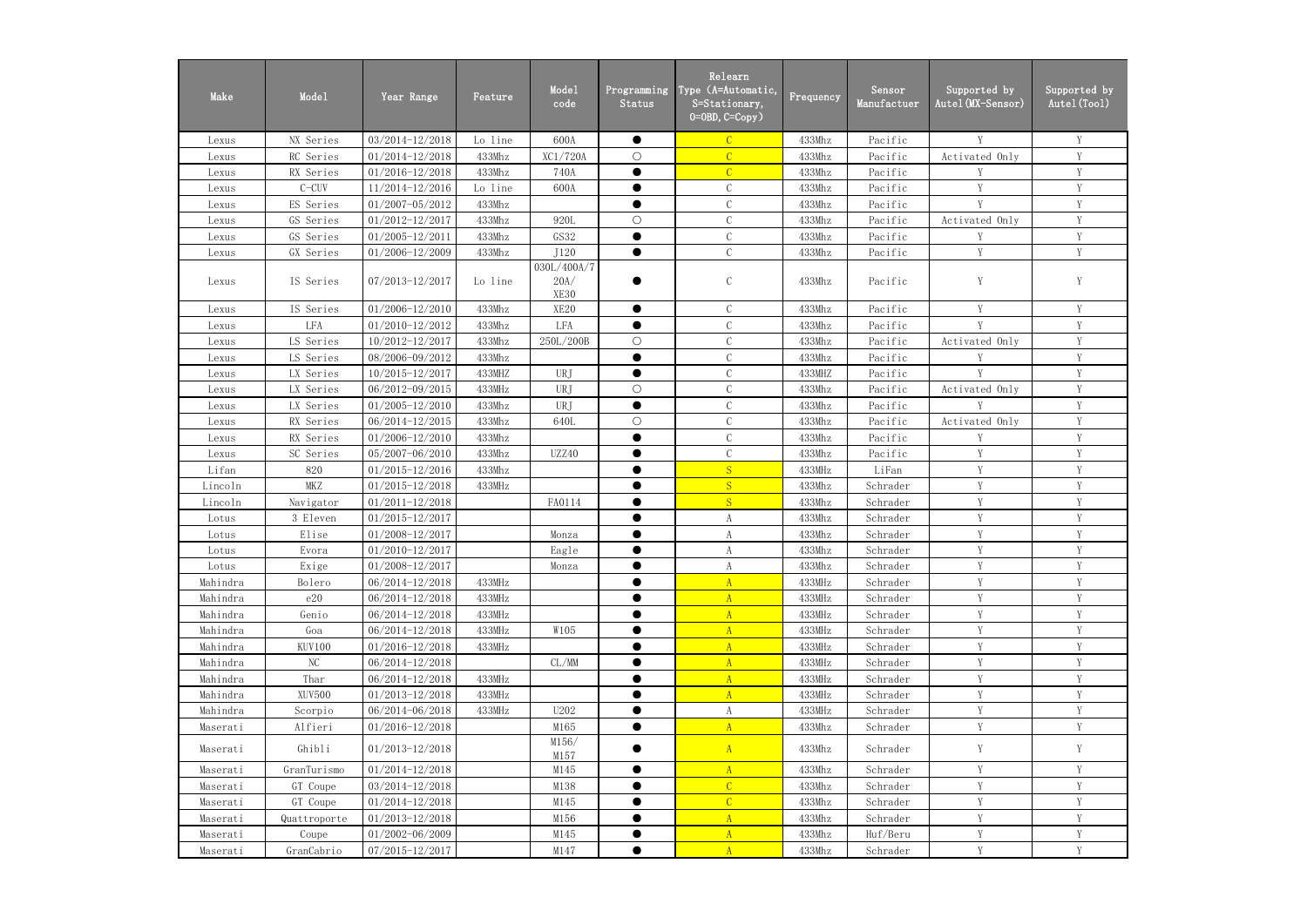| Make     | Mode1               | Year Range          | Feature  | Mode1<br>code         | Programming<br><b>Status</b> | Relearn<br>Type (A=Automatic,<br>S=Stationary,<br>$0=0$ BD, $C=Copy$ ) | Frequency | Sensor<br>Manufactuer | Supported by<br>Autel (MX-Sensor) | Supported by<br>Autel (Tool) |
|----------|---------------------|---------------------|----------|-----------------------|------------------------------|------------------------------------------------------------------------|-----------|-----------------------|-----------------------------------|------------------------------|
| Maserati | GranCabrio          | 09/2009-06/2015     |          | M147                  | $\bullet$                    | $\mathbf{A}$                                                           | 433Mhz    | Huf/Beru              | Y                                 | Y                            |
| Maserati | GranCabrio          | 01/2008-08/2009     |          | M147                  | $\bullet$                    | $\mathbf{A}$                                                           | 433Mhz    | Huf/Beru              | V                                 | Y                            |
| Maserati | GranTurismo         | 09/2010-12/2013     |          | M145                  | ●                            | $\mathbf{A}$                                                           | 433Mhz    | Huf/Beru              | Y                                 | Y                            |
| Maserati | GranTurismo         | 01/2008-08/2010     |          | M145                  | ●                            | $\mathbf{A}$                                                           | 433Mhz    | Huf/Beru              | $\mathbf{V}$                      | V                            |
| Maserati | GT Coupe            | $01/2002 - 12/2013$ |          | M145                  | ●                            | $\mathbf{A}$                                                           | 433Mhz    | Huf/Beru              | V                                 | V                            |
| Maserati | Levante             | 01/2016-06/2018     |          | M161                  | $\bullet$                    | $\mathbf{A}$                                                           | 433Mhz    | Schrader              | Y                                 | Y                            |
| Maserati | Quattroporte        | $01/2010 - 12/2010$ |          | M139                  |                              | $\mathbf{A}$                                                           | 433Mhz    | Huf/Beru              | Y                                 | Y                            |
| Maserati | Quattroporte        | 04/2004-12/2009     |          | M139                  | $\bullet$                    | $\overline{A}$                                                         | 433Mhz    | Huf/Beru              | Y                                 | Y                            |
| Maserati | 4200                | $06/2001 - 12/2007$ |          |                       |                              | A                                                                      | 433Mhz    | Huf/Beru              | Y                                 | Y                            |
| Maserati | Levante             | 04/2015-12/2017     |          | WM                    | $\bullet$                    | A                                                                      | 433Mhz    | Schrader              | Y                                 | Y                            |
| Maserati | Quattroporte        | $01/2011 - 12/2015$ |          | M139                  | ●                            | $\boldsymbol{\mathrm{A}}$                                              | 433Mhz    | Huf/Beru              | Y                                 | Y                            |
| Maybach  | S Series            | $06/2015 - 12/2018$ |          |                       | ●                            | S                                                                      | 433Mhz    | Schrader              | V                                 | Y                            |
| Maybach  | Landaulet           | 10/2008-12/2014     |          | Ma009-127             | ●                            | S                                                                      | 433Mhz    | Huf/Beru              | V                                 | V                            |
| Maybach  | Maybach 57          | $02/2002 - 12/2013$ | 433Mhz   | Ma007                 | $\bullet$                    | S                                                                      | 433Mhz    | Huf/Beru              | Y                                 | Y                            |
| Maybach  | Maybach 62          | $02/2002 - 12/2013$ | 433Mhz   | Ma007                 | $\bullet$                    | S                                                                      | 433Mhz    | Huf/Beru              | Y                                 | Y                            |
| Mazda    | <b>B</b> Series LCV | $05/2011 - 12/2018$ |          |                       |                              | S                                                                      | 433Mhz    | Schrader              | Y                                 | Y                            |
| Mazda    | BT Pickup           | 05/2011-12/2018     |          | J26E                  | $\bullet$                    | S                                                                      | 433Mhz    | Schrader              | Y                                 | Y                            |
| Mazda    | $CX-3$              | $10/2014 - 12/2018$ |          |                       | $\bullet$                    | $\overline{A}$                                                         | 433Mhz    | Continental           | Y                                 | Y                            |
| Mazda    | $CX-3$              | 08/2014-12/2018     | Indirect |                       | $\bigcirc$                   | $\mathbf{A}$                                                           | N/A       | N/A                   | Indirect                          | Y                            |
| Mazda    | $CX-5$              | 11/2014-12/2018     | Indirect |                       | $\bigcirc$                   | $\mathbf{A}$                                                           | N/A       | N/A                   | Indirect                          | V                            |
| Mazda    | $CX-5$              | $11/2011 - 12/2018$ |          | J53C/J72A             | $\bullet$                    | $\mathbf{A}$                                                           | 433Mhz    | Continental           | Y                                 | Y                            |
| Mazda    | $CX-7$              | 10/2009-12/2018     |          | J31H                  | ●                            | $\mathbf{A}$                                                           | 433Mhz    | Continental           | V                                 | V                            |
| Mazda    | $CX-9$              | $01/2013 - 12/2018$ |          | J <sub>50</sub> C     | $\bullet$                    | A                                                                      | 433Mhz    | Continental           | Y                                 | Y                            |
| Mazda    | Mazda 2             | $02/2015 - 12/2018$ | Indirect |                       | $\bigcirc$                   | $\mathbf{A}$                                                           | N/A       | N/A                   | Indirect                          | Y                            |
| Mazda    | Mazda 2             | 12/2007-12/2018     |          | DY/DE/DJ/<br>J03/J64F |                              | A                                                                      | 433Mhz    | Continental           | Y                                 | $\mathbf Y$                  |
| Mazda    | Mazda 3             | $06/2014 - 12/2018$ | Indirect |                       | O                            | A                                                                      | N/A       | N/A                   | Indirect                          |                              |
| Mazda    | Mazda 5             | $01/2010 - 12/2018$ |          | J74G                  | $\bullet$                    | A                                                                      | 433Mhz    | Continental           | V                                 | Y                            |
| Mazda    | Mazda 6             | $01/2014 - 12/2018$ | Indirect |                       | $\bigcirc$                   | $\overline{A}$                                                         | N/A       | N/A                   | Indirect                          | Y                            |
| Mazda    | Mazda 6             | $01/2011 - 12/2018$ |          | GH/GJ/J61A/<br>J71E   |                              | A                                                                      | 433Mhz    | Continental           | Y                                 | Y                            |
| Mazda    | $MX-5$              | 03/2015-12/2018     | Indirect |                       | $\bigcirc$                   | A                                                                      | N/A       | N/A                   | Indirect                          | $\mathbf Y$                  |
| Mazda    | $MX-5$              | $03/2010 - 12/2018$ |          | $\rm NC/J04C/J12$     | $\bullet$                    | A                                                                      | 433Mhz    | Continental           | Y                                 | Y                            |
| Mazda    | Premacy             | $03/2014 - 12/2018$ |          | J54L                  | $\bullet$                    | $\mathbf{A}$                                                           | 433Mhz    | Continental           | Y                                 | Y                            |
| Mazda    | $CX-9$              | 10/2006-12/2012     |          | J <sub>50</sub> C     | $\bullet$                    | A                                                                      | 433Mhz    | Continental           | Y                                 | Y                            |
| Mazda    | Mazda 3             | 06/2009-05/2014     |          | BL/BM                 |                              | A                                                                      | 433Mhz    | Continental           | Y                                 | Y                            |
| Mazda    | Mazda 6             | $01/2008 - 12/2010$ |          | GH/GJ                 | $\bullet$                    | A                                                                      | 433Mhz    | Continental           | Y                                 | Y                            |
| McLaren  | 700 Series          | $01/2017 - 12/2018$ | 433Mhz   |                       | $\bullet$                    | A                                                                      | 433Mhz    | Huf/Beru              | Y                                 | Y                            |
| McLaren  | 500 Series          | $01/2017 - 12/2018$ | 433Mhz   |                       | $\bullet$                    | A                                                                      | 433Mhz    | Huf/Beru              | Y                                 | Y                            |
| McLaren  | 500 Series          | $01/2015 - 12/2016$ | 433Mhz   |                       | $\bullet$                    | A                                                                      | 433Mhz    | Huf/Beru              | V                                 | V                            |
| McLaren  | 600 Series          | 03/2014-12/2017     | 433Mhz   |                       |                              | A                                                                      | 433Mhz    | Huf/Beru              | Y                                 | Y                            |
| McLaren  | $MP4-12C$           | 06/2011-04/2014     | 433Mhz   |                       | $\bullet$                    | A                                                                      | 433Mhz    | Huf/Beru              | Y                                 | Y                            |
| McLaren  | P1                  | $01/2013 - 12/2015$ | 433Mhz   |                       | $\bullet$                    | A                                                                      | 433Mhz    | Huf/Beru              | Y                                 | Y                            |
| Mercedes | A Class             | 04/2014-02/2018     | 433Mhz   | W176                  | $\bullet$                    | $\mathbf{A}$                                                           | 433Mhz    | Schrader              | Y                                 | Y                            |
| Mercedes | C Class             | $03/2014 - 12/2018$ |          | W205                  | $\bullet$                    | $\mathbf{A}$                                                           | 433Mhz    | Schrader              | Y                                 | Y                            |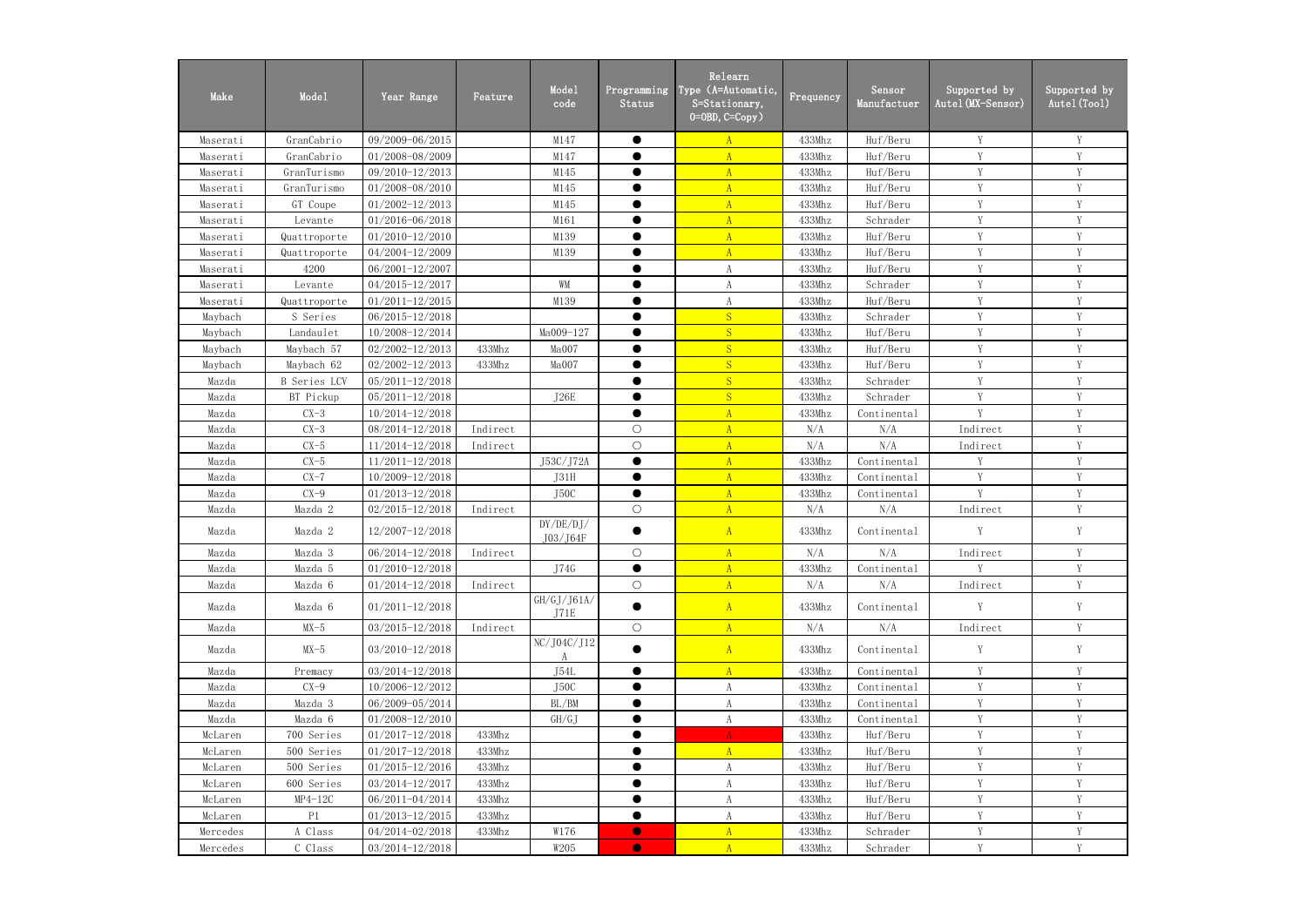| Make     | Mode1          | Year Range          | Feature              | Mode1<br>code | Programming<br>Status | Relearn<br>Type (A=Automatic,<br>S=Stationary,<br>$0=0$ BD, $C=Copy$ ) | Frequency | Sensor<br>Manufactuer | Supported by<br>Autel(MX-Sensor) | Supported by<br>Autel (Tool) |
|----------|----------------|---------------------|----------------------|---------------|-----------------------|------------------------------------------------------------------------|-----------|-----------------------|----------------------------------|------------------------------|
| Mercedes | CL Class       | 06/2009-12/2018     |                      | C216/C217     | $\bullet$             | A                                                                      | 433Mhz    | Schrader              | Y                                | Y                            |
| Mercedes | CLA Class      | 06/2014-12/2018     |                      | C117          | $\bullet$             | $\overline{A}$                                                         | 433Mhz    | Schrader              | Y                                | $\mathbf{V}$                 |
| Mercedes | E Class        | $11/2015 - 12/2018$ | W213/BR207<br>433Mhz |               | $\bullet$             | A                                                                      | 433Mhz    | Schrader              | Y                                | Y                            |
| Mercedes | E Class        | 06/2014-12/2018     | W212                 | W212          | $\bullet$             | $\mathbf{A}$                                                           | 433Mhz    | Schrader              | Y                                | Y                            |
| Mercedes | GLA Class      | 06/2014-12/2018     |                      | X156          | $\bullet$             | $\mathbf{A}$                                                           | 433Mhz    | Schrader              | Y                                | $\mathbf{V}$                 |
| Mercedes | GLC Class      | $01/2015 - 12/2018$ |                      | X253          | $\bullet$             | $\overline{A}$                                                         | 433Mhz    | Schrader              | Y                                | V                            |
| Mercedes | GLE Class      | 09/2015-12/2018     |                      | X166          | $\bullet$             | $\mathbf{A}$                                                           | 433Mhz    | Schrader              | Y                                | V                            |
| Mercedes | GLK Class      | 10/2015-12/2018     |                      | X253          | $\bullet$             | $\mathbf{A}$                                                           | 433Mhz    | Schrader              | Y                                | V                            |
| Mercedes | GLS Class      | $01/2013 - 12/2018$ | X166                 | X164          | $\bullet$             | $\mathbf{A}$                                                           | 433Mhz    | Schrader              | Y                                | Y                            |
| Mercedes | S Class        | 07/2013-12/2018     |                      | W222          | $\bullet$             | $\mathbf{A}$                                                           | 433Mhz    | Schrader              | Y                                | Y                            |
| Mercedes | SL Class       | $01/2012 - 12/2018$ |                      | W231          | $\bullet$             | A                                                                      | 433Mhz    | Schrader              | Y                                | Y                            |
| Mercedes | SLC Class      | $01/2016 - 12/2018$ | 433MHz               | R172          | $\bullet$             | $\overline{A}$                                                         | 433Mhz    | Schrader              | Y                                | Y                            |
| Mercedes | SLK Class      | 04/2007-12/2018     |                      | R171, R172    | $\bullet$             | A                                                                      | 433Mhz    | Schrader              | Y                                | Y                            |
| Mercedes | SLS Class      | $01/2010 - 12/2018$ |                      | 197           | $\bullet$             | $\mathbf{A}$                                                           | 433Mhz    | Schrader              | Y                                | $\mathbf{V}$                 |
| Mercedes | V Class        | $01/2014 - 12/2018$ | 433Mhz               | W447          | $\bullet$             | $\overline{A}$                                                         | 433Mhz    | Schrader              | Y                                | V                            |
| Mercedes | Citan          | 09/2012-12/2018     |                      | W415          | ●                     | A                                                                      | 433Mhz    | Schrader              | Y                                | V                            |
| Mercedes | <b>GLT</b>     | 06/2017-12/2018     | 433Mhz               |               |                       | $\overline{C}$                                                         | 433Mhz    | Pacific               | Y                                | V                            |
| Mercedes | Sprinter       | 06/2011-09/2018     |                      | 906           | $\bullet$             | $\mathbf{A}$                                                           | 433Mhz    | Schrader              | Y                                | Y                            |
| Mercedes | Sprinter Combi | 11/2011-09/2018     |                      | 906           | $\bullet$             | $\mathbf{A}$                                                           | 433Mhz    | Schrader              | Y                                | Y                            |
| Mercedes | Vario          | 03/2014-12/2018     |                      |               | $\bullet$             | A                                                                      | 433Mhz    | Schrader              | Y                                | Y                            |
| Mercedes | Viano          | 06/2014-12/2018     | Schrader<br>433Mhz   | W639          |                       | $\mathbf{A}$                                                           | 433Mhz    | Schrader              | $\mathbf Y$                      | Y                            |
| Mercedes | Vito           | 07/2014-12/2018     |                      | W640          | $\bullet$             | A                                                                      | 433Mhz    | Schrader              | Y                                | Y                            |
| Mercedes | X Class        | $01/2017 - 12/2018$ | 433Mhz               |               | $\bullet$             | $\mathcal{C}$                                                          | 433Mhz    | Pacific               | Y                                | Y                            |
| Mercedes | A Class        | 12/2012-03/2014     |                      | W176          | $\bullet$             | $\overline{A}$                                                         | 433Mhz    | Schrader              | Y                                | $\mathbf{V}$                 |
| Mercedes | AMG            | 01/2010-12/2014     |                      | W197          | $\bullet$             |                                                                        | 433Mhz    | Schrader              | V                                | V                            |
| Mercedes | <b>B</b> Class | $11/2011 - 06/2018$ |                      | W246          | $\bullet$             | A                                                                      | 433Mhz    | Schrader              | Y                                | V                            |
| Mercedes | C Class        | 04/2007-02/2014     |                      | W204/W203     | $\bullet$             | A                                                                      | 433Mhz    | Schrader              | Y                                | Y                            |
| Mercedes | CL Class       | 01/1998-02/2006     |                      | C215          | $\bullet$             | A                                                                      | 433Mhz    | Huf/Beru              | $\mathbf Y$                      | Y                            |
| Mercedes | CLA Class      | 12/2012-05/2014     |                      | C117          | $\bullet$             | A                                                                      | 433Mhz    | Schrader              | Y                                | Y                            |
| Mercedes | CLC Class      | $01/2008 - 06/2018$ |                      | CL203         | $\bullet$             | A                                                                      | 433Mhz    | Schrader              | Y                                | Y                            |
| Mercedes | CLK Class      | 04/2007-06/2018     |                      | W209/W207     | $\bullet$             | A                                                                      | 433Mhz    | Schrader              | Y                                | Y                            |
| Mercedes | CLS Class      | $01/2018 - 12/2018$ | 433Mhz               |               | $\bullet$             | A                                                                      | 433Mhz    | Schrader              | Y                                | Y                            |
| Mercedes | CLS Class      | 07/2009-12/2017     |                      | W218          | $\bullet$             | $\overline{A}$                                                         | 433Mhz    | Schrader              | Y                                | V                            |
| Mercedes | CLS Class      | 07/2005-06/2009     |                      | W219          | $\bullet$             | A                                                                      | 433Mhz    | Continental           | Y                                | Y                            |
| Mercedes | CLS Class      | 10/2004-06/2005     |                      | W219          | $\bullet$             | A                                                                      | 433Mhz    | Huf/Beru              | Y                                | V                            |
| Mercedes | E Class        | 07/2009-05/2014     |                      | W212          | $\bullet$             | A                                                                      | 433Mhz    | Schrader              | Y                                | Y                            |
| Mercedes | E Class        | 06/2005-06/2009     |                      | W211          | $\bullet$             | A                                                                      | 433Mhz    | Continental           | $\mathbf Y$                      | Y                            |
| Mercedes | E Class        | $01/2002 - 05/2005$ |                      | W211          | $\bullet$             | A                                                                      | 433Mhz    | Huf/Beru              | Y                                | Y                            |
| Mercedes | G Class        | 01/2018-12/2018     | 433Mhz               | G463/461      | $\bullet$             | A                                                                      | 433Mhz    | Schrader              | Y                                | Y                            |
| Mercedes | G Class        | 04/2007-12/2017     |                      | 463           | $\bullet$             | A                                                                      | 433Mhz    | Schrader              | Y                                | Y                            |
| Mercedes | GL Class       | $01/2013 - 06/2018$ |                      | X166          | $\bullet$             | A                                                                      | 433Mhz    | Schrader              | Y                                | Y                            |
| Mercedes | GL Class       | 06/2009-12/2012     |                      | X164          | $\bullet$             | A                                                                      | 433Mhz    | Schrader              | Y                                | V                            |
| Mercedes | GL Class       | 09/2006-05/2009     |                      | X164          | $\bullet$             | A                                                                      | 433Mhz    | Continental           |                                  |                              |
| Mercedes | GLK Class      | 01/2008-09/2015     |                      | X204          | $\bullet$             | A                                                                      | 433Mhz    | Schrader              | $\mathbf Y$                      | Y                            |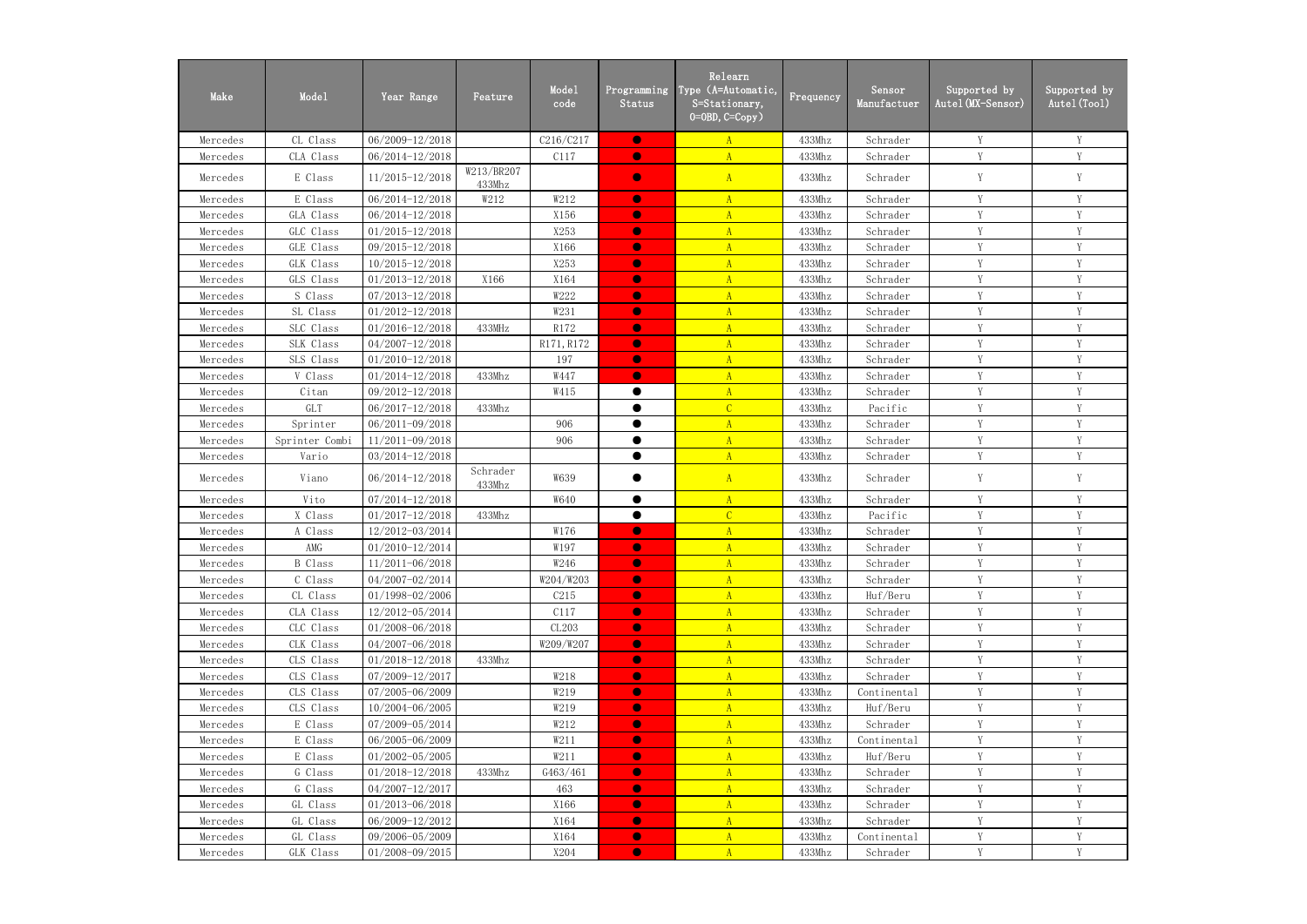| Make     | Mode1          | Year Range          | Feature     | Mode1<br>code | Programming<br>Status | Relearn<br>Type (A=Automatic,<br>S=Stationary,<br>$0 = 0$ BD, $C = Copy$ ) | Frequency | Sensor<br>Manufactuer | Supported by<br>Autel (MX-Sensor) | Supported by<br>Autel (Tool) |
|----------|----------------|---------------------|-------------|---------------|-----------------------|----------------------------------------------------------------------------|-----------|-----------------------|-----------------------------------|------------------------------|
| Mercedes | GT-S AMG       | $01/2014 - 12/2017$ |             | C190          | $\bullet$             | $\overline{A}$                                                             | 433Mhz    | Schrader              | Y                                 | Y                            |
| Mercedes | M Class        | 06/2011-12/2014     |             | W166          | $\bullet$             | $\overline{A}$                                                             | 433Mhz    | Schrader              | V                                 | Y                            |
| Mercedes | M Class        | $01/2005 - 05/2011$ | 433Mhz      | W164          | $\bullet$             | $\mathbf{A}$                                                               | 433Mhz    | Continental           | V                                 | Y                            |
| Mercedes | Metris         | $01/2015 - 12/2017$ | 433MHz      |               | $\bullet$             | $\mathbf{A}$                                                               | 433Mhz    | Schrader              | $\mathbf{V}$                      | V                            |
| Mercedes | ML Class       | $06/2011 - 12/2017$ |             | W166          | $\bullet$             | A                                                                          | 433Mhz    | Schrader              | V                                 | V                            |
| Mercedes | ML Class       | 08/2009-05/2011     |             | W164          | $\bullet$             | $\overline{A}$                                                             | 433Mhz    | Schrader              | Y                                 | Y                            |
| Mercedes | ML Class       | 07/2005-06/2009     |             | W164          | $\bullet$             | $\mathbf{A}$                                                               | 433Mhz    | Continental           | Y                                 | Y                            |
| Mercedes | R Class        | 08/2009-06/2018     |             | W251          | $\bullet$             | $\mathbf{A}$                                                               | 433Mhz    | Schrader              | Y                                 | Y                            |
| Mercedes | R Class        | 01/2006-07/2009     |             | W251          | $\bullet$             | $\mathbf{A}$                                                               | 433Mhz    | Continental           | Y                                 | Y                            |
| Mercedes | S Class        | 06/2009-06/2013     |             | W221          | $\bullet$             | $\Lambda$                                                                  | 433Mhz    | Schrader              | Y                                 | Y                            |
| Mercedes | S Class        | 10/2005-05/2009     |             | W221          | $\bullet$             | $\Lambda$                                                                  | 433Mhz    | Continental           | V                                 | Y                            |
| Mercedes | SL Class       | 06/2005-12/2011     |             | W230          | $\bullet$             | $\mathbf{A}$                                                               | 433Mhz    | Continental           | V                                 | Y                            |
| Mercedes | SL Roadster    | 08/2001-06/2005     |             | R230          | $\bullet$             | $\mathbf{A}$                                                               | 433Mhz    | Huf/Beru              | V                                 | V                            |
| Mercedes | SLR Class      | $04/2004 - 12/2015$ |             | R199          | $\bullet$             | A                                                                          | 433Mhz    | Huf/Beru              | Y                                 | Y                            |
| Mercedes | 250D<br>V      | $01/2016 - 12/2017$ | 433Mhz      | W447          | $\bullet$             | $\mathbf{A}$                                                               | 433Mhz    | Schrader              | Y                                 | Y                            |
| Mercedes | E Class AMG    | 07/1999-03/2002     |             | W210          | $\bullet$             | S                                                                          | 433Mhz    | Huf/Beru              | V                                 | Y                            |
| Mercedes | S Class        | 07/1999-09/2005     |             | W220          | $\bullet$             | $\mathbf{A}$                                                               | 433Mhz    | Huf/Beru              | Y                                 | Y                            |
| Mercedes | S Class coupe  | 01/2003-09/2005     |             | C215          | $\bullet$             | S                                                                          | 433Mhz    | Huf/Beru              | Y                                 | Y                            |
| Mercedes | S Class coupe  | 07/1999-12/2002     |             | C215          | $\bullet$             | S                                                                          | 433Mhz    | Huf/Beru              | Y                                 | Y                            |
| Mercedes | SLR McLaren    | $01/2004 - 12/2011$ | 433Mhz      |               | $\bullet$             | $\Lambda$                                                                  | 433Mhz    | Huf/Beru              | V                                 | V                            |
| Mercedes | Sprinter       | 06/2006-05/2011     | 433MHz      | W906          | $\bullet$             | $\mathbf{A}$                                                               | 433Mhz    | Continental           | V                                 | Y                            |
| Mercedes | Sprinter Combi | $01/2006 - 10/2011$ |             | 906           | ●                     | $\mathbf{A}$                                                               | 433Mhz    | Continental           | V                                 | V                            |
| Mercedes | Vario          | 12/2012-12/2013     | 433MHz      |               | $\bullet$             | S                                                                          | 433Mhz    | Schrader              | Y                                 | Y                            |
| Mercedes | Viano          | $01/2011 - 05/2014$ | Continental | W639          | $\bullet$             | $\Lambda$                                                                  | 433Mhz    | Continental           | Y                                 | Y                            |
| Mercedes | Vito           | 01/2006-06/2014     |             | W639          | $\bullet$             | $\mathbf{A}$                                                               | 433Mhz    | Continental           | Y                                 | Y                            |
| Mercedes | E Class        | $01/2014 - 10/2015$ | Indirect    |               | $\bigcirc$            | A                                                                          | N/A       | N/A                   | Indirect                          | Y                            |
| MG       | GS             | $01/2017 - 12/2018$ | 433MHz      |               |                       | A                                                                          | 433Mhz    | Baolong               | Y                                 | Y                            |
| $MG$     | ZS             | $01/2017 - 12/2018$ | 433MHz      |               | $\bullet$             | A                                                                          | 433Mhz    | Baolong               | Y                                 | Y                            |
| $\rm MG$ | GS             | 09/2016-01/2017     | Indirect    |               | $\bigcirc$            | ${\mathcal S}$                                                             | N/A       | N/A                   | Indirect                          | Y                            |
| $MG$     | MG3            | 09/2013-01/2017     | Indirect    |               | $\bigcirc$            | ${\mathcal S}$                                                             | N/A       | N/A                   | Indirect                          | Y                            |
| MG       | MG6            | $01/2012 - 01/2017$ | Indirect    |               | $\bigcirc$            | S                                                                          | N/A       | N/A                   | Indirect                          | Y                            |
| Mini     | Paceman        | 07/2018-12/2018     | 433Mhz      |               |                       | A                                                                          | 433Mhz    | Continental           | Y                                 | Y                            |
| Mini     | Cabrio         | $01/2016 - 12/2018$ | F57 433MHz  | <b>F57</b>    | $\bullet$             | A                                                                          | 433Mhz    | Continental           | Y                                 | Y                            |
| Mini     | Clubman        | 11/2013-12/2018     | 433Mhz      | F54           | $\bullet$             | $\mathbf{A}$                                                               | 433Mhz    | Continental           | Y                                 | Y                            |
| Mini     | Cooper         | 06/2015-12/2018     | F55, F56    |               | $\bullet$             | A                                                                          | 433Mhz    | Continental           | Y                                 | Y                            |
| Mini     | Countryman     | $02/2017 - 12/2018$ | 433Mhz      | F60           | $\bullet$             | A                                                                          | 433Mhz    | Continental           | Y                                 | Y                            |
| Mini     | Countryman     | 07/2014-12/2018     | 433Mhz      | <b>R60</b>    | $\bullet$             | A                                                                          | 433Mhz    | Huf/Beru              | Y                                 | Y                            |
| Mini     | <b>One</b>     | 03/2014-12/2018     |             |               | $\bullet$             | A                                                                          | 433Mhz    | Continental           | V                                 | Y                            |
| Mini     | A11            | $08/2007 - 10/2013$ | Indirect    |               | $\bigcirc$            | A                                                                          | N/A       | N/A                   | Indirect                          | Y                            |
| Mini     | Cabrio         | $07/2014 - 12/2015$ | R57 433MHz  | <b>R57</b>    | $\bullet$             | $\mathbf{A}$                                                               | 433Mhz    | Huf/Beru              | Y                                 | Y                            |
| Mini     | Clubman        | 09/2009-10/2013     |             | <b>R55</b>    |                       | A                                                                          | 433Mhz    | Huf/Beru              | Y                                 | Y                            |
| Mini     | Clubman        | 08/2007-08/2009     |             | <b>R55</b>    | $\bullet$             | A                                                                          | 433Mhz    | Huf/Beru              | Y                                 | Y                            |
| Mini     | Clubvan        | 07/2012-12/2015     |             | <b>R55</b>    | $\bullet$             | A                                                                          | 433Mhz    | Huf/Beru              | Y                                 | $\mathbf Y$                  |
| Mini     | Cooper         | $03/2014 - 05/2015$ |             |               | $\bullet$             | A                                                                          | 433Mhz    | Continental           | Y                                 | Y                            |
| Mini     | Cooper         | 09/2007-09/2009     |             | <b>R58</b>    | $\bullet$             | A                                                                          | 433Mhz    | Huf/Beru              | Y                                 | Y                            |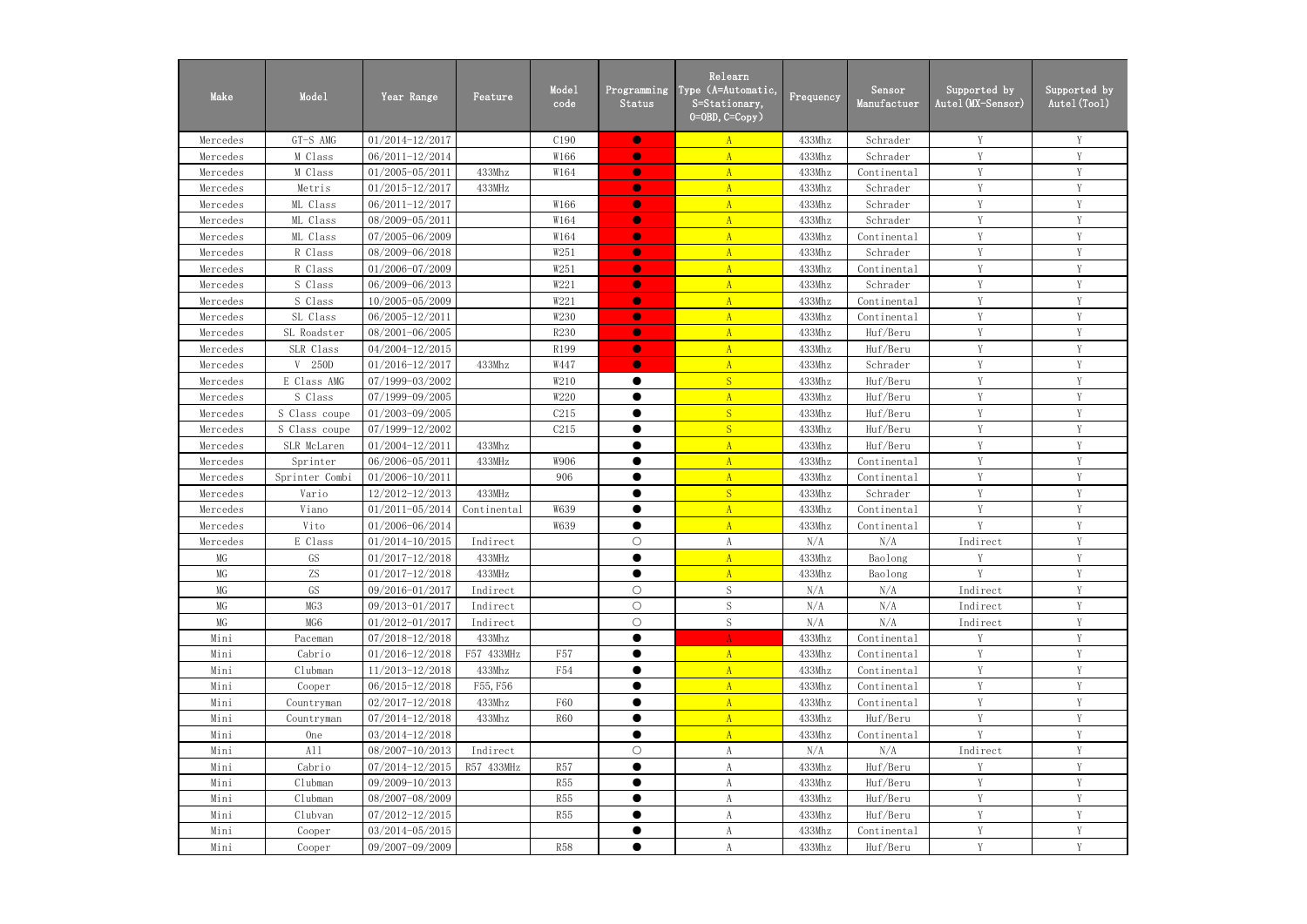| Make       | Mode1                           | Year Range          | Feature         | Mode1<br>code                | Programming<br>Status | Relearn<br>Type (A=Automatic,<br>S=Stationary,<br>$0=0BD, C=Copy$ ) | Frequency | Sensor<br>Manufactuer | Supported by<br>Autel (MX-Sensor) | Supported by<br>Autel (Tool) |
|------------|---------------------------------|---------------------|-----------------|------------------------------|-----------------------|---------------------------------------------------------------------|-----------|-----------------------|-----------------------------------|------------------------------|
| Mini       | Cooper S Cabrio                 | 07/2014-12/2017     |                 | <b>R57</b>                   | $\bullet$             | A                                                                   | 433Mhz    | Huf/Beru              | Y                                 | Y                            |
| Mini       | Coupe                           | $07/2011 - 06/2018$ |                 | <b>R58</b>                   | $\bullet$             | A                                                                   | 433Mhz    | Huf/Beru              | Y                                 | Y                            |
| Mini       | Hatchback                       | 11/2013-12/2017     | 433Mhz          | F56                          | $\bullet$             | A                                                                   | 433Mhz    | Continental           | Y                                 | Y                            |
| Mini       | Mini                            | 03/2014-12/2017     |                 |                              | ●                     | A                                                                   | 433Mhz    | Continental           | $\mathbf{V}$                      | V                            |
| Mini       | Mini                            | $01/2010 - 12/2013$ |                 |                              | ●                     | A                                                                   | 433Mhz    | Huf/Beru              | Y                                 | V                            |
| Mini       | Paceman                         | 07/2014-06/2018     | 433Mhz          | <b>R61</b>                   | $\bullet$             | A                                                                   | 433Mhz    | Huf/Beru              | Y                                 | Y                            |
| Mini       | Roadster                        | 12/2011-12/2015     |                 | <b>R59</b>                   |                       | A                                                                   | 433Mhz    | Huf/Beru              | Y                                 | Y                            |
| Mini       | SAV Studie                      | 07/2014-12/2014     |                 | <b>R58</b>                   | $\bullet$             | A                                                                   | 433Mhz    | Huf/Beru              | Y                                 | Y                            |
| Mitsubishi | <b>ASX</b>                      | 08/2014-12/2018     | 433Mhz          | GA <sub>0</sub>              | ●                     | $\overline{C}$                                                      | 433Mhz    | Continental           | Y                                 | Y                            |
| Mitsubishi | Attrage                         | 08/2014-12/2018     | 433Mhz          | A10                          | $\bullet$             | $\overline{C}$                                                      | 433Mhz    | Continental           | Y                                 | Y                            |
| Mitsubishi | B-SUV                           | $01/2017 - 12/2018$ |                 |                              | ●                     | $\overline{C}$                                                      | 433Mhz    | Continental           | Y                                 | Y                            |
| Mitsubishi | $C-SUV$                         | $01/2017 - 12/2018$ |                 |                              | ●                     | $\overline{C}$                                                      | 433MHz    | Continental           | Y                                 | Y                            |
| Mitsubishi | Colt                            | 03/2014-12/2018     |                 | $\rm ZM$                     | $\bullet$             | $\overline{C}$                                                      | 433Mhz    | Continental           | V                                 | V                            |
| Mitsubishi | i-MiEV                          | 08/2014-12/2018     | 433Mhz          | HAO/HAV/HA3<br>W             |                       | $\mathcal{C}$                                                       | 433Mhz    | Continental           | Y                                 | Y                            |
| Mitsubishi | L200                            | 08/2014-12/2018     | 433Mhz          | KAOT/KJOT                    | $\bullet$             | $\overline{C}$                                                      | 433Mhz    | Continental           | Y                                 | Y                            |
| Mitsubishi | Lancer                          | 08/2014-12/2018     | 433Mhz          | CY <sub>0</sub>              | ●                     | $\overline{C}$                                                      | 433Mhz    | Continental           | V                                 | $\mathbf{V}$                 |
| Mitsubishi | Lancer Sportback                | $01/2014 - 12/2018$ | 433MHz          |                              | ●                     | $\overline{C}$                                                      | 433MHz    | Continental           | Y                                 | Y                            |
| Mitsubishi | Mirage                          | $01/2018 - 12/2018$ | 315MHz          |                              | $\bullet$             | $\overline{C}$                                                      | 315Mhz    | Continental           | Y                                 | Y                            |
| Mitsubishi | Mirage                          | 05/2013-12/2018     | 433Mhz          | A <sub>0</sub>               | $\bullet$             | $\overline{C}$                                                      | 433Mhz    | Continental           | Y                                 | Y                            |
| Mitsubishi | Mirage G4                       | 08/2014-12/2018     | 433MHz          |                              | ●                     | $\overline{C}$                                                      | 433Mhz    | Continental           | Y                                 | Y                            |
| Mitsubishi | Montero                         | $10/2014 - 12/2018$ | 433Mhz          | <b>V80</b>                   | ●                     | $\overline{C}$                                                      | 433Mhz    | Continental           | Y                                 | Y                            |
| Mitsubishi | Outlander                       | 08/2014-12/2018     | 433Mhz          | CWO/GFO                      | $\bullet$             | $\overline{C}$                                                      | 433Mhz    | Continental           | Y                                 | Y                            |
| Mitsubishi | Pajero                          | 07/2014-12/2018     | 433Mhz          | <b>V80</b>                   | $\bullet$             | $\overline{C}$                                                      | 433Mhz    | Continental           | Y                                 | Y                            |
| Mitsubishi | Shogun                          | 08/2014-12/2018     | 433Mhz          | <b>V80</b>                   | $\bullet$             | $\overline{C}$                                                      | 433Mhz    | Continental           | V                                 | V                            |
| Mitsubishi | Spacestar                       | 07/2014-12/2018     | 433Mhz          | A <sub>0</sub>               | ●                     | $\overline{C}$                                                      | 433Mhz    | Continental           | Y                                 | Y                            |
| Mitsubishi | Outlander Sport 01/2016-12/2018 |                     | 315Mhz          |                              |                       | C                                                                   | 315Mhz    | Continental           |                                   |                              |
| Nissan     | 370Z                            | $07/2014 - 12/2018$ | 433MHz          | RC53D(2)/Z3                  |                       | A                                                                   | 433Mhz    | Pacific               | Y                                 | Y                            |
| Nissan     | Almera                          | $01/2013 - 12/2018$ | 433MHz          | LBA/G11/B1<br>$\overline{0}$ | $\bullet$             | $\mathcal{C}$                                                       | 433Mhz    | Continental           | Y                                 | Y                            |
| Nissan     | Atleon                          | $01/2014 - 12/2018$ | 433MHz          | F91A/F91B/F<br>91G           | $\bullet$             | $\mathcal{C}$                                                       | 433Mhz    | Continental           | Y                                 | Y                            |
| Nissan     | C-Hatch                         | $10/2014 - 12/2018$ | 433MHz          | B12L/C13                     | $\bullet$             | $\mathcal{C}$                                                       | 433Mhz    | Continental           | Y                                 | Y                            |
| Nissan     | Cabstar                         | $06/2014 - 12/2018$ | 433MHz          | F91A/F24                     |                       | $\mathcal{C}$                                                       | 433Mhz    | Continental           | Y                                 | Y                            |
| Nissan     | Cube                            | 10/2014-12/2018     | 433MHz          | X12B                         | $\bullet$             | $\mathcal{C}$                                                       | 433Mhz    | Continental           | Y                                 | Y                            |
| Nissan     | Evalia                          | $01/2014 - 12/2018$ | 433MHz          | X11M                         | ●                     | $\overline{C}$                                                      | 433Mhz    | Continental           | Y                                 | Y                            |
| Nissan     | Frontier                        | 09/2014-12/2018     | 433MHz          | H <sub>60</sub> A            | $\bullet$             | $\mathcal{C}$                                                       | 433Mhz    | Continental           | Y                                 | Y                            |
| Nissan     | $GT-R$                          | $01/2016 - 12/2018$ | VD <sub>0</sub> | D52E                         |                       | $\overline{C}$                                                      | 433Mhz    | Continental           | Y                                 | Y                            |
| Nissan     | $GT-R$                          | $01/2014 - 12/2018$ | PAC 433Mhz      | D52E                         | $\bullet$             | $\overline{C}$                                                      | 433Mhz    | Pacific               | Y                                 | Y                            |
| Nissan     | Interstar                       | 06/2014-12/2018     | 433MHz          | X70                          |                       | $\overline{C}$                                                      | 433Mhz    | Schrader              | Y                                 | Y                            |
| Nissan     | Juke                            | $06/2010 - 12/2018$ | 433MHz          | F15/P12C                     | $\bullet$             | $\overline{C}$                                                      | 433Mhz    | Pacific               | Y                                 | Y                            |
| Nissan     | Leaf                            | $10/2010 - 12/2018$ | 433MHz          | ZEO/B12G                     | $\bullet$             | $\overline{C}$                                                      | 433Mhz    | Pacific               | Y                                 | Y                            |
| Nissan     | Micra                           | $03/2017 - 12/2018$ | 433Mhz          | K14                          | $\bullet$             | $\mathcal{C}$                                                       | 433Mhz    | Continental           | Y                                 | Y                            |
| Nissan     | Murano                          | 06/2015-12/2018     | P42M            | Z51/Z52/P42<br>M             | $\bullet$             | $\mathcal{C}$                                                       | 433Mhz    | Pacific               | Y                                 | Y                            |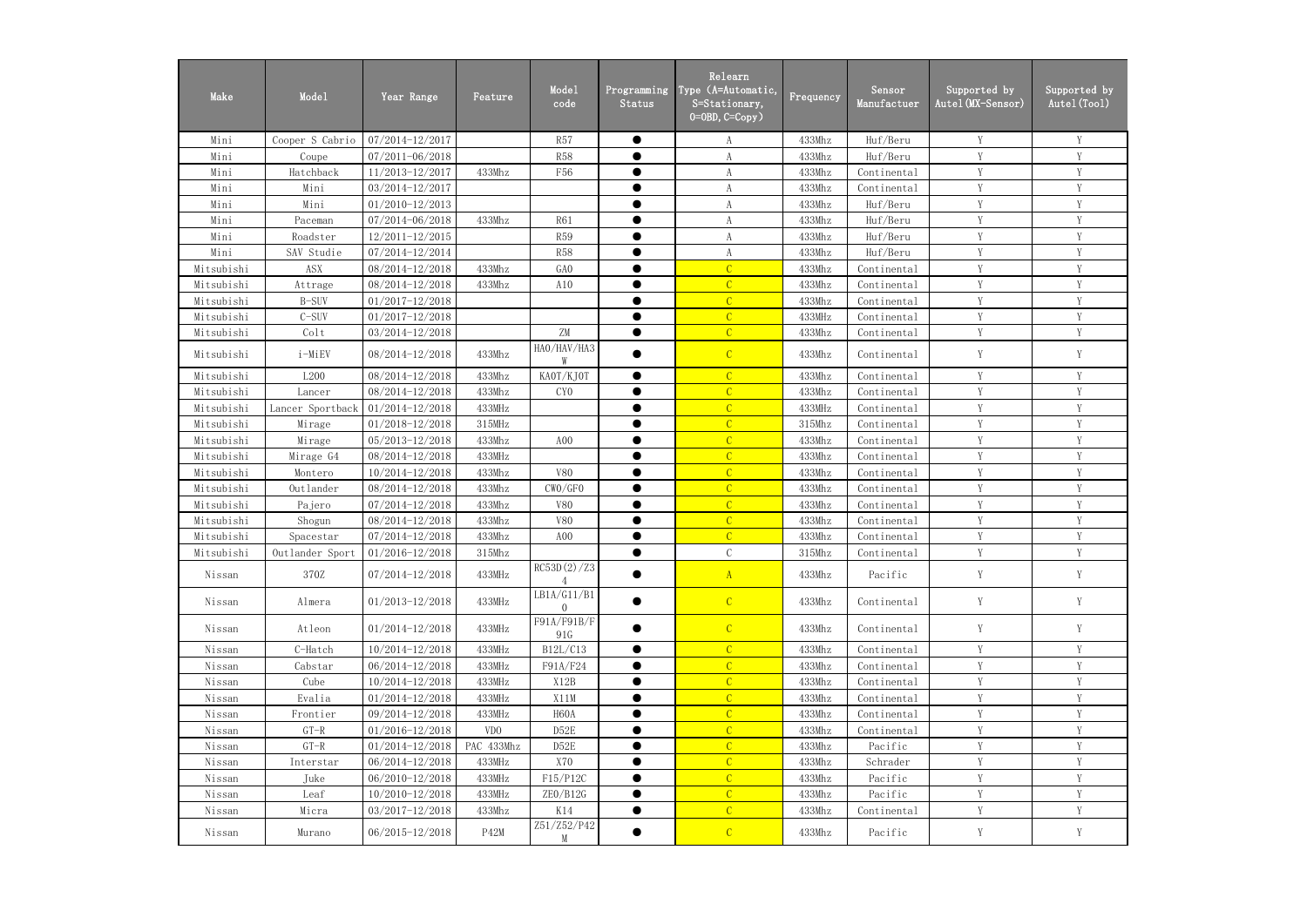| Make          | Mode1        | Year Range          | Feature           | Mode1<br>code                  | Programming<br>Status | Relearn<br>Type (A=Automatic,<br>S=Stationary,<br>$0=0$ BD, $C=Copy$ ) | Frequency | Sensor<br>Manufactuer | Supported by<br>Autel(MX-Sensor) | Supported by<br>Autel (Tool) |
|---------------|--------------|---------------------|-------------------|--------------------------------|-----------------------|------------------------------------------------------------------------|-----------|-----------------------|----------------------------------|------------------------------|
| Nissan        | Navara       | $10/2004 - 12/2018$ | 433MHz            | D22/D23/D40<br>/H61B/H60A      |                       | $\mathcal{C}$                                                          | 433Mhz    | Schrader              | Y                                | Y                            |
| Nissan        | Note         | $01/2013 - 12/2018$ | 433MHz            | J02C/E12/L1<br>1E              |                       | $\mathcal{C}$                                                          | 433Mhz    | Continental           | Y                                | Y                            |
| Nissan        | <b>NP300</b> | 09/2014-12/2018     | 433MHz            | H <sub>60</sub> A              | $\bullet$             | $\mathcal{C}$                                                          | 433Mhz    | Continental           | Y                                | Y                            |
| Nissan        | NT500        | 03/2014-12/2018     | 433MHz            | F91G                           |                       | $\overline{C}$                                                         | 433Mhz    | Continental           | Y                                | Y                            |
| Nissan        | NV200 EV     | 04/2014-12/2018     | 433MHz            | MEO                            | $\bullet$             | $\mathbf{A}$                                                           | 433Mhz    | Continental           | Y                                | Y                            |
| Nissan        | NV300        | 09/2014-12/2018     | 433MHz            | J4/X82                         |                       | $\overline{C}$                                                         | 433Mhz    | Schrader              | Y                                | Y                            |
| Nissan        | NV400        | 06/2014-12/2018     | 433MHz            | X62                            | $\bullet$             | $\overline{C}$                                                         | 433Mhz    | Schrader              | Y                                | Y                            |
| Nissan        | NV400 Combi  | 03/2014-12/2018     | 433MHz            | X61F                           | ●                     | $\overline{C}$                                                         | 433Mhz    | Continental           | Y                                | $\mathbf{V}$                 |
| Nissan        | Pathfinder   | 09/2012-12/2018     | 433MHZ            | P61B                           | ●                     | $\overline{C}$                                                         | 433MHz    | Continental           | Y                                | Y                            |
| Nissan        | Patrol       | 12/2014-12/2018     | 433MHz            | Y62                            | ●                     | $\overline{C}$                                                         | 433Mhz    | Pacific               | Y                                | $\mathbf{V}$                 |
| Nissan        | Primastar    | 01/2014-12/2018     | 433MHz            | X83                            | $\bullet$             | $\overline{C}$                                                         | 433Mhz    | Schrader              | Y                                | V                            |
| Nissan        | Pulsar       | 03/2014-12/2018     | 433MHz            | C13M/C13/B1<br>2L              |                       | $\mathcal{C}$                                                          | 433Mhz    | Continental           | Y                                | Y                            |
| Nissan        | Qashqai      | $01/2013 - 12/2018$ | 433MHz            | J10/J11/P32<br>S               | $\bullet$             | $\mathbf{A}$                                                           | 433Mhz    | Continental           | Y                                | Y                            |
| Nissan        | Sentra       | 08/2014-12/2018     | 433MHz            | $_{\rm L12F}$                  | $\bullet$             | $\mathcal{C}$                                                          | 433Mhz    | Continental           | Y                                | V                            |
| Nissan        | Teana        | $01/2014 - 12/2018$ | 433MHz            | L42L                           | $\bullet$             | $\mathcal{C}$                                                          | 433Mhz    | Continental           | Y                                | Y                            |
| Nissan        | Tiida        | 03/2014-12/2018     | 433MHz            | C11/B12/B11                    |                       | $\overline{C}$                                                         | 433Mhz    | Continental           | Y                                | Y                            |
| Nissan        | X-Trail      | 09/2016-12/2018     | 433MHz            | T32                            | ●                     | $\overline{C}$                                                         | 433Mhz    | Continental           | Y                                | V                            |
| Nissan        | 370Z         | 01/2008-06/2014     | 433MHz            | C53D/Z34                       | $\bullet$             | $\mathcal{C}$                                                          | 433Mhz    | Schrader              | Y                                | V                            |
| Nissan        | $B-FV$       | 01/2014-12/2014     | 433MHz            |                                |                       | $\mathcal{C}$                                                          | 433Mhz    | Continental           | Y                                | $\mathbf{V}$                 |
| Nissan        | Cube         | 01/2008-09/2014     | 433MHz            | Z12/X12B                       | $\bullet$             | $\mathcal{C}$                                                          | 433Mhz    | Schrader              | Y                                | V                            |
| Nissan        | Frontier     | 10/2002-09/2004     | 433MHz            |                                | $\bullet$             | $\mathcal{C}$                                                          | 433Mhz    | Schrader              | Y                                | Y                            |
| Nissan        | $GT-R$       | 02/2009-12/2013     | 433MHz            | R35                            |                       | $\mathbf C$                                                            | 433Mhz    | Schrader              | Y                                | Y                            |
| Nissan        | Micra        | 07/2014-02/2017     | 433MHz            | B02A/K13                       |                       | $\mathcal{C}$                                                          | 433Mhz    | Pacific               | Y                                | Y                            |
| Nissan        | Micra        | 01/2013-06/2014     | 433MHz            | K13                            | $\bullet$             | $\mathcal{C}$                                                          | 433Mhz    | Pacific               | Y                                | Y                            |
| Nissan        | Murano       | $10/2014 - 05/2015$ | P42M              | P42M                           | $\bullet$             | $\mathcal{C}$                                                          | 433Mhz    | Continental           | Y                                | Y                            |
| Nissan        | Murano       | 10/2007-09/2014     | P <sub>42</sub> D | Z51/P42D                       | $\bullet$             | $\mathbf C$                                                            | 433Mhz    | Schrader              | V                                | $\mathbf{V}$                 |
| Nissan        | NV200        | $01/2016 - 06/2017$ | Indirect          |                                | $\bigcirc$            | $\mathbf S$                                                            | N/A       | N/A                   | Indirect                         |                              |
| Nissan        | NV200        | 08/2015-12/2017     | 433MHz            | M20/X11M                       | $\bullet$             | $\mathcal{C}$                                                          | 433Mhz    | Pacific               | Y                                | V                            |
| Nissan        | NV200        | $10/2014 - 07/2015$ | 433MHz            | M20/X11M                       |                       | $\mathcal{C}$                                                          | 433Mhz    | Pacific               | Y                                | Y                            |
| Nissan        | Pathfinder   | 08/2004-08/2012     | 433MHZ            | R51                            | $\bullet$             | $\mathcal{C}$                                                          | 433MHz    | Schrader              | Y                                | Y                            |
| Nissan        | Patrol       | $01/2010 - 11/2014$ | 433MHz            | Y61/Y62                        |                       | $\mathcal C$                                                           | 433Mhz    | Pacific               | Y                                | Y                            |
| Nissan        | Pixo         | 01/2009-12/2014     | 433MHz            | YC <sub>5</sub>                | $\bullet$             | $\mathcal{C}$                                                          | 433Mhz    | Schrader              | Y                                | Y                            |
| Nissan        | Primera      | $01/2002 - 05/2007$ | 433MHz            | P12/B12L                       |                       | $\mathsf C$                                                            | 433Mhz    | Schrader              | Y                                | Y                            |
| Nissan        | Titan        | 10/2003-08/2004     | 433MHz            | A60                            | ●                     | $\mathsf C$                                                            | 433Mhz    | Schrader              | Y                                | Y                            |
| Nissan        | X-Trail      | 11/2013-08/2016     | 433MHz            | T32/P32R                       |                       | $\mathbf C$                                                            | 433Mhz    | Continental           | Y                                | V                            |
| Nissan        | Xterra       | $01/2012 - 12/2015$ | 433MHZ            |                                |                       | $\mathbf C$                                                            | 433MHz    | Schrader              | Y                                | Y                            |
| Opel/Vauxhall | Adam Turbo   | $01/2015 - 12/2018$ |                   |                                | $\bullet$             | $\overline{C}$                                                         | 433Mhz    | Schrader              | Y                                | V                            |
| 0pe1/Vauxhall | Agila        | 06/2014-12/2018     |                   | H0310                          |                       | $\overline{C}$                                                         | 433Mhz    | Continental           | Y                                | Y                            |
| Opel/Vauxhall | Ampera       | $01/2015 - 12/2018$ |                   | D <sub>2</sub> JCI             | $\bullet$             | $\overline{C}$                                                         | 433Mhz    | Schrader              | Y                                | Y                            |
| Opel/Vauxhall | Ampera-e     | $01/2015 - 12/2018$ |                   | G <sub>2</sub> KC <sub>Z</sub> |                       | $\overline{C}$                                                         | 433Mhz    | Schrader              | Y                                | Y                            |
| Opel/Vauxhall | Antara       | $01/2016 - 12/2018$ | 433Mhz            | C105                           | $\bullet$             | S                                                                      | 433Mhz    | Schrader              | Y                                | Y                            |
| Opel/Vauxhall | Astra GTC    | $01/2016 - 12/2018$ |                   |                                | $\bullet$             | S                                                                      | 433Mhz    | Schrader              | Y                                | Y                            |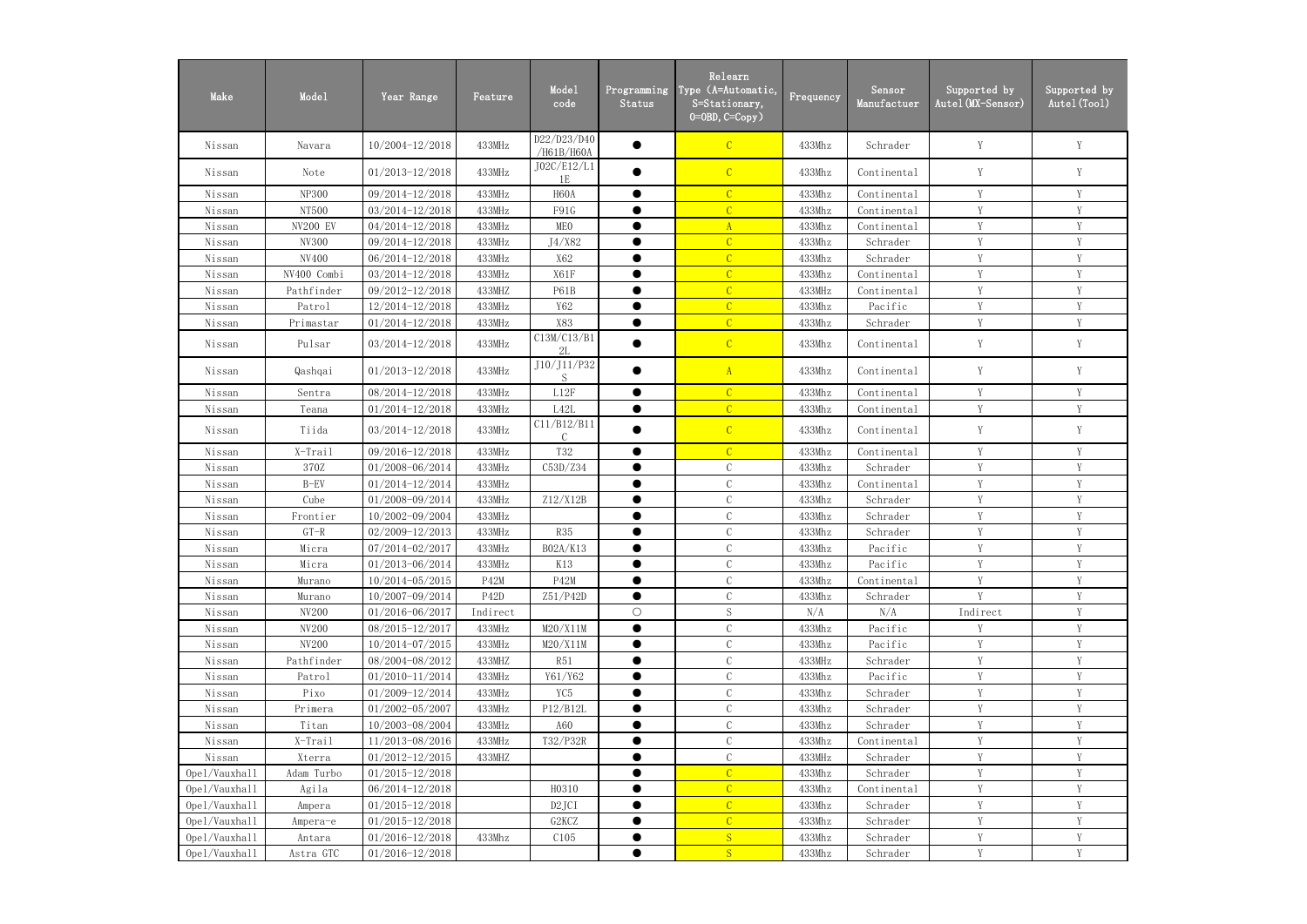| Make          | Mode1                  | Year Range          | Feature   | Mode1<br>code                  | Programming<br>Status | Relearn<br>Type (A=Automatic,<br>S=Stationary,<br>$0=0BD, C=Copy$ ) | Frequency | Sensor<br>Manufactuer | Supported by<br>Autel (MX-Sensor) | Supported by<br>Autel (Tool) |
|---------------|------------------------|---------------------|-----------|--------------------------------|-----------------------|---------------------------------------------------------------------|-----------|-----------------------|-----------------------------------|------------------------------|
| Opel/Vauxhall | Astra Sports<br>Tourer | $06/2015 - 12/2018$ |           | D2J0                           |                       | $\mathcal{C}$                                                       | 433Mhz    | Schrader              | Y                                 | Y                            |
| Opel/Vauxhall | Astra Van              | $01/2015 - 12/2018$ |           |                                | 0                     | $\overline{C}$                                                      | 433Mhz    | Schrader              | Y                                 | Y                            |
| Opel/Vauxhall | Bolt                   | $01/2017 - 12/2018$ |           | G <sub>2</sub> KC <sub>Z</sub> |                       | $\overline{C}$                                                      | 433Mhz    | Schrader              | Y                                 | Y                            |
| Opel/Vauxhall | Cabrio                 | 06/2014-12/2018     |           |                                | ●                     | A                                                                   | 433Mhz    | Schrader              | Y                                 | Y                            |
| Opel/Vauxhall | Cascada                | 06/2014-12/2018     |           | D <sub>1</sub> A <sub>0</sub>  |                       | $\mathbf{A}$                                                        | 433Mhz    | Schrader              | Y                                 | Y                            |
| Opel/Vauxhall | Corsa                  | 11/2014-12/2018     | Non Turbo | C0145                          |                       | S                                                                   | 433Mhz    | Schrader              | Y                                 | Y                            |
| Opel/Vauxhall | Corsa                  | 11/2014-12/2018     | Turbo     | C0145                          |                       | S                                                                   | 433Mhz    | Schrader              | V                                 | V                            |
| Opel/Vauxhall | Corsa Opc              | $01/2015 - 12/2018$ |           |                                |                       | $\overline{A}$                                                      | 433Mhz    | Schrader              | Y                                 | Y                            |
| Opel/Vauxhall | Corsa Van              | 01/2014-12/2018     |           | GM 4530                        | $\bullet$             | $\mathbf{A}$                                                        | 433Mhz    | Schrader              | Y                                 | Y                            |
| Opel/Vauxhall | Corsa VXR              | $01/2015 - 12/2018$ |           |                                |                       | $\overline{C}$                                                      | 433Mhz    | Schrader              | Y                                 | Y                            |
| Opel/Vauxhall | Crossland              | $01/2017 - 12/2018$ |           |                                | ●                     | $\overline{C}$                                                      | 433Mhz    | Schrader              | Y                                 | Y                            |
| Opel/Vauxhall | Equinox                | $01/2017 - 12/2018$ |           | D2UC                           | ●                     | $\overline{C}$                                                      | 433Mhz    | Schrader              | Y                                 | Y                            |
| Opel/Vauxhall | Grandland              | $01/2017 - 12/2018$ | Indirect  |                                | $\bigcirc$            | A                                                                   | N/A       | N/A                   | Indirect                          | Y                            |
| Opel/Vauxhall | Insignia CT            | $01/2015 - 12/2018$ |           |                                |                       | $\mathcal{C}$                                                       | 433Mhz    | Schrader              | Y                                 | Y                            |
| Opel/Vauxhall | Insignia ST            | $01/2015 - 12/2018$ |           |                                | ●                     | $\overline{C}$                                                      | 433Mhz    | Schrader              | Y                                 | V                            |
| Opel/Vauxhall | Karl/Viva              | $01/2015 - 12/2018$ |           | M <sub>2</sub> JO              | ●                     | S                                                                   | 433Mhz    | Schrader              | V                                 | $\mathbf{V}$                 |
| Opel/Vauxhall | Meriva B               | 08/2014-12/2018     |           | GM S4470                       | 0                     | S                                                                   | 433Mhz    | Schrader              | Y                                 | Y                            |
| Opel/Vauxhall | Mokka X                | $01/2016 - 12/2018$ |           |                                |                       | S                                                                   | 433Mhz    | Schrader              | Y                                 | Y                            |
| Opel/Vauxhall | Viva                   | $01/2015 - 12/2018$ | 433Mhz    | M <sub>2</sub> JO              |                       | S                                                                   | 433Mhz    | Schrader              | Y                                 | Y                            |
| Opel/Vauxhall | Vivaro B               | 03/2014-12/2018     |           | X82/X83                        | ●                     | $\overline{A}$                                                      | 433Mhz    | Schrader              | Y                                 | Y                            |
| Opel/Vauxhall | Zafira Tourer C        | 06/2014-12/2018     |           | C/<br>GM P3470                 |                       | $\mathcal{C}$                                                       | 433Mhz    | Schrader              | Y                                 | $\mathbf Y$                  |
| Opel/Vauxhall | Adam                   | 07/2014-12/2017     |           |                                |                       | S                                                                   | 433Mhz    | Schrader              | Y                                 | Y                            |
| Opel/Vauxhall | Ampera                 | 07/2005-12/2017     |           | D1J0I                          | $\bullet$             | $\mathbf{A}$                                                        | 433Mhz    | Schrader              | Y                                 | Y                            |
| Opel/Vauxhall | Antara                 | 06/2014-12/2015     | 433Mhz    | C105                           |                       | S                                                                   | 433Mhz    | Schrader              | Y                                 | Y                            |
| 0pe1/Vauxhall | Antara                 | 11/2010-05/2014     | 433Mhz    | C105                           |                       | $\mathbf{C}$                                                        | 433Mhz    | Schrader              | $\mathbf Y$                       | Y                            |
| 0pe1/Vauxhal1 | Astra J                | $01/2015 - 09/2015$ |           | GM P3400                       | $\bullet$             | S                                                                   | 433Mhz    | Schrader              | V                                 | V                            |
| Opel/Vauxhall | Astra K                | $10/2015 - 12/2017$ |           |                                |                       | S                                                                   | 433Mhz    | Schrader              | Y                                 |                              |
| Opel/Vauxhall | Cabrio                 | 01/2013-05/2014     |           |                                |                       | A                                                                   | 433Mhz    | Schrader              | Y                                 | Y                            |
| Opel/Vauxhall | Insignia               | 10/2015-12/2017     |           | GM G3700                       |                       | S                                                                   | 433Mhz    | Schrader              | Y                                 | Y                            |
| Opel/Vauxhall | Mokka                  | 08/2015-12/2016     |           | G1U0                           |                       | S                                                                   | 433Mhz    | Schrader              | Y                                 | Y                            |
| Opel/Vauxhall | Mokka                  | $01/2012 - 07/2015$ |           | G1UO                           |                       | S                                                                   | 433Mhz    | Schrader              | Y                                 | Y                            |
| Opel/Vauxhall | Zafira B               | 06/2014-12/2014     |           | B                              | $\bullet$             | A                                                                   | 433Mhz    | Schrader              | Y                                 | Y                            |
| Opel/Vauxhall | Zafira Tourer C        | $01/2009 - 05/2014$ |           | C/<br>GM P3470                 |                       | A                                                                   | 433Mhz    | Schrader              | Y                                 | Y                            |
| Opel/Vauxhall | Adam                   | 01/2012-06/2014     |           | GM 4403                        |                       | $\mathcal{C}$                                                       | 433Mhz    | Schrader              | Y                                 | Y                            |
| Opel/Vauxhall | Adam S & Rocks S       | 07/2014-12/2017     |           |                                |                       | $\mathcal{C}$                                                       | 433Mhz    | Schrader              | Y                                 | Y                            |
| Opel/Vauxhall | Antara                 | $01/2006 - 10/2010$ | 433Mhz    | C105                           |                       | $\mathbf S$                                                         | 433Mhz    | Schrader              | Y                                 | Y                            |
| Opel/Vauxhall | Astra GTC              | $01/2015 - 12/2015$ |           |                                |                       | S                                                                   | 433Mhz    | Schrader              | Y                                 | Y                            |
| Opel/Vauxhall | Astra H                | 01/2004-09/2009     |           | GM A3300                       |                       | $\mathbf S$                                                         | 433Mhz    | Schrader              | V                                 |                              |
| Opel/Vauxhall | Astra J                | 06/2014-12/2014     |           | GM P3400                       |                       | $\mathcal{C}$                                                       | 433Mhz    | Schrader              | Y                                 | Y                            |
| Opel/Vauxhall | Astra J                | $10/2011 - 05/2014$ |           | GM P3400/<br>GM A3300          |                       | $\mathsf C$                                                         | 433Mhz    | Schrader              | Y                                 | Y                            |
| Opel/Vauxhall | Astra J                | 01/2009-09/2011     |           | GM P3400                       |                       | $\mathcal C$                                                        | 433Mhz    | Schrader              | Y                                 |                              |
| Opel/Vauxhall | Astra J OPC            | 06/2014-12/2015     |           |                                | $\bullet$             | $\mathcal{C}$                                                       | 433Mhz    | Schrader              | Y                                 | Y                            |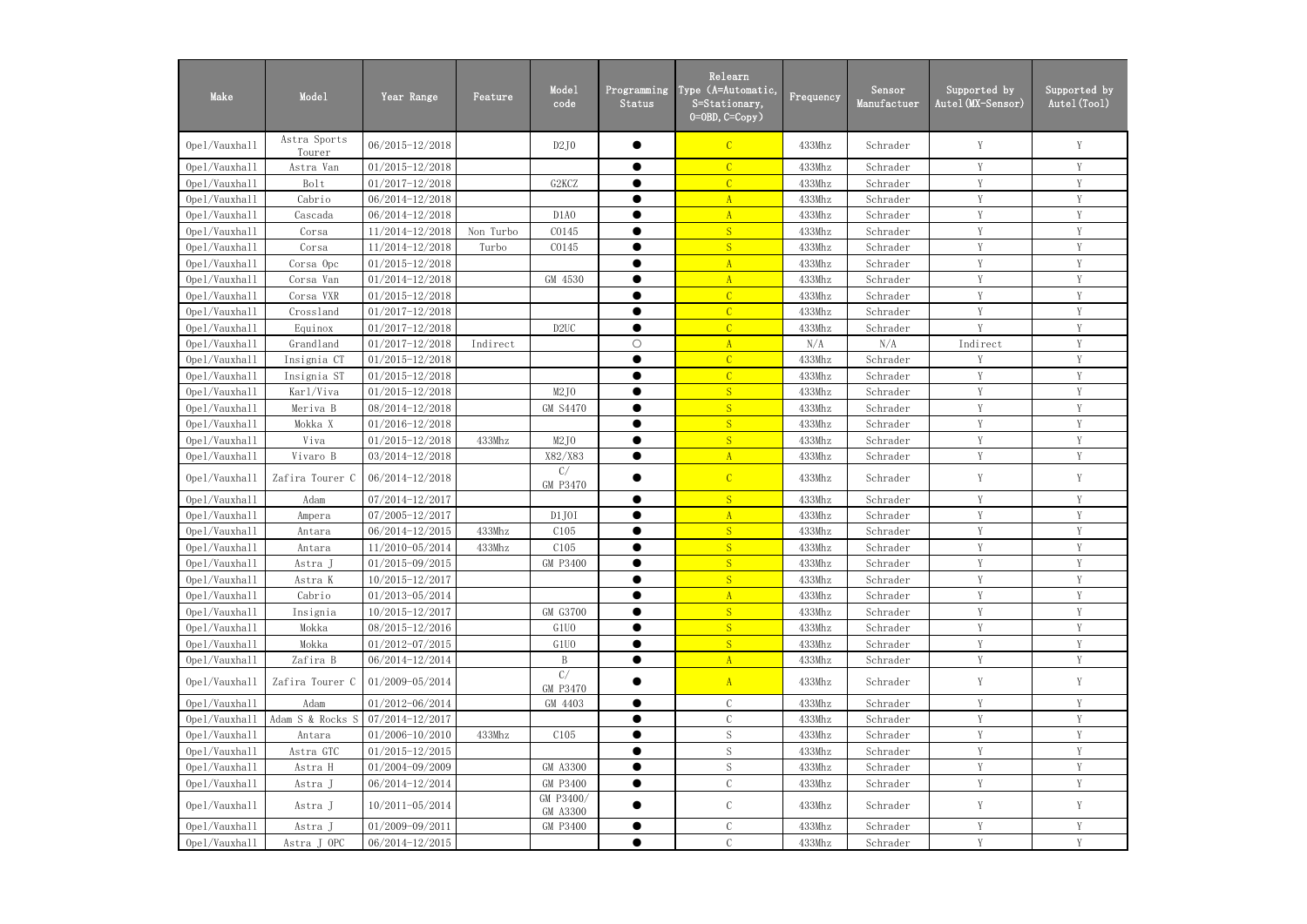| Make          | Mode1                  | Year Range          | Feature  | Mode1<br>code                 | Programming<br>Status | Relearn<br>Type (A=Automatic,<br>S=Stationary,<br>$0=0BD, C=Copy$ ) | Frequency | Sensor<br>Manufactuer | Supported by<br>Autel (MX-Sensor) | Supported by<br>Autel (Tool) |
|---------------|------------------------|---------------------|----------|-------------------------------|-----------------------|---------------------------------------------------------------------|-----------|-----------------------|-----------------------------------|------------------------------|
| Opel/Vauxhall | Astra J OPC            | 10/2011-05/2014     |          |                               | $\bullet$             | $\mathcal{C}$                                                       | 433Mhz    | Schrader              | Y                                 | Y                            |
| Opel/Vauxhall | Astra J OPC            | 01/2009-09/2011     |          |                               | ●                     | $\mathcal{C}$                                                       | 433Mhz    | Schrader              | Y                                 | Y                            |
| Opel/Vauxhall | Astra Sports<br>Tourer | $01/2015 - 12/2015$ |          |                               |                       | $\mathcal{C}$                                                       | 433Mhz    | Schrader              | Y                                 | Y                            |
| Opel/Vauxhall | Astra Van              | 01/2014-12/2014     |          | D2J0/<br>GM P3400             |                       | $\mathcal{C}$                                                       | 433Mhz    | Schrader              | Y                                 | Y                            |
| Opel/Vauxhall | Cascada                | 01/2013-05/2014     |          | D <sub>1</sub> A <sub>0</sub> | $\bullet$             | $\mathcal{C}$                                                       | 433Mhz    | Schrader              | Y                                 | Y                            |
| Opel/Vauxhall | Combo                  | $10/2011 - 12/2017$ |          |                               |                       | A                                                                   | 433Mhz    | Schrader              | Y                                 | Y                            |
| Opel/Vauxhall | Combo Tourer           | 03/2011-12/2017     | 15 inch  | 263                           | $\bullet$             | A                                                                   | 433Mhz    | Schrader              | Y                                 | Y                            |
| Opel/Vauxhall | Combo Tourer           | 03/2011-12/2017     | 16 inch  |                               | ●                     | A                                                                   | 433Mhz    | Schrader              | Y                                 | Y                            |
| Opel/Vauxhall | Corsa                  | 01/2014-10/2014     |          | <b>GM S4400</b>               | $\bullet$             | A                                                                   | 433Mhz    | Schrader              | V                                 | Y                            |
| Opel/Vauxhall | Corsa                  | 01/2006-06/2014     | Indirect |                               | $\bigcirc$            | $\mathbf S$                                                         | N/A       | N/A                   | Indirect                          | Y                            |
| Opel/Vauxhall | Corsa                  | $01/2006 - 12/2013$ |          | <b>GM S4400</b>               | $\bullet$             | A                                                                   | 433Mhz    | Schrader              | Y                                 | Y                            |
| Opel/Vauxhall | GTC                    | 10/2015-12/2016     |          |                               | $\bullet$             | A                                                                   | 433Mhz    | Schrader              | Y                                 | Y                            |
| Opel/Vauxhall | Insignia               | 05/2014-09/2015     |          | GM G3700                      | ●                     | $\mathcal{C}$                                                       | 433Mhz    | Schrader              | Y                                 | Y                            |
| Opel/Vauxhall | Insignia               | 01/2008-04/2014     | 433Mhz   | GM G3700                      | $\bullet$             | $\mathcal{C}$                                                       | 433Mhz    | Schrader              | Y                                 | Y                            |
| Opel/Vauxhall | Maloo                  | 06/2016-12/2017     |          |                               |                       | $\mathcal{C}$                                                       | 433Mhz    | Schrader              | Y                                 | Y                            |
| Opel/Vauxhall | Movano B               | 06/2009-12/2017     |          | X62                           | $\bullet$             | $\mathcal{C}$                                                       | 433Mhz    | Schrader              | Y                                 | Y                            |
| Opel/Vauxhall | Signum                 | 08/2002-08/2009     |          |                               | $\bullet$             | A                                                                   | 433Mhz    | Schrader              | Y                                 | V                            |
| Opel/Vauxhall | Vectra                 | 08/2002-06/2009     |          | 0e86/<br>GM Z3200             |                       | A                                                                   | 433Mhz    | Schrader              | Y                                 | Y                            |
| Opel/Vauxhall | Vectra Estate          | 06/2009-06/2014     |          |                               | $\bullet$             | A                                                                   | 433Mhz    | Schrader              | Y                                 | Y                            |
| Opel/Vauxhall | VXR8                   | 01/2008-12/2017     |          | Z2                            | $\bullet$             | $\mathcal{C}$                                                       | 433Mhz    | Schrader              | Y                                 | Y                            |
| Opel/Vauxhall | Zafira                 | $01/2005 - 06/2011$ |          | GM A3370                      | $\bullet$             | $\mathcal{C}$                                                       | 433Mhz    | Schrader              | V                                 | V                            |
| Opel/Vauxhall | Zafira B               | 01/2004-05/2014     |          | $\mathbf{B}$                  | $\bullet$             | A                                                                   | 433Mhz    | Schrader              | V                                 | V                            |
| Peugeot       | 108                    | 06/2014-12/2018     | Indirect |                               | $\bigcirc$            | $\overline{A}$                                                      | N/A       | N/A                   | Indirect                          | Y                            |
| Peugeot       | 2008                   | 01/2013-12/2018     | Indirect |                               | $\bigcirc$            | $\mathbf{A}$                                                        | N/A       | N/A                   | Indirect                          | Y                            |
| Peugeot       | 208                    | 05/2012-12/2018     | Indirect |                               | $\bigcirc$            | A                                                                   | N/A       | N/A                   | Indirect                          | Y                            |
| Peugeot       | 3008                   | $01/2017 - 12/2018$ | Indirect |                               | $\bigcirc$            | A                                                                   | N/A       | N/A                   | Indirect                          | Y                            |
| Peugeot       | 3008                   | $10/2013 - 12/2018$ |          | <b>T84</b>                    | $\bullet$             | $\overline{C}$                                                      | 433Mhz    | Schrader              | Y                                 | $\mathbf Y$                  |
| Peugeot       | 301                    | $10/2012 - 12/2018$ |          | M3/M4                         | $\bullet$             | S                                                                   | 433Mhz    | Schrader              | Y                                 | Y                            |
| Peugeot       | 308                    | $01/2015 - 12/2018$ | Indirect |                               | $\bigcirc$            | S                                                                   | N/A       | N/A                   | Indirect                          | Y                            |
| Peugeot       | 308                    | 09/2013-12/2018     | 433Mhz   | T <sub>7</sub>                |                       | $\overline{C}$                                                      | 433Mhz    | Schrader              | Y                                 | Y                            |
| Peugeot       | 4008                   | $01/2014 - 12/2018$ |          | J3                            | $\bullet$             | S                                                                   | 433Mhz    | Continental           | Y                                 | Y                            |
| Peugeot       | 408                    | $01/2014 - 12/2018$ |          | <b>T73</b>                    |                       | $\overline{C}$                                                      | 433Mhz    | Schrader              | Y                                 | Y                            |
| Peugeot       | 5008                   | $10/2013 - 12/2018$ |          | <b>T87</b>                    | $\bullet$             | $\overline{C}$                                                      | 433Mhz    | Schrader              | Y                                 | Y                            |
| Peugeot       | 508                    | 10/2013-12/2018     | 433Mhz   | W2                            |                       | $\overline{A}$                                                      | 433Mhz    | Schrader              | Y                                 | Y                            |
| Peugeot       | Bipper                 | $01/2013 - 12/2018$ | 433Mhz   |                               | $\bullet$             | $\mathcal{C}$                                                       | 433Mhz    | Schrader              | Y                                 | Y                            |
| Peugeot       | Bipper                 | $01/2013 - 12/2018$ | Indirect |                               | $\bigcirc$            | $\mathbf{A}$                                                        | N/A       | N/A                   | Indirect                          | Y                            |
| Peugeot       | Boxer                  | $05/2014 - 12/2018$ |          |                               | $\bullet$             | $\mathbf{A}$                                                        | 433Mhz    | Schrader              | Y                                 | Y                            |
| Peugeot       | Expert                 | $01/2017 - 12/2018$ | Indirect |                               | $\bigcirc$            | $\mathbf{A}$                                                        | N/A       | N/A                   | Indirect                          | Y                            |
| Peugeot       | ION                    | $01/2011 - 12/2018$ |          |                               | $\bullet$             | S                                                                   | 433Mhz    | Continental           | Y                                 | Y                            |
| Peugeot       | Partner                | 03/2016-12/2018     | Indirect |                               | $\bigcirc$            | S                                                                   | N/A       | N/A                   | Indirect                          | Y                            |
| Peugeot       | Partner                | $06/2014 - 12/2018$ |          | <b>B9</b>                     | $\bullet$             | $\overline{C}$                                                      | 433Mhz    | Schrader              | Y                                 | Y                            |
| Peugeot       | Traveller              | 10/2016-12/2018     | Indirect |                               | $\bigcirc$            | A                                                                   | N/A       | N/A                   | Indirect                          | $\mathbf Y$                  |
| Peugeot       | 108                    | 06/2014-12/2017     |          | $\mathbf{B}3$                 | $\bullet$             | S                                                                   | 433Mhz    | Pacific               | Y                                 | Y                            |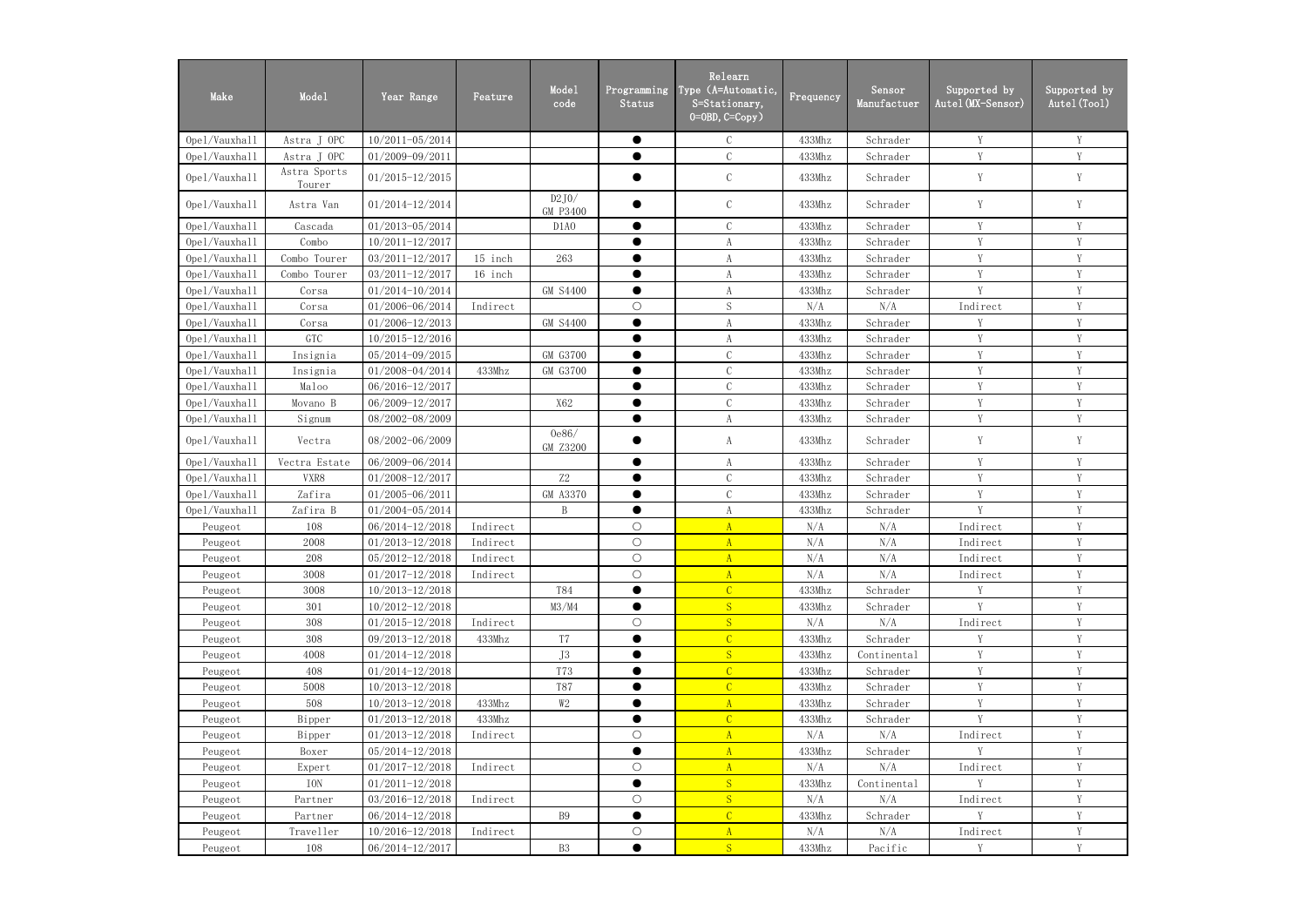| Make    | Mode1       | Year Range          | Feature    | Mode1<br>code  | Programming<br>Status | Relearn<br>Type (A=Automatic,<br>S=Stationary,<br>$0=0BD, C=Copy$ ) | Frequency | Sensor<br>Manufactuer | Supported by<br>Autel (MX-Sensor) | Supported by<br>Autel (Tool) |
|---------|-------------|---------------------|------------|----------------|-----------------------|---------------------------------------------------------------------|-----------|-----------------------|-----------------------------------|------------------------------|
| Peugeot | 2008        | 05/2014-12/2017     |            |                | $\bullet$             | S                                                                   | 433Mhz    | Schrader              | Y                                 | Y                            |
| Peugeot | 2008        | 02/2013-04/2014     |            |                | ●                     | $\mathbf{A}$                                                        | 433Mhz    | Schrader              | Y                                 | Y                            |
| Peugeot | 508 (LCV)   | 09/2010-12/2017     | 433Mhz     |                |                       | $\mathbf{A}$                                                        | 433Mhz    | Schrader              | Y                                 | Y                            |
| Peugeot | 1007        | $01/2005 - 12/2009$ |            | A08/PF1        | $\bullet$             | $\mathcal{C}$                                                       | 433Mhz    | Continental           | $\mathbf{V}$                      | V                            |
| Peugeot | 207         | $10/2013 - 12/2016$ |            | A7             | $\bullet$             | $\mathcal{C}$                                                       | 433Mhz    | Schrader              | Y                                 | V                            |
| Peugeot | 207         | 01/2006-09/2013     |            | A7             | $\bullet$             | $\mathcal{C}$                                                       | 433Mhz    | Continental           | Y                                 | Y                            |
| Peugeot | 208         | $01/2012 - 12/2017$ |            | A <sub>9</sub> | ●                     | $\mathcal{C}$                                                       | 433Mhz    | Schrader              | Y                                 | Y                            |
| Peugeot | 3008        | 11/2008-09/2013     | 433Mhz     | T84            | $\bullet$             | $\mathcal{C}$                                                       | 433Mhz    | Schrader              | Y                                 | Y                            |
| Peugeot | 3008 (LCV)  | 01/2008-12/2015     | 433Mhz     | <b>T84</b>     | $\bullet$             | $\mathcal{C}$                                                       | 433Mhz    | Schrader              | Y                                 | Y                            |
| Peugeot | 307         | $03/2007 - 12/2008$ |            |                | $\bullet$             | $\mathcal{C}$                                                       | 433Mhz    | Schrader              | Y                                 | Y                            |
| Peugeot | 307         | 11/2003-02/2007     |            |                | ●                     | $\mathcal{C}$                                                       | 433Mhz    | Continental           | Y                                 | Y                            |
| Peugeot | 308         | 04/2007-08/2013     | 433Mhz     | T <sub>7</sub> | $\bullet$             | $\mathcal{C}$                                                       | 433Mhz    | Schrader              | V                                 | Y                            |
| Peugeot | 407         | $01/2004 - 08/2011$ |            | D <sub>2</sub> | $\bullet$             | $\mathcal{C}$                                                       | 433Mhz    | Continental           | $\mathbf{V}$                      | V                            |
| Peugeot | 5008        | 10/2017-12/2018     | Indirect   |                | $\bigcirc$            | A                                                                   | N/A       | N/A                   | Indirect                          | Y                            |
| Peugeot | 5008        | 01/2009-09/2013     |            | <b>T87</b>     | $\bullet$             | $\mathcal{C}$                                                       | 433Mhz    | Schrader              | Y                                 | Y                            |
| Peugeot | 5008 (LCV)  | 01/2009-12/2017     |            |                |                       | $\mathcal{C}$                                                       | 433Mhz    | Schrader              | Y                                 | Y                            |
| Peugeot | 508         | $01/2011 - 09/2013$ | 433Mhz     | $W\!2$         | $\bullet$             | $\mathcal{C}$                                                       | 433Mhz    | Continental           | Y                                 | Y                            |
| Peugeot | 607         | 10/2004-10/2010     | 433Mhz     | Z8             | $\bullet$             | $\mathcal{C}$                                                       | 433Mhz    | Continental           | Y                                 | Y                            |
| Peugeot | 607         | 03/2000-09/2004     |            | 6042           | $\bullet$             | $\mathcal{C}$                                                       | 433Mhz    | Schrader              | Y                                 | Y                            |
| Peugeot | 807         | $10/2005 - 12/2015$ | 433Mhz     | V2/80092       | $\bullet$             | $\mathcal{C}$                                                       | 433Mhz    | Continental           | $\mathbf{V}$                      | V                            |
| Peugeot | 807         | 06/2002-09/2005     |            | V2/8052        | $\bullet$             | $\mathcal{C}$                                                       | 433Mhz    | Schrader              | V                                 | Y                            |
| Peugeot | Boxer       | $01/2010 - 04/2014$ | Indirect   |                | $\bigcirc$            | A                                                                   | N/A       | N/A                   | Indirect                          | V                            |
| Peugeot | Boxer Combi | 12/2013-12/2016     |            | X2/50          | $\bullet$             | $\mathcal{C}$                                                       | 433Mhz    | Schrader              | Y                                 | Y                            |
| Peugeot | Expert      | 06/2014-12/2016     |            | G <sub>9</sub> | $\bullet$             | $\mathcal{C}$                                                       | 433Mhz    | Schrader              | Y                                 | Y                            |
| Peugeot | Expert      | $01/2011 - 05/2014$ |            | G9             | ●                     | $\mathcal{C}$                                                       | 433Mhz    | Schrader              | Y                                 | Y                            |
| Peugeot | Partner     | 01/2008-05/2014     |            | <b>B9</b>      | $\bullet$             | $\mathcal{C}$                                                       | 433Mhz    | Schrader              | Y                                 | Y                            |
| Peugeot | RCZ         | 10/2013-06/2016     | 433Mhz     | <b>T75</b>     |                       | $\mathcal{C}$                                                       | 433Mhz    | Schrader              | Y                                 | Y                            |
| Peugeot | RCZ         | $02/2010 - 09/2013$ | 433Mhz     | <b>T75</b>     | $\bullet$             | $\mathcal C$                                                        | 433Mhz    | Schrader              | Y                                 | Y                            |
| Porsche | 911         | $01/2015 - 12/2018$ |            |                |                       | $\mathbf{A}$                                                        | 433Mhz    | Huf/Beru              | Y                                 | V                            |
| Porsche | 911 (991)   | 09/2015-12/2018     | 433Mhz     | 991            | $\bullet$             | $\mathbf{A}$                                                        | 433Mhz    | Huf/Beru              | Y                                 | Y                            |
| Porsche | 911 (997)   | 09/2015-12/2018     | 433MHz     |                | $\bullet$             | A                                                                   | 433Mhz    | Huf/Beru              | Y                                 | Y                            |
| Porsche | 911 (Turbo) | $01/2010 - 12/2018$ | 433Mhz     |                |                       | $\mathbf{A}$                                                        | 433Mhz    | Huf/Beru              | Y                                 | Y                            |
| Porsche | Boxster     | 03/2016-12/2018     | 433Mhz     | 982            | $\bullet$             | A                                                                   | 433Mhz    | Huf/Beru              | Y                                 | Y                            |
| Porsche | Cayenne     | $05/2014 - 12/2018$ |            | 92A            | $\bullet$             | $\mathbf{A}$                                                        | 433Mhz    | Huf/Beru              | Y                                 | Y                            |
| Porsche | Cayman      | $01/2017 - 12/2018$ | 433Mhz     |                | $\bullet$             | A                                                                   | 433Mhz    | Huf/Beru              | Y                                 | Y                            |
| Porsche | Cayman(718) | $10/2016 - 12/2018$ | 982 433MHz | 982            | $\bullet$             | $\mathbf{A}$                                                        | 433Mhz    | Huf/Beru              | Y                                 | Y                            |
| Porsche | Macan       | $07/2013 - 12/2018$ |            | P0416          | ●                     | $\mathbf{A}$                                                        | 433Mhz    | Huf/Beru              | Y                                 | Y                            |
| Porsche | Panamera    | 07/2013-12/2018     | 433MHz     | 970            | $\bullet$             | $\mathbf{A}$                                                        | 433Mhz    | Huf/Beru              | Y                                 | Y                            |
| Porsche | 911 (997)   | 04/2008-08/2015     | 433MHz     | 997            | ●                     | $\mathbf{A}$                                                        | 433Mhz    | Huf/Beru              | Y                                 | Y                            |
| Porsche | 911 (997)   | 07/2004-03/2008     | 433MHz     | 997            | $\bullet$             | A                                                                   | 433Mhz    | Huf/Beru              | Y                                 | Y                            |
| Porsche | 911 (Turbo) | $01/2007 - 12/2009$ | 433MHz     | 997            |                       | $\mathbf{A}$                                                        | 433Mhz    | Huf/Beru              | Y                                 | Y                            |
| Porsche | 918 Spyder  | 03/2012-06/2018     |            | 918            | $\bullet$             | A                                                                   | 433Mhz    | Huf/Beru              | Y                                 | Y                            |
| Porsche | Boxster     | $01/2014 - 02/2016$ |            | 981            |                       | $\mathbf{A}$                                                        | 433Mhz    | Huf/Beru              | Y                                 | Y                            |
| Porsche | Boxster     | $01/2009 - 12/2013$ |            | 987            | $\bullet$             | A                                                                   | 433Mhz    | Huf/Beru              | Y                                 | Y                            |
| Porsche | Boxster     | $01/2005 - 12/2008$ |            | 987            | $\bullet$             | $\mathbf{A}$                                                        | 433Mhz    | Huf/Beru              | Y                                 | Y                            |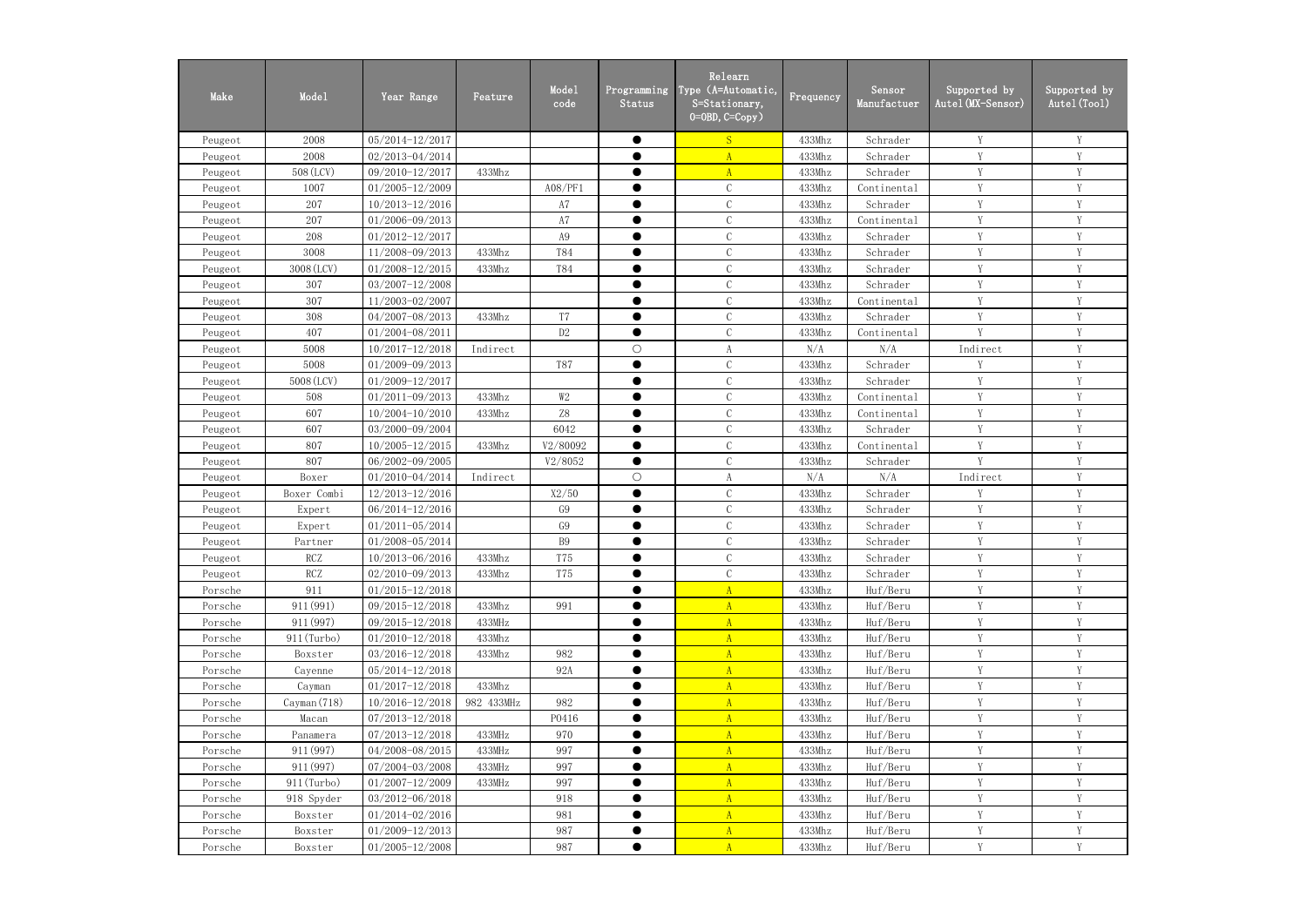| Make    | Mode1           | Year Range          | Feature     | Mode1<br>code               | Programming<br><b>Status</b> | Relearn<br>Type (A=Automatic,<br>S=Stationary,<br>$0=0$ BD, $C=Copy$ ) | Frequency | Sensor<br>Manufactuer | Supported by<br>Autel (MX-Sensor) | Supported by<br>Autel (Tool) |
|---------|-----------------|---------------------|-------------|-----------------------------|------------------------------|------------------------------------------------------------------------|-----------|-----------------------|-----------------------------------|------------------------------|
| Porsche | Carrera GT      | 01/2003-12/2006     |             | GT                          | $\bullet$                    | $\mathbf{A}$                                                           | 433Mhz    | Huf/Beru              | Y                                 | Y                            |
| Porsche | Cayenne         | 01/2011-04/2014     |             | 92A                         | $\bullet$                    | $\overline{A}$                                                         | 433Mhz    | Huf/Beru              | Y                                 | Y                            |
| Porsche | Cayenne         | $01/2007 - 12/2010$ |             | 9PA                         | ●                            | $\mathbf{A}$                                                           | 433Mhz    | Huf/Beru              | Y                                 | Y                            |
| Porsche | Cayenne         | $01/2002 - 12/2006$ |             | 9PA                         | $\bullet$                    | $\mathbf{A}$                                                           | 433Mhz    | Huf/Beru              | $\mathbf{V}$                      | V                            |
| Porsche | Cayenne S       | 06/2014-12/2016     | 433Mhz      |                             | ●                            | $\mathbf{A}$                                                           | 433Mhz    | Huf/Beru              | V                                 | V                            |
| Porsche | Cayman          | $05/2014 - 12/2016$ | GTS         |                             | $\bullet$                    | $\mathbf{A}$                                                           | 433Mhz    | Huf/Beru              | Y                                 | Y                            |
| Porsche | Cayman          | 04/2013-12/2016     | 981         | 981                         |                              | $\mathbf{A}$                                                           | 433Mhz    | Huf/Beru              | Y                                 | Y                            |
| Porsche | Cayman          | 01/2009-12/2015     | 987         | 987                         | $\bullet$                    | $\mathbf{A}$                                                           | 433Mhz    | Huf/Beru              | Y                                 | Y                            |
| Porsche | Cayman          | 01/2005-12/2008     | 987         | 987                         | $\bullet$                    | $\mathbf{A}$                                                           | 433Mhz    | Huf/Beru              | Y                                 | Y                            |
| Porsche | GT3             | 03/2006-12/2009     | 433Mhz      | 996                         | $\bullet$                    | $\overline{A}$                                                         | 433Mhz    | Huf/Beru              | Y                                 | Y                            |
| Porsche | Panamera        | $01/2009 - 06/2013$ |             | 970                         | $\bullet$                    | $\overline{A}$                                                         | 433Mhz    | Huf/Beru              | Y                                 | Y                            |
| Porsche | 911 (991)       | 12/2011-08/2015     |             | 991                         | ●                            | A                                                                      | 433Mhz    | Huf/Beru              | V                                 | Y                            |
| Porsche | GT3             | $01/2017 - 12/2018$ | 433Mhz      |                             | ●                            | A                                                                      | 433Mhz    | Huf/Beru              | V                                 | V                            |
| Porsche | GT3             | $01/2010 - 12/2016$ | 433Mhz      | 997                         | $\bullet$                    | A                                                                      | 433Mhz    | Huf/Beru              | Y                                 | Y                            |
| Renault | Alaskan         | 04/2017-12/2018     | 433Mhz      |                             | $\bullet$                    | $\mathcal{C}$                                                          | 433Mhz    | Pacific               | Y                                 | Y                            |
| Renault | Alaskan Pick up | 11/2016-12/2018     | 433Mhz      |                             |                              | $\mathcal{C}$                                                          | 433Mhz    | Continental           | V                                 | Y                            |
| Renault | Captur          | 01/2016-12/2018     | Indirect    |                             | $\bigcirc$                   | $\mathbf{A}$                                                           | N/A       | N/A                   | Indirect                          | Y                            |
| Renault | Captur          | $01/2013 - 12/2018$ | 433Mhz      | J87                         | $\bullet$                    | $\overline{C}$                                                         | 433Mhz    | Schrader              | Y                                 | Y                            |
| Renault | Clio IV         | $01/2016 - 12/2018$ | Indirect    |                             | $\bigcirc$                   | $\mathbf{A}$                                                           | N/A       | N/A                   | Indirect                          | Y                            |
| Renault | Espace V        | $01/2015 - 12/2018$ | 433Mhz      | <b>JFC</b>                  | $\bullet$                    | $\mathbf{A}$                                                           | 433Mhz    | Continental           | $\mathbf{V}$                      | V                            |
| Renault | Fluence         | $01/2010 - 12/2018$ | L38 433Mhz  | L38                         | $\bullet$                    | $\overline{C}$                                                         | 433Mhz    | Continental           | V                                 | Y                            |
| Renault | Kadjar          | 04/2015-12/2018     | 433Mhz      |                             | $\bullet$                    | $\mathbf{A}$                                                           | 433Mhz    | Continental           | $\mathbf{V}$                      | V                            |
| Renault | Kangoo Van      | $01/2016 - 12/2018$ | Indirect    |                             | $\bigcirc$                   | S                                                                      | N/A       | N/A                   | Indirect                          | Y                            |
| Renault | Kaptur          | 01/2016-12/2018     | Indirect    |                             | $\bigcirc$                   | S                                                                      | N/A       | N/A                   | Indirect                          | Y                            |
| Renault | Koleos          | 07/2017-12/2018     | 433Mhz      |                             | $\bullet$                    | $\overline{C}$                                                         | 433Mhz    | Continental           | Y                                 | Y                            |
| Renault | Laguna IV       | 04/2015-12/2018     | 433Mhz      | $\ensuremath{\mathsf{LFD}}$ | $\bullet$                    | $\overline{C}$                                                         | 433Mhz    | Continental           | Y                                 | Y                            |
| Renault | Master          | 11/2009-12/2018     | 433Mhz      | X62                         |                              | $\mathcal{C}$                                                          | 433Mhz    | Schrader              | Y                                 | Y                            |
| Renault | Megane IV       | 04/2016-12/2018     | <b>RFB</b>  |                             | $\bullet$                    | $\mathbf{A}$                                                           | 433Mhz    | Continental           | Y                                 | Y                            |
| Renault | Scenic IV       | $01/2016 - 12/2018$ | 433Mhz      | JFA                         |                              | $\overline{C}$                                                         | 433Mhz    | Continental           | Y                                 | Y                            |
| Renault | Symbol/Thalia   | 04/2013-12/2018     | L52         | L52                         | $\bullet$                    | $\overline{C}$                                                         | 433Mhz    | Schrader              | Y                                 |                              |
| Renault | Talisman        | $06/2015 - 12/2018$ | RFD 433Mhz  |                             | $\bullet$                    | $\mathbf{A}$                                                           | 433Mhz    | Continental           | Y                                 | Y                            |
| Renault | Trafic          | $01/2014 - 12/2018$ | X82         | X82                         |                              | $\mathcal{C}$                                                          | 433Mhz    | Schrader              | Y                                 | Y                            |
| Renault | Twingo          | $01/2016 - 12/2018$ | Indirect    |                             | $\bigcirc$                   | $\mathbf{A}$                                                           | N/A       | N/A                   | Indirect                          | Y                            |
| Renault | Twingo          | $01/2007 - 12/2018$ | X44         | X44                         | $\bullet$                    | $\mathcal{C}$                                                          | 433Mhz    | Schrader              | Y                                 | Y                            |
| Renault | Zoe             | 09/2012-12/2018     | 433Mhz      | X10                         | $\bullet$                    | $\overline{C}$                                                         | 433Mhz    | Continental           | Y                                 | Y                            |
| Renault | Kangoo          | $10/2017 - 12/2018$ |             | XFG                         | $\bullet$                    | $\mathbf{A}$                                                           | 433Mhz    | Continental           | Y                                 | Y                            |
| Renault | Clio III        | $05/2005 - 05/2014$ | X85         | X85                         | $\bullet$                    | $\mathcal{C}$                                                          | 433Mhz    | Schrader              | Y                                 | Y                            |
| Renault | Espace IV       | 07/2002-12/2014     | 433Mhz      | J81                         | $\bullet$                    | $\mathcal{C}$                                                          | 433Mhz    | Schrader              | Y                                 | Y                            |
| Renault | Laguna II       | 12/2000-09/2007     | 433Mhz      | X74                         | $\bullet$                    | $\mathsf C$                                                            | 433Mhz    | Schrader              | Y                                 | Y                            |
| Renault | Megane I        | 01/1997-08/2002     | B32/X95/X64 | B32/X95/X64                 | $\bullet$                    | $\mathcal{C}$                                                          | 433Mhz    | Schrader              | Y                                 | Y                            |
| Renault | Megane II       | 09/2002-09/2008     | B32/X84     | B32/X84                     | $\bullet$                    |                                                                        | 433Mhz    | Continental           | Y                                 | Y                            |
| Renault | Modus           | 04/2004-12/2012     | 433Mhz      | J77                         | $\bullet$                    | $\mathsf C$                                                            | 433Mhz    | Schrader              | Y                                 | Y                            |
| Renault | Scenic I        | $01/2001 - 04/2003$ | 433Mhz      | J64                         | $\bullet$                    | $\mathcal{C}$                                                          | 433Mhz    | Schrader              | Y                                 | Y                            |
| Renault | Scenic II       | 05/2003-12/2008     | 433Mhz      | J95                         | $\bullet$                    | $\mathcal{C}$                                                          | 433Mhz    | Continental           | Y                                 | Y                            |
| Renault | Vel Satis       | 09/2001-12/2009     | 433Mhz      | X73                         | $\bullet$                    | $\mathcal{C}$                                                          | 433Mhz    | Schrader              | Y                                 | Y                            |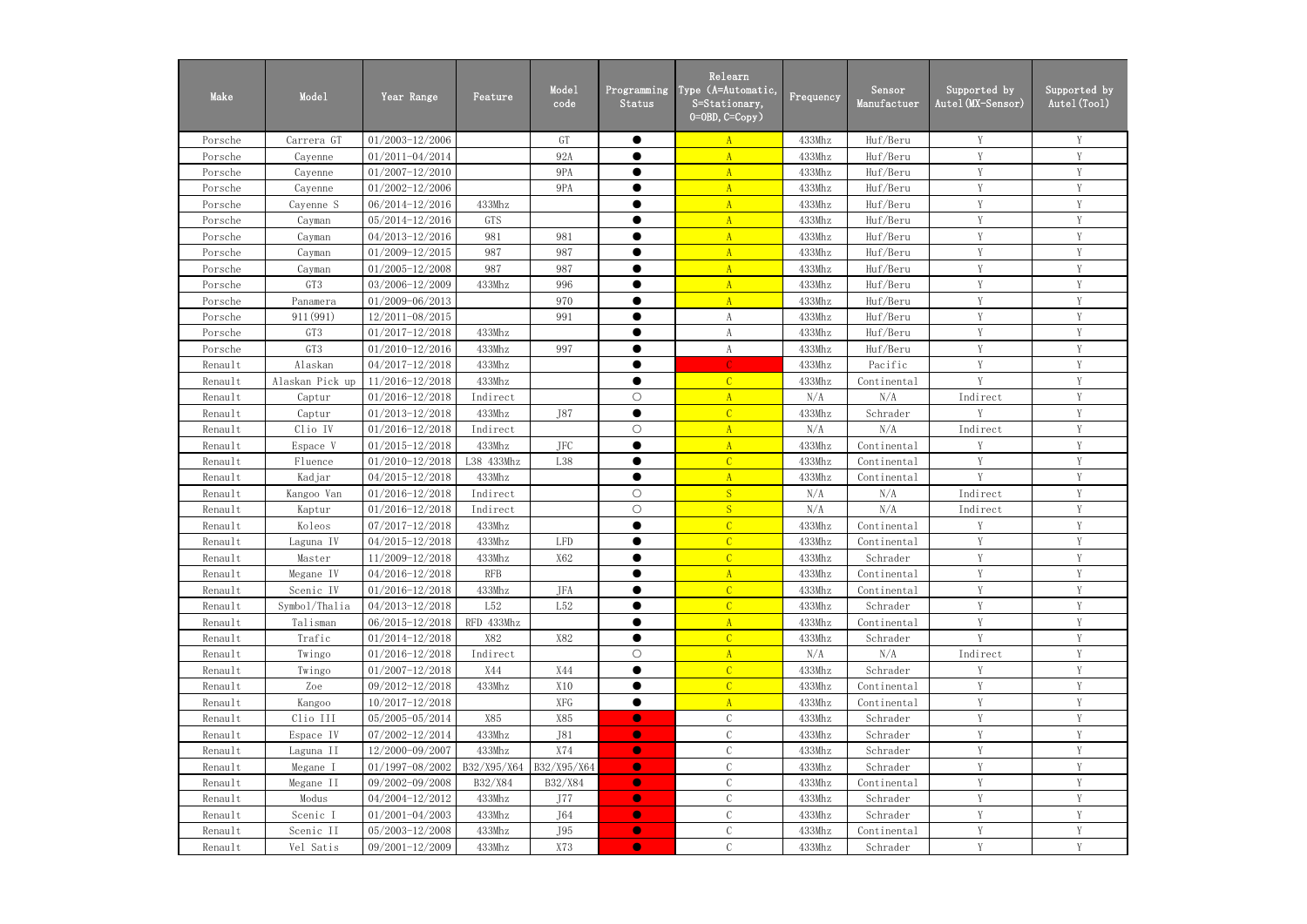| Make        | Mode1          | Year Range          | Feature     | Mode1<br>code | Programming<br><b>Status</b> | Relearn<br>Type (A=Automatic,<br>S=Stationary,<br>$0=0$ BD, $C=Copy$ ) | Frequency | Sensor<br>Manufactuer | Supported by<br>Autel (MX-Sensor) | Supported by<br>Autel (Tool) |
|-------------|----------------|---------------------|-------------|---------------|------------------------------|------------------------------------------------------------------------|-----------|-----------------------|-----------------------------------|------------------------------|
| Renault     | Clio IV        | 06/2014-06/2018     | X85/X98     | X85/X98       | $\bullet$                    | $\mathcal{C}$                                                          | 433Mhz    | Schrader              | Y                                 | Y                            |
| Renault     | Kangoo         | 10/2007-12/2017     |             | X61           | $\bullet$                    | $\mathcal{C}$                                                          | 433Mhz    | Schrader              | V                                 | Y                            |
| Renault     | Koleos         | $01/2014 - 06/2017$ | Y 433Mhz    |               |                              | $\mathcal{C}$                                                          | 433Mhz    | Continental           | V                                 | Y                            |
| Renault     | Koleos         | 02/2008-12/2015     | LCV         | H45           | $\bullet$                    | $\mathbf C$                                                            | 433Mhz    | Schrader              | $\mathbf{V}$                      | V                            |
| Renault     | Koleos         | $01/2008 - 12/2013$ | 433Mhz      | H45           | $\bullet$                    | $\mathcal{C}$                                                          | 433Mhz    | Schrader              | V                                 | V                            |
| Renault     | Laguna III     | $10/2007 - 12/2015$ | X91 433Mhz  | X91           | $\bullet$                    | $\mathcal{C}$                                                          | 433Mhz    | Continental           | Y                                 | Y                            |
| Renault     | Latitude       | 01/2016-06/2018     | 433Mhz      | <b>LFD</b>    |                              | $\mathcal{C}$                                                          | 433Mhz    | Continental           | Y                                 | Y                            |
| Renault     | Latitude       | 09/2010-12/2015     | 433Mhz      | L43           | $\bullet$                    | $\mathcal{C}$                                                          | 433Mhz    | Continental           | Y                                 | Y                            |
| Renault     | Megane III     | 10/2008-03/2016     | X95 433Mhz  | X95           | $\bullet$                    | $\mathbf C$                                                            | 433Mhz    | Continental           | Y                                 | Y                            |
| Renault     | Oroch Pick Up  | $01/2015 - 12/2018$ | 433Mhz      |               | $\bullet$                    | $\mathbf C$                                                            | 433Mhz    | Schrader              | Y                                 | Y                            |
| Renault     | Scenic III     | $01/2009 - 10/2016$ | 433Mhz      | J95           | $\bullet$                    | $\mathbf C$                                                            | 433Mhz    | Continental           | V                                 | Y                            |
| Renault     | Scenic RX4     | $01/2001 - 06/2003$ | JA          |               | $\bullet$                    | $\mathcal{C}$                                                          | 433Mhz    | Schrader              | V                                 | Y                            |
| Renault     | Wind           | $06/2010 - 12/2016$ | 433Mhz      | X33           | ●                            | $\mathbf C$                                                            | 433Mhz    | Schrader              | V                                 | V                            |
| Rolls Royce | Cullinan       | 07/2018-12/2018     |             |               | $\bullet$                    | $\mathbf{A}$                                                           | 433Mhz    | Schrader              | Y                                 | Y                            |
| Rolls Royce | Dawn           | $01/2016 - 12/2018$ | 433Mhz      |               | $\bullet$                    | $\overline{C}$                                                         | 433Mhz    | Huf/Beru              | Y                                 | Y                            |
| Rolls Royce | Ghost          | $01/2010 - 12/2018$ |             | RR04          |                              | $\mathcal{C}$                                                          | 433Mhz    | Huf/Beru              | V                                 | Y                            |
| Rolls Royce | Phantom        | $01/2017 - 12/2018$ | PR11 433MHz |               | $\bullet$                    | $\overline{A}$                                                         | 433Mhz    | Schrader              | Y                                 | Y                            |
| Rolls Royce | Cabrio         | 06/2009-12/2011     |             | RR02          | $\bullet$                    | $\mathbf{A}$                                                           | 433Mhz    | Huf/Beru              | Y                                 | Y                            |
| Rolls Royce | Drophead Coupe | 01/2008-12/2017     | 433Mhz      | RR02          | $\bigcirc$                   | A                                                                      | 433Mhz    | Huf/Beru              | Activated Only                    | Y                            |
| Rolls Royce | Ghost          | 01/2009-12/2009     | 433Mhz      | RR04          | $\bullet$                    | $\mathcal{C}$                                                          | 433Mhz    | Huf/Beru              | $\mathbf{V}$                      | V                            |
| Rolls Royce | Phantom        | $01/2012 - 12/2016$ |             | RR02          | $\bullet$                    | A                                                                      | 433Mhz    | Huf/Beru              | V                                 | Y                            |
| Rolls Royce | Phantom        | $01/2007 - 12/2011$ |             | RR01          | ●                            | A                                                                      | 433Mhz    | Huf/Beru              | V                                 | V                            |
| Rolls Royce | Wraith         | 08/2013-06/2017     | 433Mhz      | RR04          | $\bullet$                    | $\mathcal{C}$                                                          | 433Mhz    | Huf/Beru              | Y                                 | Y                            |
| Saab        | $9 - 4X$       | 01/2011-06/2014     |             |               | $\bullet$                    | $\Lambda$                                                              | 433Mhz    | Schrader              | Y                                 | Y                            |
| Saab        | $9 - 5$        | 10/2009-12/2012     |             | YS3G          | $\bullet$                    | $\mathbf{A}$                                                           | 433Mhz    | Schrader              | Y                                 | Y                            |
| Saab        | $9 - 3$        | 06/2009-12/2012     |             | YS3F          | $\bullet$                    | A                                                                      | 433Mhz    | Schrader              | Y                                 | Y                            |
| Saab        | $9 - 3$        | 10/2006-05/2009     |             | YS3F          |                              | A                                                                      | 433Mhz    | Schrader              | Y                                 | Y                            |
| Saab        | $9 - 3$        | 01/2003-09/2006     |             | YS3F          | $\bullet$                    | A                                                                      | 433Mhz    | Schrader              | Y                                 | Y                            |
| Saab        | $9 - 5$        | 11/2006-09/2009     |             | YE3E          | $\bullet$                    | A                                                                      | 433Mhz    | Schrader              | Y                                 | Y                            |
| Saab        | $9 - 5$        | 07/2002-10/2006     |             | YE3E          | $\bullet$                    | A                                                                      | 433Mhz    | Schrader              | Y                                 | Y                            |
| Saab        | $9 - 7X$       | $01/2007 - 12/2008$ |             |               | $\bullet$                    | S                                                                      | 433Mhz    | Schrader              | Y                                 | Y                            |
| Scion       | TC             | $01/2015 - 12/2018$ |             | 745L          | $\bullet$                    | $\overline{C}$                                                         | 433Mhz    | Pacific               | Y                                 | Y                            |
| Seat        | Alhambra       | 05/2010-12/2018     | Indirect    |               | $\bigcirc$                   | A                                                                      | N/A       | N/A                   | Indirect                          | Y                            |
| Seat        | Altea          | $01/2010 - 12/2018$ | Indirect    |               | $\bigcirc$                   | $\mathbf{A}$                                                           | N/A       | N/A                   | Indirect                          | Y                            |
| Seat        | Arona          | 03/2017-12/2018     | Indirect    |               | $\bigcirc$                   | A                                                                      | N/A       | N/A                   | Indirect                          | Y                            |
| Seat        | Ateca          | 09/2016-12/2018     | Indirect    |               | $\bigcirc$                   | A                                                                      | N/A       | N/A                   | Indirect                          | Y                            |
| Seat        | Ibiza          | $01/2010 - 12/2018$ | Indirect    |               | $\bigcirc$                   | A                                                                      | N/A       | N/A                   | Indirect                          | Y                            |
| Seat        | Leon           | $01/2010 - 12/2018$ | Indirect    |               | $\bigcirc$                   | A                                                                      | N/A       | N/A                   | Indirect                          | Y                            |
| Seat        | Mii            | 06/2012-12/2018     | Indirect    |               | $\bigcirc$                   | A                                                                      | N/A       | N/A                   | Indirect                          | Y                            |
| Seat        | Toledo         | $01/2011 - 12/2018$ | Indirect    |               | $\bigcirc$                   | A                                                                      | N/A       | N/A                   | Indirect                          | Y                            |
| Seat        | Exeo           | $01/2009 - 02/2013$ | Indirect    |               | $\bigcirc$                   | A                                                                      | N/A       | N/A                   | Indirect                          | Y                            |
| Skoda       | Karoq          | 05/2017-12/2018     |             |               | $\bullet$                    | $\mathbf{A}$                                                           | 433Mhz    | Huf/Beru              | Y                                 | Y                            |
| Skoda       | Kodiaq         | $01/2016 - 12/2018$ |             |               | $\bullet$                    | $\mathbf{A}$                                                           | 433Mhz    | Huf/Beru              | Y                                 | $\mathbf Y$                  |
| Skoda       | Citigo         | $05/2014 - 12/2018$ |             |               | $\bullet$                    | A                                                                      | 433Mhz    | Huf/Beru              | Y                                 | Y                            |
| Skoda       | Fabia          | $01/2015 - 12/2018$ |             |               | $\bullet$                    | A                                                                      | 433Mhz    | Huf/Beru              | Y                                 | Y                            |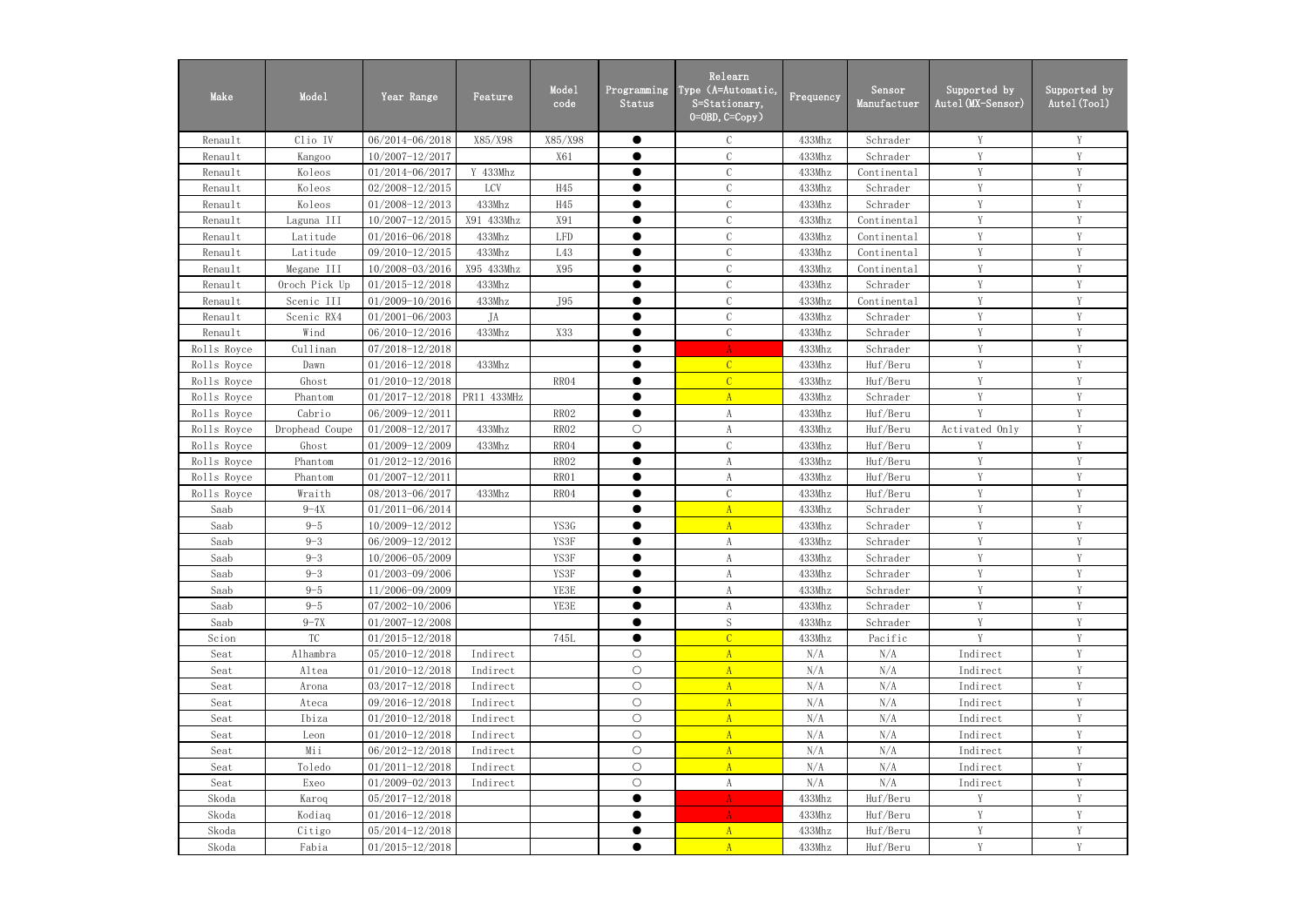| Make      | Mode1          | Year Range          | Feature     | Mode1<br>code   | Programming<br>Status | Relearn<br>Type (A=Automatic,<br>S=Stationary,<br>$0=0BD, C=Copy$ ) | Frequency | Sensor<br>Manufactuer | Supported by<br>Autel (MX-Sensor) | Supported by<br>Autel (Tool) |
|-----------|----------------|---------------------|-------------|-----------------|-----------------------|---------------------------------------------------------------------|-----------|-----------------------|-----------------------------------|------------------------------|
| Skoda     | Fabia          | $01/2013 - 12/2018$ | Indirect    |                 | $\bigcirc$            | A                                                                   | N/A       | N/A                   | Indirect                          | Y                            |
| Skoda     | Octavia        | $01/2015 - 12/2018$ |             |                 | ●                     | $\overline{A}$                                                      | 433Mhz    | Huf/Beru              | V                                 | Y                            |
| Skoda     | Rapid          | $05/2015 - 12/2018$ |             |                 | $\bullet$             | A                                                                   | 433Mhz    | Huf/Beru              | Y                                 | Y                            |
| Skoda     | Roomster       | $01/2006 - 12/2018$ |             |                 | $\bullet$             | $\mathbf{A}$                                                        | 433Mhz    | Huf/Beru              | Y                                 | Y                            |
| Skoda     | Superb         | $05/2015 - 12/2016$ |             |                 | $\bullet$             | A                                                                   | 433Mhz    | Huf/Beru              | Y                                 | Y                            |
| Skoda     | Yeti           | 06/2009-12/2018     |             |                 | ●                     | $\overline{A}$                                                      | 433Mhz    | Huf/Beru              | Y                                 | Y                            |
| Skoda     | Citigo         | 01/2011-04/2014     |             |                 | ●                     | A                                                                   | 433Mhz    | Huf/Beru              | Y                                 | Y                            |
| Skoda     | Fabia          | 10/2013-12/2014     |             |                 | $\bullet$             | A                                                                   | 433Mhz    | Huf/Beru              | Y                                 | Y                            |
| Skoda     | Kodiaq         | 11/2016-06/2018     | Indirect    |                 | $\bigcirc$            | $\rm A$                                                             | N/A       | N/A                   | Indirect                          | Y                            |
| Skoda     | Octavia        | 10/2012-12/2014     |             |                 | $\bullet$             | A                                                                   | 433Mhz    | Huf/Beru              | V                                 | Y                            |
| Skoda     | Rapid          | 01/2013-06/2018     | Indirect    |                 | $\bigcirc$            | A                                                                   | N/A       | N/A                   | Indirect                          | V                            |
| Skoda     | Rapid          | 05/2012-04/2015     |             |                 | $\bullet$             | A                                                                   | 433Mhz    | Huf/Beru              | V                                 | Y                            |
| Skoda     | Roomster       | $01/2013 - 06/2018$ | Indirect    |                 | $\bigcirc$            | A                                                                   | N/A       | N/A                   | Indirect                          | Y                            |
| Skoda     | Superb         | $01/2013 - 06/2018$ | Indirect    |                 | $\bigcirc$            | A                                                                   | N/A       | N/A                   | Indirect                          | $\mathbf Y$                  |
| Skoda     | Superb         | 03/2008-04/2015     |             |                 | $\bullet$             | A                                                                   | 433Mhz    | Huf/Beru              | Y                                 | Y                            |
| Skoda     | Yeti           | $01/2014 - 06/2018$ | Indirect    |                 | $\bigcirc$            | A                                                                   | N/A       | N/A                   | Indirect                          | Y                            |
| Smart     | Forfour        | $01/2005 - 12/2018$ | 433Mhz      | A453            | $\bullet$             | $\overline{A}$                                                      | 433Mhz    | Schrader              | Y                                 | Y                            |
| Smart     | Fortwo         | $01/2016 - 12/2018$ | 433Mhz      |                 | $\bullet$             | $\mathbf{A}$                                                        | 433Mhz    | Schrader              | Y                                 | Y                            |
| Smart     | Fortwo         | $10/2014 - 12/2018$ |             | A453            | $\bullet$             | $\mathbf{A}$                                                        | 433Mhz    | Schrader              | Y                                 | Y                            |
| Smart     | Fortwo         | 03/2014-06/2016     |             | A452            | $\bullet$             | $\mathbf{A}$                                                        | 433Mhz    | Schrader              | $\mathbf{V}$                      | V                            |
| Smart     | Fortwo         | 01/2007-02/2014     |             | A451            | $\bullet$             | $\mathbf{A}$                                                        | 433Mhz    | Schrader              | Y                                 | Y                            |
| Ssangyong | Korando        | $01/2018 - 12/2018$ | C300 433MHz |                 | $\bullet$             | $\mathbf{A}$                                                        | 433Mhz    | Huf/Beru              | Y                                 | Y                            |
| Ssangyong | LUVi           | $01/2016 - 12/2018$ | X100 433MHz |                 | ●                     | A                                                                   | 433Mhz    | Huf/Beru              | Y                                 | Y                            |
| Ssangyong | Rexton         | $01/2018 - 12/2018$ | Y400 433MHz |                 | $\bullet$             | A                                                                   | 433Mhz    | Huf/Beru              | Y                                 | Y                            |
| Ssangyong | Actyon         | 03/2014-12/2018     | QJ 433MHz   |                 |                       | $\mathbf{A}$                                                        | 433Mhz    | Schrader              | Y                                 | Y                            |
| Ssangyong | Chairman       | 06/2014-12/2018     | 433Mhz      |                 | $\bullet$             | A                                                                   | 433Mhz    | Schrader              | Y                                 | $\mathbf Y$                  |
| Ssangyong | Musso          | $01/2017 - 12/2018$ | 433Mhz      |                 |                       | $\mathbf{A}$                                                        | 433Mhz    | Schrader              | Y                                 | Y                            |
| Ssangyong | Rodius/Turismo | $05/2014 - 12/2018$ | AJ 433MHz   |                 |                       | $\mathbf{A}$                                                        | 433Mhz    | Schrader              | V                                 | Y                            |
| Ssangyong | Tivoli         | $06/2015 - 12/2018$ | X100 433MHz |                 |                       | $\mathbf{A}$                                                        | 433Mhz    | Huf/Beru              | Y                                 | V                            |
| Ssangyong | XLV            | 06/2016-12/2018     | XK 433MHz   |                 | $\bullet$             | A                                                                   | 433MHz    | Huf/Beru              | Y                                 | Y                            |
| Ssangyong | $C-CUV$        | 05/2015-12/2017     | 433Mhz      |                 | $\bullet$             | A                                                                   | 433Mhz    | Huf/Beru              | Y                                 | Y                            |
| Ssangyong | Korando        | 08/2013-12/2017     | C200 433MHz |                 |                       | A                                                                   | 433Mhz    | Schrader              | Y                                 | Y                            |
| Ssangyong | Kyron          | 06/2014-06/2016     | 433Mhz      |                 | $\bullet$             | A                                                                   | 433Mhz    | Schrader              | Y                                 | Y                            |
| Ssangyong | Nomad          | 06/2014-12/2017     | 433Mhz      |                 | $\bullet$             | A                                                                   | 433Mhz    | Schrader              | Y                                 | Y                            |
| Ssangyong | Rexton         | 05/2014-12/2017     | Y300 433MHz |                 | $\bullet$             | A                                                                   | 433Mhz    | Schrader              | Y                                 | $\mathbf Y$                  |
| Subaru    | Crosstrek      | $01/2018 - 12/2018$ | 433Mhz      | HR <sub>3</sub> | $\bullet$             | $\mathcal{C}$                                                       | 433Mhz    | Schrader              | Y                                 | Y                            |
| Subaru    | BRZ            | $01/2014 - 12/2018$ | ZC 433Mhz   | ZC              | ●                     | $\mathcal{C}$                                                       | 433Mhz    | Pacific               | Y                                 | Y                            |
| Subaru    | Forester       | $01/2014 - 12/2018$ | 433MHz      | FM5/PF3         |                       | $\mathcal{C}$                                                       | 433Mhz    | Schrader              | Y                                 | V                            |
| Subaru    | Impreza        | $01/2017 - 12/2018$ | 433Mhz      | HR <sub>3</sub> | $\bullet$             | $\mathcal{C}$                                                       | 433Mhz    | Schrader              | Y                                 | Y                            |
| Subaru    | Levorg         | 09/2015-12/2018     | VM 433Mhz   |                 | $\bullet$             | $\mathcal{C}$                                                       | 433Mhz    | Schrader              | Y                                 | Y                            |
| Subaru    | Trezia         | $01/2014 - 12/2018$ | 433Mhz      | 217A            |                       | $\overline{C}$                                                      | 433Mhz    | Schrader              | Y                                 | Y                            |
| Subaru    | Tribeca        | $01/2017 - 12/2018$ | 433Mhz      |                 | $\bullet$             | $\overline{C}$                                                      | 433Mhz    | Schrader              | Y                                 | Y                            |
| Subaru    | WRX            | $01/2014 - 12/2018$ | XK 433Mhz   |                 | $\bullet$             | $\overline{C}$                                                      | 433Mhz    | Schrader              | Y                                 | Y                            |
| Subaru    | XV             | 09/2017-12/2018     | 433Mhz      |                 | $\bullet$             | $\mathcal{C}$                                                       | 433Mhz    | Schrader              | Y                                 | Y                            |
| Subaru    | C-Concept      | 06/2014-06/2018     | 433Mhz      | VL9             | $\bullet$             | $\mathcal{C}$                                                       | 433Mhz    | Schrader              | Y                                 | V                            |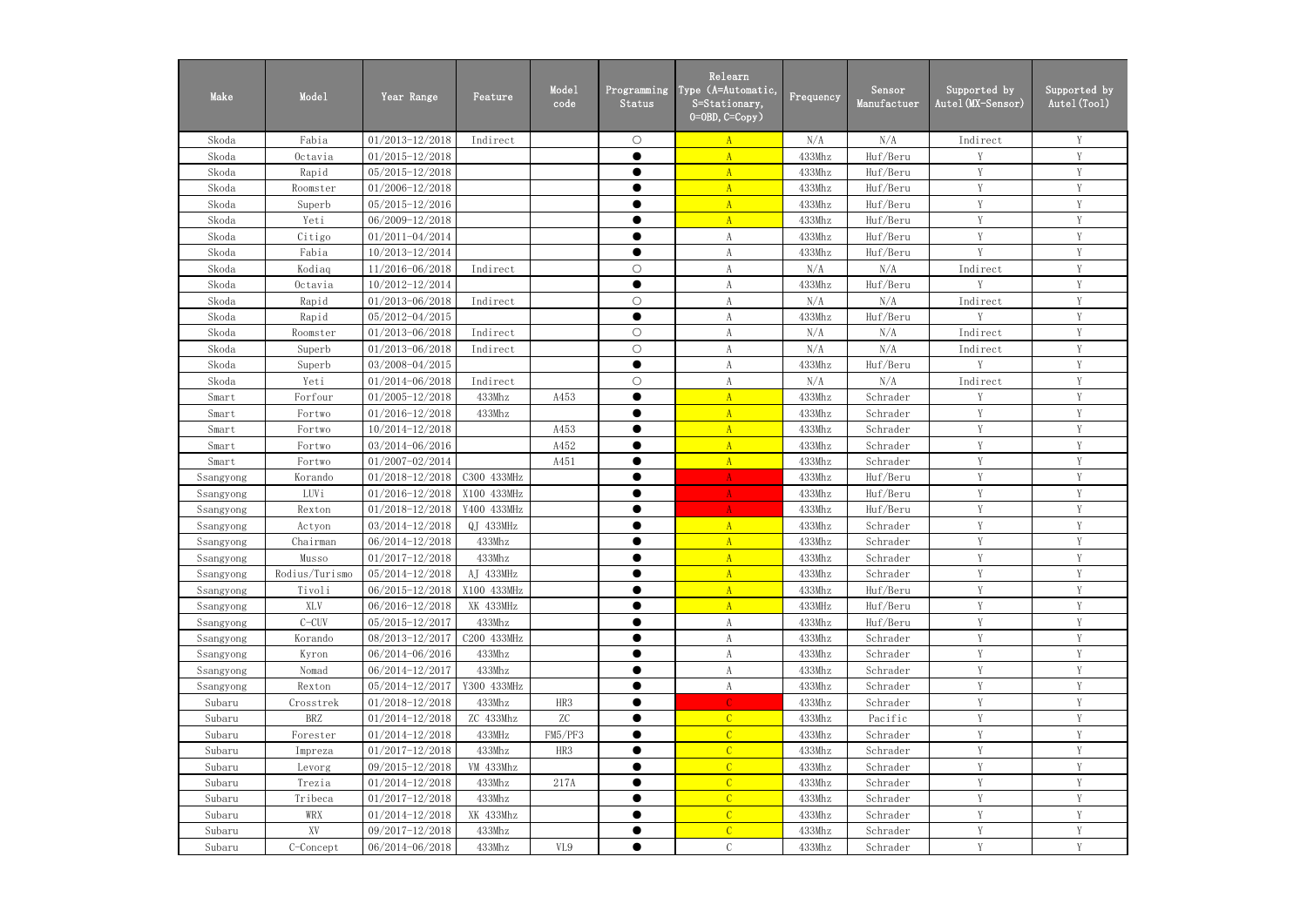| Make   | Mode1        | Year Range          | Feature           | Mode1<br>code                                                     | Programming<br>Status | Relearn<br>Type (A=Automatic,<br>S=Stationary,<br>$0=0$ BD, $C=Copy$ ) | Frequency | Sensor<br>Manufactuer | Supported by<br>Autel (MX-Sensor) | Supported by<br>Autel (Tool) |
|--------|--------------|---------------------|-------------------|-------------------------------------------------------------------|-----------------------|------------------------------------------------------------------------|-----------|-----------------------|-----------------------------------|------------------------------|
| Subaru | Impreza      | $01/2014 - 12/2016$ | 433Mhz            | 55A/MF1/ZR1                                                       | $\bullet$             | $\mathcal{C}$                                                          | 433Mhz    | Schrader              | Y                                 | Y                            |
| Subaru | Justy        | 01/2014-06/2018     | 433Mhz            | D71A                                                              | $\bullet$             | $\mathcal{C}$                                                          | 433Mhz    | Schrader              | Y                                 | Y                            |
| Subaru | Legacy       | $01/2018 - 12/2018$ | 433Mhz            |                                                                   | ●                     | $\mathsf C$                                                            | 433Mhz    | Schrader              | Y                                 | Y                            |
| Subaru | Legacy       | 01/2014-12/2017     | 433Mhz            | EZ5                                                               | $\bullet$             | $\mathbf C$                                                            | 433Mhz    | Schrader              | $\mathbf{V}$                      | Y                            |
| Subaru | Outback      | $01/2018 - 12/2018$ | 433Mhz            |                                                                   | $\bullet$             | $\mathcal{C}$                                                          | 433Mhz    | Schrader              | Y                                 | Y                            |
| Subaru | Outback      | $01/2014 - 12/2017$ | 433Mhz            | EZ5                                                               | $\bullet$             | $\mathcal{C}$                                                          | 433Mhz    | Schrader              | Y                                 | Y                            |
| Subaru | Tribeca      | $01/2014 - 12/2016$ | 433Mhz            | 00X                                                               |                       | $\mathcal{C}$                                                          | 433Mhz    | Schrader              | Y                                 | Y                            |
| Subaru | XV           | 01/2014-08/2017     | 433Mhz            | MF1                                                               | $\bullet$             | $\mathbf C$                                                            | 433Mhz    | Schrader              | Y                                 | Y                            |
| Subaru | XV Crosstrek | 12/2014-02/2018     | 433Mhz            |                                                                   |                       | $\mathbf C$                                                            | 433Mhz    | Schrader              | Y                                 | Y                            |
| Suzuki | Alto         | 06/2014-12/2018     | 433Mhz            | YC5/YRA                                                           | $\bullet$             | $\overline{C}$                                                         | 433Mhz    | Continental           | Y                                 | Y                            |
| Suzuki | Baleno       | $01/2015 - 12/2018$ | 433Mhz            | YR                                                                | $\bullet$             | $\overline{C}$                                                         | 433Mhz    | Continental           | Y                                 | Y                            |
| Suzuki | Carry Van    | $04/2015 - 12/2018$ | 433Mhz            | YV7                                                               | $\bullet$             | $\mathcal{C}$                                                          | 433Mhz    | Continental           | Y                                 | Y                            |
| Suzuki | Celerio      | $01/2015 - 12/2018$ | Indirect          |                                                                   | $\bigcirc$            | S                                                                      | N/A       | N/A                   | Indirect                          | Y                            |
| Suzuki | Celerio      | 03/2014-12/2018     | 433Mhz            | YLA                                                               | $\bullet$             | $\overline{C}$                                                         | 433Mhz    | Continental           | Y                                 | Y                            |
| Suzuki | Grand Vitara | 06/2014-12/2018     | 433Mhz            | YT4                                                               | $\bullet$             | $\mathcal{C}$                                                          | 433Mhz    | Continental           | Y                                 | Y                            |
| Suzuki | Ignis        | $01/2016 - 12/2018$ | 433MHz            | YJ                                                                |                       | $\overline{C}$                                                         | 433MHz    | Continental           | Y                                 | Y                            |
| Suzuki | Jimny        | 06/2014-12/2018     | 433Mhz            | YR7                                                               | $\bullet$             | $\mathcal{C}$                                                          | 433Mhz    | Continental           | Y                                 | Y                            |
| Suzuki | Kizashi      | 06/2010-12/2018     | 433Mhz            | YW1                                                               | $\bullet$             | $\overline{C}$                                                         | 433Mhz    | Continental           | Y                                 | Y                            |
| Suzuki | Splash       | 09/2013-12/2018     | 433Mhz            | YY1/YV4/<br>YV5                                                   |                       | $\mathcal{C}$                                                          | 433Mhz    | Continental           | Y                                 | Y                            |
| Suzuki | Swift Sport  | 01/2016-12/2018     | 433MHz            |                                                                   | $\bullet$             | $\overline{C}$                                                         | 433MHz    | Continental           | Y                                 | Y                            |
| Suzuki | SX4          | 08/2013-12/2018     | 433Mhz            | YY1, YY3                                                          | $\bullet$             | $\overline{C}$                                                         | 433Mhz    | Continental           | Y                                 | Y                            |
| Suzuki | SX4 S-Cross  | 08/2013-12/2018     | 433Mhz            | YAA                                                               | $\bullet$             | $\overline{C}$                                                         | 433Mhz    | Continental           | Y                                 | Y                            |
| Suzuki | Vitara       | $01/2014 - 12/2018$ | 433Mhz            | YFA/YG4/<br>YH4                                                   | $\bullet$             | $\mathcal{C}$                                                          | 433Mhz    | Continental           | Y                                 | Y                            |
| Suzuki | Alto         | 01/2014-12/2014     | Indirect          |                                                                   | $\bigcirc$            | S                                                                      | N/A       | N/A                   | Indirect                          | Y                            |
| Suzuki | Swift        | 08/2013-12/2018     | 433Mhz            | YP6/YP7/YS                                                        |                       | $\mathsf C$                                                            | 433Mhz    | Continental           | Y                                 | Y                            |
| Tesla  | Model S      | $10/2014 - 12/2018$ |                   |                                                                   | $\bullet$             | $\mathbf{A}$                                                           | 433Mhz    | Continental           | Y                                 | Y                            |
| Tesla  | Model X      | $10/2014 - 12/2018$ |                   |                                                                   | $\bullet$             | $\mathbf{A}$                                                           | 433Mhz    | Continental           | Y                                 |                              |
| Tesla  | Model 3      | $01/2016 - 12/2018$ | 433Mhz            |                                                                   | $\bullet$             | $\mathbf{A}$                                                           | 433Mhz    | Continental           | Y                                 | Y                            |
| Tesla  | Model S      | 01/2013-09/2014     |                   |                                                                   | $\bullet$             | A                                                                      | 433Mhz    | Baolong               | Y                                 | Y                            |
| Tesla  | Roadster     | $01/2010 - 12/2012$ | Baolong<br>433MHz |                                                                   | $\bullet$             | A                                                                      | 433Mhz    | Baolong               | Y                                 | Y                            |
| Tesla  | Roadster     | $01/2008 - 12/2010$ | Huf 433MHz        |                                                                   | $\bullet$             | A                                                                      | 433Mhz    | Huf/Beru              | Y                                 | Y                            |
| Toyota | Alphard      | 10/2014-12/2018     | 433Mhz            | 480L                                                              | $\bullet$             | $\overline{C}$                                                         | 433Mhz    | Pacific               | Y                                 | $\mathbf Y$                  |
| Toyota | Auris        | 06/2014-12/2018     | 433Mhz            | 130A/130L/1<br>42L                                                |                       | $\mathcal{C}$                                                          | 433Mhz    | Pacific               | Y                                 | Y                            |
| Toyota | Avensis      | 06/2014-12/2018     | 433Mhz            | 312N/445L                                                         | $\bullet$             | $\overline{C}$                                                         | 433Mhz    | Pacific               | Y                                 | Y                            |
| Toyota | Aygo         | $01/2016 - 12/2018$ | Indirect          |                                                                   | $\bigcirc$            | A                                                                      | N/A       | N/A                   | Indirect                          | $\mathbf Y$                  |
| Toyota | $C-HR$       | 01/2016-12/2018     | 433MHz            | 560A                                                              | $\bullet$             | $\overline{C}$                                                         | 433Mhz    | Pacific               | Y                                 | $\mathbf Y$                  |
| Toyota | Corolla      | 09/2013-12/2018     | 433Mhz            | 366A/140A/1<br>50A/681N/<br>079L/140N/<br>340N/252L/1<br>50L/466A |                       | $\overline{C}$                                                         | 433Mhz    | Pacific               | Y                                 | Y                            |
| Toyota | Dyna         | $03/2014 - 12/2018$ | 433MHz            |                                                                   | $\bullet$             | $\mathcal{C}$                                                          | 433Mhz    | Pacific               | Y                                 | Y                            |
| Toyota | FJ Cruiser   | $06/2014 - 12/2018$ | 433MHz            | 155L                                                              | $\bullet$             | $\overline{C}$                                                         | 433Mhz    | Pacific               | $\mathbf Y$                       | $\mathbf Y$                  |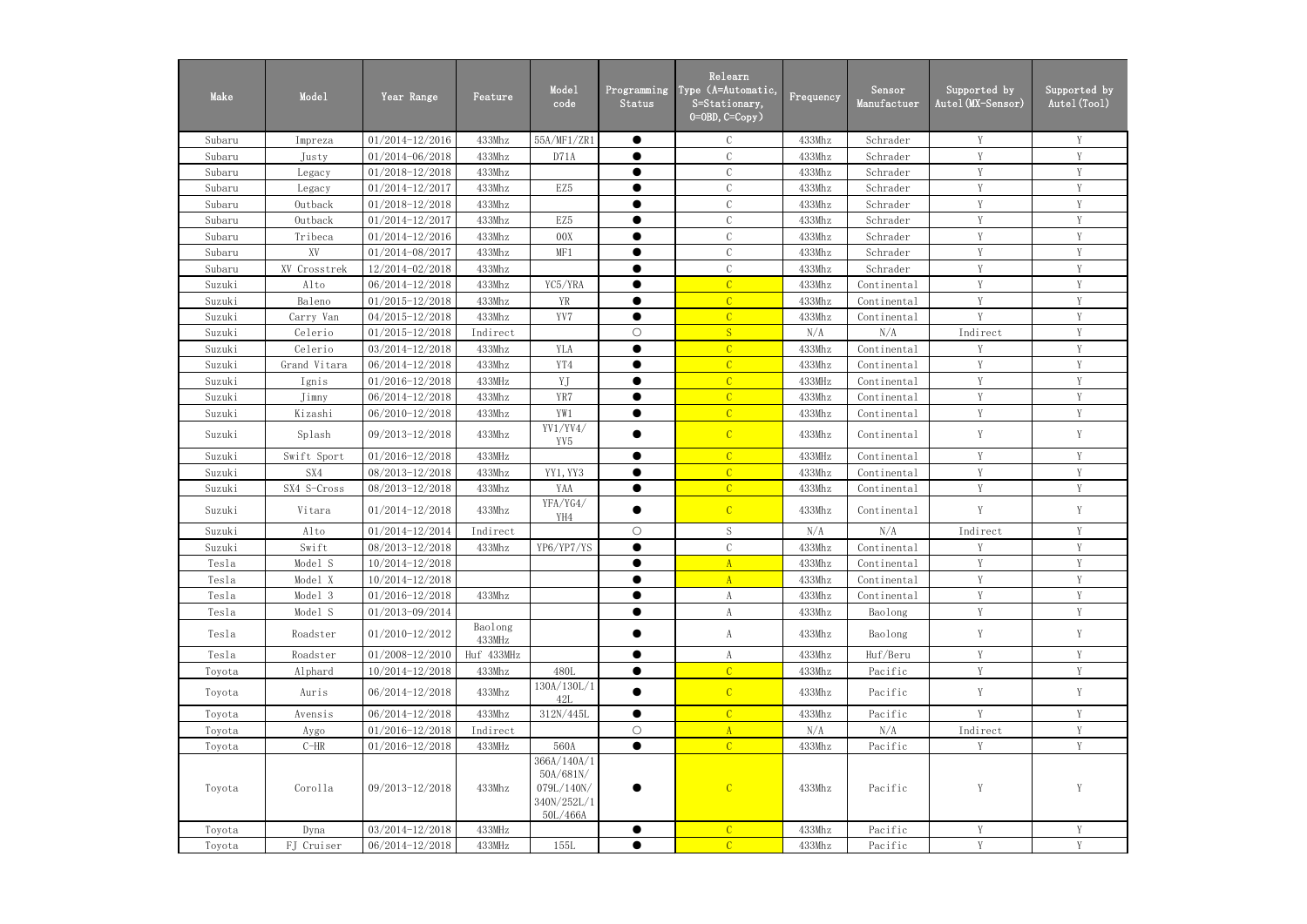| Make       | Mode1                 | Year Range          | Feature  | Mode1<br>code                         | Programming<br>Status | Relearn<br>Type (A=Automatic,<br>S=Stationary,<br>$0=0$ BD, $C=Copy$ ) | Frequency | Sensor<br>Manufactuer | Supported by<br>Autel (MX-Sensor) | Supported by<br>Autel (Tool) |
|------------|-----------------------|---------------------|----------|---------------------------------------|-----------------------|------------------------------------------------------------------------|-----------|-----------------------|-----------------------------------|------------------------------|
| Toyota     | Fortuner              | 03/2014-12/2018     | 433MHz   | 669L                                  | $\bullet$             | $\overline{C}$                                                         | 433Mhz    | Pacific               | Y                                 | Y                            |
| Toyota     | GT86                  | $01/2014 - 12/2018$ | 433Mhz   | <b>E88</b>                            |                       |                                                                        | 433Mhz    | Pacific               | Y                                 | Y                            |
| Toyota     | Hiace                 | 06/2014-12/2018     | 433Mhz   | 550N                                  | $\bullet$             | $\overline{C}$                                                         | 433Mhz    | Pacific               | Y                                 | Y                            |
| Toyota     | Highlander            | $01/2013 - 12/2018$ | 433MHZ   | 397L                                  | $\bullet$             | $\overline{C}$                                                         | 433Mhz    | Pacific               | Y                                 | Y                            |
| Toyota     | Hilux                 | 06/2014-12/2018     | 433Mhz   | 669L/640A                             | $\bullet$             | $\overline{C}$                                                         | 433Mhz    | Pacific               | Y                                 | Y                            |
| Toyota     | IQ                    | 06/2014-12/2018     | 433MHz   | 630L/630X                             | $\bullet$             | $\overline{C}$                                                         | 433MHz    | Pacific               | V                                 | V                            |
| Toyota     | Land Cruiser<br>Prado | 10/2017-12/2018     | 433MHZ   |                                       |                       | $\mathcal{C}$                                                          | 433MHZ    | Pacific               | Y                                 | $\mathbf Y$                  |
| Toyota     | Land Cruiser<br>Prado | 01/2014-09/2017     | 433MHz   | 611L                                  |                       | $\mathcal{C}$                                                          | 433Mhz    | Pacific               | Y                                 | Y                            |
| Toyota     | Mirai                 | $01/2015 - 12/2018$ | 433MHZ   | 470A                                  | $\bullet$             | $\mathcal{C}$                                                          | 433Mhz    | Pacific               | Y                                 | Y                            |
| Toyota     | Previa                | $01/2014 - 12/2018$ |          | 085X/085L                             | $\bullet$             | $\overline{C}$                                                         | 433Mhz    | Pacific               | V                                 | V                            |
| Toyota     | Prius                 | $01/2014 - 12/2018$ | 433Mhz   | 590L/030A/<br>XW30/XW50/6<br>90A/277N |                       | $\mathcal{C}$                                                          | 433Mhz    | Pacific               | Y                                 | Y                            |
| Toyota     | Proace                | 06/2014-12/2018     | 433Mhz   | G9/K0                                 | $\bullet$             | $\mathcal{C}$                                                          | 433Mhz    | Schrader              | Y                                 | Y                            |
| Toyota     | Proace II             | $01/2016 - 12/2018$ | Indirect |                                       | $\bigcirc$            | A                                                                      | N/A       | N/A                   | Indirect                          | Y                            |
| Toyota     | RAV4                  | $01/2013 - 12/2018$ | 433Mhz   | 410A/XA40/1<br>20L                    |                       | $\overline{C}$                                                         | 433Mhz    | Pacific               | Y                                 | Y                            |
| Toyota     | Sequoia               | $01/2015 - 12/2018$ | 433MHz   | 200L                                  | $\bullet$             | $\overline{C}$                                                         | 433MHz    | Pacific               | Y                                 | Y                            |
| Toyota     | Sienna                | 06/2014-12/2018     |          | 500N/500L                             | $\bullet$             | $\overline{C}$                                                         | 433MHz    | Pacific               | Y                                 | Y                            |
| Toyota     | Sienta                | $01/2014 - 12/2018$ |          | 433L                                  | $\bullet$             | $\mathcal{C}$                                                          | 433MHz    | Pacific               | V                                 | Y                            |
| Toyota     | Tundra                | 01/2014-12/2018     |          | 480A/180L                             | $\bullet$             | $\overline{C}$                                                         | 433MHz    | Pacific               | V                                 | V                            |
| Toyota     | Urban Cruiser         | 06/2014-12/2018     | 433MHz   | 260L                                  | $\bullet$             | $\overline{C}$                                                         | 433Mhz    | Pacific               | Y                                 | Y                            |
| Toyota     | Verso                 | $01/2013 - 12/2018$ | 433Mhz   | 770L/151L/<br>595L                    |                       | $\mathcal{C}$                                                          | 433Mhz    | Pacific               | Y                                 | Y                            |
| Toyota     | Yaris                 | $01/2014 - 12/2018$ | 433Mhz   | 020L/850L                             |                       | $\overline{C}$                                                         | 433Mhz    | Pacific               | Y                                 | Y                            |
| Toyota     | Aygo                  | $01/2014 - 12/2015$ | 433Mhz   |                                       |                       |                                                                        | 433Mhz    | Pacific               | V                                 | V                            |
| Toyota     | Camry                 | 01/2016-12/2018     | 433MHZ   | 045L                                  | $\bullet$             | $\mathcal{C}$                                                          | 433MHZ    | Pacific               | Y                                 | Y                            |
| Toyota     | Camry                 | $01/2014 - 12/2015$ | 433Mhz   | 045L                                  | $\bullet$             | $\mathbf C$                                                            | 433Mhz    | Pacific               | Y                                 | Y                            |
| Toyota     | Land Cruiser          | 10/2015-12/2017     | 433MHZ   | 215L/611L                             | $\bullet$             | $\mathcal{C}$                                                          | 433MHZ    | Pacific               | Y                                 | Y                            |
| Toyota     | Land Cruiser          | 09/2013-09/2015     | 433Mhz   |                                       | $\bullet$             | $\mathcal{C}$                                                          | 433Mhz    | Pacific               | Y                                 | Y                            |
| Toyota     | Land Cruiser          | $01/2005 - 12/2010$ | 433Mhz   |                                       | $\bullet$             | $\mathcal{C}$                                                          | 433Mhz    | Pacific               | Y                                 | Y                            |
| Toyota     | Proace                | 01/2012-05/2014     | 433Mhz   | G9                                    | $\bullet$             | $\mathsf C$                                                            | 433Mhz    | Schrader              | V                                 | Y                            |
| Toyota     | Proace Verso          | $01/2016 - 12/2018$ | Indirect |                                       | $\bigcirc$            | A                                                                      | N/A       | N/A                   | Indirect                          | Y                            |
| Toyota     | RAV4                  | 11/2005-12/2012     | 433Mhz   | 120L/XA30                             | $\bullet$             | $\mathcal{C}$                                                          | 433Mhz    | Pacific               | V                                 | Y                            |
| Toyota     | Venza                 | 02/2015-03/2017     | 433Mhz   |                                       |                       | $\mathcal{C}$                                                          | 433Mhz    | Pacific               | Y                                 | Y                            |
| Toyota     | Verso-S               | 05/2014-12/2017     | 433Mhz   | 770L                                  | $\bullet$             | $\mathcal{C}$                                                          | 433Mhz    | Pacific               | Y                                 | Y                            |
| Volkswagen | Caddy                 | 12/2003-12/2018     | 433Mhz   |                                       | $\bullet$             | A                                                                      | 433Mhz    | Huf/Beru              | Y                                 | Y                            |
| Volkswagen | CC                    | $01/2018 - 12/2018$ | 433Mhz   |                                       | $\bullet$             | A                                                                      | 433Mhz    | Huf/Beru              | Y                                 | Y                            |
| Volkswagen | Arteon                | 06/2017-12/2018     | 433Mhz   |                                       | $\bullet$             | A                                                                      | 433Mhz    | Huf/Beru              | V                                 | Y                            |
| Volkswagen | Caddy                 | 06/2014-12/2018     | Indirect |                                       | $\bigcirc$            | A                                                                      | N/A       | N/A                   | Indirect                          | Y                            |
| Volkswagen | Caravelle             | $01/2003 - 12/2018$ |          | <b>VN750</b>                          | $\bullet$             | $\overline{C}$                                                         | 433Mhz    | Huf/Beru              | $\mathbf{V}$                      | V                            |
| Volkswagen | CC                    | 06/2011-12/2017     |          | VC17                                  | $\bullet$             | A                                                                      | 433Mhz    | Huf/Beru              | Y                                 | Y                            |
| Volkswagen | Cross Blue            | 04/2016-12/2018     |          |                                       | $\bullet$             | A                                                                      | 433Mhz    | Huf/Beru              | Y                                 | Y                            |
| Volkswagen | Golf                  | $01/2009 - 12/2018$ | 433MHz   |                                       |                       | A                                                                      | 433Mhz    | Huf/Beru              | Y                                 | Y                            |
| Volkswagen | Jetta                 | 07/2010-12/2018     |          | VW361                                 | $\bullet$             | A                                                                      | 433Mhz    | Huf/Beru              | $\mathbf Y$                       | $\mathbf Y$                  |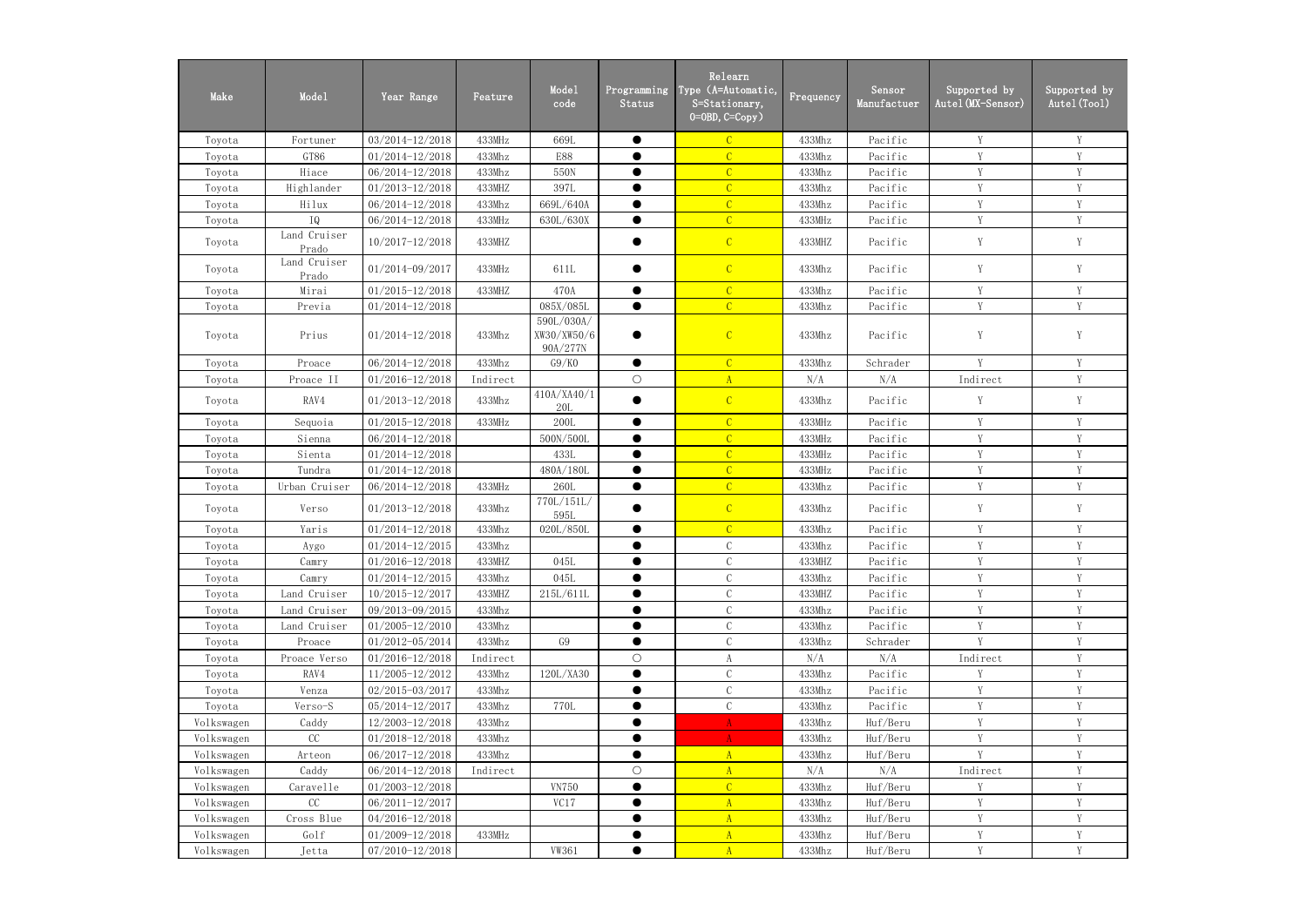| Make       | Mode1        | Year Range          | Feature      | Mode1<br>code    | Programming<br>Status | Relearn<br>Type (A=Automatic,<br>S=Stationary,<br>$0=0$ BD, $C=Copy$ ) | Frequency | Sensor<br>Manufactuer | Supported by<br>Autel (MX-Sensor) | Supported by<br>Autel (Tool) |
|------------|--------------|---------------------|--------------|------------------|-----------------------|------------------------------------------------------------------------|-----------|-----------------------|-----------------------------------|------------------------------|
| Volkswagen | Jetta        | $01/2010 - 12/2018$ | Indirect     |                  | $\bigcirc$            | $\mathbf{A}$                                                           | N/A       | N/A                   | Indirect                          | Y                            |
| Volkswagen | Magotan      | $01/2017 - 12/2018$ | 433MHz       |                  | ●                     | $\overline{A}$                                                         | 433Mhz    | Huf/Beru              | $\mathbf{V}$                      | V                            |
| Volkswagen | New Beetle   | $01/2012 - 12/2018$ | Indirect     |                  | $\bigcirc$            | $\mathbf{A}$                                                           | N/A       | N/A                   | Indirect                          | V                            |
| Volkswagen | New Beetle   | 08/2011-12/2018     |              |                  | $\bullet$             | $\mathbf{A}$                                                           | 433Mhz    | Huf/Beru              | V                                 | V                            |
| Volkswagen | Passat       | 09/2014-12/2018     |              | B <sub>8</sub>   | $\bullet$             | A                                                                      | 433Mhz    | Huf/Beru              | Y                                 | Y                            |
| Volkswagen | Passat CC    | 09/2014-12/2018     |              |                  | $\bullet$             | $\overline{A}$                                                         | 433Mhz    | Huf/Beru              | Y                                 | Y                            |
| Volkswagen | Phaeton      | 06/2010-12/2018     |              | Vh <sub>67</sub> | $\bullet$             | $\mathbf{A}$                                                           | 433Mhz    | Huf/Beru              | V                                 | Y                            |
| Volkswagen | Scirocco     | 06/2008-12/2018     | Indirect     |                  | $\bigcirc$            | $\mathbf{A}$                                                           | N/A       | N/A                   | Indirect                          | Y                            |
| Volkswagen | Scirocco     | 01/2008-12/2018     |              |                  | $\bullet$             | $\mathbf{A}$                                                           | 433Mhz    | Huf/Beru              | Y                                 | Y                            |
| Volkswagen | Sharan       | 01/2008-12/2018     |              |                  | ●                     | $\mathbf{A}$                                                           | 433Mhz    | Huf/Beru              | Y                                 | Y                            |
| Volkswagen | Tiguan       | $01/2016 - 12/2018$ |              | VW376/5N2        | ●                     | $\mathbf{A}$                                                           | 433Mhz    | Huf/Beru              | $\mathbf{V}$                      | V                            |
| Volkswagen | Touareg      | 08/2015-12/2018     | Indirect     |                  | $\bigcirc$            | $\mathbf{A}$                                                           | N/A       | N/A                   | Indirect                          | V                            |
| Volkswagen | Touareg      | 08/2014-12/2018     | 433Mhz       | 7P5/7P6108       | $\bullet$             | $\mathbf{A}$                                                           | 433Mhz    | Huf/Beru              | Y                                 | Y                            |
| Volkswagen | Touran       | $01/2015 - 12/2018$ |              | <b>VW378</b>     | $\bullet$             | $\mathbf{A}$                                                           | 433Mhz    | Huf/Beru              | Y                                 | Y                            |
| Volkswagen | Transporter  | 01/2012-02/2018     |              |                  | $\bullet$             | $\mathbf{A}$                                                           | 433Mhz    | Huf/Beru              | Y                                 | $\mathbf Y$                  |
| Volkswagen | Up!          | $08/2011 - 12/2018$ | <b>VW120</b> | <b>VW120</b>     | $\bullet$             | $\mathbf{A}$                                                           | 433Mhz    | Huf/Beru              | Y                                 | Y                            |
| Volkswagen | Touareg      | 02/2002-12/2006     |              | 7L               | $\bullet$             | $\mathbf{A}$                                                           | 433Mhz    | Huf/Beru              | Y                                 | Y                            |
| Volkswagen | CC           | 01/2009-12/2010     | 433MHz       |                  | $\bullet$             | $\mathbf{A}$                                                           | 433Mhz    | Continental           | Y                                 | Y                            |
| Volkswagen | Crafter      | $01/2017 - 12/2017$ | 433Mhz       |                  | ●                     | $\mathbf{A}$                                                           | 433Mhz    | Huf/Beru              | V                                 | Y                            |
| Volkswagen | Crafter      | 04/2006-12/2016     | 433Mhz       | <b>VN830</b>     | ●                     | $\mathbf{A}$                                                           | 433Mhz    | Schrader              | $\mathbf{V}$                      | $\mathbf{V}$                 |
| Volkswagen | Passat       | 09/2010-08/2014     |              | B6/VW471         | ●                     | $\mathbf{A}$                                                           | 433Mhz    | Huf/Beru              | V                                 | V                            |
| Volkswagen | Passat       | 01/2006-08/2010     |              | <b>VW451</b>     | $\bullet$             | $\mathbf{A}$                                                           | 433Mhz    | Continental           | Y                                 | Y                            |
| Volkswagen | Passat CC    | 03/2008-08/2014     |              |                  |                       | $\mathbf{A}$                                                           | 433Mhz    | Huf/Beru              | Y                                 | Y                            |
| Volkswagen | Phaeton      | 06/2007-05/2010     |              | 3D/VW611         | $\bullet$             | $\mathbf{A}$                                                           | 433Mhz    | Huf/Beru              | Y                                 | Y                            |
| Volkswagen | Phaeton      | 01/2002-05/2007     |              | VW611            |                       | $\overline{A}$                                                         | 433Mhz    | Huf/Beru              | Y                                 | Y                            |
| Volkswagen | Tiguan       | 05/2011-12/2015     |              | 5N               | $\bullet$             | $\mathbf{A}$                                                           | 433Mhz    | Huf/Beru              | Y                                 | Y                            |
| Volkswagen | Touareg      | $01/2010 - 07/2014$ |              | <b>VW526</b>     | $\bullet$             | $\mathbf{A}$                                                           | 433Mhz    | Huf/Beru              | Y                                 | Y                            |
| Volkswagen | Touareg      | $01/2007 - 12/2009$ |              | <b>VW526</b>     |                       | $\mathbf{A}$                                                           | 433Mhz    | Huf/Beru              | V                                 | Y                            |
| Volkswagen | Touran (LCV) | 07/2010-06/2018     |              | <b>VW368</b>     | $\bullet$             | $\mathbf{A}$                                                           | 433Mhz    | Huf/Beru              | V                                 | V                            |
| Volkswagen | Amarok       | $01/2014 - 06/2018$ | Indirect     |                  | $\bigcirc$            | A                                                                      | N/A       | N/A                   | Indirect                          | Y                            |
| Volkswagen | Amarok       | 11/2009-02/2018     |              |                  | $\bullet$             | A                                                                      | 433Mhz    | Huf/Beru              | Y                                 | Y                            |
| Volkswagen | CC           | 06/2011-06/2018     | Indirect     |                  | $\bigcirc$            | A                                                                      | N/A       | N/A                   | Indirect                          | Y                            |
| Volkswagen | CC           | 01/2009-12/2010     | Indirect     |                  | $\bigcirc$            | A                                                                      | N/A       | N/A                   | Indirect                          | Y                            |
| Volkswagen | <b>EOS</b>   | $02/2006 - 06/2018$ |              |                  | $\bullet$             | A                                                                      | 433Mhz    | Huf/Beru              | Y                                 | $\mathbf Y$                  |
| Volkswagen | Golf         | 03/2014-06/2018     | Indirect     |                  | $\bigcirc$            | A                                                                      | N/A       | N/A                   | Indirect                          | Y                            |
| Volkswagen | Golf         | 10/2008-02/2014     | Indirect     |                  | $\bigcirc$            | $\rm A$                                                                | N/A       | N/A                   | Indirect                          | Y                            |
| Volkswagen | Magotan      | $01/2015 - 12/2016$ | 433MHz       |                  | $\bullet$             | A                                                                      | 433Mhz    | Continental           | V                                 | Y                            |
| Volkswagen | Magotan      | 01/2008-12/2016     | Indirect     |                  | $\bigcirc$            | A                                                                      | N/A       | N/A                   | Indirect                          | Y                            |
| Volkswagen | Magotan      | $01/2007 - 12/2013$ | 433MHz       |                  | $\bullet$             | A                                                                      | 433Mhz    | Continental           | Y                                 | Y                            |
| Volkswagen | New Beetle   | 01/2006-12/2011     | Indirect     |                  | $\bigcirc$            | A                                                                      | N/A       | N/A                   | Indirect                          | Y                            |
| Volkswagen | New Beetle   | 01/2006-07/2011     |              | <b>VW314</b>     | $\bullet$             | A                                                                      | 433Mhz    | Continental           | V                                 | Y                            |
| Volkswagen | Passat       | 03/2005-06/2018     | Indirect     |                  | $\bigcirc$            | A                                                                      | N/A       | N/A                   | Indirect                          | Y                            |
| Volkswagen | Polo         | 01/2009-06/2018     | Indirect     |                  | $\bigcirc$            | A                                                                      | N/A       | N/A                   | Indirect                          | $\mathbf Y$                  |
| Volkswagen | Sharan       | 03/2010-06/2018     | Indirect     |                  | $\bigcirc$            | A                                                                      | N/A       | N/A                   | Indirect                          | Y                            |
| Volkswagen | Tiguan       | $01/2008 - 02/2010$ |              |                  | $\bullet$             | A                                                                      | 433Mhz    | Continental           | Y                                 | V                            |